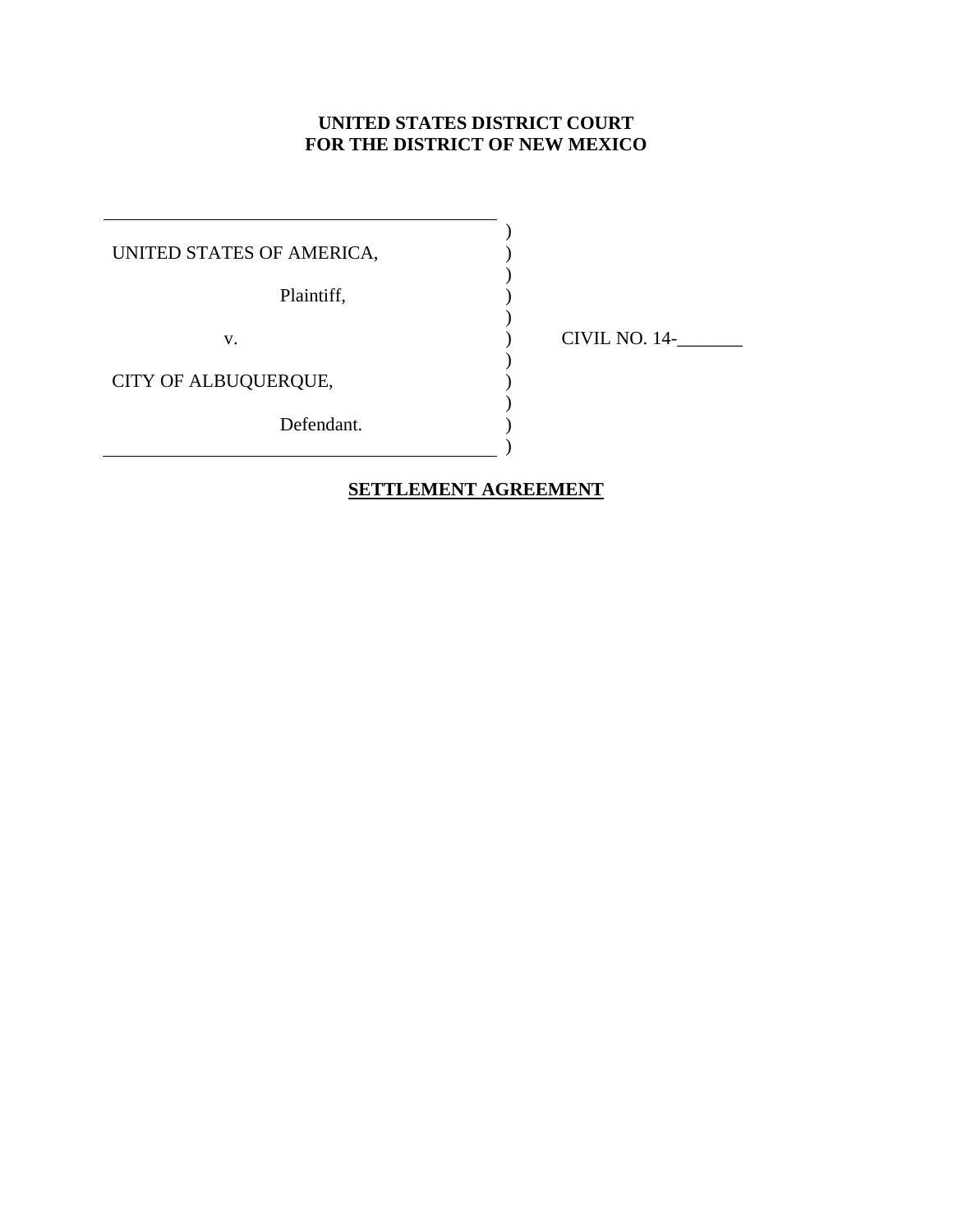# **TABLE OF CONTENTS**

| $\mathbf{I}$ . |           |                                                                          |  |  |  |
|----------------|-----------|--------------------------------------------------------------------------|--|--|--|
| II.            |           |                                                                          |  |  |  |
| III.           |           |                                                                          |  |  |  |
| IV.            |           | USE OF FORCE: INTERNAL CONTROLS AND ACCOUNTABILITY14                     |  |  |  |
|                | A.        |                                                                          |  |  |  |
|                | <b>B.</b> |                                                                          |  |  |  |
|                | C.        |                                                                          |  |  |  |
|                | D.        |                                                                          |  |  |  |
|                | Ε.        |                                                                          |  |  |  |
|                | F.        |                                                                          |  |  |  |
|                |           | 1.                                                                       |  |  |  |
|                |           | 2.                                                                       |  |  |  |
|                | G.        |                                                                          |  |  |  |
|                | H.        |                                                                          |  |  |  |
|                | I.        |                                                                          |  |  |  |
| V.             |           |                                                                          |  |  |  |
|                | A.        |                                                                          |  |  |  |
|                | <b>B.</b> |                                                                          |  |  |  |
| VI.            |           |                                                                          |  |  |  |
|                | A.        |                                                                          |  |  |  |
|                | <b>B.</b> |                                                                          |  |  |  |
|                | C.        | Crisis Intervention Certified Responders and Crisis Intervention Unit 46 |  |  |  |
|                | D.        |                                                                          |  |  |  |
| VII.           |           |                                                                          |  |  |  |
|                | A.        |                                                                          |  |  |  |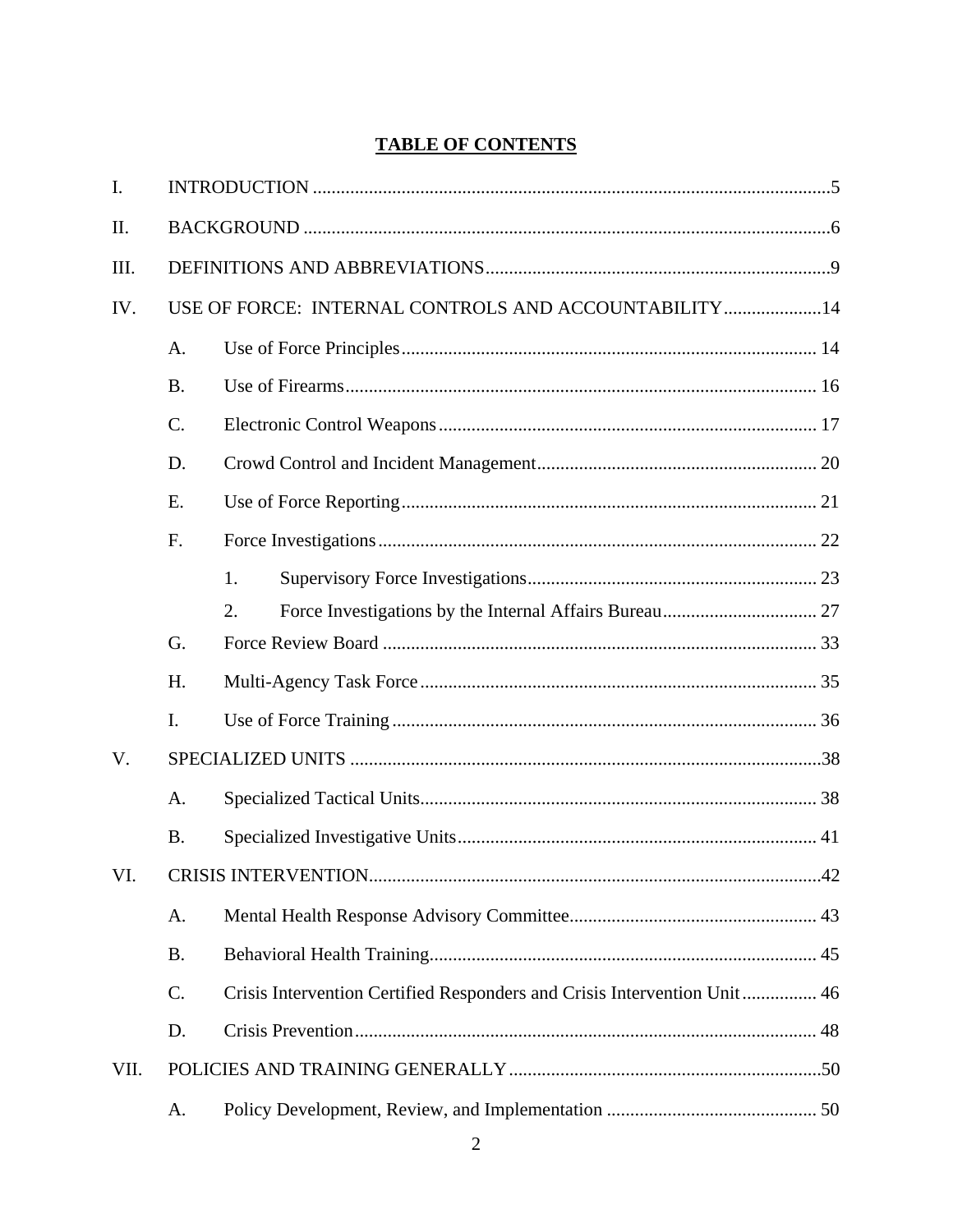|       | <b>B.</b>       |                                             |  |  |
|-------|-----------------|---------------------------------------------|--|--|
|       | $C$ .           |                                             |  |  |
| VIII. |                 | MISCONDUCT COMPLAINT INTAKE, INVESTIGATION, |  |  |
|       | A.              |                                             |  |  |
|       | <b>B.</b>       |                                             |  |  |
|       | C.              |                                             |  |  |
|       | D.              |                                             |  |  |
|       | E.              |                                             |  |  |
|       | F.              |                                             |  |  |
|       | G.              |                                             |  |  |
| IX.   |                 |                                             |  |  |
|       | A.              |                                             |  |  |
|       | <b>B.</b>       |                                             |  |  |
|       | $C$ .           |                                             |  |  |
|       | D.              |                                             |  |  |
|       | E.              |                                             |  |  |
| X.    |                 |                                             |  |  |
|       | A.              |                                             |  |  |
|       | <b>B.</b>       |                                             |  |  |
|       | $\mathcal{C}$ . |                                             |  |  |
|       | D.              |                                             |  |  |
| XI.   |                 |                                             |  |  |
| XII.  |                 |                                             |  |  |
|       | A.              |                                             |  |  |
|       | <b>B.</b>       |                                             |  |  |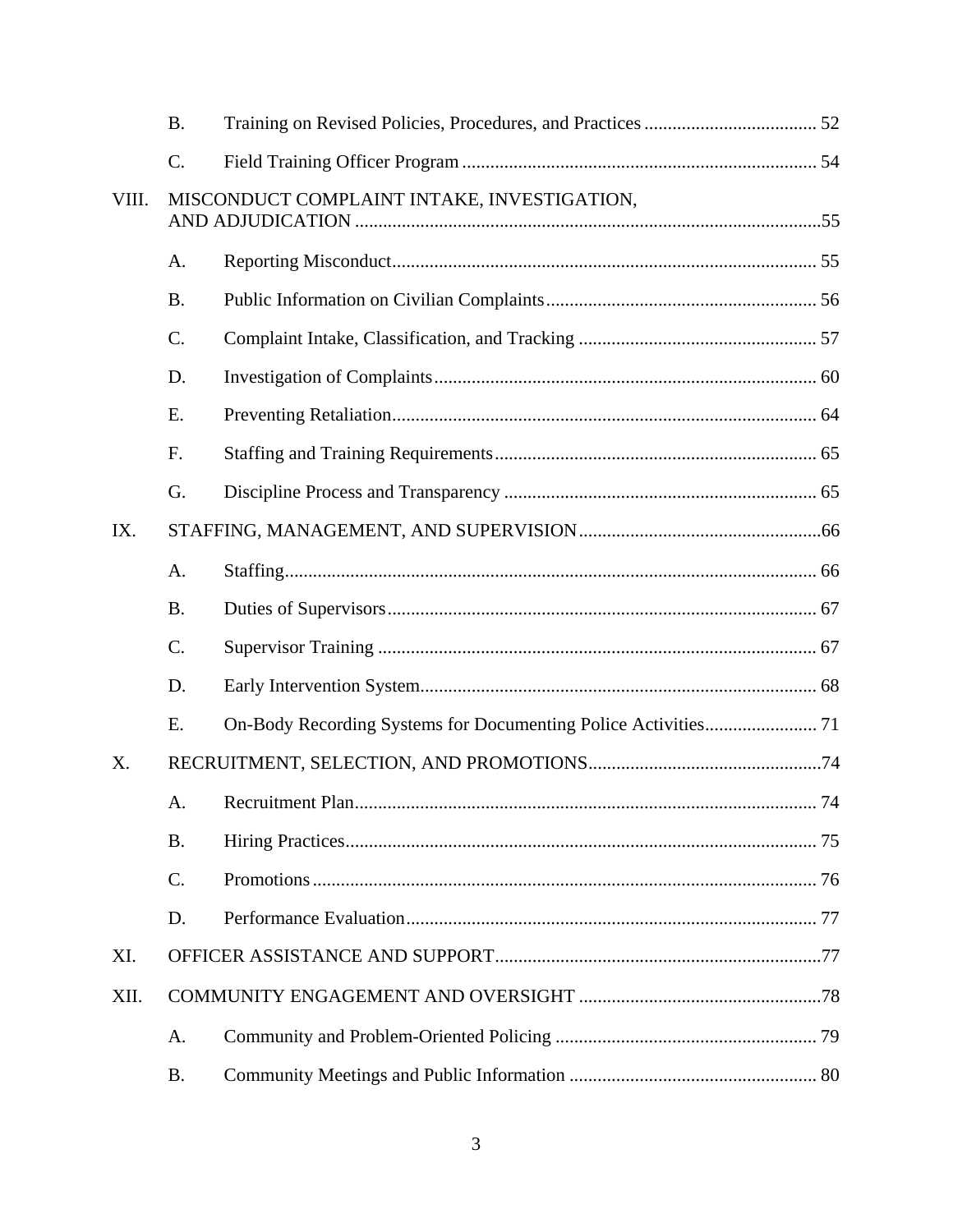|       | C.        |                                                                         |  |
|-------|-----------|-------------------------------------------------------------------------|--|
|       | D.        |                                                                         |  |
| XIII. |           | IMPLEMENTATION, COMPLIANCE ASSESSMENT, AND ENFORCEMENT87                |  |
|       | A.        |                                                                         |  |
|       | <b>B.</b> |                                                                         |  |
|       | C.        |                                                                         |  |
|       | D.        |                                                                         |  |
|       | E.        |                                                                         |  |
|       | F.        |                                                                         |  |
|       | G.        |                                                                         |  |
|       | H.        |                                                                         |  |
|       | I.        |                                                                         |  |
|       | J.        |                                                                         |  |
|       | K.        |                                                                         |  |
|       | L.        |                                                                         |  |
|       | M.        |                                                                         |  |
|       | N.        |                                                                         |  |
|       | O.        | Court Jurisdiction, Modification of the Agreement, and Enforcement  101 |  |
|       | P.        |                                                                         |  |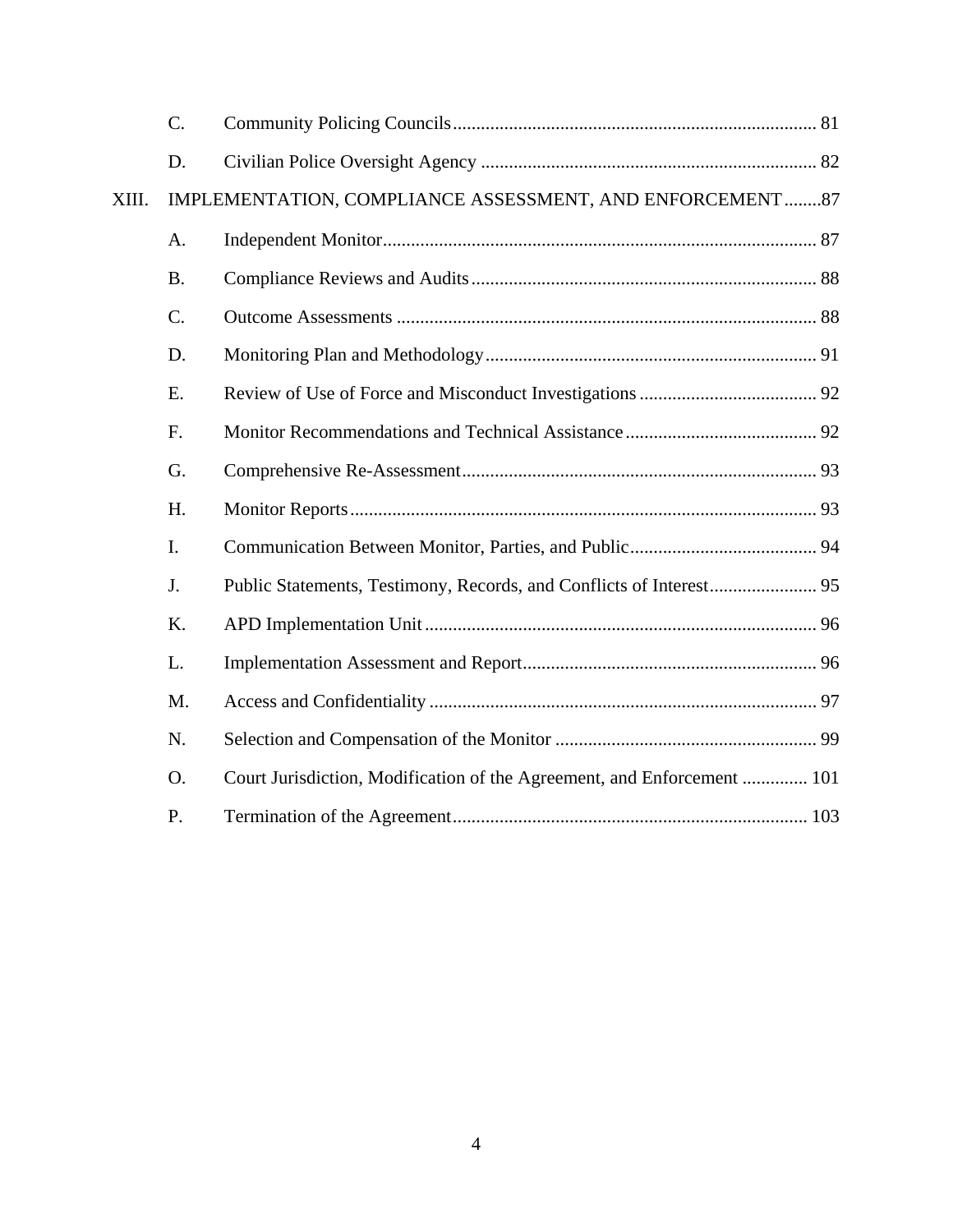### **I. INTRODUCTION**

The United States of America and the City of Albuquerque (collectively "the Parties") share a mutual interest in officer safety and accountability; constitutional, effective policing; and high-quality police services. They join together in entering into this agreement ("Agreement") to ensure that the Albuquerque Police Department ("APD") delivers police services that comply with the Constitution and laws of the United States and to further their mutual interests.

The provisions of this Agreement are designed to ensure police integrity, protect officer safety, and prevent the use of excessive force, including unreasonable use of deadly force, by APD. By increasing transparency and accountability on use of force, APD will promote more effective law enforcement and will strengthen public confidence in APD. This Agreement is also designed to provide APD officers with the skills, training, tools, and support they need to implement the goals and objectives of this Agreement. The Parties recognize that APD personnel are APD's greatest resource and that the vast majority of officers are committed to upholding the Constitution while carrying out their duties with honor and distinction.

The Parties further recognize that maintaining public safety in a diverse and vibrant community requires that APD engage collaboratively with a broad spectrum of stakeholders on an ongoing basis. This Agreement is the product of such collaboration. This Agreement reflects the extensive participation of, and the Parties' consultation with, many community leaders, police officers, advocates, residents, and other concerned individuals who offered meaningful recommendations and insights on reform. The Parties are committed to ongoing engagement with community stakeholders to foster continued participation and long-term sustainability of the reforms and goals embodied in this Agreement. The Agreement itself provides numerous mechanisms that promote ongoing community participation, including developing and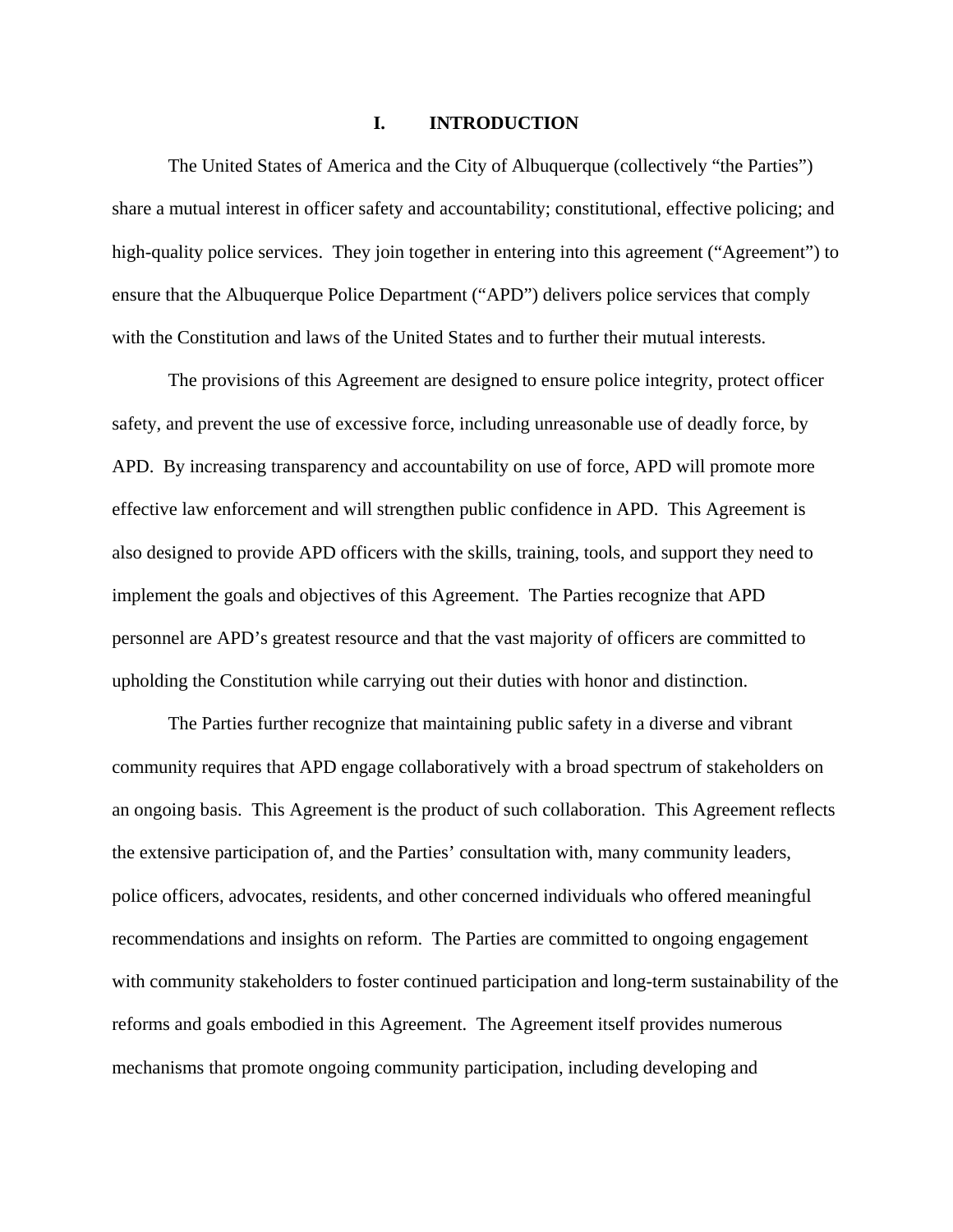implementing a Civilian Police Oversight Agency, Mental Health Response Advisory Committee, Community Policing Councils, community policing partnerships, periodic community meetings, and public reports on the City's progress toward compliance.

For these reasons, and noting the general principle that settlements are to be encouraged, particularly settlements between government entities, the Parties agree to implement this Agreement under the following terms and conditions.

#### **II. BACKGROUND**

1. In November 2012, the United States Department of Justice launched an investigation into APD's policies and practices to determine whether APD engages in a pattern or practice of use of excessive force in violation of the Fourth Amendment and the Violent Crime Control and Law Enforcement Act of 1994, 42 U.S.C. § 14141 ("Section 14141").

2. As part of its investigation, the Department of Justice consulted with police practices experts and conducted a comprehensive assessment of officers' use of force and APD policies and operations. The investigation included tours of APD facilities and Area Commands; interviews with Albuquerque officials, APD command staff, supervisors, and police officers; a review of numerous documents; and meetings with the Albuquerque Police Officers Association, residents, community groups, and other stakeholders.

3. The City and APD cooperated fully during the investigation and provided unimpeded access to documents, facilities and personnel. The Albuquerque community, APD officers, and the Albuquerque Police Officers Association also played a critical role in facilitating a thorough investigation.

4. On April 10, 2014, the Department of Justice issued a public letter to the City outlining its findings and recommending remedial measures. The Department of Justice found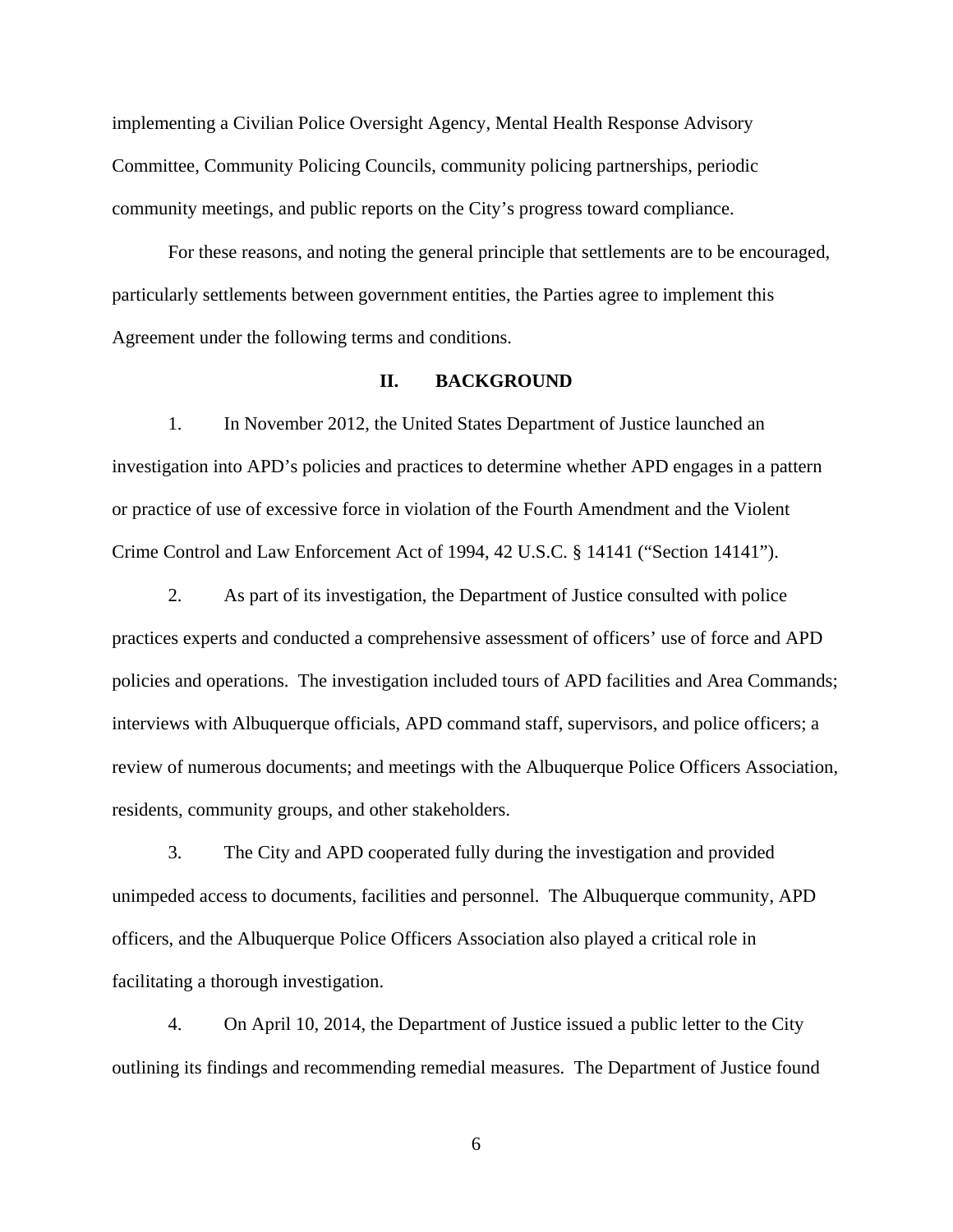reasonable cause to believe that APD engages in a pattern or practice of use of excessive force. The Department of Justice determined that although most force used by APD officers was reasonable, a significant amount of deadly and less lethal force was excessive and constituted an ongoing risk to the public. The Department of Justice also determined that systemic deficiencies contributed to the pattern or practice of excessive force, and these deficiencies relate to numerous operational and structural areas of APD, including hiring, training, policies, supervision, discipline, management, and oversight.

5. While the City does not concede the accuracy of these allegations, the City joined with the United States in a collaborative effort to promote the goals of this Agreement. Following the release of the Department of Justice's investigative findings, the Parties engaged in extensive community outreach to solicit recommendations and ideas on reform. This Agreement reflects the broad input that the Parties received.

6. This Agreement is effectuated under the authority granted to the Department of Justice under Section 14141 to seek declaratory or equitable relief to remedy a pattern or practice of conduct by law enforcement officers that deprives individuals of rights, privileges, or immunities secured by the Constitution or federal law.

7. This Agreement is not intended to limit the lawful authority of APD officers to use objectively reasonable force or otherwise to fulfill their law enforcement obligations under the Constitution and laws of the United States and the State of New Mexico.

8. This Agreement shall not be construed as an admission or evidence of liability under any federal, state, or municipal law including, but not limited to, 42 U.S.C. § 1983. Nor is the City's entry into this Agreement an admission by the City, APD, or any officer or employee that they have engaged in any unconstitutional, illegal, or otherwise improper activities or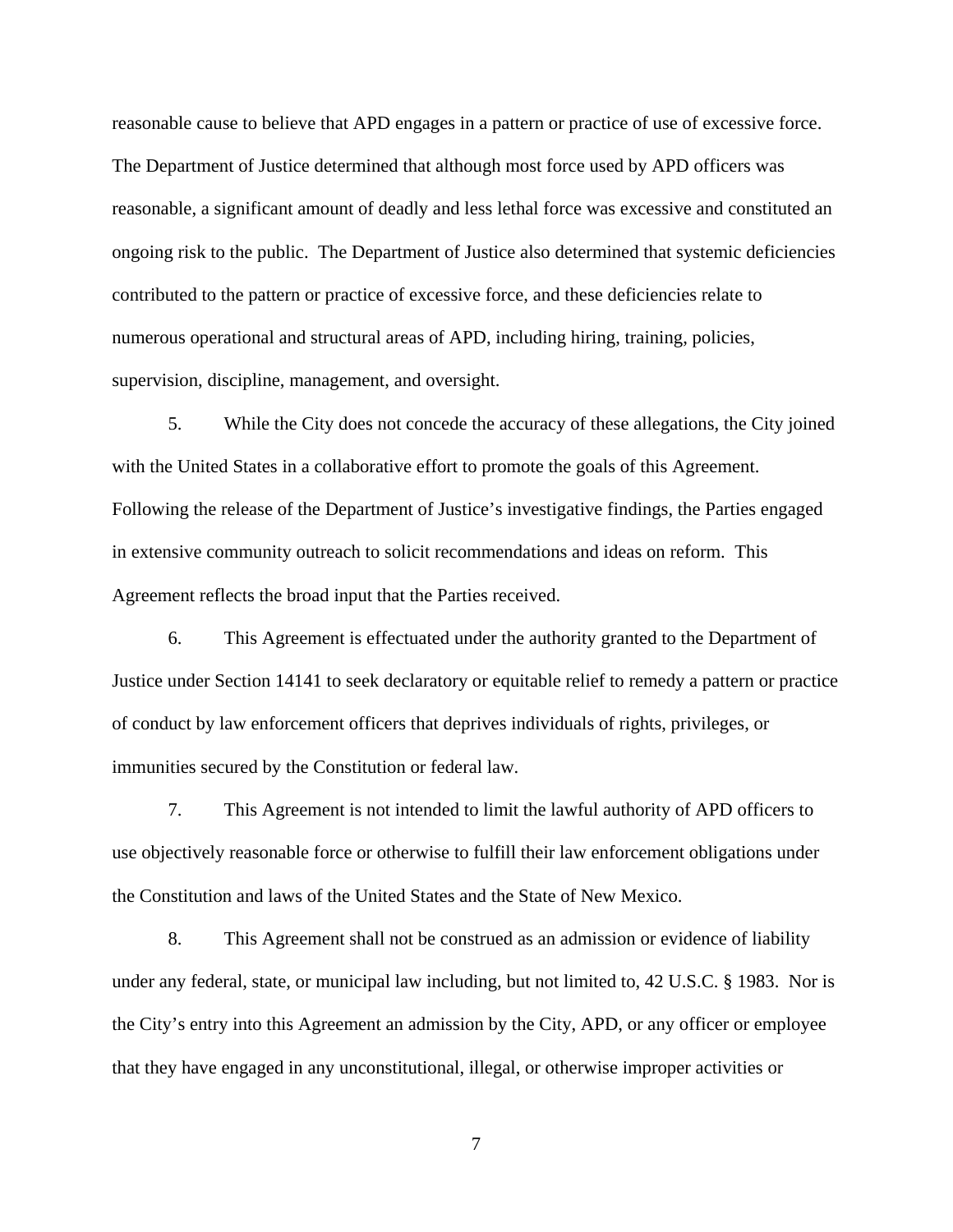conduct. The Parties acknowledge the many APD officers who have continued to work diligently and with integrity to maintain high-level, quality service; to ensure officer safety and accountability; and to promote constitutional, effective policing.

9. This Agreement shall constitute the entire integrated agreement of the Parties. No prior drafts or prior or contemporaneous communications, oral or written, shall be relevant or admissible for purposes of determining the meaning of any provisions herein in any litigation or any other proceeding, except for the Department of Justice's April 10, 2014 investigative findings letter.

10. This Agreement is binding upon all Parties hereto, by and through their officials, agents, employees, and successors. If the City establishes or reorganizes a government agency or entity whose function includes overseeing, regulating, investigating, or otherwise reviewing the operations of APD or any aspect thereof, the City shall ensure these functions and entities are consistent with the terms of this Agreement and shall incorporate the terms of this Agreement into the oversight, regulatory, investigation, or review functions of the government agency or entity as necessary to ensure consistency.

11. The Parties recognize that APD began taking steps to ensure greater accountability and supervision in response to a June 2011 report issued by the Police Executive Research Forum and both before and after the Department of Justice's release of its April 2014 findings letter. The Department of Justice further recognizes that certain APD policies and practices are consistent with generally accepted policing practices and should continue as set forth below to ensure that performance is maintained or improved in order to meet the overall goals and objectives of this Agreement. Among the measures that APD has taken are extensive use of on-body recording systems and the provision of behavioral health training to a large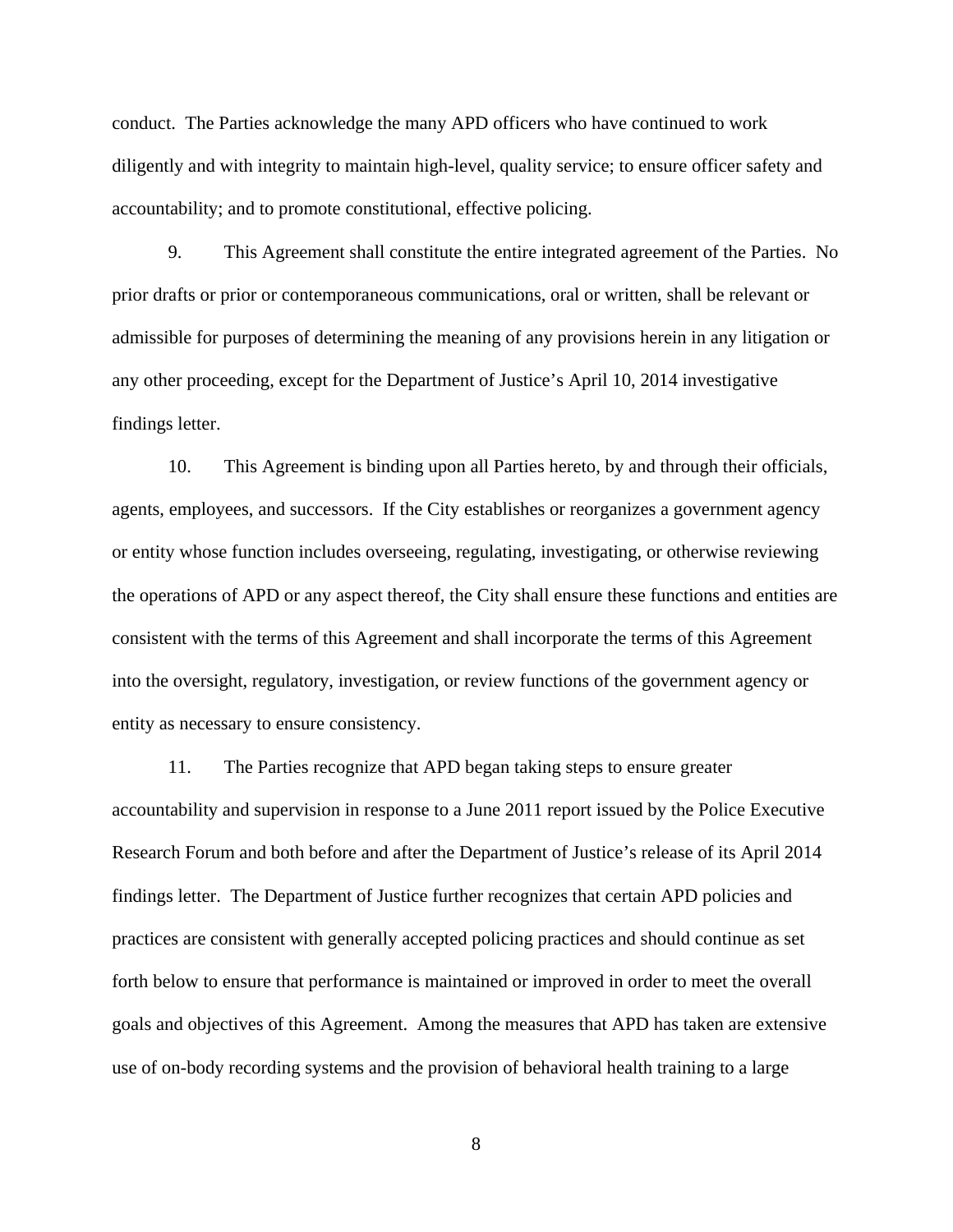majority of its officers. In addition, the City has chosen to eliminate the Repeat Offender Project within three months of the Effective Date.

# **III. DEFINITIONS AND ABBREVIATIONS**

- 12. The following terms and definitions shall apply to this Agreement:
- a) "APD" or "the Department" shall refer to the Albuquerque Police Department and its agents, officers, supervisors, and employees (both sworn and unsworn).
- b) "Chief" means the Chief of Police of the Albuquerque Police Department or his or her properly designated Acting Chief.
- c) "City" shall refer to the City of Albuquerque, including its agents, officers, and employees.
- d) "Department of Justice" or "DOJ" refers jointly to the United States Department of Justice's Civil Rights Division and the United States Attorney's Office for the District of New Mexico.
- e) "USAO" means the United States Attorney's Office for the District of New Mexico.
- f) "Court" shall refer to the United States District Judge for the District of New Mexico presiding over this case.
- g) "Active resistance" means resistance that poses a threat of harm to the officer or others, such as when a subject attempts to attack or does attack an officer; exhibits combative behavior (e.g., lunging toward the officer, striking the officer with hands, fists, kicks, or any instrument that may be perceived as a weapon such as a knife or stick); or attempts to leave the scene, flee, hide from detection, or pull away from the officer's grasp. Verbal statements alone do not constitute active resistance. Bracing or tensing alone ordinarily do not constitute active resistance, but may if they pose a threat of harm to the officer or others.
- h) "Apprehension" means the arrest, capture, or taking into custody of a person.
- i) "Area commands" shall refer to police service areas of APD located throughout Albuquerque that are led through the chain of command by an Area Commander.
- j) "Arrest" is the taking of one person into custody by another. To constitute arrest there must be an actual restraint of the person. The restraint may be imposed by force or may result from the submission of the person arrested to the custody of the one arresting the person. An arrest is a restraint of greater scope or duration than an investigatory stop or detention. An arrest is lawful when supported by probable cause.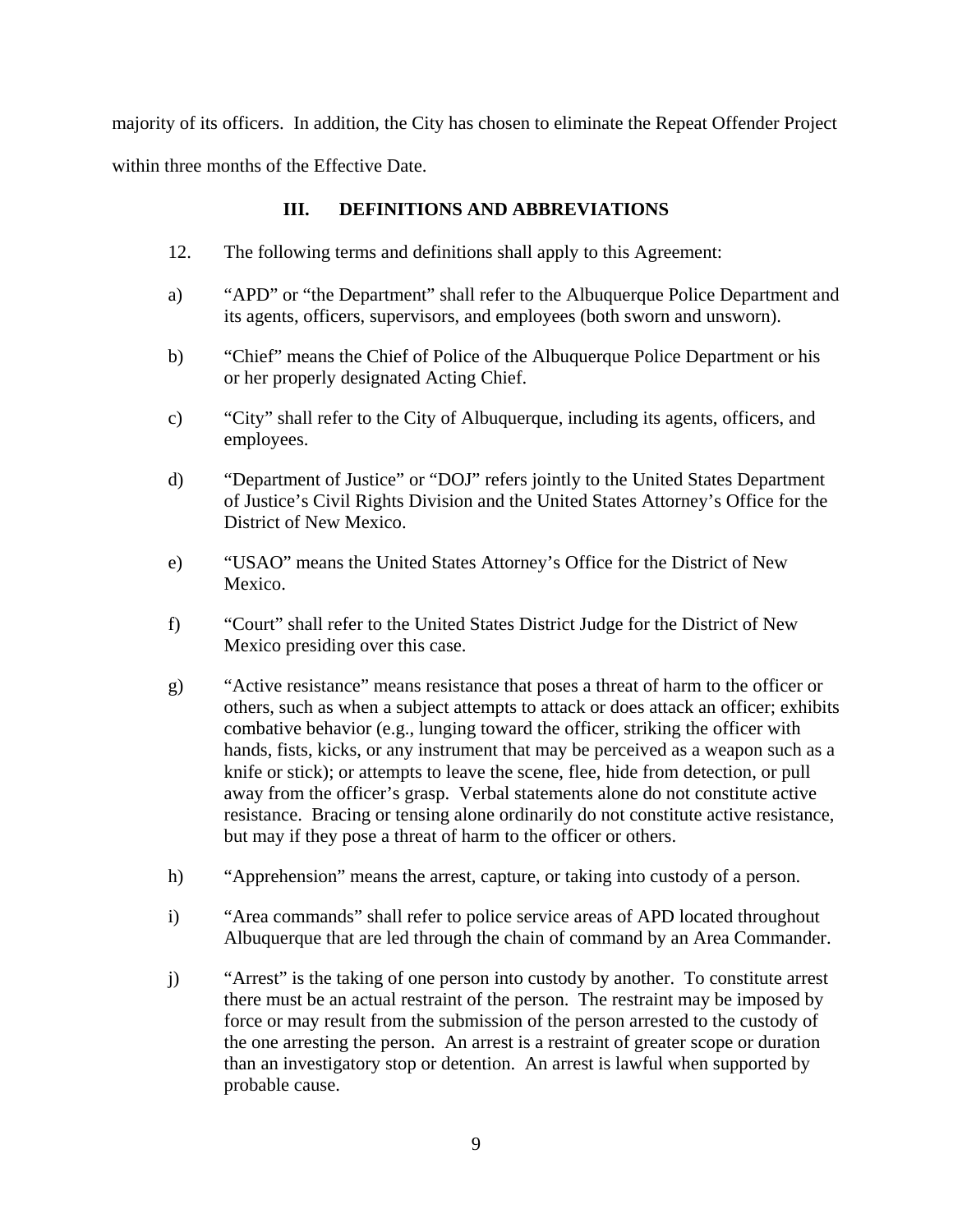- k) "Best practices" means guidelines or standards that represent the most efficient and current means for achieving constitutional and effective policing accepted by nationally recognized police professionals or organizations in the relevant subject area, as determined by the Parties.
- l) "Civilian employee" shall refer to any non-sworn personnel employed by APD, on either a temporary or permanent basis, in either a paid or unpaid capacity.
- m) "Community-oriented policing" is a policing philosophy that promotes and relies on collaborative partnerships between law enforcement agencies and the individuals and organizations they serve to develop solutions to problems, increase trust in police, and improve the effectiveness of policing efforts.
- n) "Complainant" means any person, including an APD officer or employee, who makes a complaint against APD or an APD officer or employee.
- o) "Complaint" means any complaint regarding APD services, policy, or procedure, any claim for damages, or any criminal matter that alleges possible misconduct by an APD officer or employee. For purposes of this Agreement, the term "complaint" does not include any allegation of employment discrimination.
- p) "Critical firearm discharge" means a discharge of a firearm by an APD officer, including accidental discharges and discharges where no person is struck. Range and training firings, destruction of animals, and off-duty hunting discharges where no person is struck are not critical firearms discharges.
- q) "Demographic category" means race, ethnicity, age, sex, gender expression or gender identity, sexual orientation, and limited English proficiency, if known.
- r) "Discipline" or "disciplinary action" means a personnel action for violation of an established law, regulation, rule, administrative rule, or APD policy, including, but not limited to, a verbal reprimand, written reprimand, suspension, or dismissal.
- s) "ECW" means Electronic Control Weapon, a weapon, including those manufactured by TASER International, designed primarily to discharge electrical charges into a subject that will cause involuntary muscle contractions and override the subject's voluntary motor responses.
- t) "ECW application" means the contact and delivery of an electrical impulse to a subject with an Electronic Control Weapon.
- u) "Effective Date" means the day this Agreement has been signed by the Parties and submitted to the Court.
- v) "Firearm" means a pistol, revolver, shotgun, carbine, or machine gun, as well as any instrument capable of discharging a bullet or shot.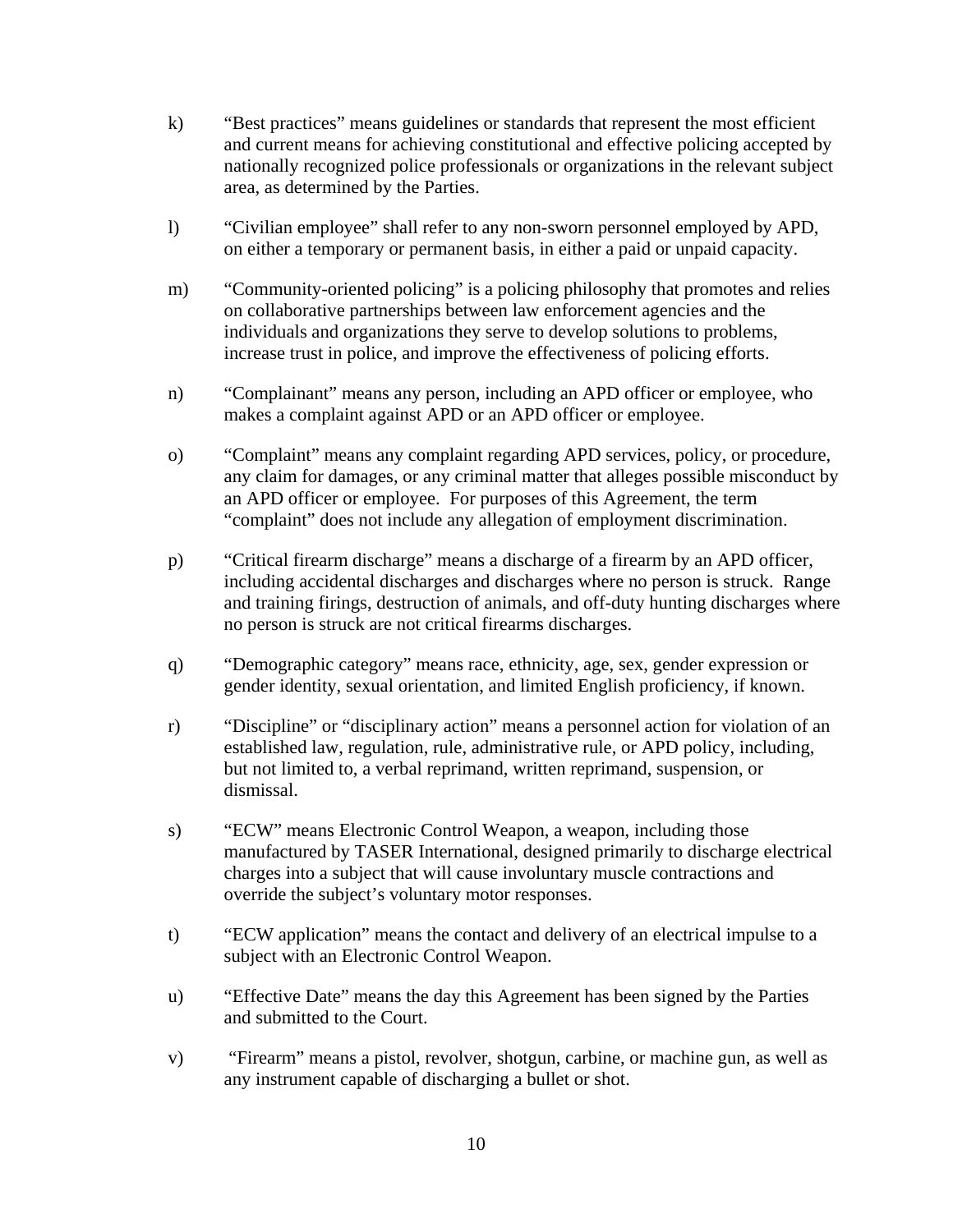- w) "Implement" or "implementation" means the development or putting into place of a policy or procedure, including the appropriate training of all relevant personnel, and the consistent and verified performance of that policy or procedure in actual practice.
- x) "Include" and "including" mean "including, but not limited to."
- y) "Interview" includes questioning for the purpose of eliciting facts or information.
- z) "Less lethal force" means a force application not intended or expected to cause death or serious injury and which is commonly understood to have less potential for causing death or serious injury than conventional, more lethal police tactics. Use of less lethal force can nonetheless result in death or serious injury.
- aa) "Lethal force" means any use of force likely to cause death or serious physical injury, including the use of a firearm, neck hold, or strike to the head, neck, or throat with a hard object.
- bb) "Mental health crisis" means an incident in which someone with an actual or perceived mental illness is experiencing intense feelings of personal distress (e.g., anxiety, depression, anger, fear, panic, hopelessness), obvious changes in functioning (e.g., neglect of personal hygiene, unusual behavior) or catastrophic life events (e.g., disruptions in personal relationships, support systems, or living arrangements; loss of autonomy or parental rights; victimization; or natural disasters), which may, but not necessarily, result in an upward trajectory of intensity culminating in thoughts or acts that are dangerous to his- or herself and/or others.
- cc) "Mental illness" is a medical condition that disrupts an individual's thinking, perception, mood, or ability to relate to others such that daily functioning and coping with the ordinary demands of life are diminished. Mental illness includes serious mental illnesses such as major depression, schizophrenia, bipolar disorder, obsessive compulsive disorder ("OCD"), panic disorder, post-traumatic stress disorder ("PTSD"), and borderline personality disorder. Mental illness includes individuals with dual diagnosis of mental illness and another condition, such as drug and/or alcohol addiction.
- dd) "Misconduct" means a violation of departmental policies or procedures; violation of federal, state, or local criminal laws; constitutional violations, whether criminal or civil; violation of personnel rules; violation of the merit systems ordinance; violation of administrative rules; violation of regulations; and violation of the labor management relations laws.
- ee) "Monitor" means a person or team of people who shall be jointly selected to monitor and report on the implementation of this Agreement.
- ff) "Multi-Agency Task Force" refers to the investigative body comprised of, at a minimum, the New Mexico Department of Public Safety, the New Mexico State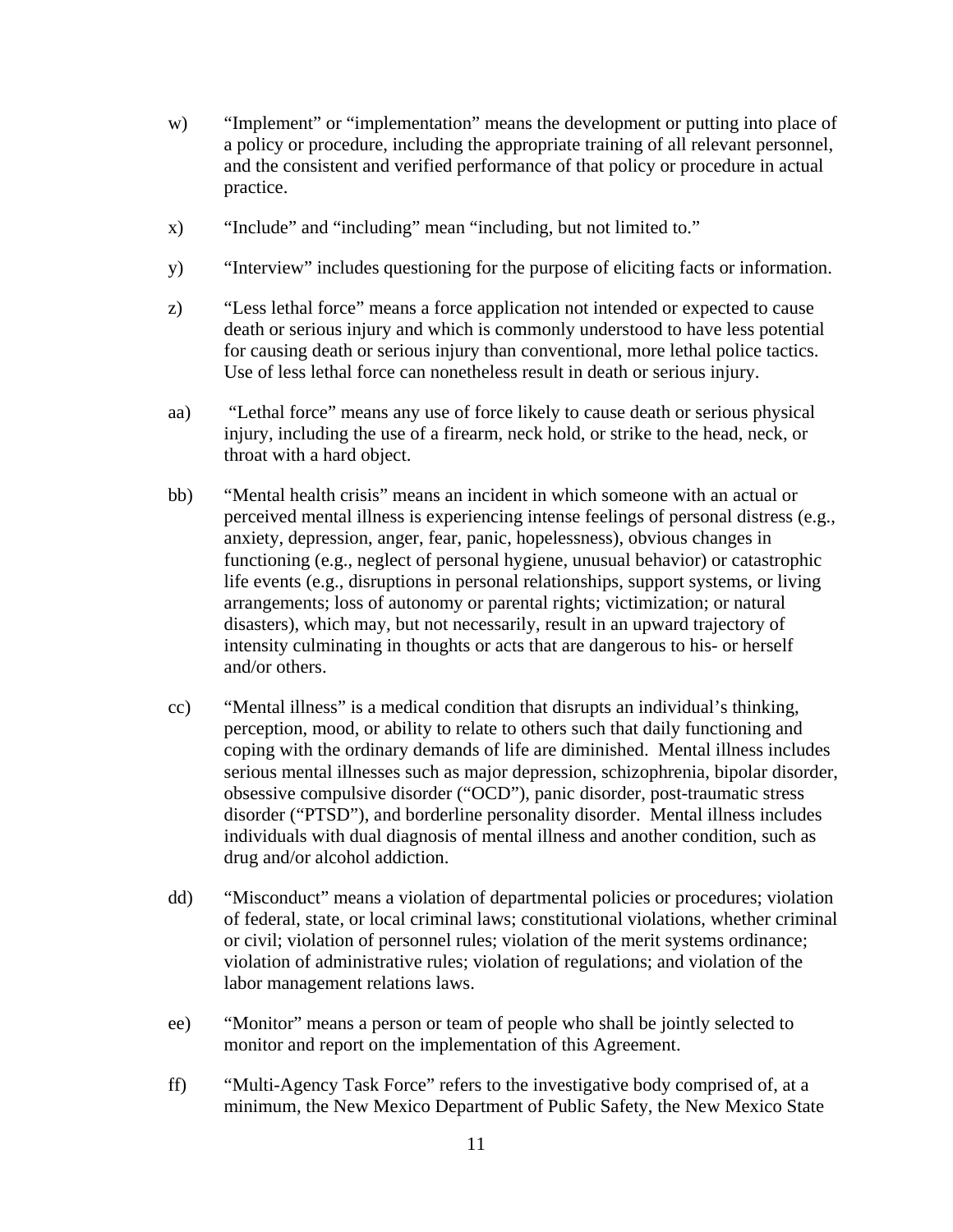Police, the Bernalillo County Sheriff's Office, and the Albuquerque Police Department that is charged with conducting criminal investigations of critical incidents involving officer actions, such as officer-involved shootings. The Multi-Agency Task Force is governed by an inter-governmental agreement among participating jurisdictions and is responsible for consulting, as appropriate, with prosecuting authorities in New Mexico, including the Bernalillo County District Attorney's Office, the State Attorney General's Office, and the U.S. Attorney's Office.

- gg) "Neck hold" refers to one of the following types of holds: (1) carotid restraint hold; (2) a lateral vascular neck constraint; or (3) a hold with a knee or other object to a subject's neck. A neck hold shall be considered lethal force.
- hh) "Non-disciplinary corrective action" refers to action other than discipline taken to enable or encourage an officer to improve his or her performance.
- ii) "Passive resistance" means non-compliance with officer commands that is nonviolent and does not pose an immediate threat to the officer or the public. Bracing, tensing, linking arms, or verbally signaling an intention to avoid or prevent being taken into custody constitute passive resistance.
- jj) "Personnel" means all APD employees.
- kk) "Police officer" or "officer" means any law enforcement agent employed by or volunteering for APD, including supervisors and reserve officers.
- ll) "Policies and procedures" means written regulations or directives, regardless of the name of the regulation or directive, describing the duties, functions, and obligations of APD personnel, and providing specific direction on how to fulfill those duties, functions, or obligations. These include general orders, special orders, policies, procedures, and standard operating procedures.
- mm) "Qualified mental health professional" means an individual with a minimum of masters-level education and training in psychiatry, psychology, counseling, social work, or psychiatric nursing, who is currently licensed in the State of New Mexico to deliver the mental health services he or she has undertaken to provide.
- nn) "Reasonable force" means that force which is objectively reasonable under the circumstances and the minimum amount of force necessary to effect an arrest or protect the officer or other person.
- oo) "Seizure" occurs when an officer's words or actions convey to a reasonable person that he or she is not free to leave.
- pp) "Serious physical injury" means physical injury that creates a substantial risk of death; or that causes death or serious and protracted disfigurement; or impairment of the function of any bodily organ or limb.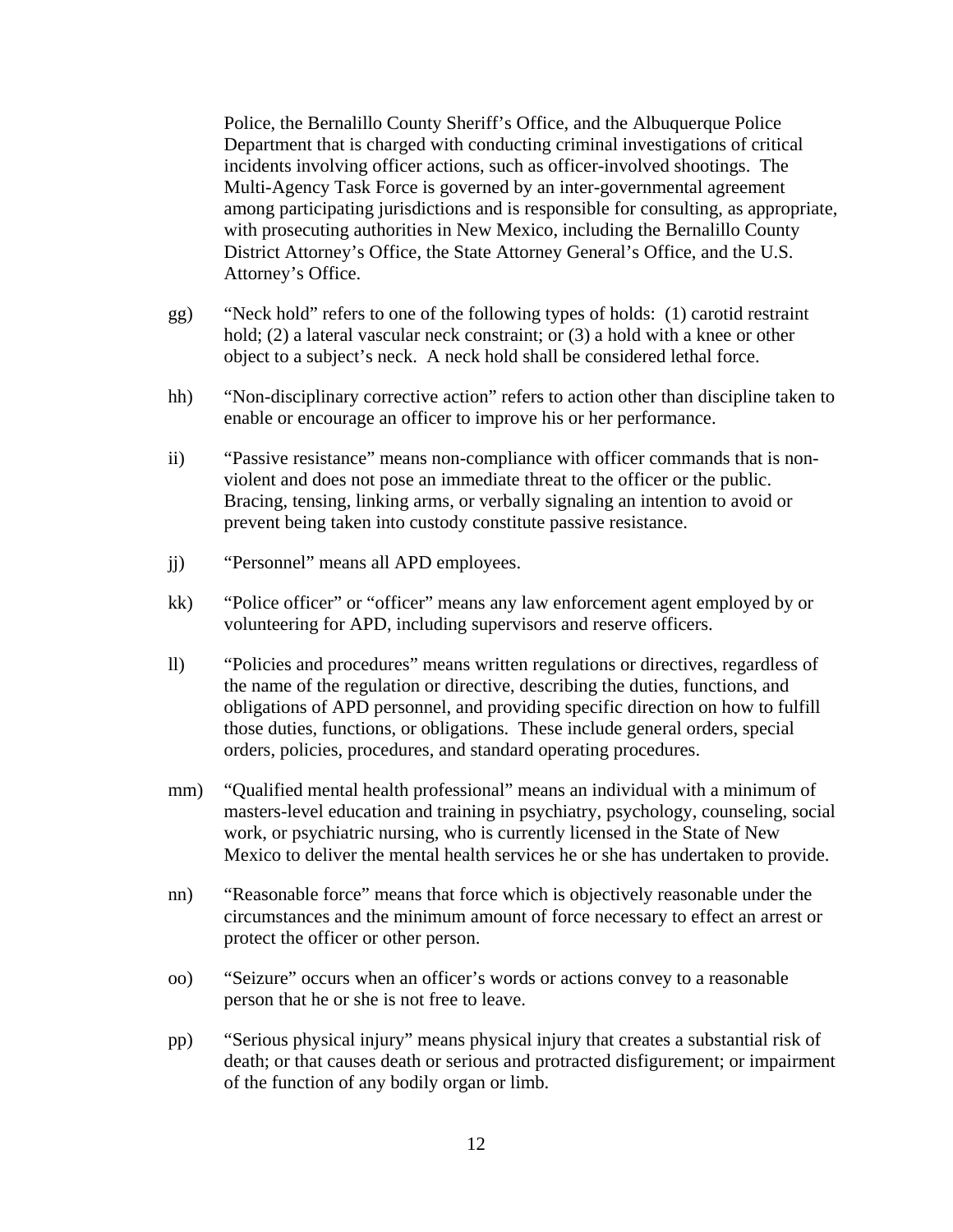- qq) "Serious use of force" means: (1) all uses of lethal force by an APD officer; (2) all critical firearm discharges by an APD officer; (3) all uses of force by an APD officer resulting in serious physical injury or requiring hospitalization; (4) all head, neck, and throat strikes with an object or neck holds; (5) all uses of force by an APD officer resulting in a loss of consciousness; (6) all canine bites; (7) more than two applications of an ECW on an individual during a single interaction, regardless of the mode or duration of the application, and regardless of whether the applications are by the same or different officers, or an ECW application for longer than 15 seconds, whether continuous or consecutive; (8) any strike, blow, kick, ECW application, or similar use of force against a handcuffed subject; and (9) more than three strikes with a baton. The term "serious use of force" is defined differently in the Memorandum of Understanding for the Multi-Agency Task Force in which APD participates to investigate officer involved shootings, serious uses of force (as defined in the Memorandum of Understanding), and incustody deaths. The definition of "serious use of force" in this Agreement is not intended to substitute or alter in any way the definition in the Memorandum of Understanding.
- rr) "Service firearm" means any firearm issued or authorized by the Department for use by sworn personnel.
- ss) "Shall" or "agrees to" means that the provision imposes a mandatory duty.
- tt) "Specialized unit" means a designated law enforcement component with specialized training, skills, and mission. Specialized units include Specialized Tactical Units, whose focus is on tactical solutions to critical incidents that involve a threat to public safety or high-risk situations, which would otherwise exceed the capabilities of traditional law enforcement first responders or investigative units. Specialized Tactical Units include SWAT, the Canine Unit, and the Bomb Squad. Specialized units also include Specialized Investigation Units, whose focus is on the use of investigative methods and techniques to solve crimes and develop cases for prosecution, such as the Intelligence Unit and the Gang Unit.
- uu) "SWAT" unit means the Special Weapons and Tactics unit.
- vv) "Supervisor" means sworn APD personnel at the rank of sergeant or above (or anyone acting in those capacities) and non-sworn APD personnel with oversight responsibility for other personnel.
- ww) "Telecommunicators" means dispatchers, 911 operators, and NCIC operators.
- xx) "Unit" means any designated organization of officers within APD, including area and specialized units.
- yy) "Use of force" means physical effort to compel compliance by an unwilling subject above unresisted handcuffing, including pointing a firearm at a person.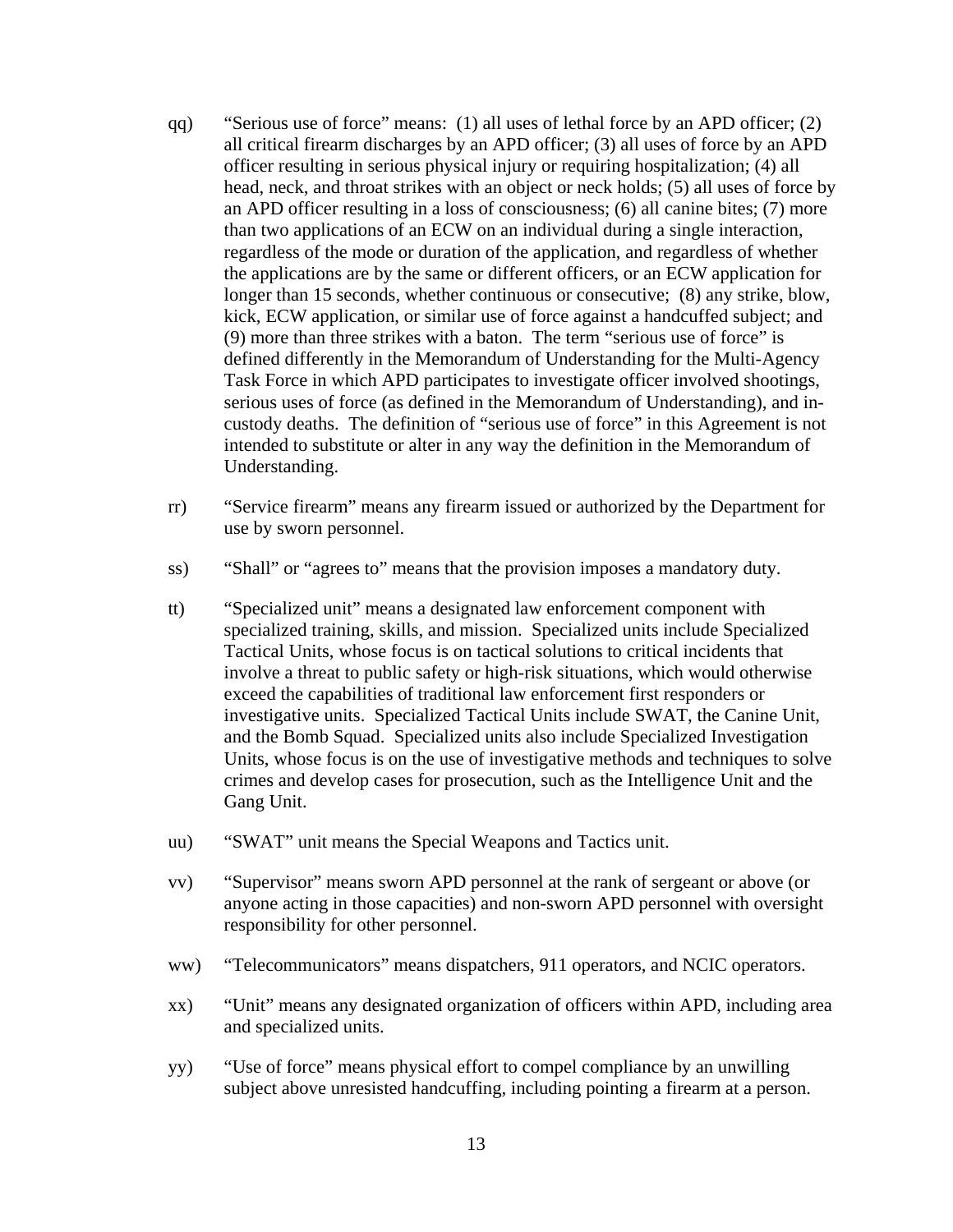- zz) "Use of force indicating apparent criminal conduct by an officer" means force that a reasonable and trained supervisor would conclude could result in criminal charges due to the apparent circumstances of the use of force, such as the level of force used as compared to the resistance encountered, or discrepancies in the use of force as described by the officer and the use of force as evidenced by any resulting injuries, witness statements, or other evidence.
- aaa) "Use of Force Report" means a written report documenting a use of force above unresisted handcuffing; hand control or escort techniques applied for the purposes of handcuffing; or escorts that are not used as pressure point compliance techniques, do not result in injury or complaint of injury, and are not used to overcome resistance. The Use of Force Report is comprised of a Use of Force Data Report and a Use of Force Narrative Report.
- bbb) "Welfare check" means a response by an APD officer to a call for service that is unrelated to an allegation of criminal conduct, but is instead to determine whether a person requires assistance for a medical or mental health crisis.

# **IV. USE OF FORCE: INTERNAL CONTROLS AND ACCOUNTABILITY**

13. To maintain high-level, quality service; to ensure officer safety and

accountability; and to promote constitutional, effective policing, APD shall revise and implement force policies, training, and accountability systems to ensure that force is used in accordance with the Constitution and laws of the United States, and that any use of unreasonable force is identified and responded to appropriately. APD shall also ensure that officers use non-force techniques to effectively police, use force only when objectively reasonable under the circumstances, and de-escalate the use of force at the earliest possible moment. To achieve these outcomes, APD shall implement the requirements set out below.

## **A. Use of Force Principles**

14. Use of force by APD officers, regardless of the type of force, tactics, or weapon used, shall abide by the following requirements:

- a) officers shall use advisements, warnings, and verbal persuasion, when possible, before resorting to force;
- b) force shall be de-escalated immediately as resistance decreases;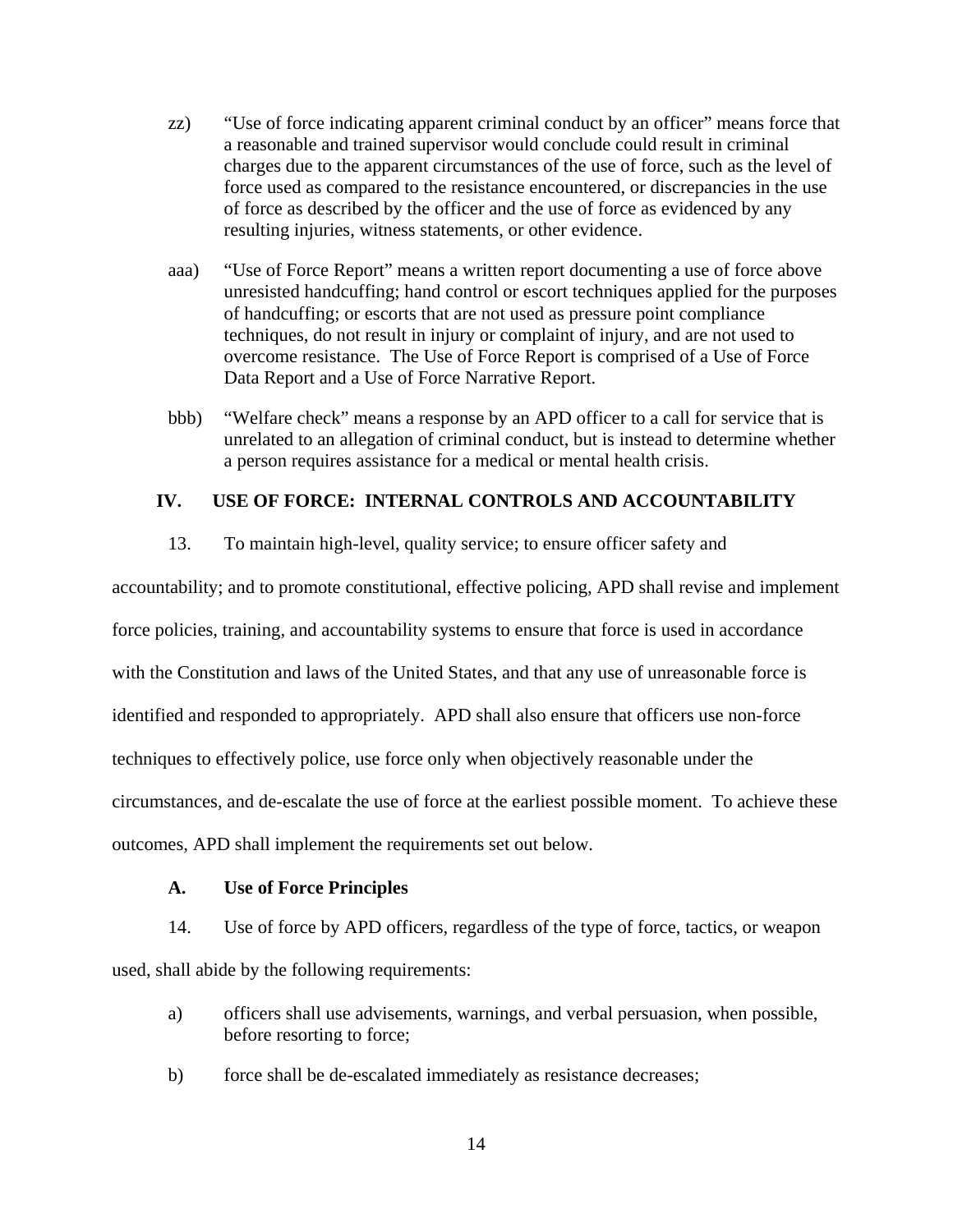- c) officers shall allow individuals time to submit to arrest before force is used whenever possible;
- d) APD shall explicitly prohibit neck holds, except where lethal force is authorized;
- e) APD shall explicitly prohibit using leg sweeps, arm-bar takedowns, or prone restraints, except as objectively reasonable to prevent imminent bodily harm to the officer or another person or persons; to overcome active resistance; or as objectively reasonable where physical removal is necessary to overcome passive resistance and handcuff the subject;
- f) APD shall explicitly prohibit using force against persons in handcuffs, except as objectively reasonable to prevent imminent bodily harm to the officer or another person or persons; to overcome active resistance; or as objectively reasonable where physical removal is necessary to overcome passive resistance;
- g) officers shall not use force to attempt to effect compliance with a command that is unlawful;
- h) pointing a firearm at a person shall be reported in the same manner as a use of force, and shall be done only as objectively reasonable to accomplish a lawful police objective; and
- i) immediately following a use of force, officers, and, upon arrival, a supervisor, shall inspect and observe subjects of force for injury or complaints of pain resulting from the use of force and immediately obtain any necessary medical care. This may require an officer to provide emergency first aid until professional medical care providers arrive on scene.
- 15. APD shall develop and implement an overarching agency-wide use of force

policy that complies with applicable law and comports with best practices. The use of force policy shall include all force techniques, technologies, and weapons, both lethal and less lethal, that are available to APD officers, including authorized weapons, and weapons that are made available only to specialized units. The use of force policy shall clearly define and describe each force option and the factors officers should consider in determining which use of such force is appropriate. The use of force policy will incorporate the use of force principles and factors articulated above and shall specify that the use of unreasonable force will subject officers to discipline, possible criminal prosecution, and/or civil liability.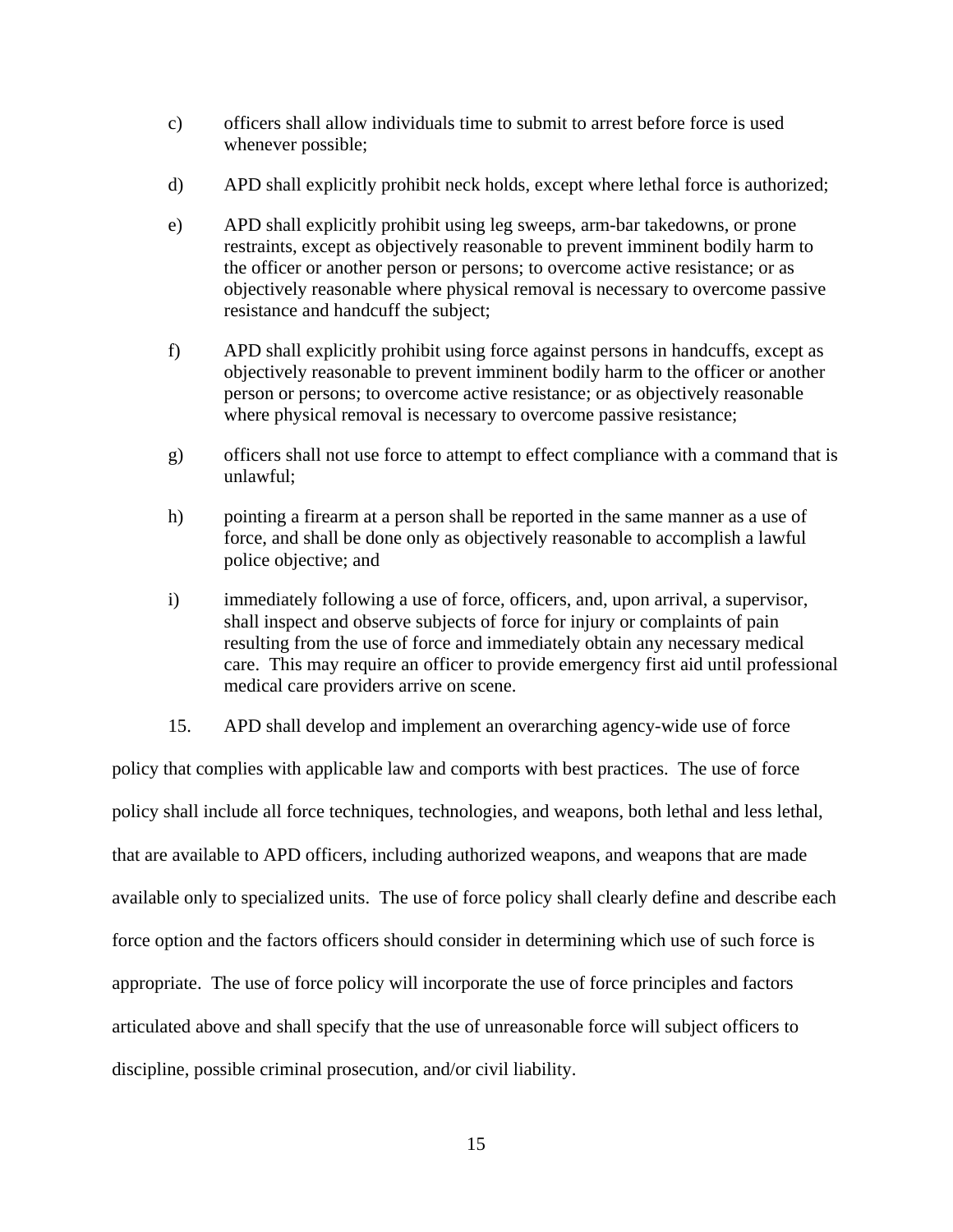16. In addition to the overarching use of force policy, APD agrees to develop and implement protocols for each weapon, tactic, or use of force authorized by APD, including procedures for each of the types of force addressed below. The specific use of force protocols shall be consistent with the use of force principles in Paragraph 14 and the overarching use of force policy.

17. Officers shall carry only those weapons that have been authorized by the Department. Modifications or additions to weapons shall only be performed by the Department's Armorer as approved by the Chief. APD use of force policies shall include training and certification requirements that each officer must meet before being permitted to carry and use authorized weapons.

#### **B. Use of Firearms**

18. Officers shall carry or use only agency-approved firearms and ammunition while on duty.

19. APD issued Special Order 14-32 requiring all officers to carry a Departmentissued handgun while on duty. APD shall revise its force policies and protocols to reflect this requirement and shall implement a plan that provides: (a) a timetable for implementation; (b) sufficient training courses to allow officers to gain proficiency and meet qualification requirements within a specified period; and (c) protocols to track and control the inventory and issuance of handguns.

20. Officers shall be required to successfully qualify with each firearm that they are authorized to use or carry on-duty at least once each year. Officers who fail to qualify on their primary weapon system shall complete immediate remedial training. Those officers who still fail to qualify after remedial training shall immediately relinquish APD-issued firearms on which they failed to qualify. Those officers who still fail to qualify within a reasonable time shall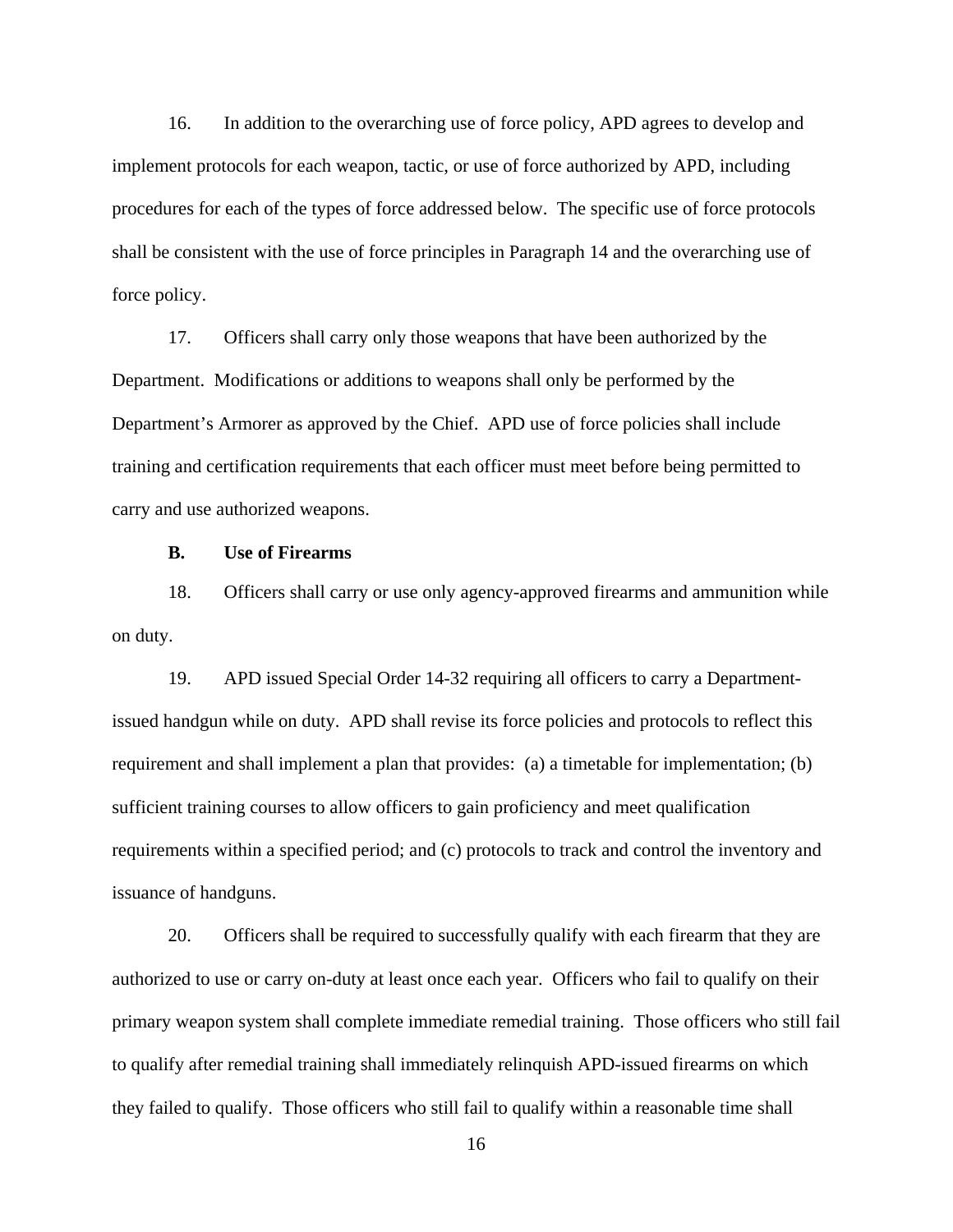immediately be placed in an administrative assignment and will be subject to administrative and/or disciplinary action, up to and including termination of employment.

21. APD training shall continue to require and instruct proper techniques for unholstering, drawing, or exhibiting a firearm.

22. APD shall adopt a policy that prohibits officers from discharging a firearm from a moving vehicle or at a moving vehicle, including shooting to disable a moving vehicle, unless an occupant of the vehicle is using lethal force, other than the vehicle itself, against the officer or another person, and such action is necessary for self-defense, defense of other officers, or to protect another person. Officers shall not intentionally place themselves in the path of, or reach inside, a moving vehicle.

23. APD shall track all critical firearm discharges. APD shall include all critical firearm discharges and discharges at animals in its Early Intervention System and document such discharges in its use of force annual report.

### **C. Electronic Control Weapons**

24. ECWs shall not be used solely as a compliance technique or to overcome passive resistance. Officers may use ECWs only when such force is necessary to protect the officer, the subject, or another person from physical harm and after considering less intrusive means based on the threat or resistance encountered. Officers are authorized to use ECWs to control an actively resistant person when attempts to subdue the person by other tactics have been, or will likely be, ineffective and there is a reasonable expectation that it will be unsafe for officers to approach the person within contact range.

25. Unless doing so would place any person at risk, officers shall issue a verbal warning to the subject that the ECW will be used prior to discharging an ECW on the subject.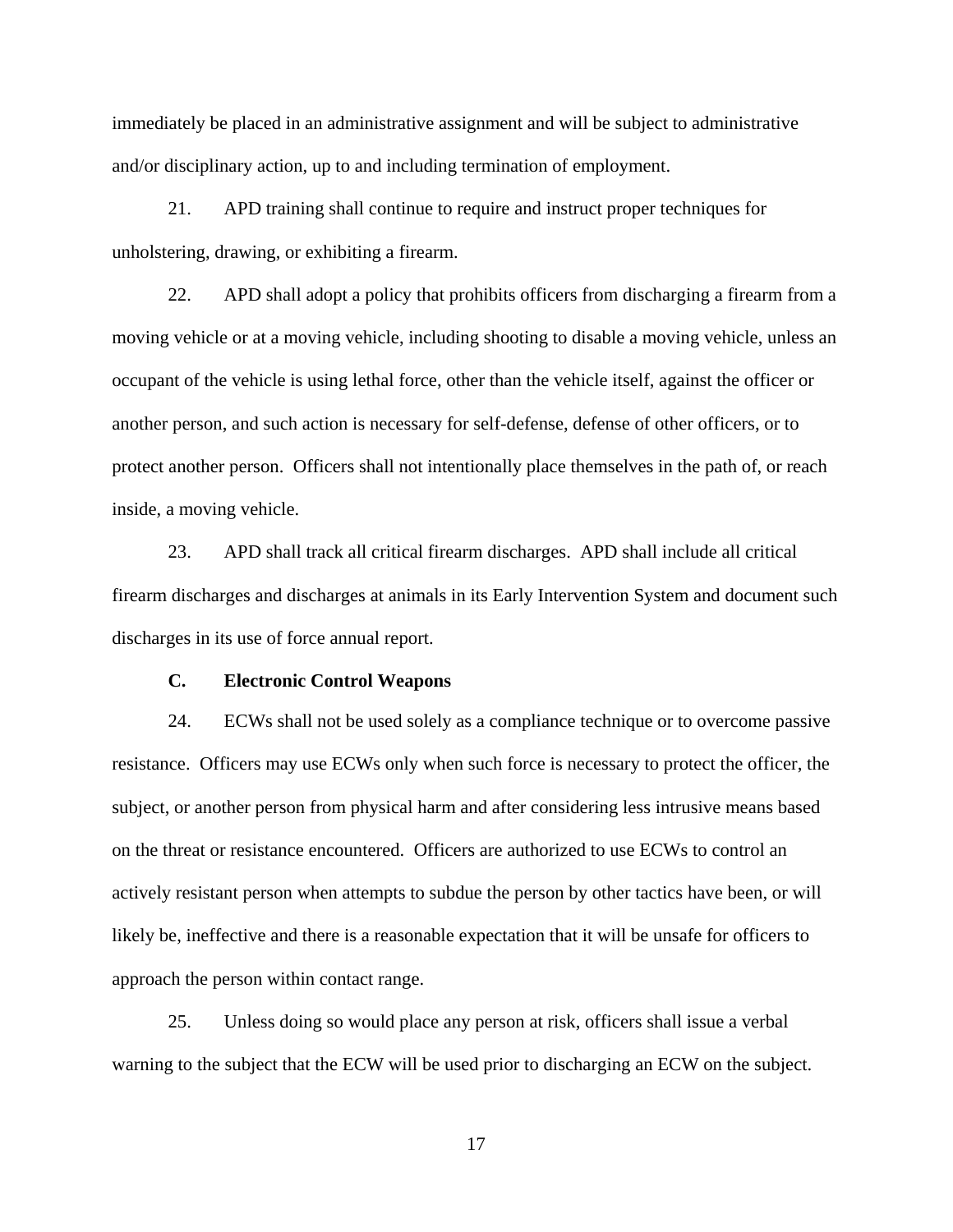Where feasible, the officer will defer ECW application for a reasonable time to allow the subject to comply with the warning.

26. ECWs will not be used where such deployment poses a substantial risk of serious physical injury or death from situational hazards, except where lethal force would be permitted. Situational hazards include falling from an elevated position, drowning, losing control of a moving motor vehicle or bicycle, or the known presence of an explosive or flammable material or substance.

27. Continuous cycling of ECWs is permitted only under exceptional circumstances where it is necessary to handcuff a subject under power. Officers shall be trained to attempt hands-on control tactics during ECW applications, including handcuffing the subject during ECW application (i.e., handcuffing under power). After one standard ECW cycle (5 seconds), the officer shall reevaluate the situation to determine if subsequent cycles are necessary. Officers shall consider that exposure to the ECW for longer than 15 seconds (whether due to multiple applications or continuous cycling) may increase the risk of death or serious injury. Officers shall also weigh the risks of subsequent or continuous cycles against other force options. Officers shall independently justify each cycle or continuous cycle of five seconds against the subject in Use of Force Reports

28. ECWs shall not be used solely in drive-stun mode as a pain compliance technique. ECWs may be used in drive-stun mode only to supplement the probe mode to complete the incapacitation circuit, or as a countermeasure to gain separation between officers and the subject, so that officers can consider another force option.

29. Officers shall determine the reasonableness of ECW use based upon all circumstances, including the subject's age, size, physical condition, and the feasibility of lesser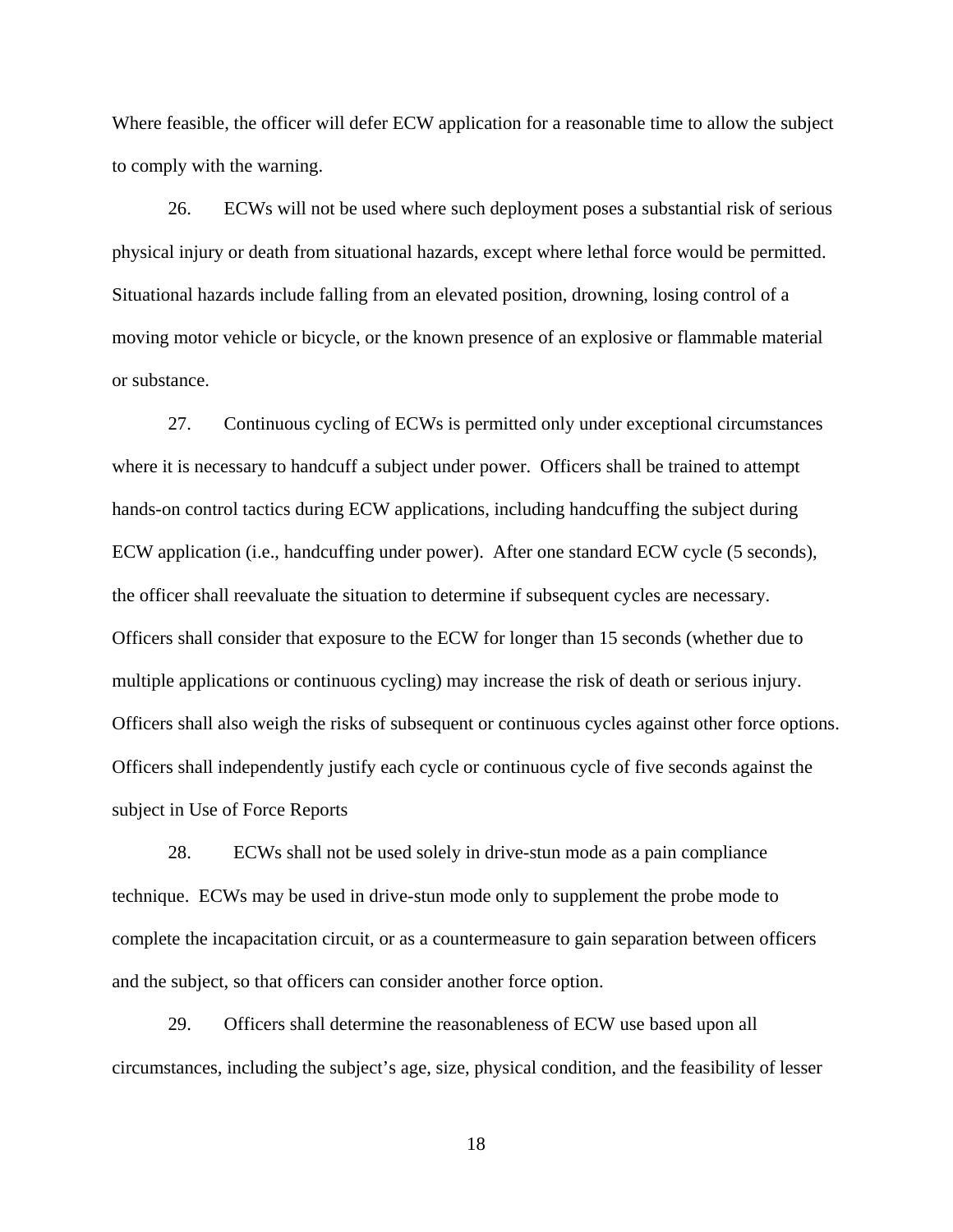force options. ECWs should generally not be used against visibly pregnant women, elderly persons, young children, or visibly frail persons. In some cases, other control techniques may be more appropriate as determined by the subject's threat level to themselves or others. Officers shall be trained on the increased risks that ECWs may present to the above-listed vulnerable populations.

30. Officers shall not intentionally target a subject's head, neck, or genitalia, except where lethal force would be permitted, or where the officer has reasonable cause to believe there is an imminent risk of serious physical injury.

31. ECWs shall not be used on handcuffed subjects, unless doing so is necessary to prevent them from causing serious physical injury to themselves or others, and if lesser attempts of control have been ineffective.

32. Officers shall keep ECWs in a weak-side holster to reduce the chances of accidentally drawing and/or firing a firearm.

33. Officers shall receive annual ECW certifications, which should consist of physical competency; weapon retention; APD policy, including any policy changes; technology changes; and scenario- and judgment-based training.

34. Officers shall be trained in and follow protocols developed by APD, in

conjunction with medical professionals, on their responsibilities following ECW use, including:

- a) removing ECW probes, including the requirements described in Paragraph 35;
- b) understanding risks of positional asphyxia, and training officers to use restraint techniques that do not impair the subject's respiration following an ECW application;
- c) monitoring all subjects of force who have received an ECW application while in police custody; and
- d) informing medical personnel of all subjects who: have been subjected to ECW applications, including prolonged applications (more than 15 seconds); are under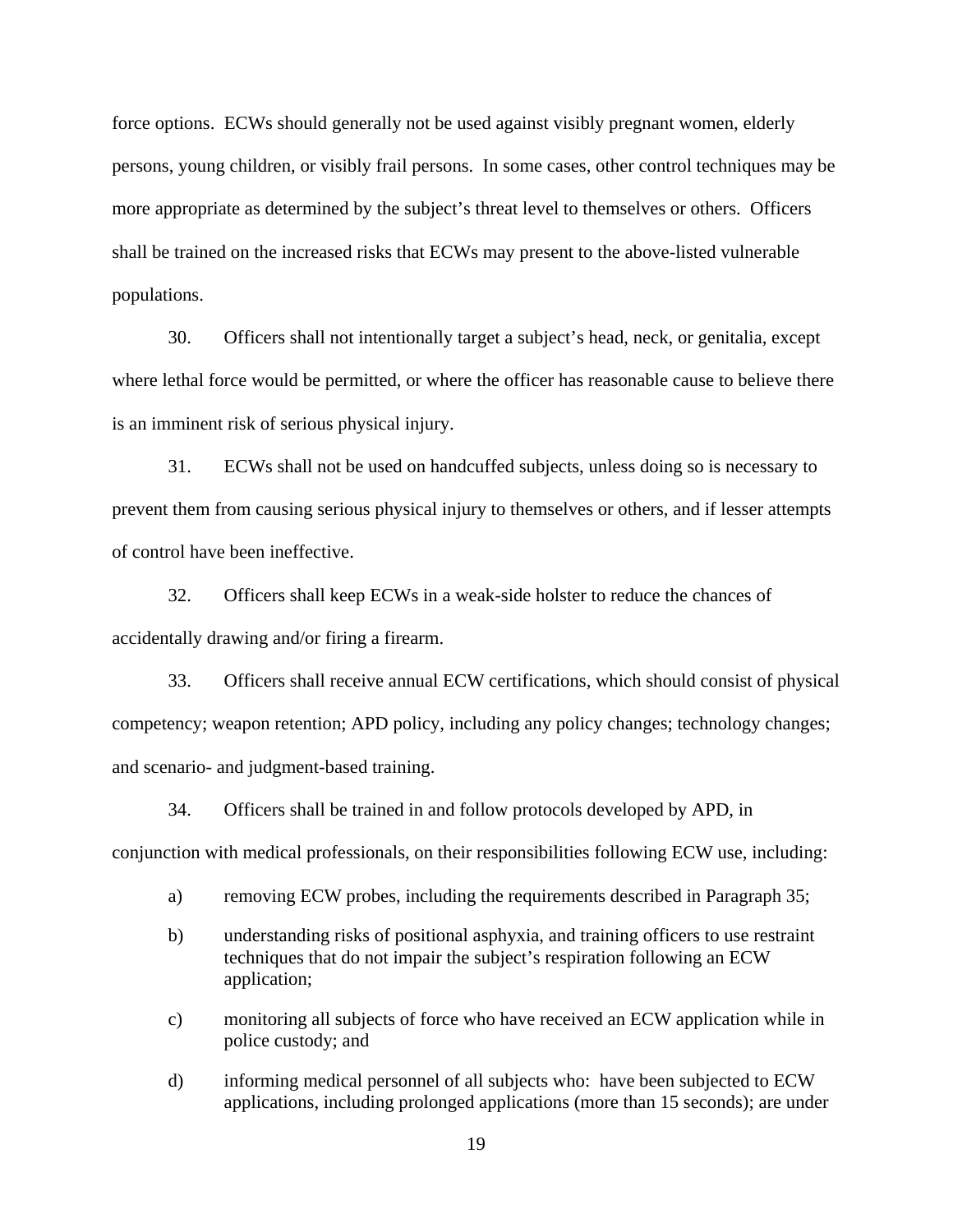the influence of drugs and/or exhibiting symptoms associated with excited delirium; or were kept in prone restraints after ECW use.

35. The City shall ensure that all subjects who have been exposed to ECW application shall receive a medical evaluation by emergency medical responders in the field or at a medical facility. Absent exigent circumstances, probes will only be removed from a subject's skin by medical personnel.

36. Officers shall immediately notify their supervisor and the communications command center of all ECW discharges (except for training discharges).

37. APD agrees to develop and implement integrity safeguards on the use of ECWs to ensure compliance with APD policy. APD agrees to implement a protocol for quarterly downloads and audits of all ECWs. APD agrees to conduct random and directed audits of ECW deployment data. The audits should compare the downloaded data to the officer's Use of Force Reports. Discrepancies within the audit should be addressed and appropriately investigated.

38. APD agrees to include the number of ECWs in operation and assigned to officers, and the number of ECW uses, as elements of the Early Intervention System. Analysis of this data shall include a determination of whether ECWs result in an increase in the use of force, and whether officer and subject injuries are affected by the rate of ECW use. Probe deployments, except those described in Paragraph 30, shall not be considered injuries. APD shall track all ECW laser painting and arcing and their effects on compliance rates as part of its data collection and analysis. ECW data analysis shall be included in APD's use of force annual report.

### **D. Crowd Control and Incident Management**

39. APD shall maintain crowd control and incident management policies that comply with applicable law and best practices. At a minimum, the incident management policies shall:

a) define APD's mission during mass demonstrations, civil disturbances, or other crowded situations;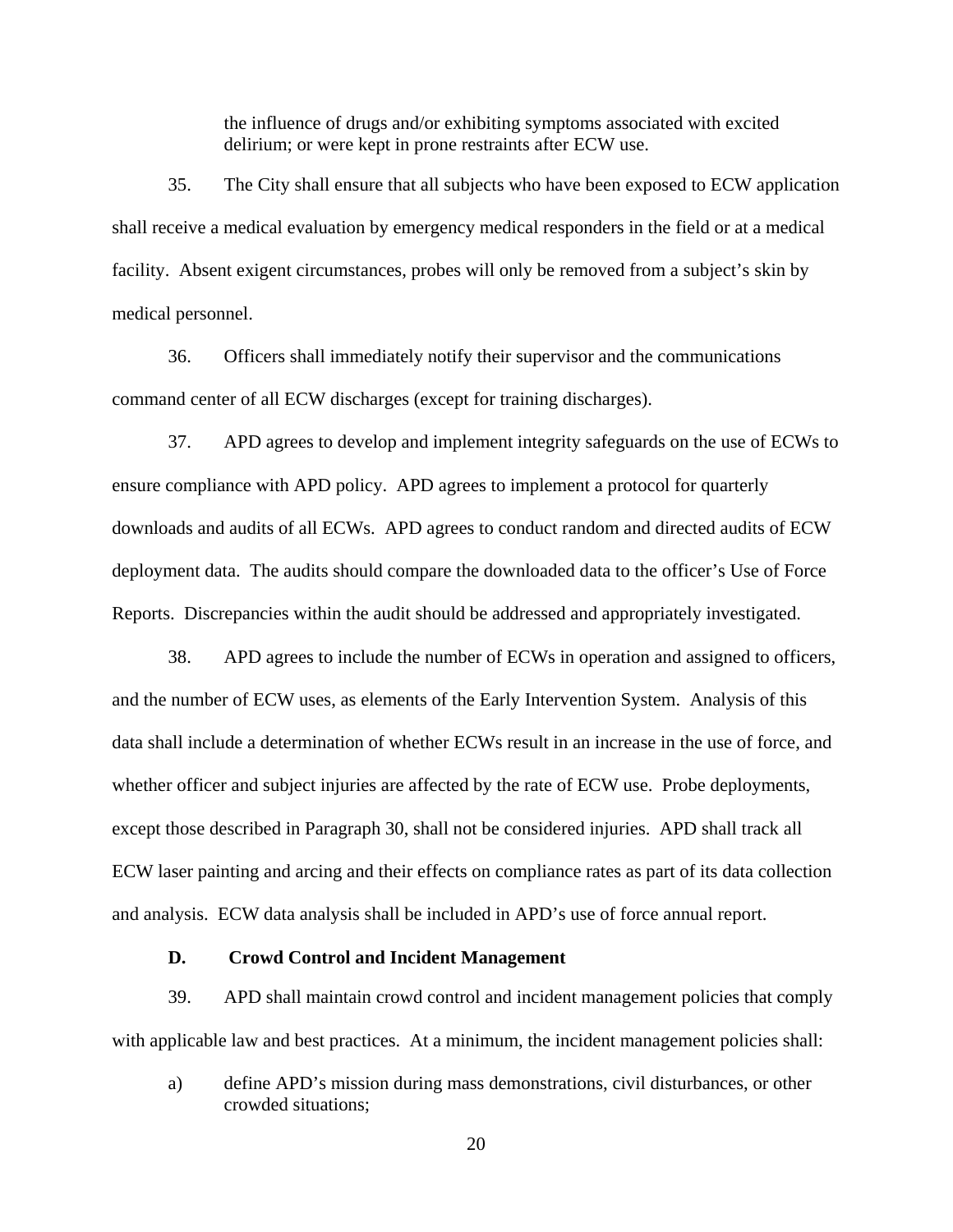- b) encourage the peaceful and lawful gathering of individuals and include strategies for crowd containment, crowd redirecting, and planned responses;
- c) require the use of crowd control techniques that safeguard the fundamental rights of individuals who gather or speak out legally; and
- d) continue to prohibit the use of canines for crowd control.

40. APD shall require an after-action review of law enforcement activities following each response to mass demonstrations, civil disturbances, or other crowded situations to ensure compliance with applicable laws, best practices, and APD policies and procedures.

### **E. Use of Force Reporting**

41. APD shall develop and implement a use of force reporting policy and Use of Force Report Form that comply with applicable law and comport with best practices. The use of force reporting policy will require officers to immediately notify their immediate, on-duty supervisor within their chain of command following any use of force, prisoner injury, or allegation of any use of force. Personnel who have knowledge of a use of force by another officer will immediately report the incident to an on-duty supervisor. This reporting requirement also applies to off-duty officers engaged in enforcement action.

42. The use of force reporting policy shall require all officers to provide a written or recorded use of force narrative of the facts leading to the use of force to the supervisor conducting the investigation. The written or recorded narrative will include: (a) a detailed account of the incident from the officer's perspective; (b) the reason for the initial police presence; (c) a specific description of the acts that led to the use of force, including the subject's behavior; (d) the level of resistance encountered; and (e) a description of each type of force used and justification for each use of force. Officers shall not merely use boilerplate or conclusory language but must include specific facts and circumstances that led to the use of force.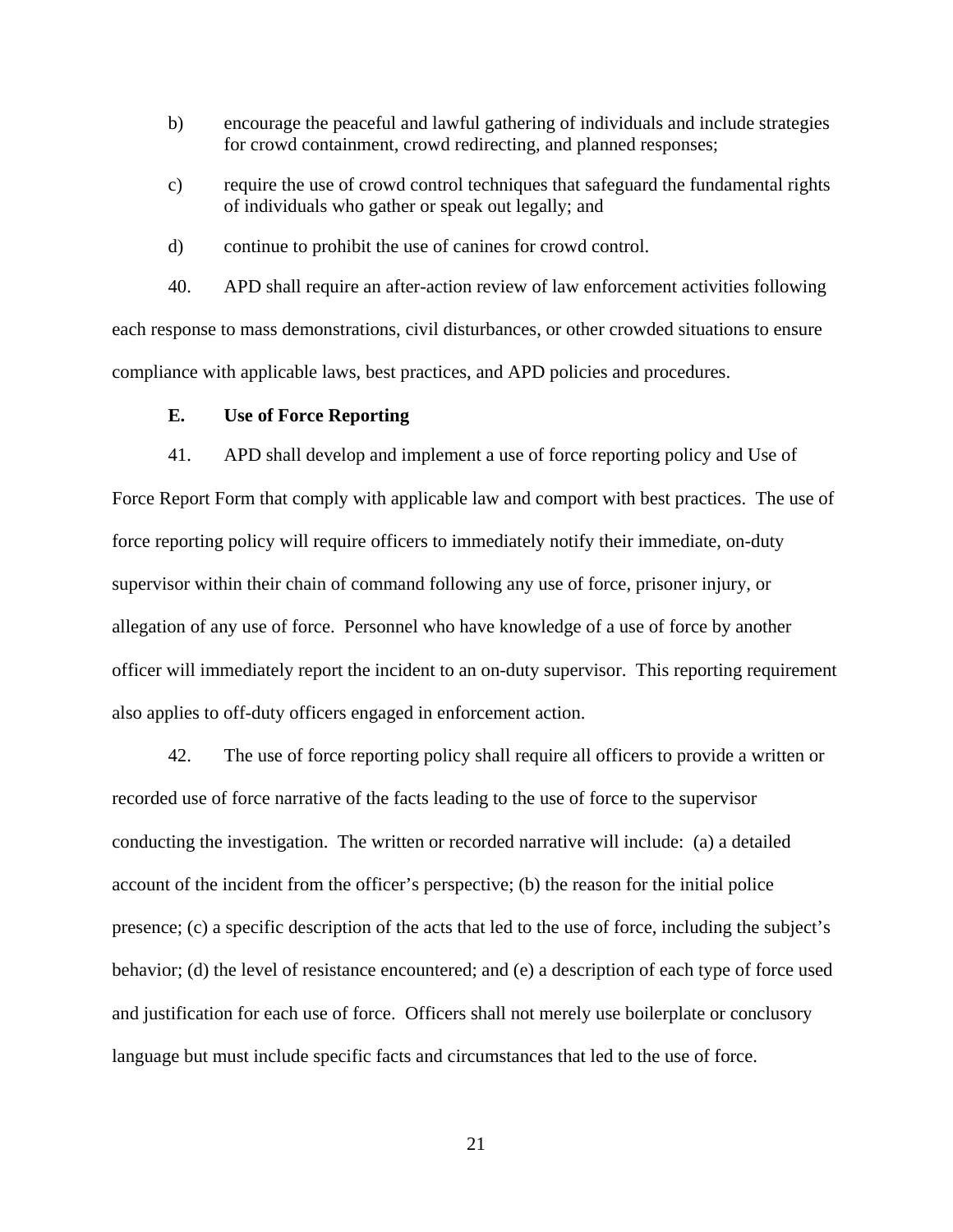43. Failure to report a use of force or prisoner injury by an APD officer shall subject officers to disciplinary action.

44. APD policy shall require officers to request medical services immediately when an individual is injured or complains of injury following a use of force. The policy shall also require officers who transport a civilian to a medical facility for treatment to take the safest and most direct route to the medical facility. The policy shall further require that officers notify the communications command center of the starting and ending mileage on the transporting vehicle.

45. APD shall require officers to activate on-body recording systems and record all use of force encounters. Consistent with Paragraph 228 below, officers who do not record use of force encounters shall be subject to discipline, up to and including termination.

#### **F. Force Investigations**

46. All uses of force by APD shall be subject to supervisory force investigations as set forth below. All force investigations shall comply with applicable law and comport with best practices. All force investigations shall determine whether each involved officer's conduct was legally justified and complied with APD policy.

47. The quality of supervisory force investigations shall be taken into account in the performance evaluations of the officers performing such reviews and investigations.

48. APD agrees to develop and implement force classification procedures that include at least two categories or types of force that will determine the force investigation required. The categories or types of force shall be based on the level of force used and the risk of injury or actual injury from the use of force. The goal is to optimize APD's supervisory and investigative resources on uses of force. As set forth in Paragraphs 81-85 below, APD shall continue to participate in the Multi-Agency Task Force, pursuant to its Memorandum of Understanding, in order to conduct criminal investigations of at least the following types of force or incidents: (a)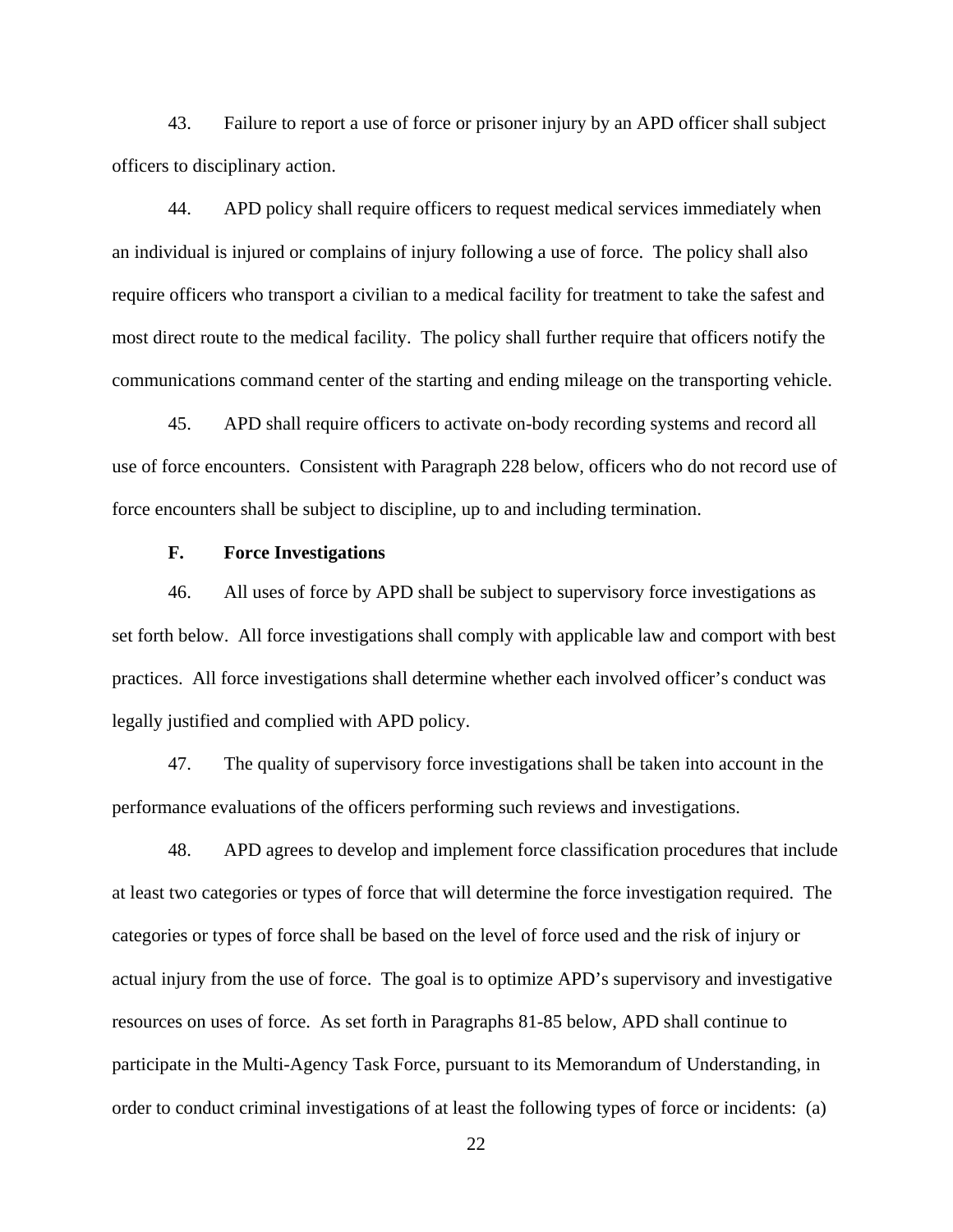officer-involved shootings; (b) serious uses of force as defined by the Memorandum of Understanding; (c) in-custody deaths; and (d) other incidents resulting in death at the discretion of the Chief.

49. Under the force classification procedures, serious uses of force shall be investigated by the Internal Affairs Bureau, as described below. When a serious use of force or other incident is under criminal investigation by the Multi-Agency Task Force, APD's Internal Affairs Bureau will conduct the administrative investigation. Pursuant to its Memorandum of Understanding, the Multi-Agency Task Force shall periodically share information and coordinate with the Internal Affairs Bureau, as appropriate and in accordance with applicable laws, to ensure timely and thorough administrative investigations of serious uses of force. Uses of force that do not rise to the level of serious uses of force or that do not indicate apparent criminal conduct by an officer will be reviewed by the chain of command of the officer using force.

#### **1. Supervisory Force Investigations**

50. The supervisor of an officer using force shall respond to the scene of the use of force to initiate the force investigation and ensure that the use of force is classified according to APD's force classification procedures. For serious uses of force, the supervisor shall ensure that the Internal Affairs Bureau is immediately notified and dispatched to the scene of the incident.

51. A supervisor who was involved in a reportable use of force, including by participating in or ordering the force being reviewed, shall not review the incident or Use of Force Reports for approval.

52. For all supervisory investigations of uses of force, the supervisor shall:

a) respond to the scene, examine all personnel and subjects of use of force for injuries, interview the subject(s) for complaints of pain after advising the subject(s) of his or her rights, and ensure that the officers and/or subject(s) receive medical attention, if applicable;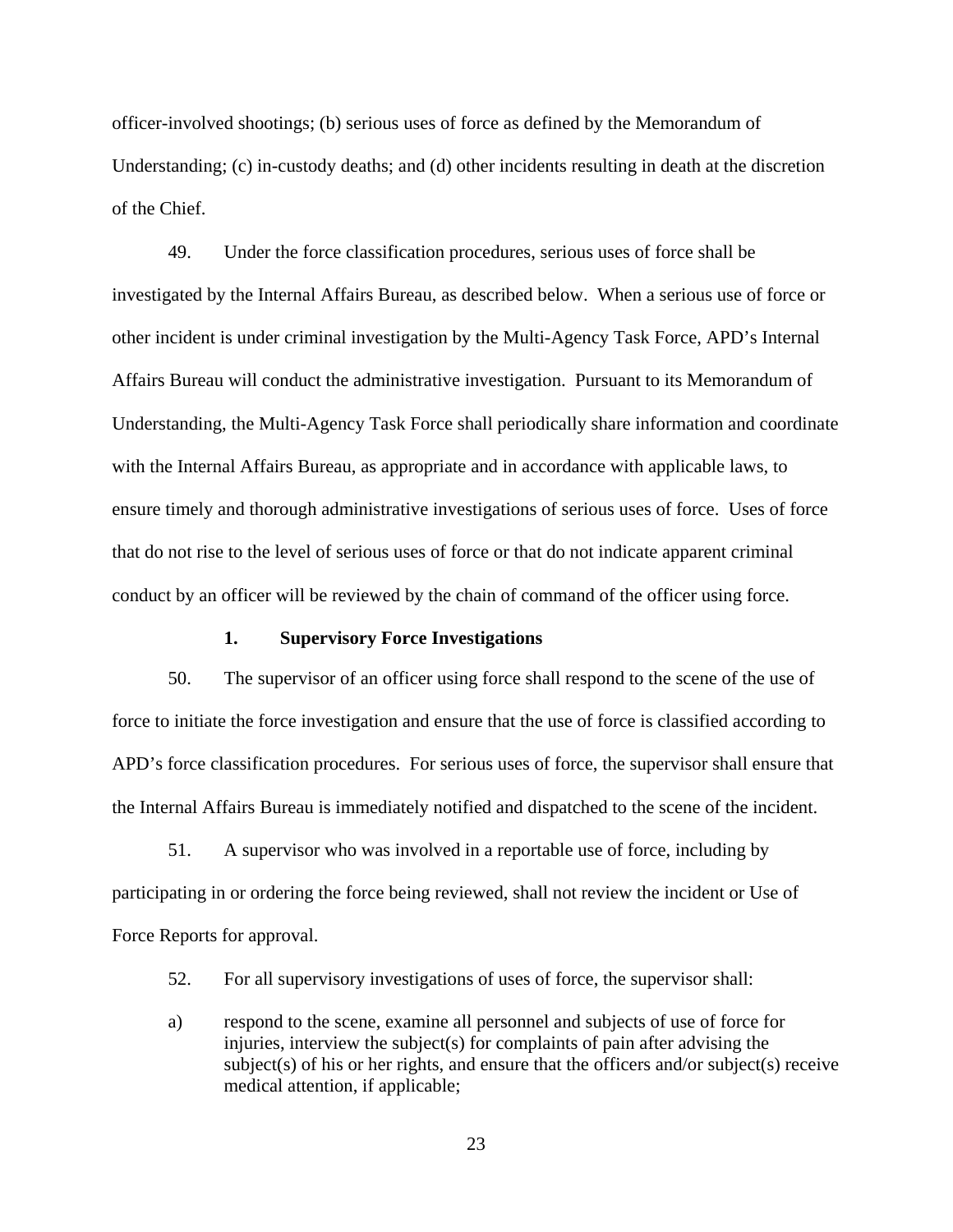- b) identify and collect all relevant evidence and evaluate that evidence to determine whether the use of force was consistent with APD policy and identifies any policy, training, tactical, or equipment concerns;
- c) ensure that all evidence to establish material facts related to the use of force, including audio and video recordings, photographs, and other documentation of injuries or the absence of injuries is collected;
- d) ensure that a canvass for, and interview of, witnesses is conducted. In addition, witnesses are to be encouraged to provide and sign a written statement in their own words;
- e) ensure that all officers witnessing a use of force incident by another officer provide a use of force narrative of the facts leading to the use of force;
- f) separate all officers involved in a use of force incident until each has been interviewed and never conduct group interviews of these officers;
- g) ensure that all Use of Force Reports identify all officers who were involved in the incident, witnessed the incident, or were on the scene when it occurred;
- h) conduct investigations in a rigorous manner designed to determine the facts and, when conducting interviews, avoid asking leading questions and never ask officers or other witnesses any questions that may suggest legal justifications for the officers' conduct;
- i) utilize on-body recording systems to record all interviews;
- j) review all use of force narratives and ensure that all Use of Force Reports include the information required by this Agreement and APD policy;
- k) consider all relevant evidence, including circumstantial, direct, and physical evidence, as appropriate, and make credibility determinations, if feasible;
- l) make all reasonable efforts to resolve material inconsistencies between the officer, subject, and witness statements, as well as inconsistencies between the level of force described by the officer and any injuries to personnel or subjects;
- m) obtain a unique tracking number; and
- n) where a supervisor determines that there may have been misconduct in the use of force, immediately notify the Area Commander and the Internal Affairs Bureau.
- 53. Each supervisor shall complete and document a supervisory force investigation

using a Use of Force Report within 72 hours of completing the on-scene investigation. Any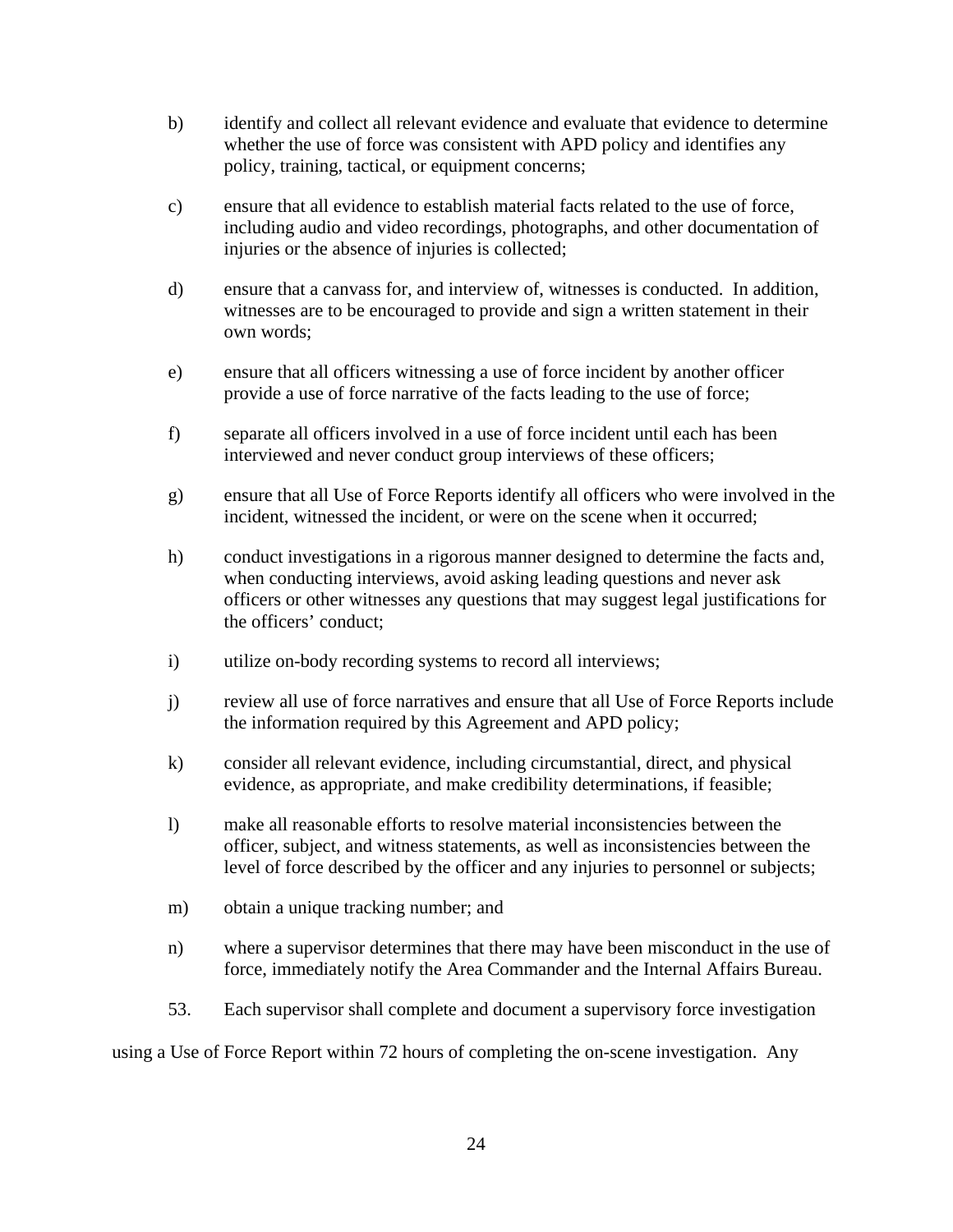extension of this 72-hour deadline must be authorized by a Commander. This Report shall

include:

- a) all written or recorded use of force narratives or statements provided by personnel or others;
- b) documentation of all evidence that was gathered, including names, phone numbers, and addresses of witnesses to the incident. In situations in which there are no known witnesses, the report shall specifically state this fact. In situations in which witnesses were present but circumstances prevented the author of the report from determining the identification, phone number, or address of the witnesses, the report shall state the reasons why. The report should also include all available identifying information for anyone who refuses to provide a statement;
- c) the names of all other APD employees witnessing the use of force;
- d) the supervisor's narrative evaluating the use of force, based on the supervisor's analysis of the evidence gathered, including a determination of whether the officer's actions complied with APD policy and state and federal law; and an assessment of the incident for tactical and training implications, including whether the use of force could have been avoided through the use of de-escalation techniques or lesser force options; and
- e) documentation that additional issues of concern not related to the use of force incident have been identified and addressed by separate memorandum.
- 54. Upon completion of the Use of Force Report, the investigating supervisor shall

forward the report through his or her chain of command to the Commander, who shall review the report to ensure that it is complete and that the findings are supported using the preponderance of the evidence standard. The Commander shall order additional investigation when it appears that there is additional relevant evidence that may assist in resolving inconsistencies or improving the reliability or credibility of the findings.

# 55. Where the findings of the Use of Force Report are not supported by a

preponderance of the evidence, the supervisor's chain of command shall document the reasons for this determination and shall include this documentation as an addendum to the original investigation. The supervisor's superior shall take appropriate action to address the inadequately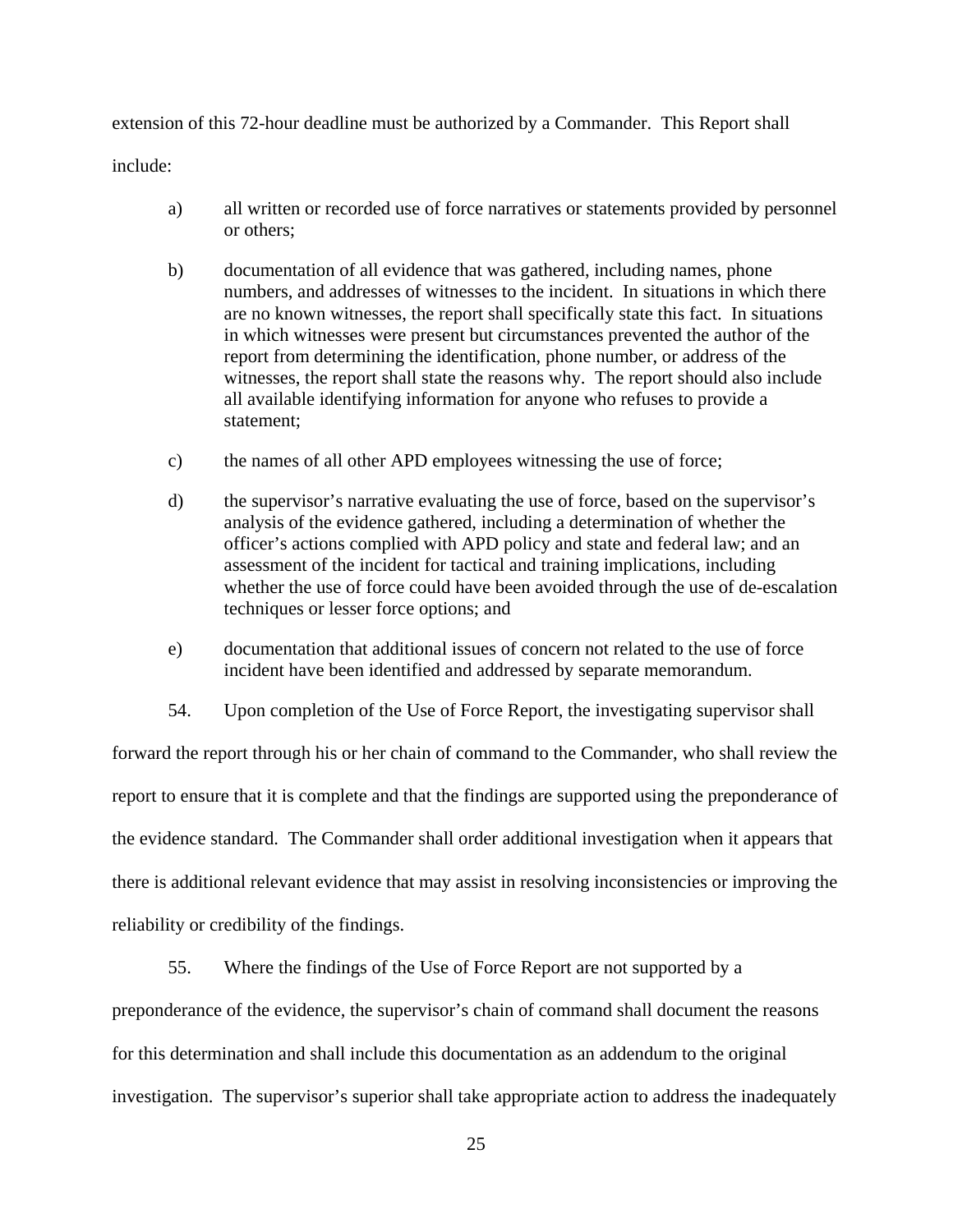supported determination and any investigative deficiencies that led to it. Commanders shall be responsible for the accuracy and completeness of Use of Force Reports prepared by supervisors under their command.

56. Where a supervisor repeatedly conducts deficient supervisory force investigations, the supervisor shall receive the appropriate corrective and/or disciplinary action, including training, demotion, and/or removal from a supervisory position in accordance with performance evaluation procedures and consistent with any existing collective bargaining agreements, personnel rules, Labor Management Relations Ordinance, Merit System Ordinance, regulations, or administrative rules. Whenever a supervisor or Commander finds evidence of a use of force indicating apparent criminal conduct by an officer, the supervisor or Commander shall suspend the supervisory force investigation immediately and notify the Internal Affairs Bureau and the Chief. The Internal Affairs Bureau shall immediately take over the administrative investigation and initiate the criminal investigation.

57. When the Commander finds that the supervisory force investigation is complete and the findings are supported by the evidence, the investigation file shall be forwarded to the Force Review Board. The Force Review Board shall review the supervisory force investigation to ensure that it is complete and that the findings are supported by the evidence. The Force Review Board shall ensure that the investigation file is forwarded to the Internal Affairs Bureau for recordkeeping.

58. At the discretion of the Chief, a supervisory force investigation may be assigned or re-assigned to another supervisor, whether within or outside of the Command in which the incident occurred, or may be returned to the original supervisor for further investigation or analysis. This assignment or re-assignment shall be explained in writing.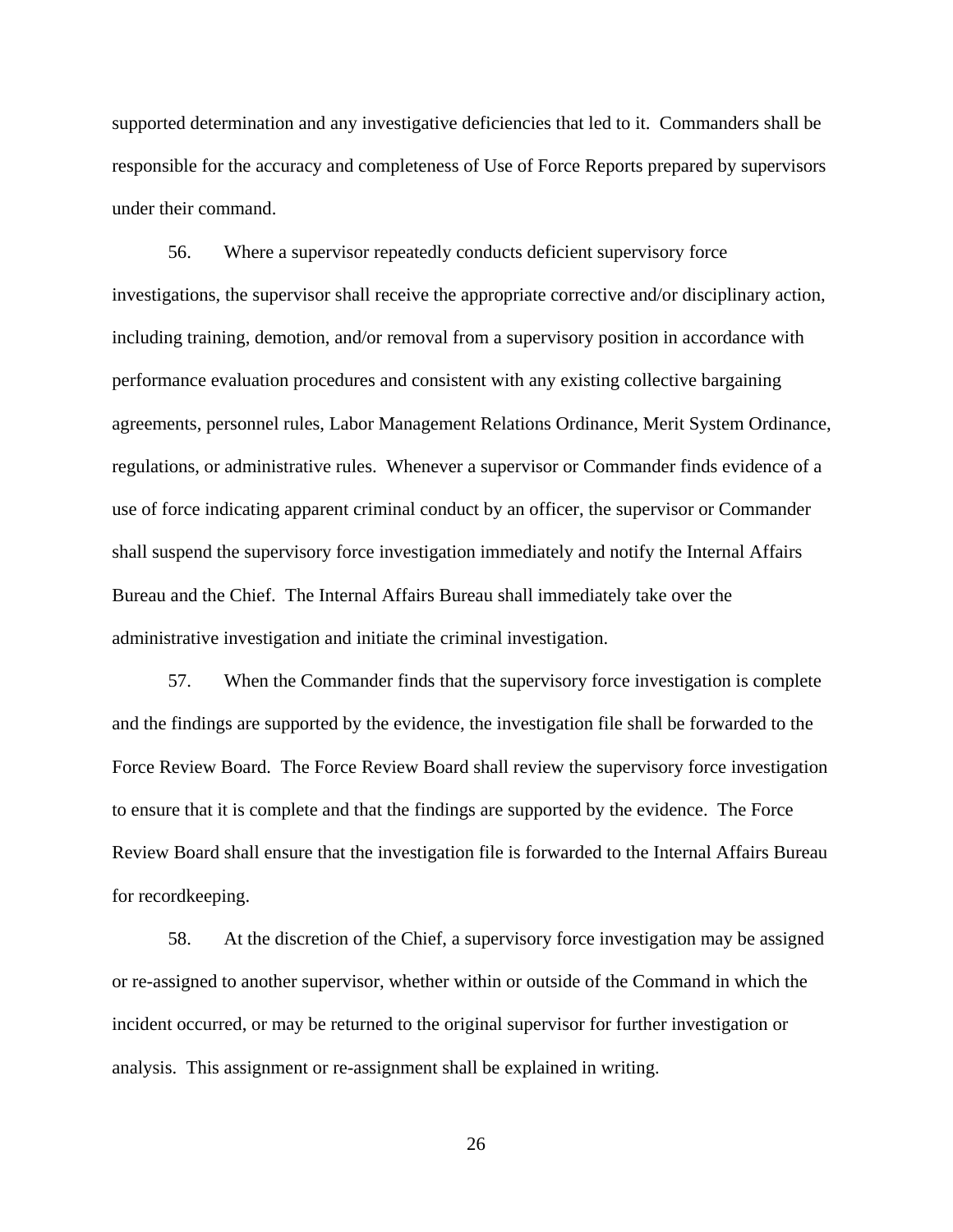59. Where, after a supervisory force investigation, a use of force is found to violate policy, the Chief shall direct and ensure appropriate discipline and/or corrective action. Where the use of force indicates policy, training, tactical, or equipment concerns, the Chief shall also ensure that necessary training is delivered and that policy, tactical, or equipment concerns are resolved.

#### **2. Force Investigations by the Internal Affairs Bureau**

60. The Internal Affairs Bureau shall respond to the scene and conduct investigations of serious uses of force, uses of force indicating apparent criminal conduct by an officer, uses of force by APD personnel of a rank higher than sergeant, or uses of force reassigned to the Internal Affairs Bureau by the Chief. In cases where the Internal Affairs Bureau initiates a criminal investigation, it shall ensure that such investigation remains separate from and independent of any administrative investigation. In instances where the Multi-Agency Task Force is conducting the criminal investigation of a serious use of force, the Internal Affairs Bureau shall conduct the administrative investigation.

61. The Internal Affairs Bureau will be responsible for conducting both criminal and administrative investigations, except as stated in Paragraph 60. The Internal Affairs Bureau shall include sufficient personnel who are specially trained in both criminal and administrative investigations.

62. Within six months from the Effective Date, APD shall revise the Internal Affairs Bureau manual to include the following:

- a) definitions of all relevant terms;
- b) procedures on report writing;
- c) procedures for collecting and processing evidence;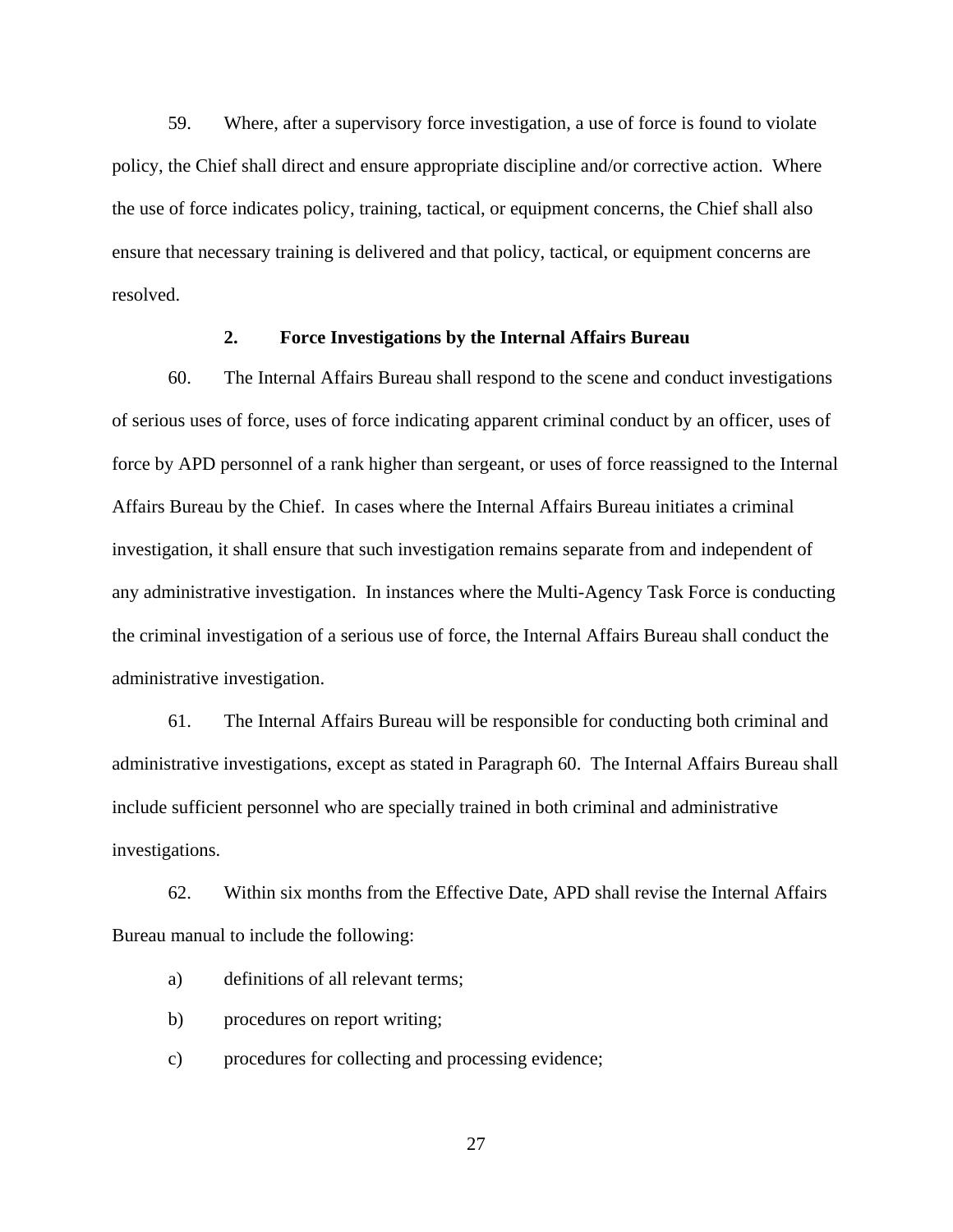- d) procedures to ensure appropriate separation of criminal and administrative investigations in the event of compelled subject officer statements;
- e) procedures for consulting with the District Attorney's Office or the USAO, as appropriate, including ensuring that administrative investigations are not unnecessarily delayed while a criminal investigation is pending;
- f) scene management procedures; and
- g) management procedures.
- 63. Within ten months from the Effective Date, APD shall ensure that there are

sufficient trained personnel assigned to the Internal Affairs Bureau to fulfill the requirements of this Agreement. APD shall ensure that all serious uses of force are investigated fully and fairly by individuals with appropriate expertise, independence, and investigative skills so that uses of force that are contrary to law or policy are identified and appropriately resolved; that policy, training, equipment, or tactical deficiencies related to the use of force are identified and corrected; and that investigations of sufficient quality are conducted so that officers can be held accountable, if necessary. At the discretion of the Chief, APD may hire and retain personnel, or reassign current APD employees, with sufficient expertise and skills to the Internal Affairs Bureau.

64. Before performing force investigations, Internal Affairs Bureau personnel shall receive force investigation training that includes, at a minimum, the following areas: force investigation procedures; call-out and investigative protocols; proper roles of on-scene counterparts such as crime scene technicians, the Office of the Medical Investigator, District Attorney staff, the Multi-Agency Task Force, City Attorney staff, and Civilian Police Oversight Agency staff; and investigative equipment and techniques. Internal Affairs Bureau personnel shall also receive force investigation annual in-service training.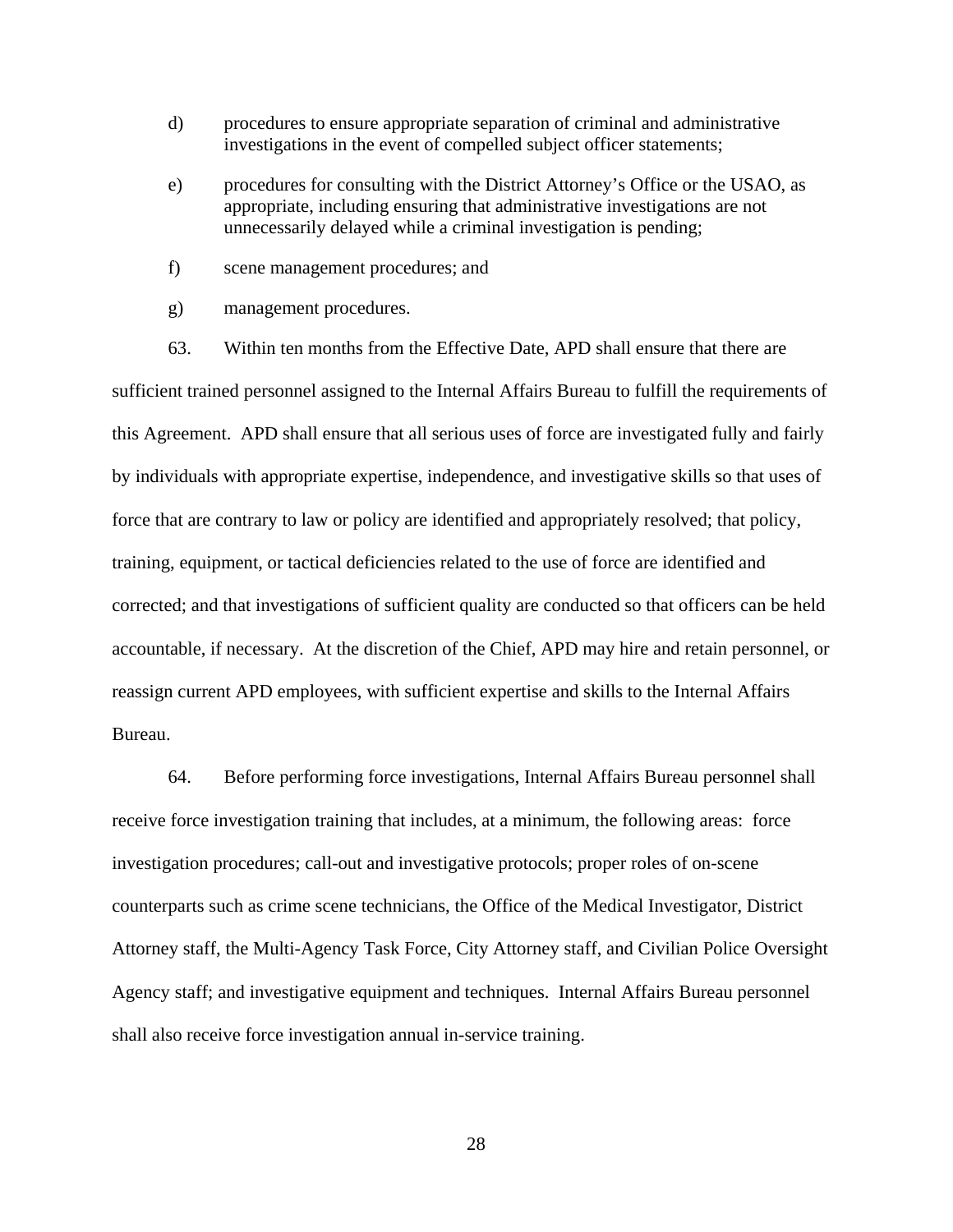65. Where appropriate to ensure the fact and appearance of impartiality and with the authorization of the Chief, APD may refer a serious use of force or force indicating apparent criminal conduct by an officer to the Multi-Agency Task Force for investigation.

66. To ensure that criminal and administrative investigations remain separate, APD's Violent Crimes Section may support the Internal Affairs Bureau or the Multi-Agency Task Force in the investigation of any serious use of force, as defined by this Agreement, including critical firearm discharges, in-custody deaths, or police-initiated actions in which a death or serious physical injury occurs.

67. The Chief shall notify and consult with the District Attorney's Office, the Federal Bureau of Investigation, and/or the USAO, as appropriate, regarding any use of force indicating apparent criminal conduct by an officer or evidence of criminal conduct by an officer discovered during a misconduct investigation.

68. If the Internal Affairs Bureau determines that a case will proceed criminally, or where APD requests a criminal prosecution, the Internal Affairs Bureau will delay any compelled interview of the target officer(s) pending consultation with the District Attorney's Office or the USAO, consistent with Paragraph 186. No other part of the investigation shall be held in abeyance unless specifically authorized by the Chief in consultation with the agency conducting the criminal investigation.

69. In conducting its investigations of serious uses of force, as defined in this Agreement, the Internal Affairs Bureau shall:

a) respond to the scene and consult with the on-scene supervisor to ensure that all personnel and subject(s) of use of force have been examined for injuries, that subject(s) have been interviewed for complaints of pain after advising the subject(s) of his or her rights, and that all officers and/or subject(s) have received medical attention, if applicable;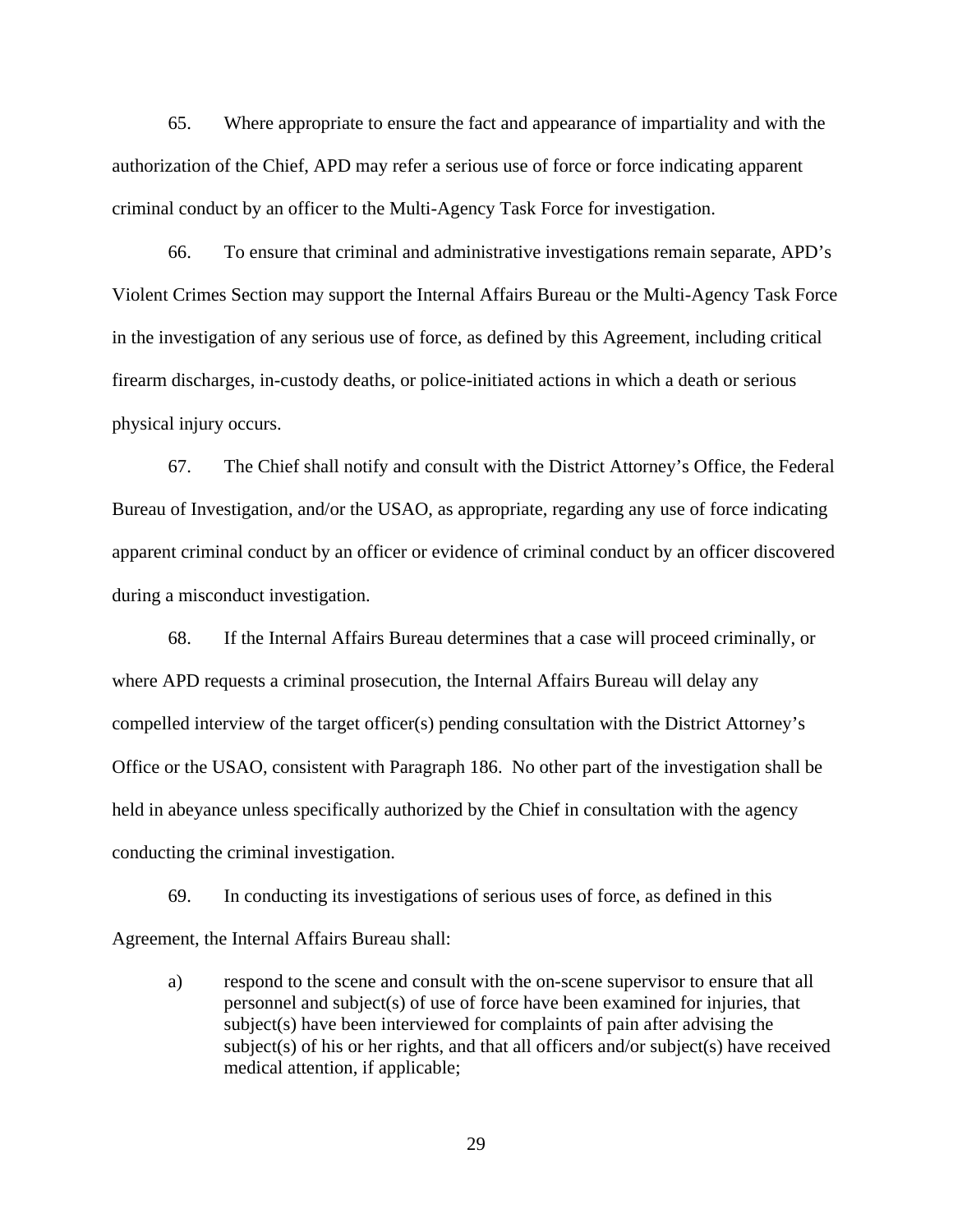- b) ensure that all evidence to establish material facts related to the use of force, including but not limited to audio and video recordings, photographs, and other documentation of injuries or the absence of injuries is collected;
- c) ensure that a canvass for, and interview of, witnesses is conducted. In addition, witnesses should be encouraged to provide and sign a written statement in their own words;
- d) ensure, consistent with applicable law, that all officers witnessing a serious use of force by another officer provide a use of force narrative of the facts leading to the use of force;
- e) ensure that all officers involved in a use of force incident remain separated until each has been interviewed and never conduct group interviews of these officers;
- f) review all Use of Force Reports to ensure that these statements include the information required by this Agreement and APD policy;
- g) ensure that all Use of Force Reports identify all officers who were involved in the incident, witnessed the incident, or were on the scene when it occurred;
- h) conduct investigations in a rigorous manner designed to determine the facts and, when conducting interviews, avoid asking leading questions and never ask officers or other witnesses any questions that may suggest legal justifications for the officers' conduct;
- i) record all interviews;
- j) consider all relevant evidence, including circumstantial, direct, and physical evidence, as appropriate, and make credibility determinations, if feasible;
- k) make all reasonable efforts to resolve material inconsistencies between the officer, subject, and witness statements, as well as inconsistencies between the level of force described by the officer and any injuries to personnel or subjects; and
- l) train all Internal Affairs Bureau force investigators on the factors to consider when evaluating credibility, incorporating credibility instructions provided to jurors.
- 70. The Internal Affairs Bureau shall complete an initial Use of Force Data Report

through the chain of command to the Chief as soon as possible, but in no circumstances later

than 24 hours after learning of the use of force.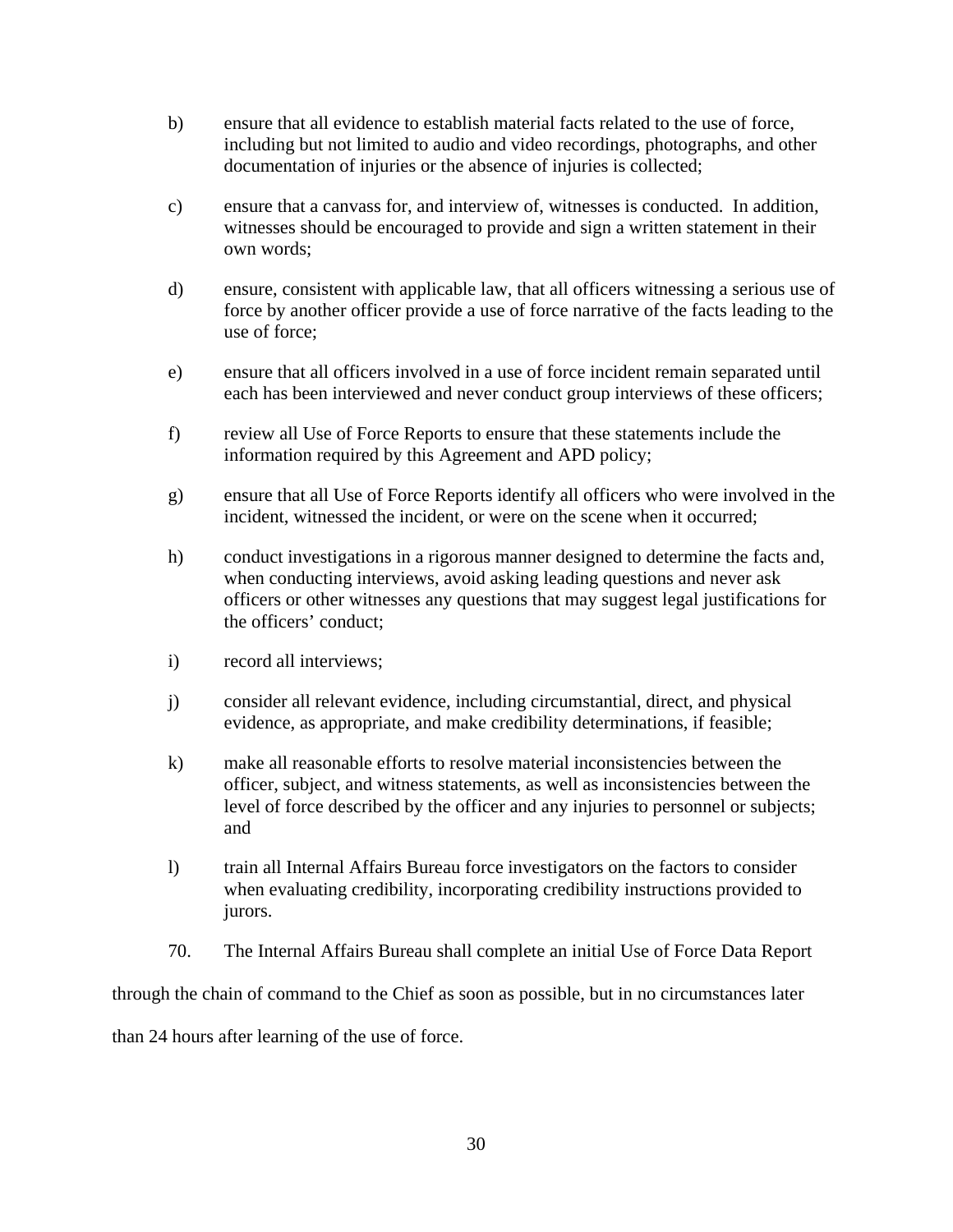71. The Internal Affairs Bureau shall complete administrative investigations within two months after learning of the use of force. Any request for an extension to this time limit must be approved by the commanding officer of the Internal Affairs Bureau through consultation with the Chief or by the Chief. At the conclusion of each use of force investigation, the Internal Affairs Bureau shall prepare an investigation report. The report shall include:

- a) a narrative description of the incident, including a precise description of the evidence that either justifies or fails to justify the officer's conduct based on the Internal Affairs Bureau's independent review of the facts and circumstances of the incident;
- b) documentation of all evidence that was gathered, including names, phone numbers, addresses of witnesses to the incident, and all underlying Use of Force Data Reports. In situations in which there are no known witnesses, the report shall specifically state this fact. In situations in which witnesses were present but circumstances prevented the author of the report from determining the identification, phone number, or address of those witnesses, the report shall state the reasons why. The report should also include all available identifying information for anyone who refuses to provide a statement;
- c) the names of all other APD officers or employees witnessing the use of force;
- d) the Internal Affairs Bureau's narrative evaluating the use of force, based on the evidence gathered, including a determination of whether the officer's actions complied with APD policy and state and federal law; and an assessment of the incident for tactical and training implications, including whether the use of force could have been avoided through the use of de-escalation techniques or lesser force options;
- e) if a weapon was used by an officer, documentation that the officer's certification and training for the weapon were current at the time of the incident; and
- f) the complete disciplinary history of the target officers involved in the use of force.
- 72. Upon completion of the Internal Affairs Bureau investigation report, the Internal

Affairs Bureau investigator shall forward the report through his or her chain of command to the commanding officer of the Internal Affairs Bureau. The Internal Affairs Bureau commanding officer shall review the report to ensure that it is complete and that, for administrative investigations, the findings are supported using the preponderance of the evidence standard. The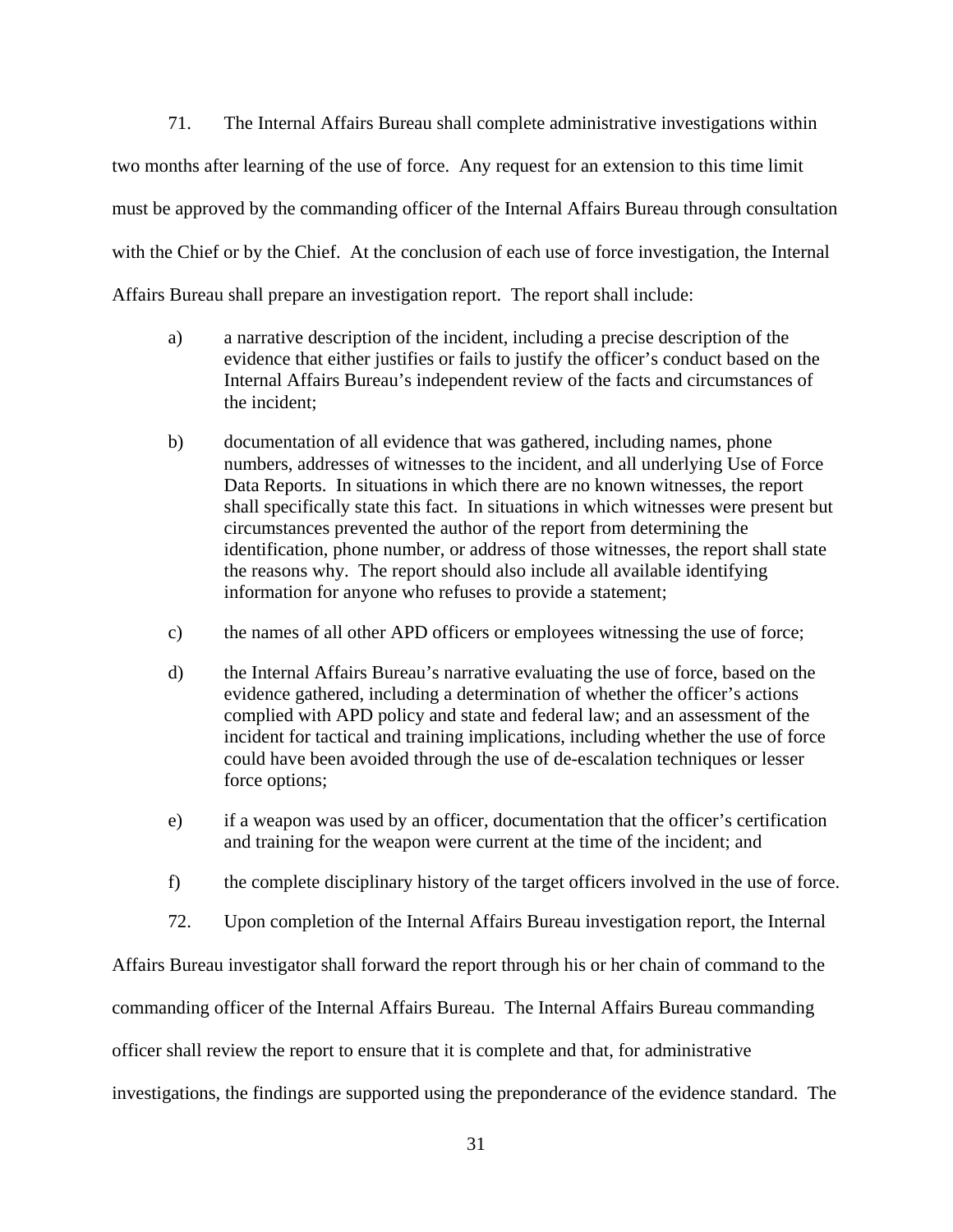Internal Affairs Bureau commanding officer shall order additional investigation when it appears that there is additional relevant evidence that may assist in resolving inconsistencies or improve the reliability or credibility of the findings.

73. For administrative investigations, where the findings of the Internal Affairs Bureau investigation are not supported by a preponderance of the evidence, the Internal Affairs Bureau commanding officer shall document the reasons for this determination and shall include this documentation as an addendum to the original investigation report. The commanding officer of the Internal Affairs Bureau shall take appropriate action to address any inadequately supported determination and any investigative deficiencies that led to it. The Internal Affairs Bureau commanding officer shall be responsible for the accuracy and completeness of investigation reports prepared by the Internal Affairs Bureau.

74. Where a member of the Internal Affairs Bureau repeatedly conducts deficient force investigations, the member shall receive the appropriate corrective and/or disciplinary action, including training or removal from the Internal Affairs Bureau in accordance with performance evaluation procedures and consistent with any existing collective bargaining agreements, personnel rules, Labor Management Relations Ordinance, Merit System Ordinance, regulations, or administrative rules.

75. When the commanding officer of the Internal Affairs Bureau determines that the force investigation is complete and the findings are supported by the evidence, the investigation file shall be forwarded to the Force Review Board with copy to the Chief.

76. At the discretion of the Chief, a force investigation may be assigned or reassigned for investigation to the Multi-Agency Task Force or the Federal Bureau of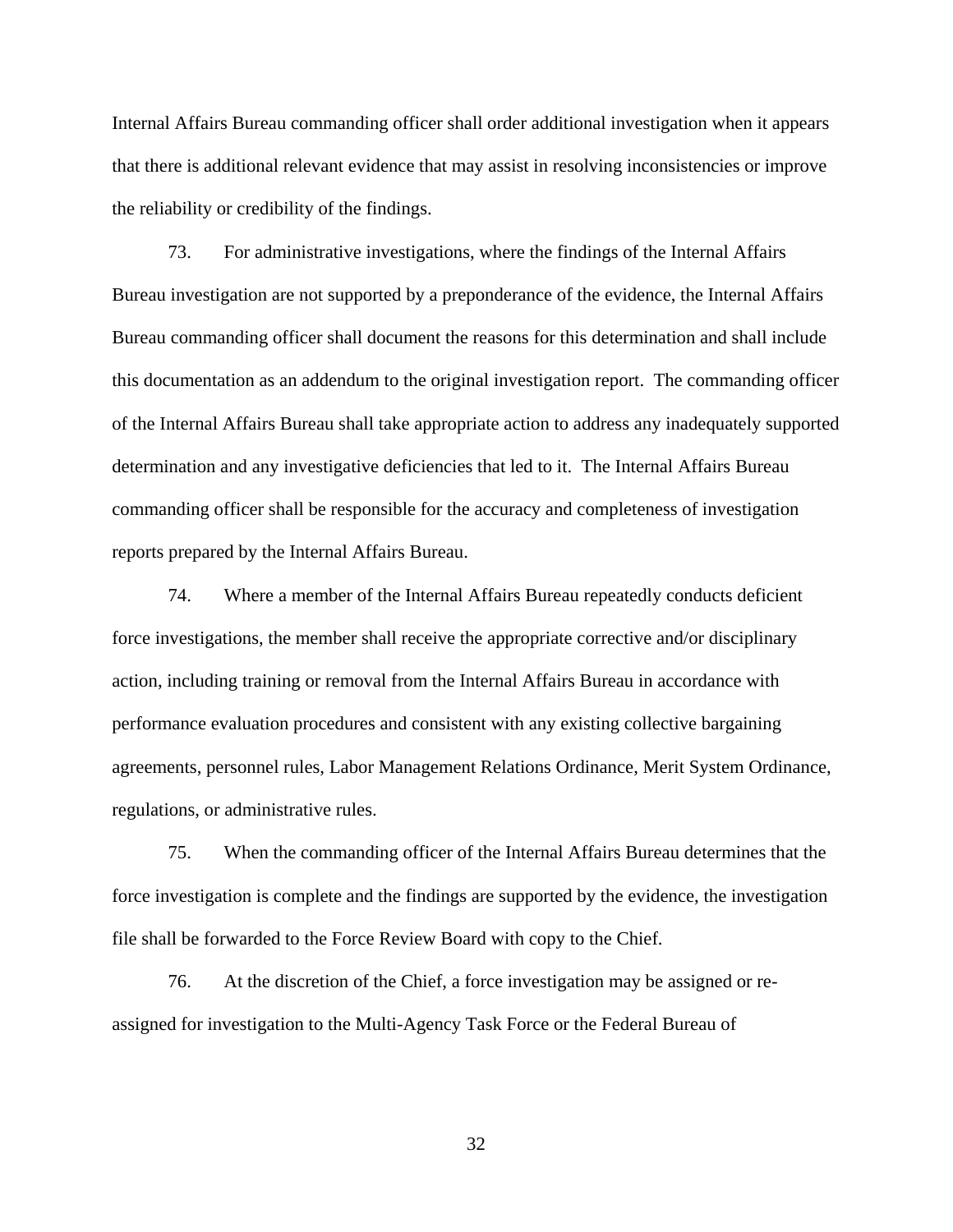Investigations, or may be returned to the Internal Affairs Bureau for further investigation or analysis. This assignment or re-assignment shall be confirmed in writing.

77. Where, after an administrative force investigation, a use of force is found to violate policy, the Chief shall direct and ensure appropriate discipline and/or corrective action. Where a force investigation indicates apparent criminal conduct by an officer, the Chief shall ensure that the Internal Affairs Bureau or the Multi-Agency Task Force consults with the District Attorney's Office or the USAO, as appropriate. The Chief need not delay the imposition of discipline until the outcome of the criminal investigation. In use of force investigations, where the incident indicates policy, training, tactical, or equipment concerns, the Chief shall ensure that necessary training is delivered and that policy, tactical, or equipment concerns are resolved.

#### **G. Force Review Board**

78. APD shall develop and implement a Force Review Board to review all uses of force. The Force Review Board shall be comprised of at least the following members: Assistant Chief of the Professional Accountability Bureau, the Deputy Chief of the Field Services Bureau, the Deputy Chief of the Investigations Bureau, a Field Services Major, the Training Director, and the Legal Advisor. The Force Review Board shall conduct timely, comprehensive, and reliable reviews of all use of force investigations. The Force Review Board shall:

- a) review each use of force investigation completed by the Internal Affairs Bureau within 30 days of receiving the investigation report to ensure that it is complete and, for administrative investigations, that the findings are supported by a preponderance of the evidence;
- b) hear the case presentation from the lead investigator and discuss the case as necessary with the investigator to gain a full understanding of the facts of the incident. The officer(s) who used the force subject to investigation, or who are otherwise the subject(s) of the Internal Affairs Bureau investigation, shall not be present;
- c) review a sample of supervisory force investigations that have been completed and approved by Commanders every 90 days to ensure that the investigations are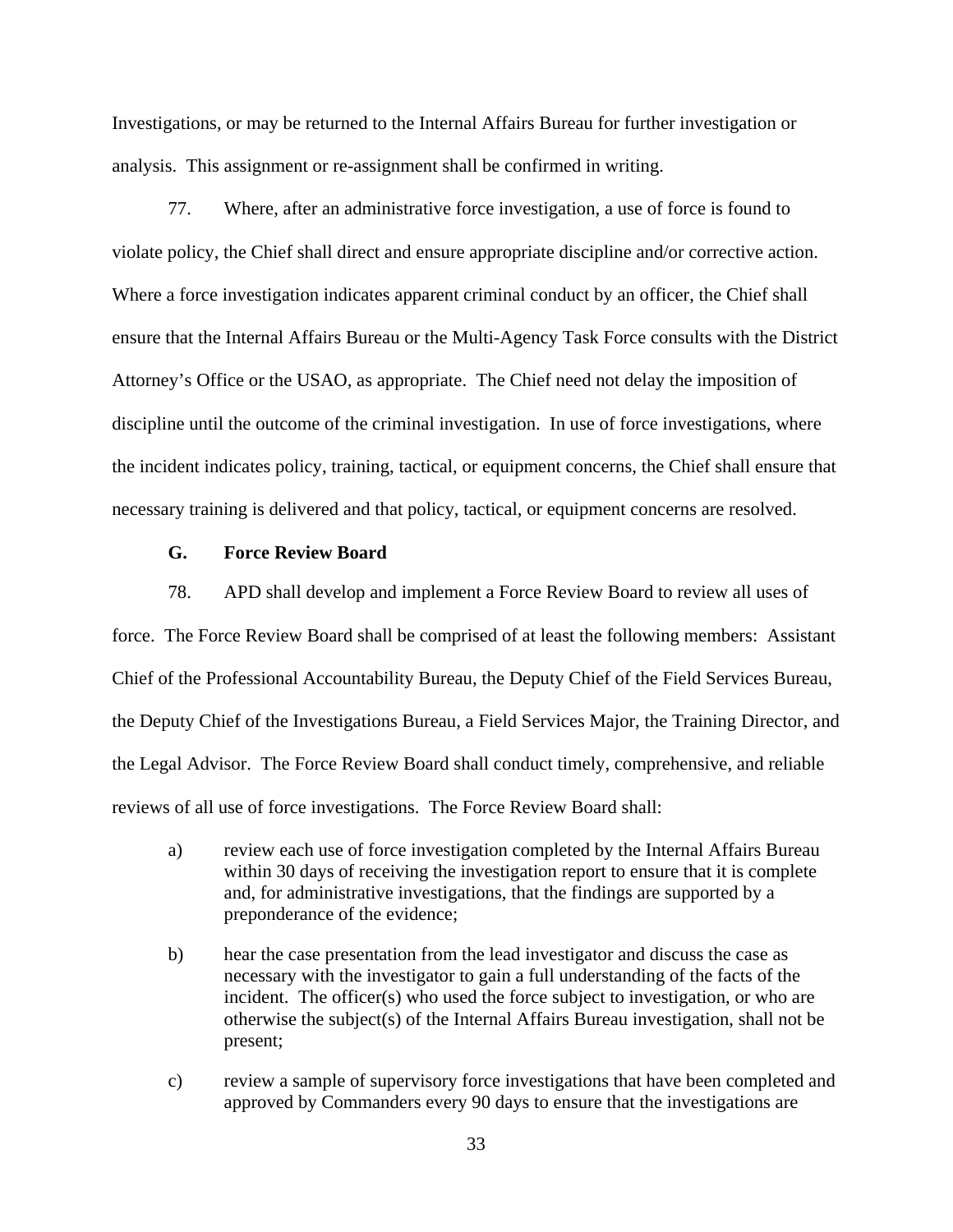complete and timely and that the findings are supported by a preponderance of the evidence;

- d) order additional investigation when it appears that there is additional relevant evidence that may assist in resolving inconsistencies or improve the reliability or credibility of the force investigation findings. For administrative investigations, where the findings are not supported by a preponderance of the evidence, the Force Review Board shall document the reasons for this determination, which shall be included as an addendum to the original force investigation, including the specific evidence or analysis supporting their conclusions;
- e) determine whether the use of force violated APD policy. If the use of force violated APD policy, the Force Review Board shall refer it to the Chief for appropriate disciplinary and/or corrective action;
- f) determine whether the incident raises policy, training, equipment, or tactical concerns, and refer such incidents to the appropriate unit within APD to ensure the concerns are resolved;
- g) document its findings and recommendations in a Force Review Board Report within 45 days of receiving the completed use of force investigation and within 15 days of the Force Review Board case presentation, or 15 days of the review of sample supervisory force investigation; and
- h) review and analyze use of force data, on at least a quarterly basis, to determine significant trends and to identify and correct deficiencies revealed by this analysis.
- 79. At least annually, APD shall publish a Use of Force Annual Report. At a

minimum, the following information should be included in the Annual Use of Force Report:

- a) number of calls for service;
- b) number of officer-initiated actions;
- c) number of aggregate uses of force;
- d) number of arrests;
- e) number of custodial arrests that involved use of force;
- f) number of SWAT deployments by type of call out;
- g) number of incidents involving officers shooting at or from moving vehicles;
- h) number of individuals armed with weapons;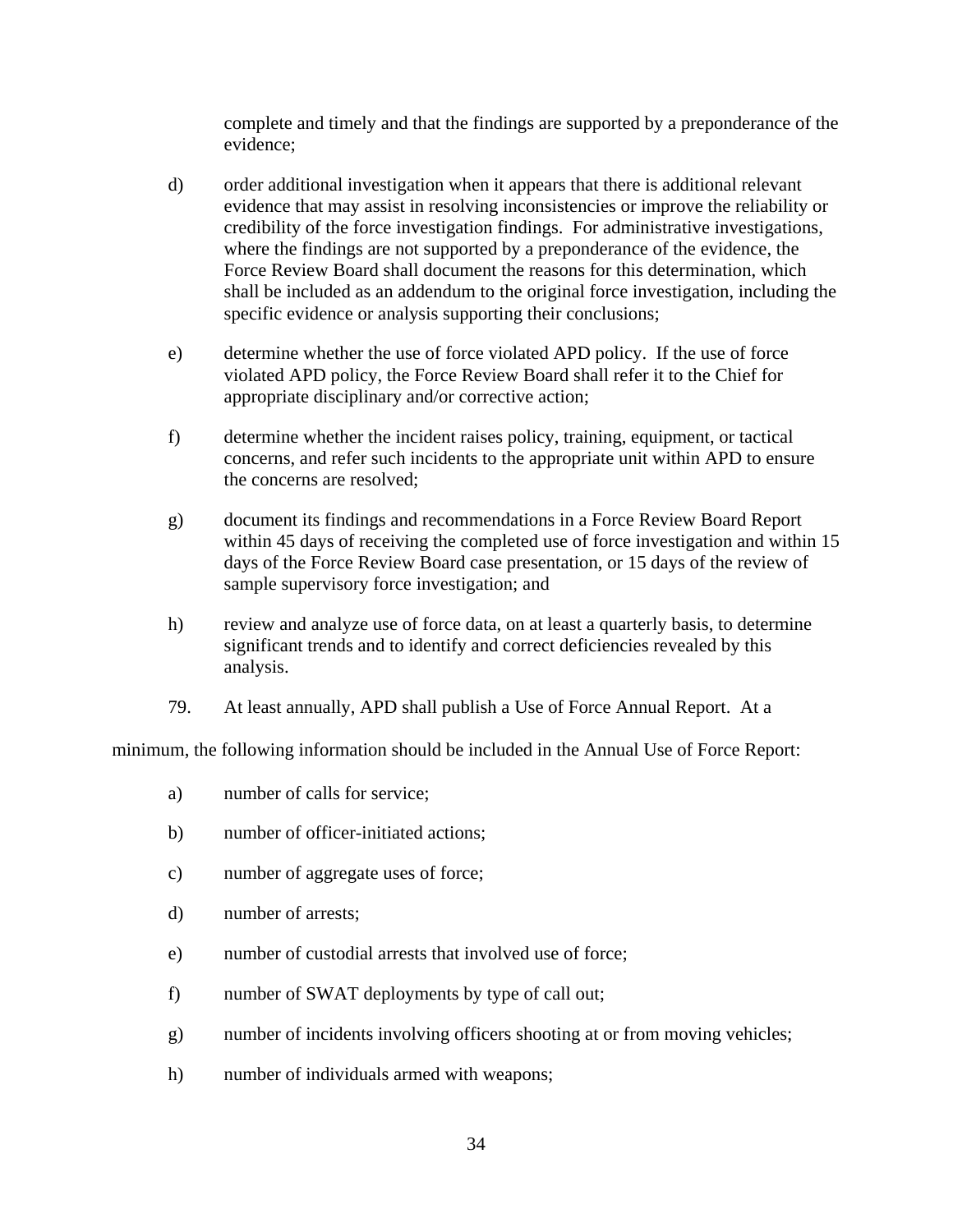- i) number of individuals unarmed;
- j) number of individuals injured during arrest, including APD and other law enforcement personnel;
- k) number of individuals requiring hospitalization, including APD and other law enforcement personnel;
- l) demographic category; and
- m) geographic data, including street, location, or Area Command.

80. APD shall be responsible for maintaining a reliable and accurate tracking system on all officers' use of force; all force investigations carried out by supervisors, the Internal Affairs Bureau, or Multi-Agency Task Force; and all force reviews conducted by the Force Review Board. APD shall integrate the use of force tracking system with the Early Intervention System database and shall utilize the tracking system to collect and analyze use of force data to prepare the Use of Force Annual Report and other reports, as necessary.

### **H. Multi-Agency Task Force**

81. APD shall continue to participate in the Multi-Agency Task Force for as long as the Memorandum of Understanding continues to exist. APD agrees to confer with participating jurisdictions to ensure that inter-governmental agreements that govern the Multi-Agency Task Force are current and effective. APD shall ensure that the inter-governmental agreements are consistent with this Agreement.

82. APD agrees to consult with participating jurisdictions to establish investigative protocols for the Multi-Agency Task Force. The protocols shall clearly define the purpose of the Multi-Agency Task Force; describe the roles and responsibilities of participating agencies, including the role of the lead investigative agency; and provide for ongoing coordination among participating agencies and consultation with pertinent prosecuting authorities.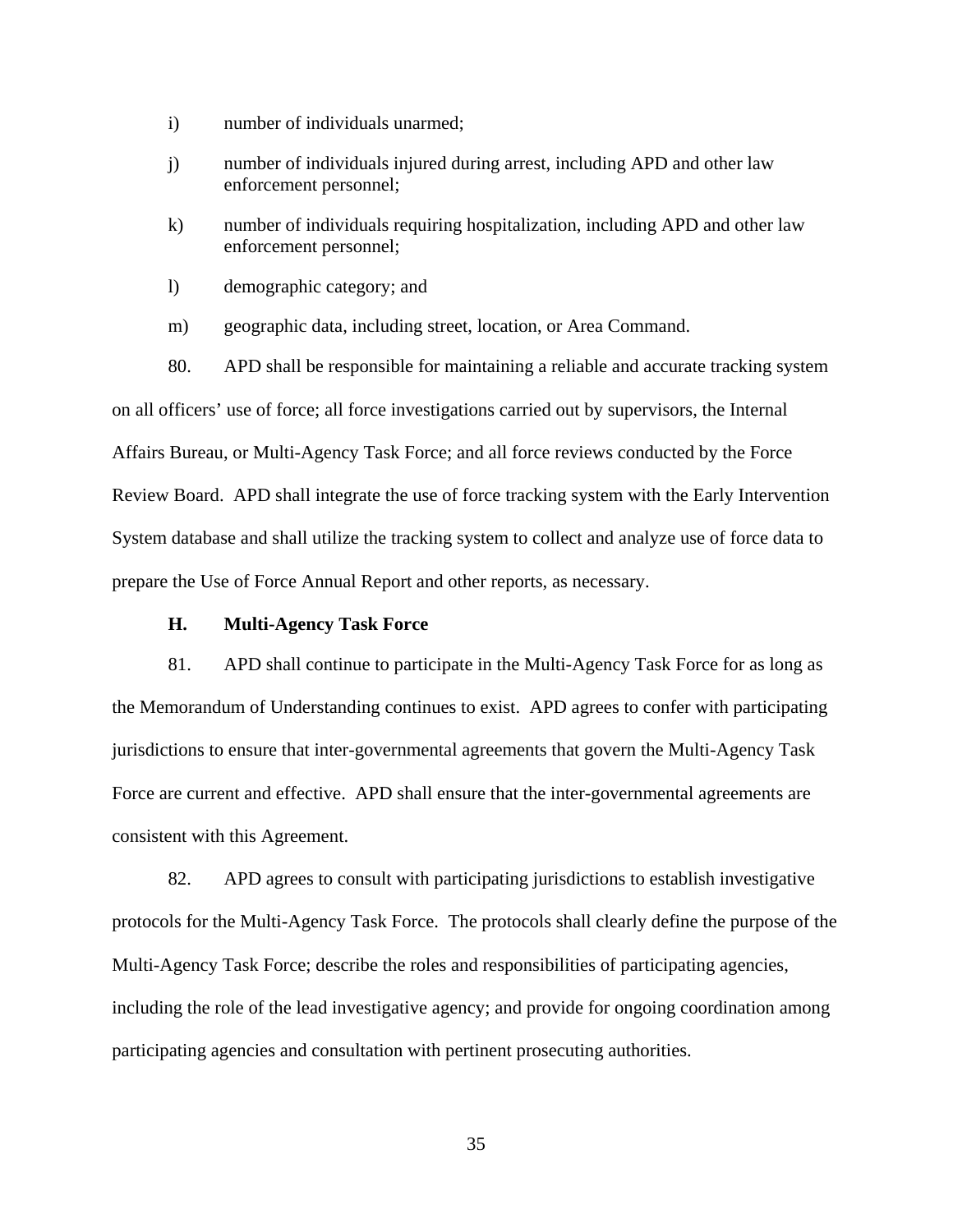83. APD agrees to consult and coordinate with the Multi-Agency Task Force on the release of evidence, including video recordings of uses of force, and dissemination of information to preserve the integrity of active criminal investigations involving APD personnel.

84. APD agrees to participate in all briefings of incidents involving APD personnel that are investigated by the Multi-Agency Task Force.

85. If the Memorandum of Understanding governing the Multi-Agency Task Force expires or otherwise terminates, or APD withdraws from the Multi-Agency Task Force, APD shall perform all investigations that would have otherwise been conducted pursuant to the Memorandum of Understanding. This Agreement does not prevent APD from entering into other investigative Memoranda of Understanding with other law enforcement agencies to conduct criminal investigation of officer-involved shootings, serious uses of force, and incustody deaths.

### **I. Use of Force Training**

86. APD will review all use of force policies and training to ensure they incorporate, and are consistent with, the Constitution and provisions of this Agreement. APD shall also provide all APD officers with 40 hours of use of force training within 12 months of the Effective Date, and 24 hours of use of force training on at least an annual basis thereafter, including, as necessary, training on developments in applicable law and APD policy.

87. APD's use of force training for all officers shall be based upon constitutional principles and APD policy and shall include the following topics:

- a) search and seizure law, including the Fourth Amendment and related law;
- b) APD's use of force policy, use of force reporting requirements, and the importance of properly documenting use of force incidents;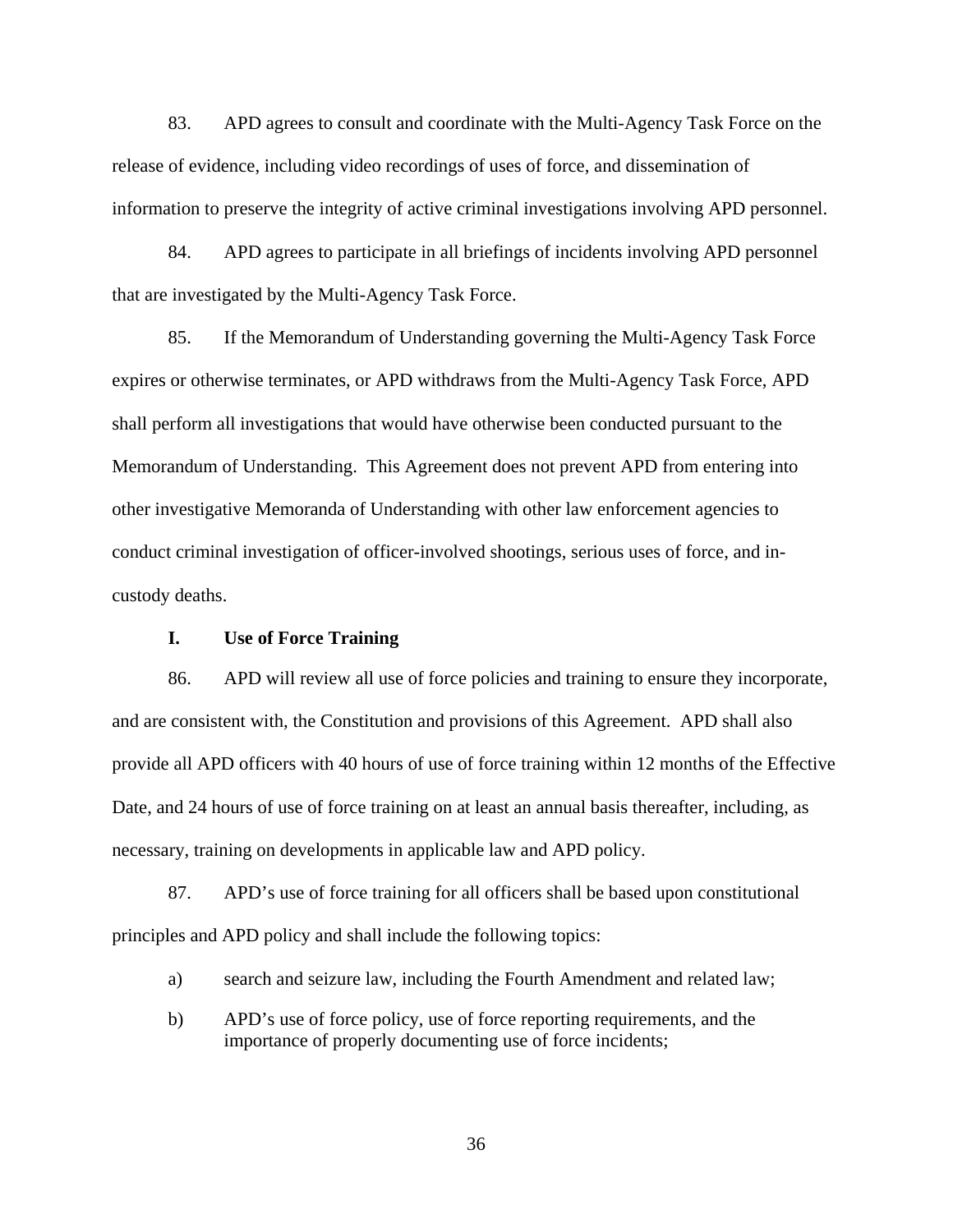- c) use of force decision-making, based upon constitutional principles and APD policy, including interactions with individuals who are intoxicated, or who have a mental, intellectual, or physical disability;
- d) use of de-escalation strategies;
- e) scenario-based training and interactive exercises that demonstrate use of force decision-making and de-escalation strategies;
- f) deployment and use of all weapons or technologies, including firearms, ECWs, and on-body recording systems;
- g) crowd control; and
- h) initiating and disengaging foot pursuits.
- 88. Supervisors of all ranks, including those assigned to the Internal Affairs Bureau,

as part of their initial and annual in-service supervisory training, shall receive additional training

that includes:

- a) conducting use of force investigations, including evaluating officer, subject, and witness credibility;
- b) strategies for effectively directing officers to minimize uses of force and to intervene effectively to prevent or stop unreasonable force;
- c) incident management; and
- d) supporting officers who report unreasonable or unreported force, or who are retaliated against for using only reasonable force or attempting to prevent unreasonable force.
- 89. Included in the use of force training set out above, APD shall deliver firearms

training that comports with constitutional principles and APD policy to all officers within 12

months of the Effective Date and at least yearly thereafter. APD firearms training shall:

- a) require officers to complete and satisfactorily pass firearms training and qualify for regulation and other service firearms, as necessary, on an annual basis;
- b) require recruits, officers in probationary periods, and officers who return from unarmed status to complete and satisfactorily pass firearm training and qualify for regulation and other service firearms before such personnel are permitted to carry and use firearms;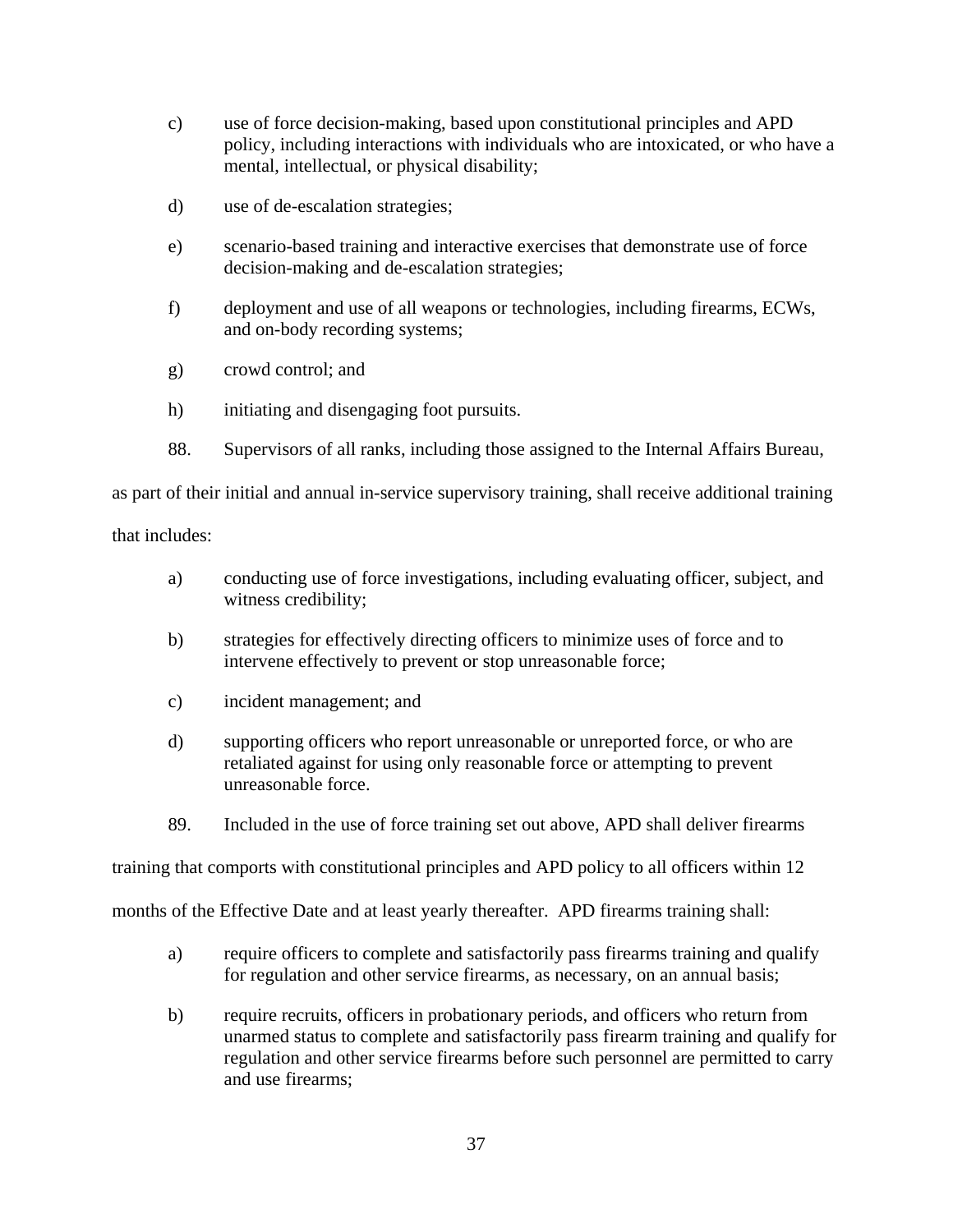- c) incorporate professional low-light training, stress training (e.g., training in using a firearm after undergoing physical exertion), and proper use of force decisionmaking training, including continuous threat assessment techniques, in the annual in-service training program; and
- d) ensure that firearm instructors critically observe students and provide corrective instruction regarding deficient firearm techniques and failure to utilize safe gun handling procedures at all times.

# **V. SPECIALIZED UNITS**

# 90. To maintain high-level, quality service; to ensure officer safety and

accountability; and to promote constitutional, effective policing, APD shall operate and manage its specialized units in a manner that increases the likelihood of safely resolving critical incidents and high-risk situations, prioritizes saving lives in accordance with the totality of the circumstances, provides for effective command-level accountability, and ensures force is used in strict compliance with applicable law, best practices, and this Agreement. To achieve these outcomes, APD shall implement the requirements set out below.

# **A. Specialized Tactical Units**

91. APD's specialized tactical units shall be comprised of law enforcement officers who are selected, trained, and equipped to respond as a coordinated team to resolve critical incidents that exceed the capabilities of first responders or investigative units. The specialized tactical units shall consist of SWAT, Canine, and Bomb Squad/EOD.

92. APD shall ensure that specialized tactical units are sufficiently trained to complete the following basic operational functions: Command and Control; Containment; and Entry, Apprehension, and Rescue.

93. Each specialized tactical unit shall have clearly defined missions and duties. Each specialized tactical unit shall develop and implement policies and standard operating procedures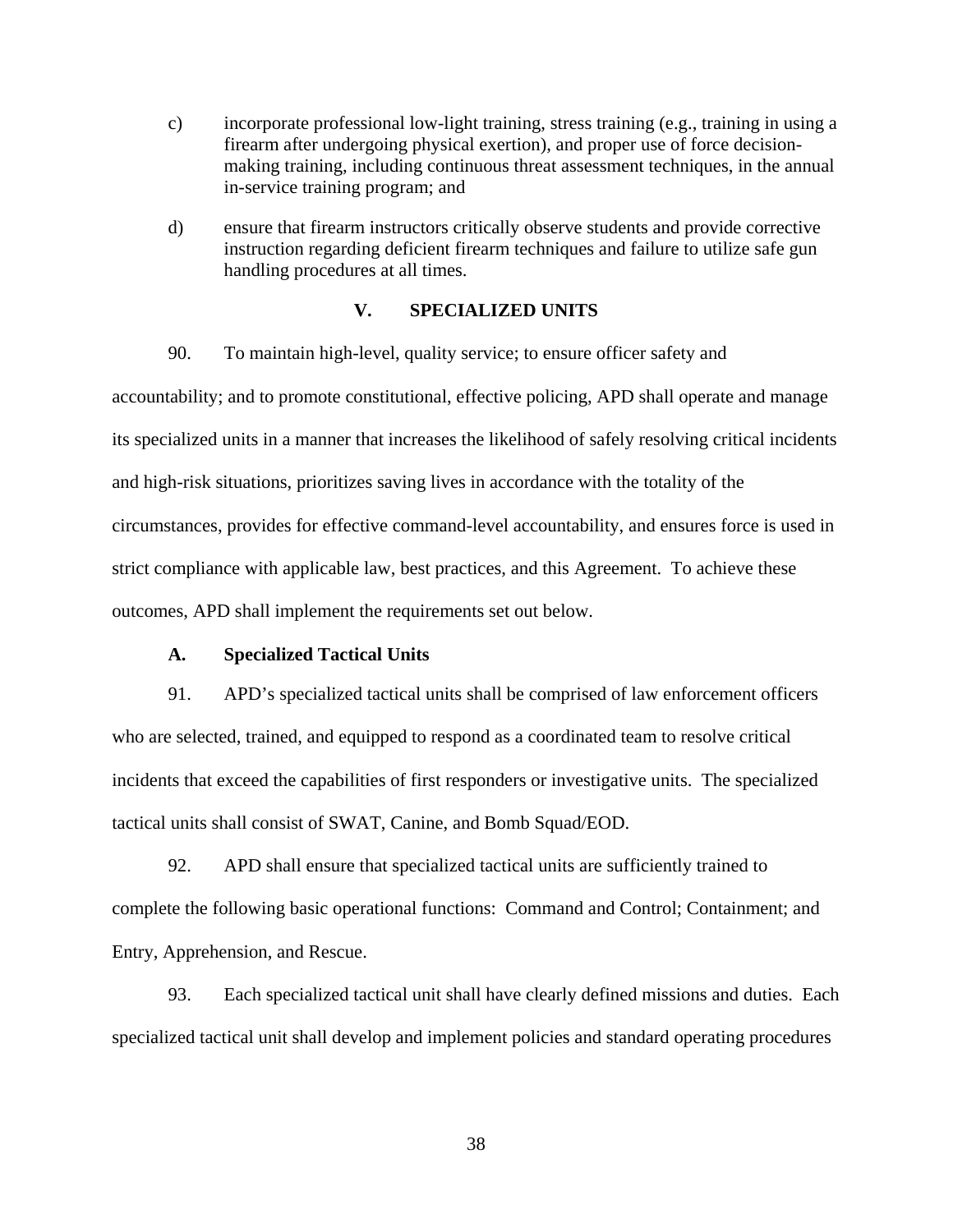that incorporate APD's agency-wide policies on use of force, force reporting, and force

investigations.

94. APD policies and procedures on specialized tactical units shall include the

following topics:

- a) team organization and function, including command relationships with the incident commander, Field Services Bureau, other specialized investigative units, Crisis Negotiation Team, Crisis Intervention Unit, crisis intervention certified responders, and any other joint or support elements to ensure clear lines of responsibility;
- b) coordinating and implementing tactical operations in emergency life-threatening situations, including situations where an officer's view may be obstructed;
- c) personnel selection and retention criteria and mandated physical and tactical competency of team members, team leaders, and unit commanders;
- d) training requirements with minimum time periods to develop and maintain critical skills to include new member initial training, monthly training, special assignment training, and annual training;
- e) equipment appropriation, maintenance, care, and inventory;
- f) activation and deployment protocols, including when to notify and request additional services;
- g) conducting threat assessments to determine the appropriate responses and necessary resources;
- h) command and control issues, including a clearly defined command structure; and
- i) documented after-action reviews and reports.
- 95. The policies and standard operating procedures of specialized tactical units shall

be reviewed at least annually and revisions shall be based, at a minimum, on legal developments,

training updates, operational evaluations examining actual practice from after-action reviews,

and reviews by the Force Review Board or other advisory or oversight entities established by this

Agreement.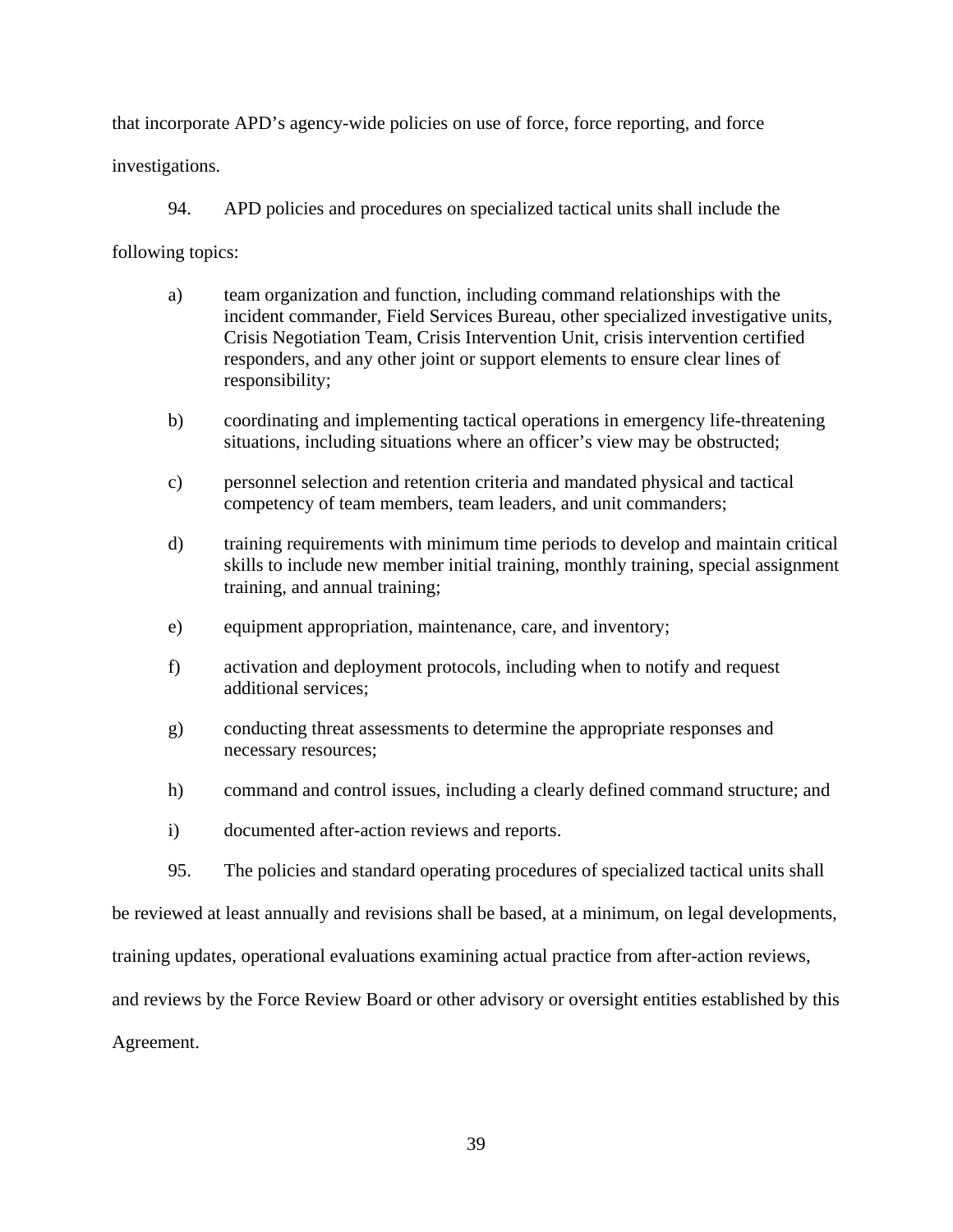96. In addition to Use of Force Reports, APD shall require specialized tactical units to document their activities in detail, including written operational plans and after-action reports created after call-outs and deployments to critical situations. After-action reports shall address any areas of concern related to policy, training, equipment, or tactics.

97. APD shall require specialized tactical units to conduct mission briefings before an operation, unless exigent circumstances require an immediate deployment. APD shall also ensure that specialized tactical team members designate personnel to develop and implement operational and tactical plans before and during tactical operations. All specialized tactical team members should have an understanding of operational planning.

98. All specialized tactical units shall wear uniforms that clearly identify them as law enforcement officers.

99. All specialized tactical unit deployments shall be reviewed by the Force Review Board in order to analyze and critique specialized response protocols and identify any policy, training, equipment, or tactical concerns raised by the action. The Force Review Board shall identify areas of concern or particular successes and implement the appropriate response, including modifications to policy, training, equipment, or tactics.

100. APD shall establish eligibility criteria for all team members, team leaders, and supervisors assigned to tactical units and conduct at least annual reviews of unit team members to ensure that they meet delineated criteria.

101. APD shall train specialized tactical units conducting barricaded gunman operations on competencies and procedures that include: threat assessment to determine the appropriate response and resources necessary, mission analysis, determination of criminal offense, determination of mental illness, requirements for search warrant prior to entry,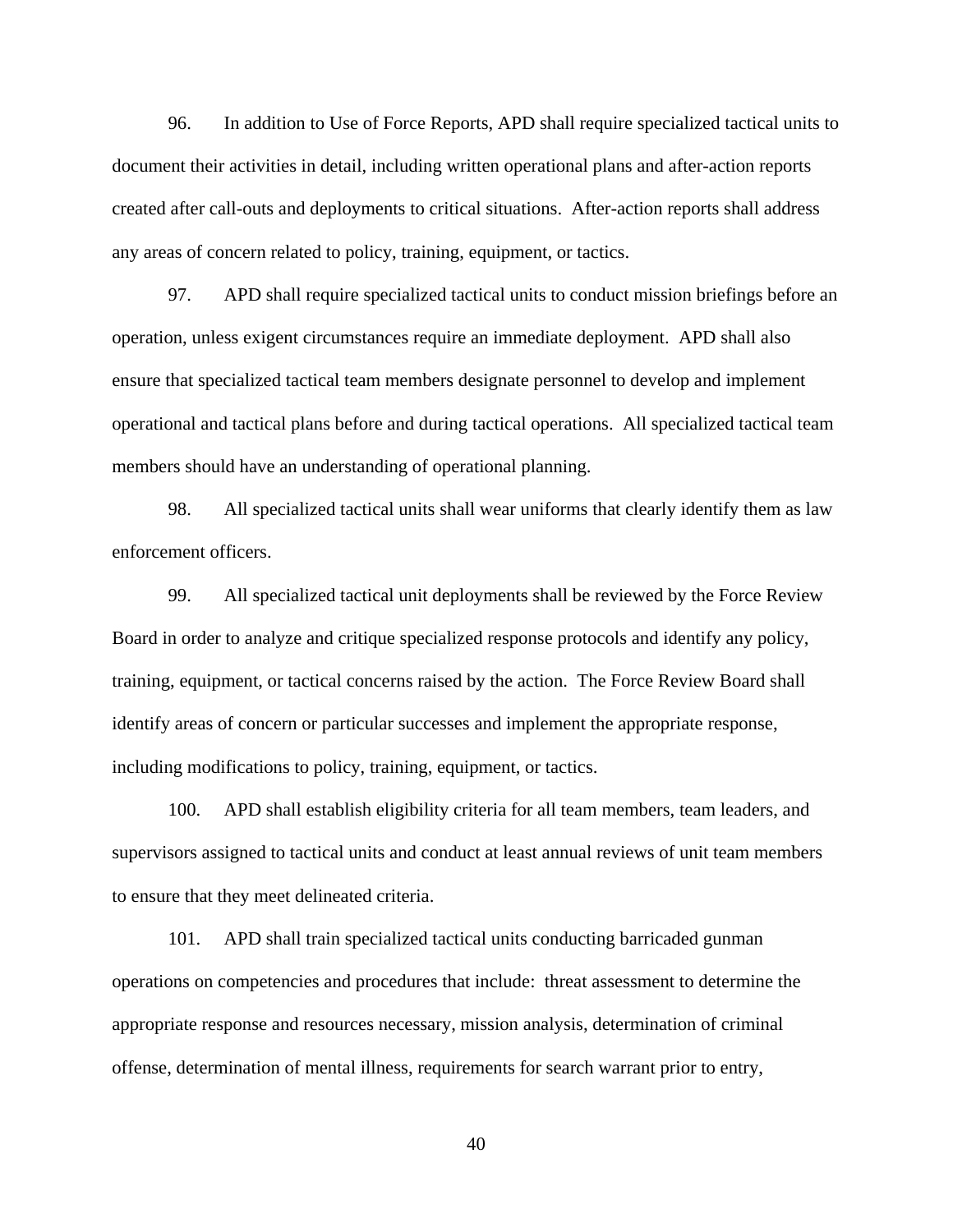communication procedures, and integration of the Crisis Negotiation Team, the Crisis Intervention Unit, and crisis intervention certified responders.

102. APD shall continue to require the Canine Unit to complete thorough postdeployment reviews of all canine deployments.

103. APD shall continue to track canine deployments and canine apprehensions, and to calculate and track canine bite ratios on a monthly basis to assess its Canine Unit and individual Canine teams.

104. APD shall include canine bite ratios as an element of the Early Intervention System and shall provide for the review, pursuant to the protocol for that system, of the performance of any handler whose bite ratio exceeds 20 percent during a six-month period, or the entire unit if the unit's bite ratio exceeds that threshold, and require interventions as appropriate. Canine data and analysis shall be included in APD Use of Force Annual Report.

105. APD agrees to track and analyze the number of specialized tactical unit deployments. The analysis shall include the reason for each tactical deployment and the result of each deployment, to include: (a) the location; (b) the number of arrests; (c) whether a forcible entry was required; (d) whether a weapon was discharged by a specialized tactical unit member; (e) whether a person or domestic animal was injured or killed; and (f) the type of tactical equipment deployed. This data analysis shall be entered into the Early Intervention System and included in APD's annual reports.

## **B. Specialized Investigative Units**

106. Each specialized investigative unit shall have a clearly defined mission and duties. Each specialized investigative unit shall develop and implement policies and standard operating procedures that incorporate APD's agency-wide policies on use of force, force reporting, and force investigations.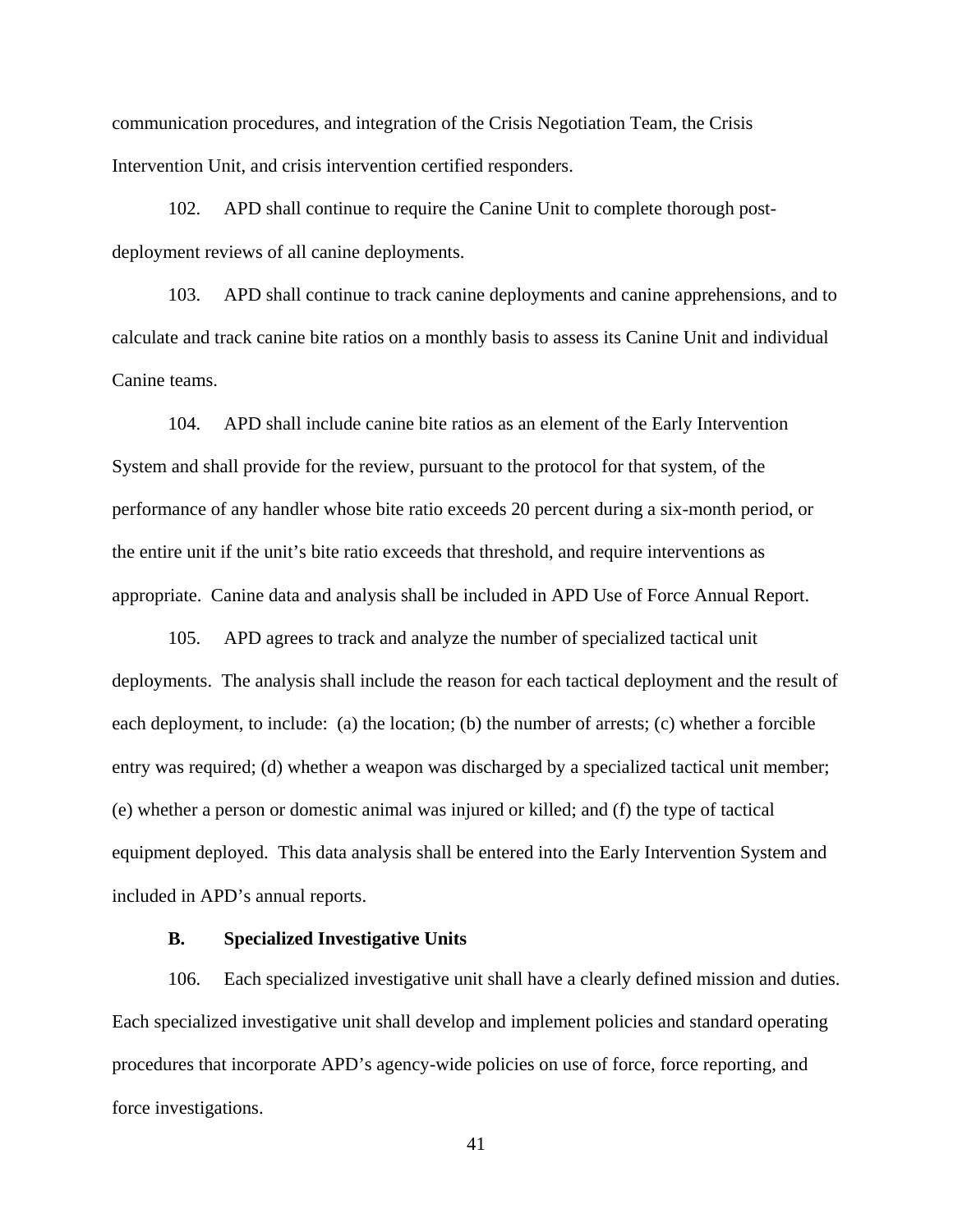107. APD shall prohibit specialized investigative units from providing tactical responses to critical situations where a specialized tactical unit is required. APD shall establish protocols that require communication and coordination by specialized investigative units when encountering a situation that requires a specialized tactical response. The protocols shall include communicating high-risk situations and threats promptly, coordinating effectively with specialized tactical units, and providing support that increases the likelihood of safely resolving a critical incident.

108. Within three months of the Effective Date, APD shall conduct an inspection of specialized investigative units to determine whether weapons and equipment assigned or accessible to specialized investigative units are consistent with the units' mission and training. APD shall conduct re-inspections on at least an annual basis.

109. APD agrees to track and analyze the number of specialized investigative unit responses. The analysis shall include the reason for each investigative response, the legal authority, type of warrant (if applicable), and the result of each investigative response, to include: (a) the location; (b) the number of arrests; (c) the type of evidence or property seized; (d) whether a forcible entry was required; (e) whether a weapon was discharged by a specialized investigative unit member; (f) whether the person attempted to flee from officers; and  $(g)$ whether a person or domestic animal was injured or killed. This data analysis shall be entered into the Early Intervention System and included in APD's annual reports.

#### **VI. CRISIS INTERVENTION**

110. To maintain high-level, quality service; to ensure officer safety and accountability; and to promote constitutional, effective policing, APD agrees to minimize the necessity for the use of force against individuals in crisis due to mental illness or a diagnosed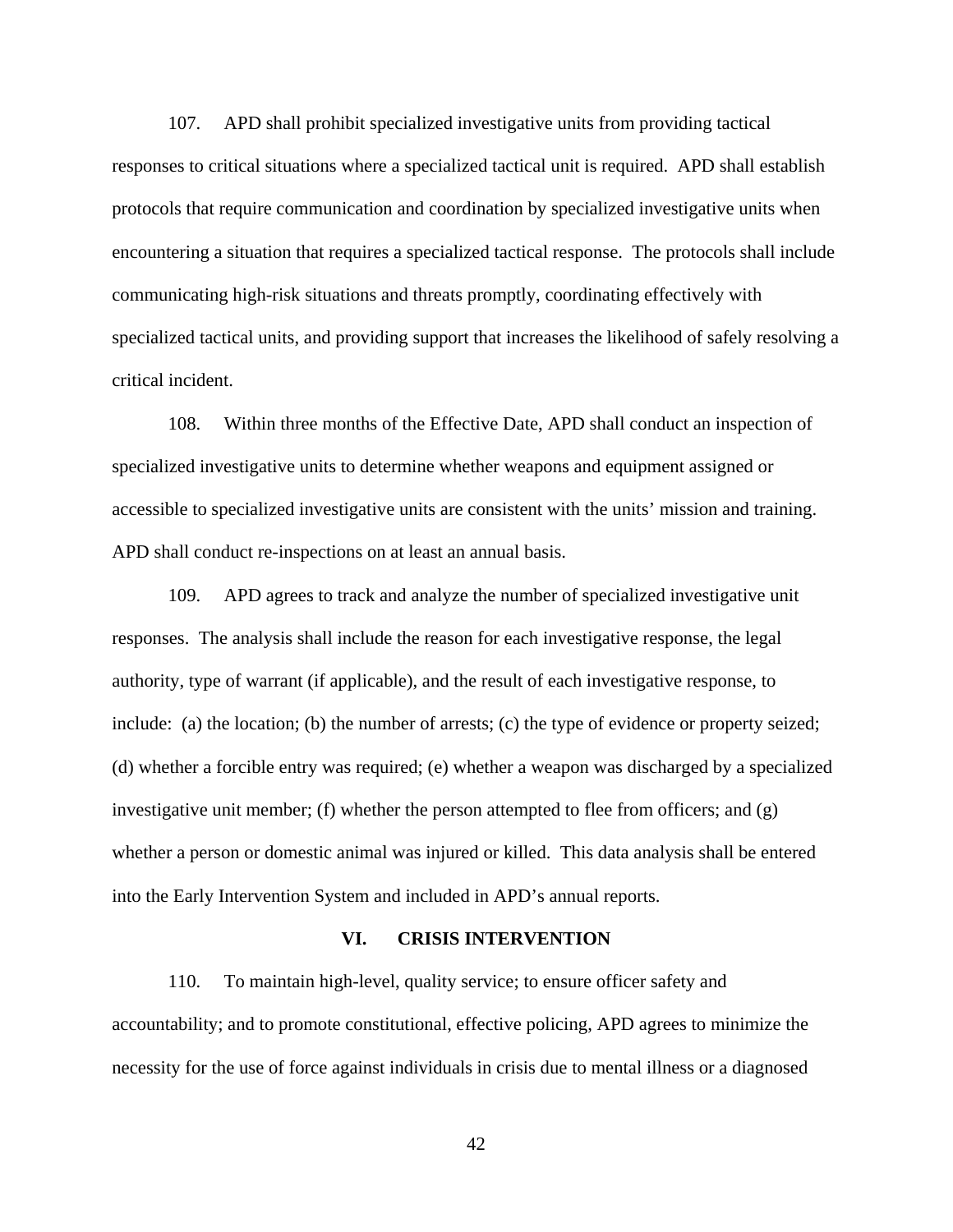behavioral disorder and, where appropriate, assist in facilitating access to community-based treatment, supports, and services to improve outcomes for the individuals. APD agrees to develop, implement, and support more integrated, specialized responses to individuals in mental health crisis through collaborative partnerships with community stakeholders, specialized training, and improved communication and coordination with mental health professionals. To achieve these outcomes, APD agrees to implement the requirements below.

### **A. Mental Health Response Advisory Committee**

111. Within six months of the Effective Date, APD and the City shall establish a Mental Health Response Advisory Committee ("Advisory Committee") with subject matter expertise and experience that will assist in identifying and developing solutions and interventions that are designed to lead to improved outcomes for individuals perceived to be or actually suffering from mental illness or experiencing a mental health crisis. The Advisory Committee shall analyze and recommend appropriate changes to policies, procedures, and training methods regarding police contact with individuals with mental illness.

112. The Advisory Committee shall include representation from APD command staff, crisis intervention certified responders, Crisis Intervention Unit ("CIU"), Crisis Outreach and Support Team ("COAST"), and City-contracted mental health professionals. APD shall also seek representation from the Department of Family and Community Services, the University of New Mexico Psychiatric Department, community mental health professionals, advocacy groups for consumers of mental health services (such as the National Alliance on Mental Illness and Disability Rights New Mexico), mental health service providers, homeless service providers, interested community members designated by the Forensic Intervention Consortium, and other similar groups.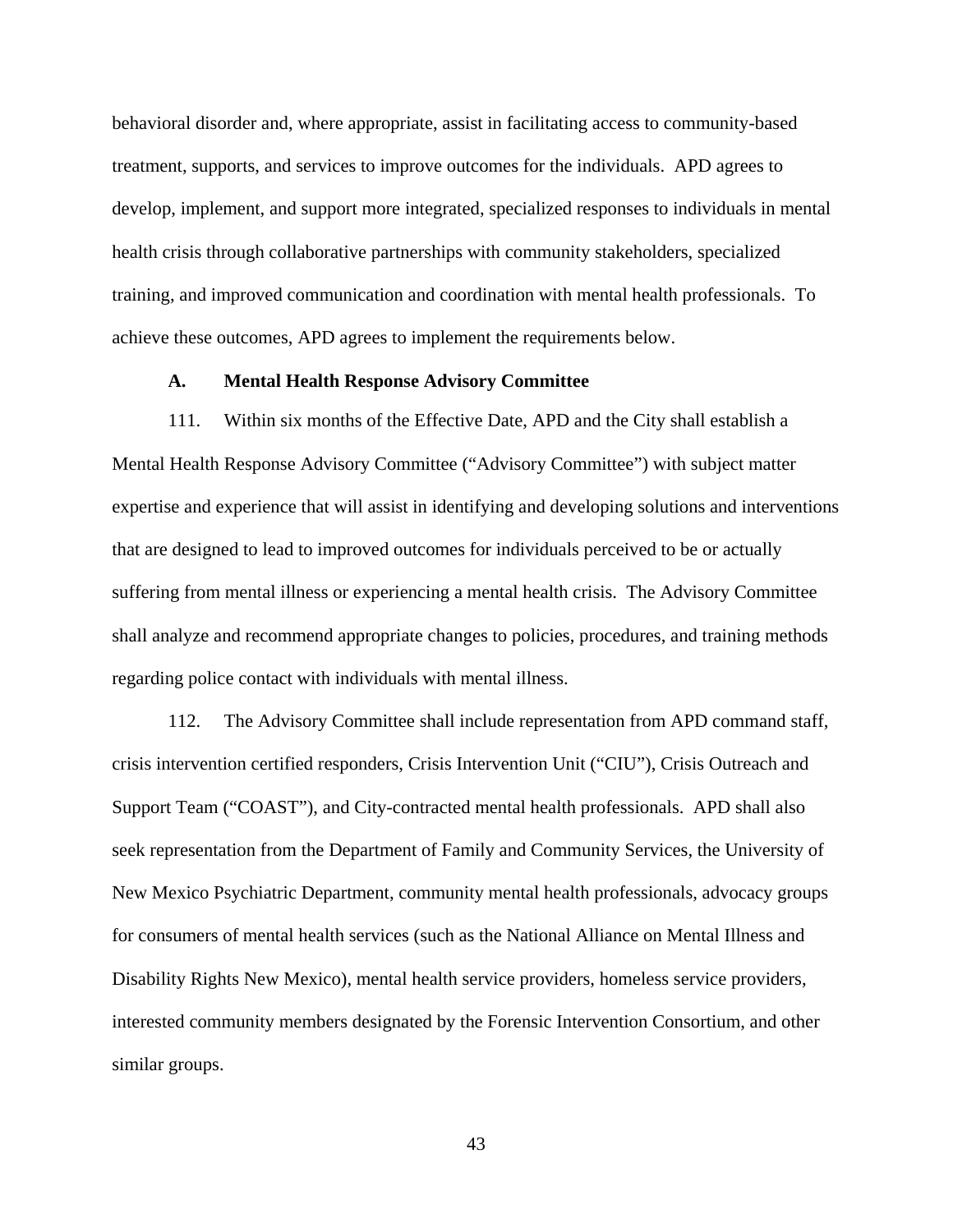113. The Advisory Committee shall provide guidance to assist the City in developing and expanding the number of crisis intervention certified responders, CIU, and COAST. The Advisory Committee shall also be responsible for considering new and current response strategies for dealing with chronically homeless individuals or individuals perceived to be or actually suffering from a mental illness, identifying training needs, and providing guidance on effective responses to a behavioral crisis event.

114. APD, with guidance from the Advisory Committee, shall develop protocols that govern the release and exchange of information about individuals with known mental illness to facilitate necessary and appropriate communication while protecting their confidentiality.

115. Within nine months of the Effective Date, APD shall provide the Advisory Committee with data collected by crisis intervention certified responders, CIU, and COAST pursuant to Paragraphs 129 and 137 of this Agreement for the sole purpose of facilitating program guidance. Also within nine months of the Effective Date, the Advisory Committee shall review the behavioral health training curriculum; identify mental health resources that may be available to APD; network and build more relationships; and provide guidance on scenario-based training involving typical situations that occur when mental illness is a factor.

116. The Advisory Committee shall seek to enhance coordination with local behavioral health systems, with the goal of connecting chronically homeless individuals and individuals experiencing mental health crisis with available services.

117. Within 12 months of the Effective Date, and annually thereafter, the Advisory Committee will provide a public report to APD that will be made available on APD's website, which shall include recommendations for improvement, training priorities, changes in policies and procedures, and identifying available mental health resources.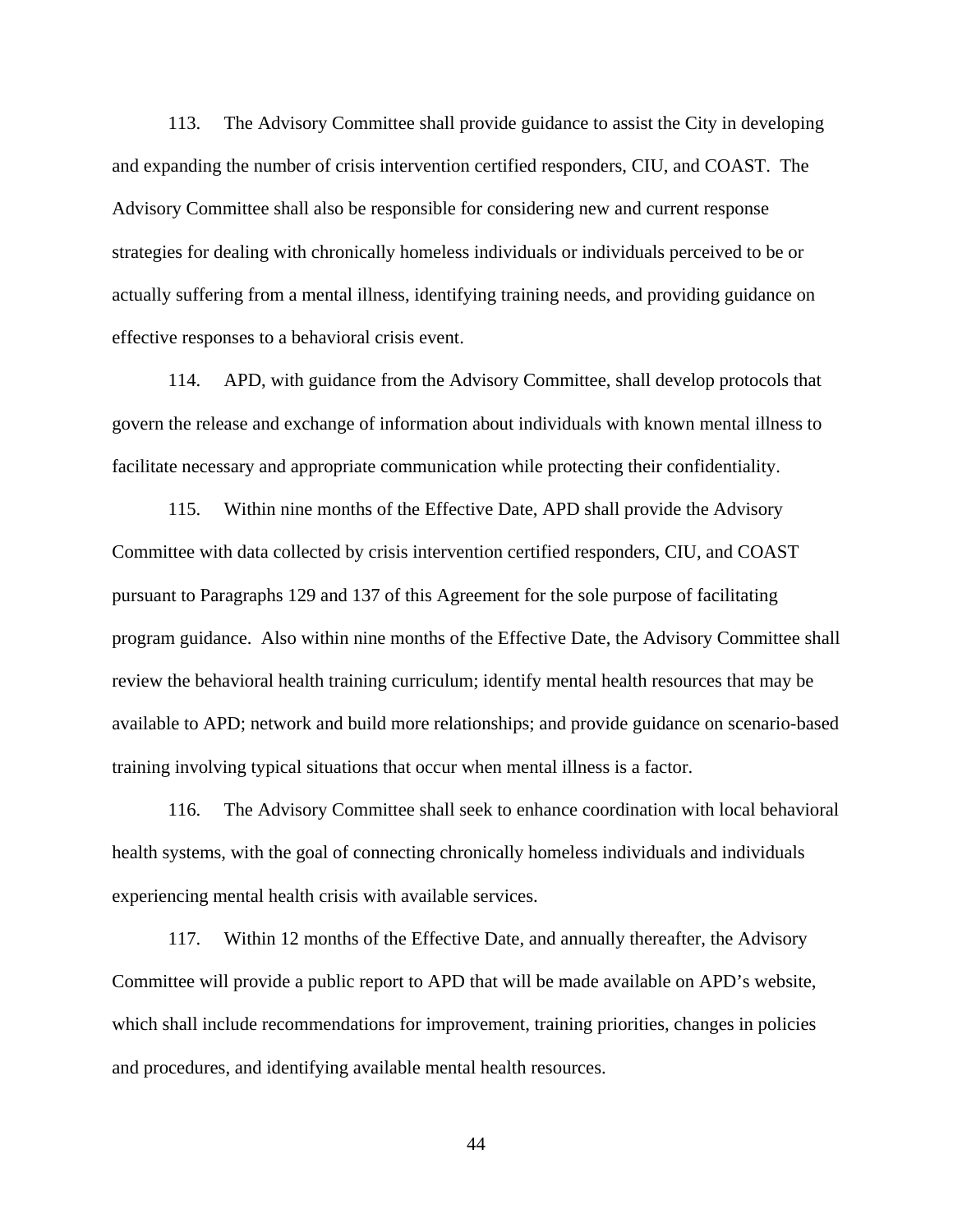# **B. Behavioral Health Training**

118. APD has undertaken an aggressive program to provide behavioral health training to its officers. This Agreement is designed to support and leverage that commitment.

119. APD agrees to continue providing state-mandated, basic behavioral health training to all cadets in the academy. APD also agrees to provide 40 hours of basic crisis intervention training for field officers to all academy graduates upon their completion of the field training program. APD is also providing 40 hours of basic crisis intervention training for field officers to all current officers, which APD agrees to complete by the end of 2015.

120. The behavioral health and crisis intervention training provided to all officers will continue to address field assessment and identification, suicide intervention, crisis de-escalation, scenario-based exercises, and community mental health resources. APD training shall include interaction with individuals with a mental illness and coordination with advocacy groups that protect the rights of individuals with disabilities or those who are chronically homeless. Additionally, the behavioral health and crisis intervention training will provide clear guidance as to when an officer may detain an individual solely because of his or her crisis and refer them for further services when needed.

121. APD shall ensure that new telecommunicators receive 20 hours of behavioral health training. This training shall include: telephonic suicide intervention; crisis management and de-escalation; interactions with individuals with mental illness; descriptive information that should be gathered when telecommunicators suspect that a call involves someone with mental illness; the roles and functions of COAST, crisis intervention certified responders, and CIU; the types of calls that should be directed to particular officers or teams; and recording information in the dispatch database about calls in which mental illness may be a factor.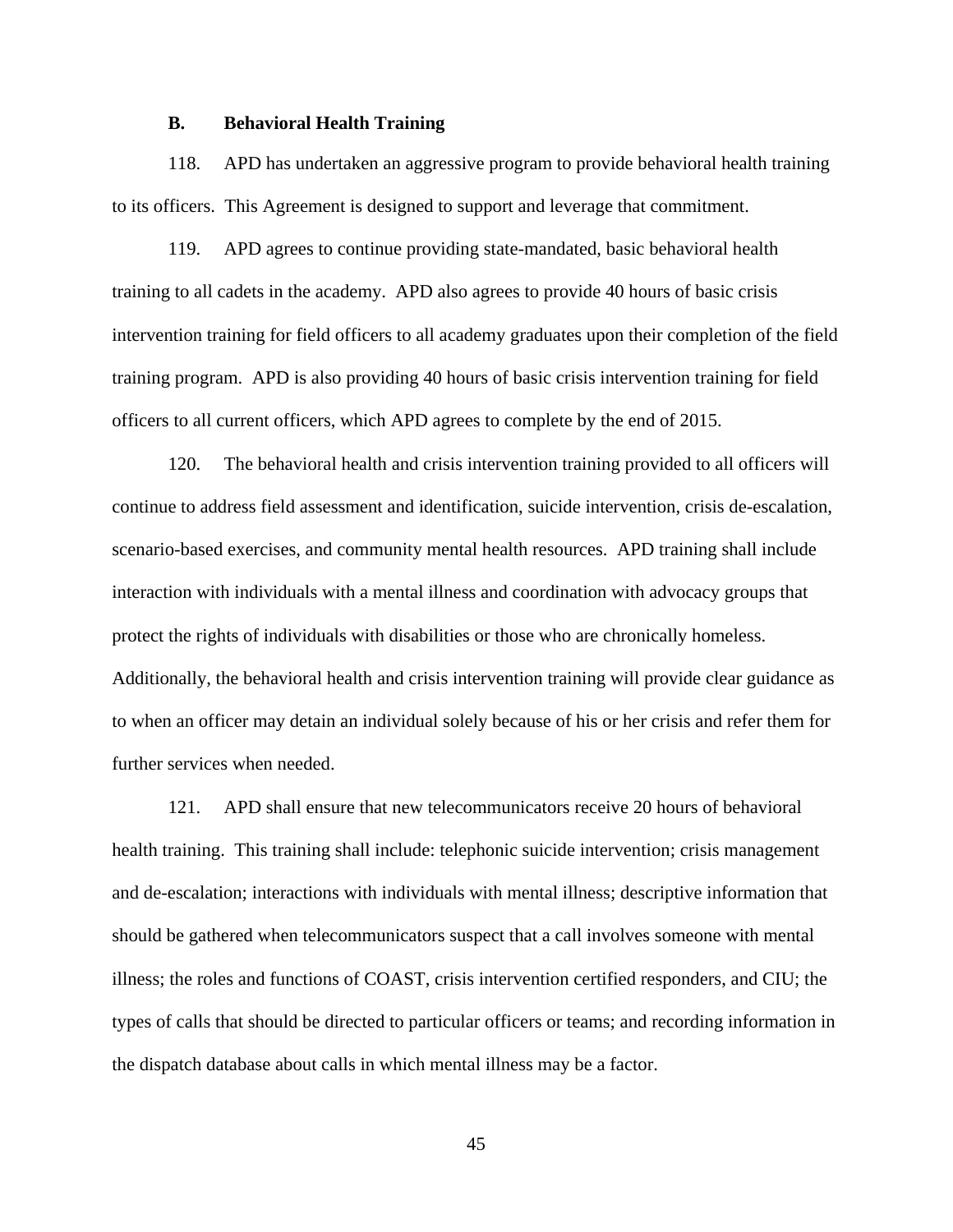122. APD shall provide two hours of in-service training to all existing officers and telecommunicators on behavioral health-related topics biannually.

## **C. Crisis Intervention Certified Responders and Crisis Intervention Unit**

123. APD shall maintain a sufficient number of crisis intervention certified responders who are specially trained officers across the Department who retain their normal duties and responsibilities and also respond to calls involving those in mental health crisis. APD shall also maintain a Crisis Intervention Unit ("CIU") composed of specially trained detectives housed at the Family Advocacy Center whose primary responsibilities are to respond to mental health crisis calls and maintain contact with mentally ill individuals who have posed a danger to themselves or others in the past or are likely to do so in the future. APD agrees to expand both the number of crisis intervention certified responders and CIU.

124. The number of crisis intervention certified responders will be driven by the demand for crisis intervention services, with an initial goal of 40% of Field Services officers who volunteer to take on specialized crisis intervention duties in the field. Within one year of the Effective Date, APD shall reassess the number of crisis intervention certified responders, following the staffing assessment and resource study required by Paragraph 204 of this Agreement.

125. During basic crisis intervention training for field officers provided to new and current officers, training facilitators shall recommend officers with apparent or demonstrated skills and abilities in crisis de-escalation and interacting with individuals with mental illness to serve as crisis intervention certified responders.

126. Within 18 months of the Effective Date, APD shall require crisis intervention certified responders and CIU to undergo at least eight hours of in-service crisis intervention training biannually.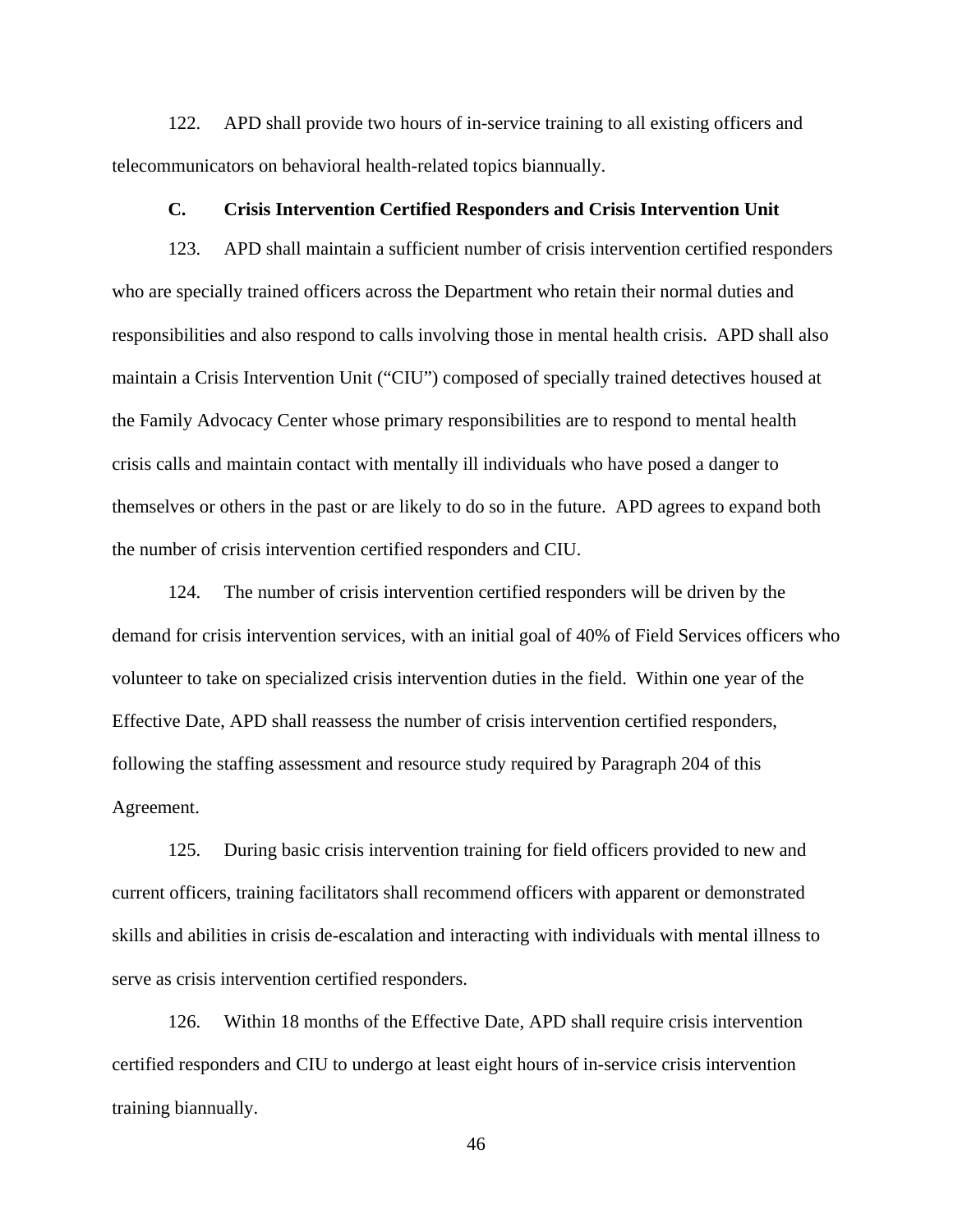127. Within 18 months of the Effective Date, APD will ensure that there is sufficient coverage of crisis intervention certified responders to maximize the availability of specialized responses to incidents and calls for service involving individuals in mental health crisis; and warrant service, tactical deployments, and welfare checks involving individuals with known mental illness.

128. APD will ensure that crisis intervention certified responders or CIU will take the lead, once on scene and when appropriate, in interacting with individuals in crisis. If a supervisor has assumed responsibility for the scene, the supervisor will seek input of the crisis intervention certified responder or CIU on strategies for resolving the crisis when it is practical to do so.

129. APD shall collect data on the use of crisis intervention certified responders and CIU. This data will be collected for management purposes only and shall not include personal identifying information of subjects or complainants. APD shall collect the following data:

- a) date, shift, and area command of the incident;
- b) subject's age, race/ethnicity, and gender;
- c) whether the subject was armed and the type of weapon;
- d) whether the subject claims to be a U.S. military veteran;
- e) name and badge number of crisis intervention certified responder or CIU detective on the scene;
- f) whether a supervisor responded to the scene;
- g) techniques or equipment used;
- h) any injuries to officers, subjects, or others;
- i) disposition of the encounter (e.g., arrest, citation, referral); and
- j) a brief narrative of the event (if not included in any other document).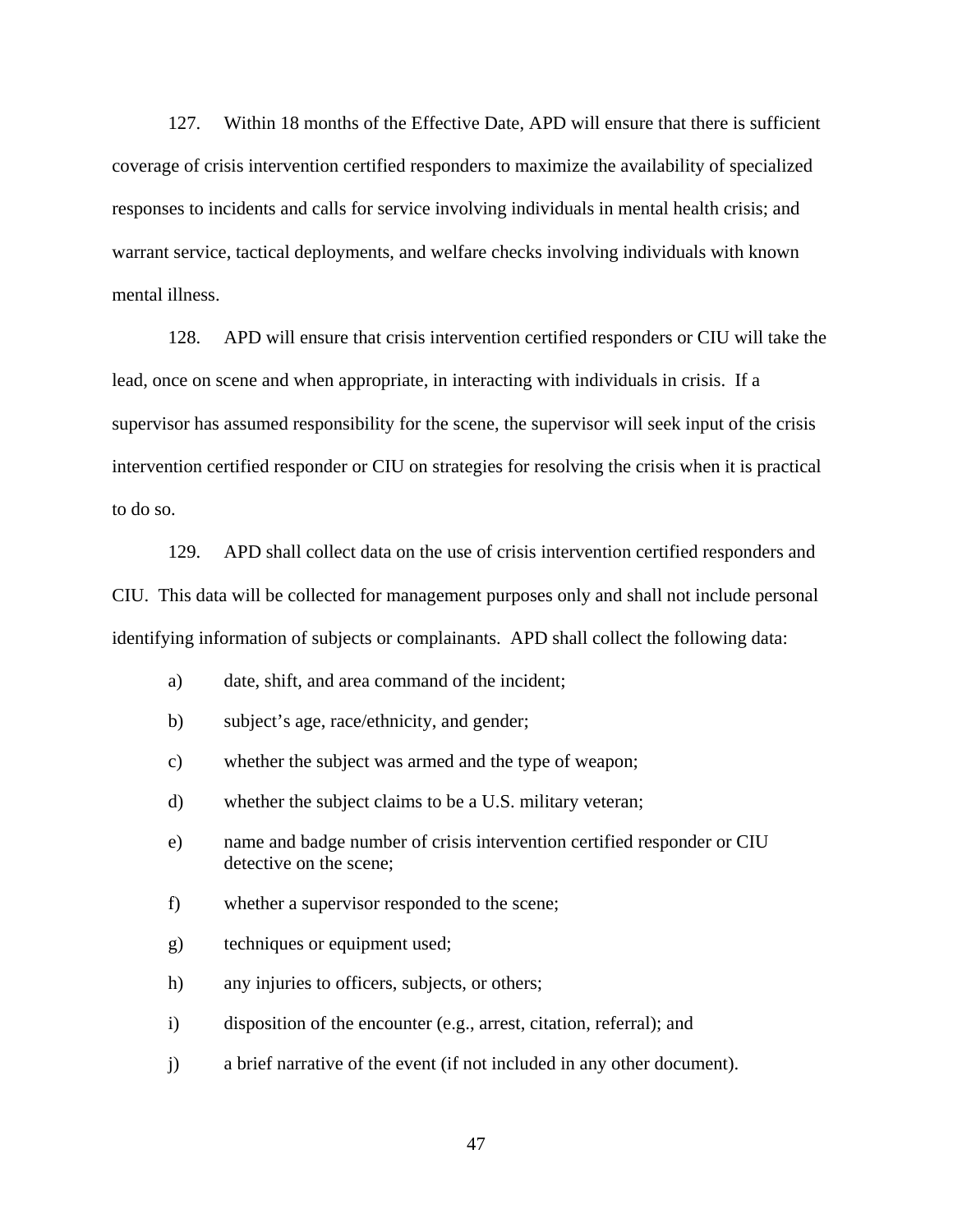130. APD will utilize incident information from actual encounters to develop case studies and teaching scenarios for roll-call, behavioral health, and crisis intervention training; to recognize and highlight successful individual officer performance; to develop new response strategies for repeat calls for service; to identify training needs for in-service behavioral health or crisis intervention training; to make behavioral health or crisis intervention training curriculum changes; and to identify systemic issues that impede APD's ability to provide an appropriate response to an incident involving an individual experiencing a mental health crisis.

131. Working in collaboration with the Advisory Committee, the City shall develop and implement a protocol that addresses situations involving barricaded, suicidal subjects who are not posing an imminent risk of harm to anyone except themselves. The protocol will have the goal of protecting the safety of officers and suicidal subjects while providing suicidal subjects with access to mental health services.

### **D. Crisis Prevention**

132. APD shall continue to utilize COAST and CIU to follow up with chronically homeless individuals and individuals with a known mental illness who have a history of law enforcement encounters and to proactively work to connect these individuals with mental health service providers.

133. COAST and CIU shall provide crisis prevention services and disposition and treatment options to chronically homeless individuals and individuals with a known mental illness who are at risk of experiencing a mental health crisis and assist with follow-up calls or visits.

134. APD shall continue to utilize protocols for when officers should make referrals to and coordinate with COAST and CIU to provide prevention services and disposition and treatment options.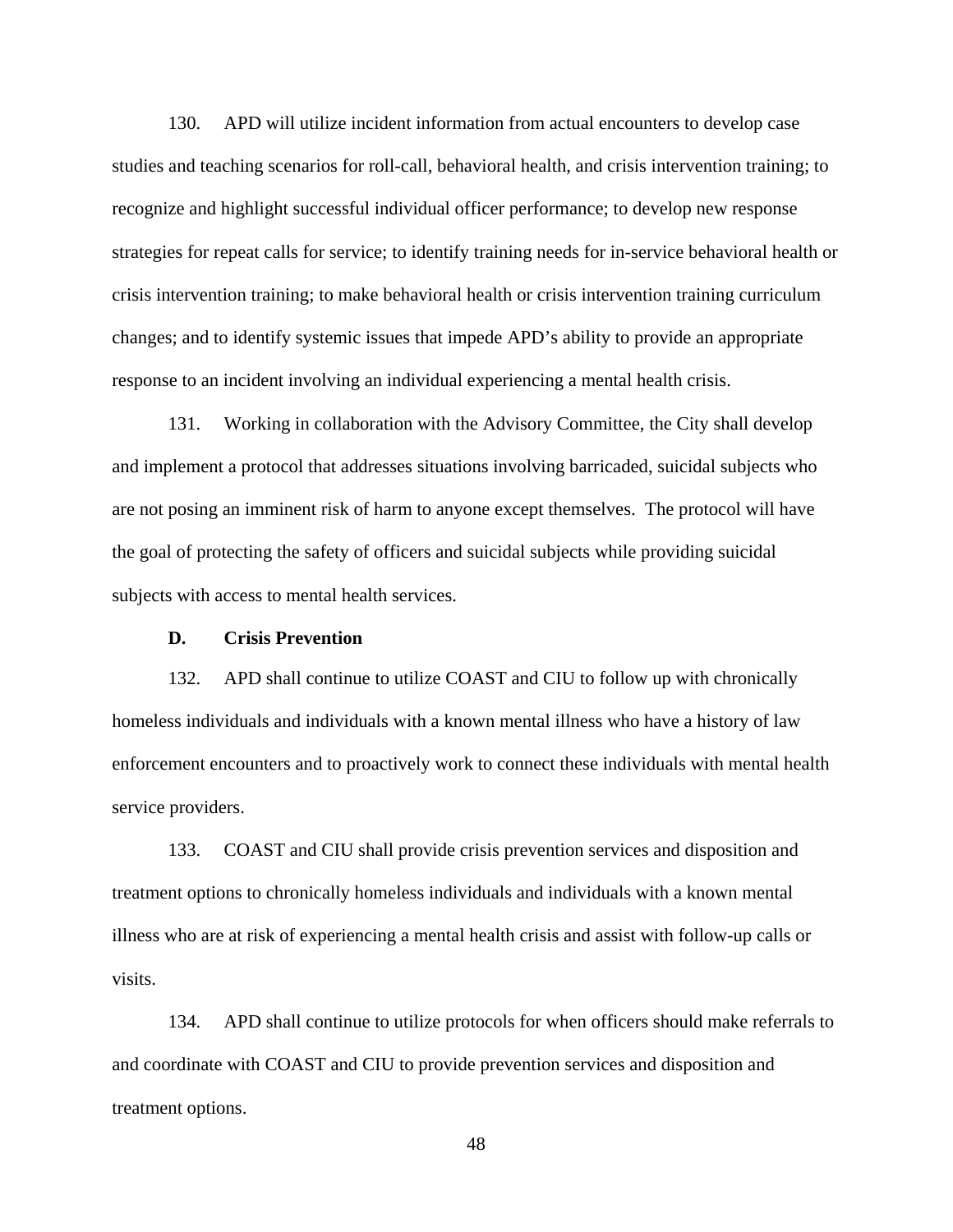135. APD shall maintain a sufficient number of trained and qualified mental health professionals in COAST and full-time detectives in CIU to satisfy its obligations under this Agreement. Within three months of completing the staffing assessment and resource study required by Paragraph 204 of this Agreement, APD shall develop a recruitment, selection, and training plan to assign, within 24 months of the study, 12 full-time detectives to the CIU, or the target number of detectives identified by the study, whichever is less.

136. COAST and CIU shall continue to look for opportunities to coordinate in developing initiatives to improve outreach, service delivery, crisis prevention, and referrals to community health resources.

137. APD shall collect and analyze data to demonstrate the impact of and inform modifications to crisis prevention services. This data will be collected for management purposes only and shall not include personal identifying information of subjects or complainants. APD shall collect the following data:

- a) number of individuals in the COAST and CIU case loads;
- b) number of individuals receiving crisis prevention services;
- c) date, shift, and area command of incidents or follow up encounters;
- d) subject's age, race/ethnicity, and gender;
- e) whether the subject claims to be a U.S. military veteran;
- f) techniques or equipment used;
- g) any injuries to officers, subjects, or others;
- h) disposition of the encounter (e.g., arrest, citation, referral); and
- i) a brief narrative of the event (if not included in any other document).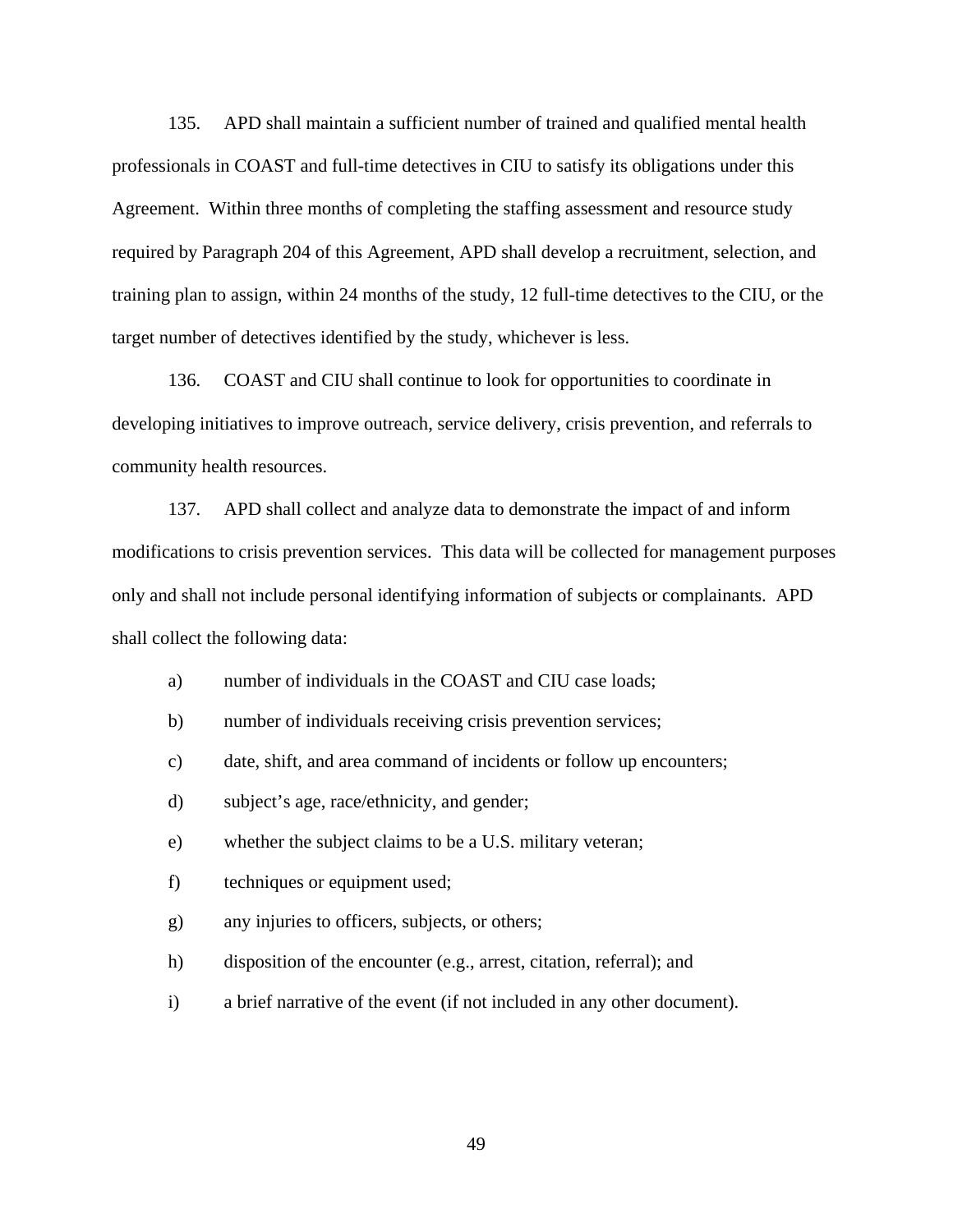#### **VII. POLICIES AND TRAINING GENERALLY**

138. To maintain high-level, quality service; to ensure officer safety and accountability; and to promote constitutional, effective policing, APD's policies and procedures shall reflect and express the Department's core values and priorities and shall provide clear direction to ensure that officers and civilian employees deliver effective and constitutional policing services. APD shall ensure that officers and civilian employees are trained to understand and carry out consistently and competently the duties and responsibilities specified in APD policies and procedures. To achieve these outcomes, APD agrees to implement the requirements below.

## **A. Policy Development, Review, and Implementation**

139. APD shall review, develop, and implement policies and procedures that fully implement the terms of this Agreement, comply with applicable law, and comport with best practices. APD policies and procedures shall use terms that are defined clearly, shall be written plainly, and shall be organized logically.

140. APD policies and procedures shall be indexed and maintained in an organized manner using a uniform numbering system for ease of reference. APD policies and procedures shall be accessible to all APD officers and civilian employees at all times in hard copy or electronic format.

141. Within three months of the Effective Date, APD shall provide officers from varying ranks and units with a meaningful opportunity to review and comment on new or existing policies and procedures.

142. Within three months of the Effective Date, APD shall ensure that the Policy and Procedures Review Board is functional and its members are notified of the Board's duties and responsibilities. The Policy and Procedures Review Board shall include a representative of the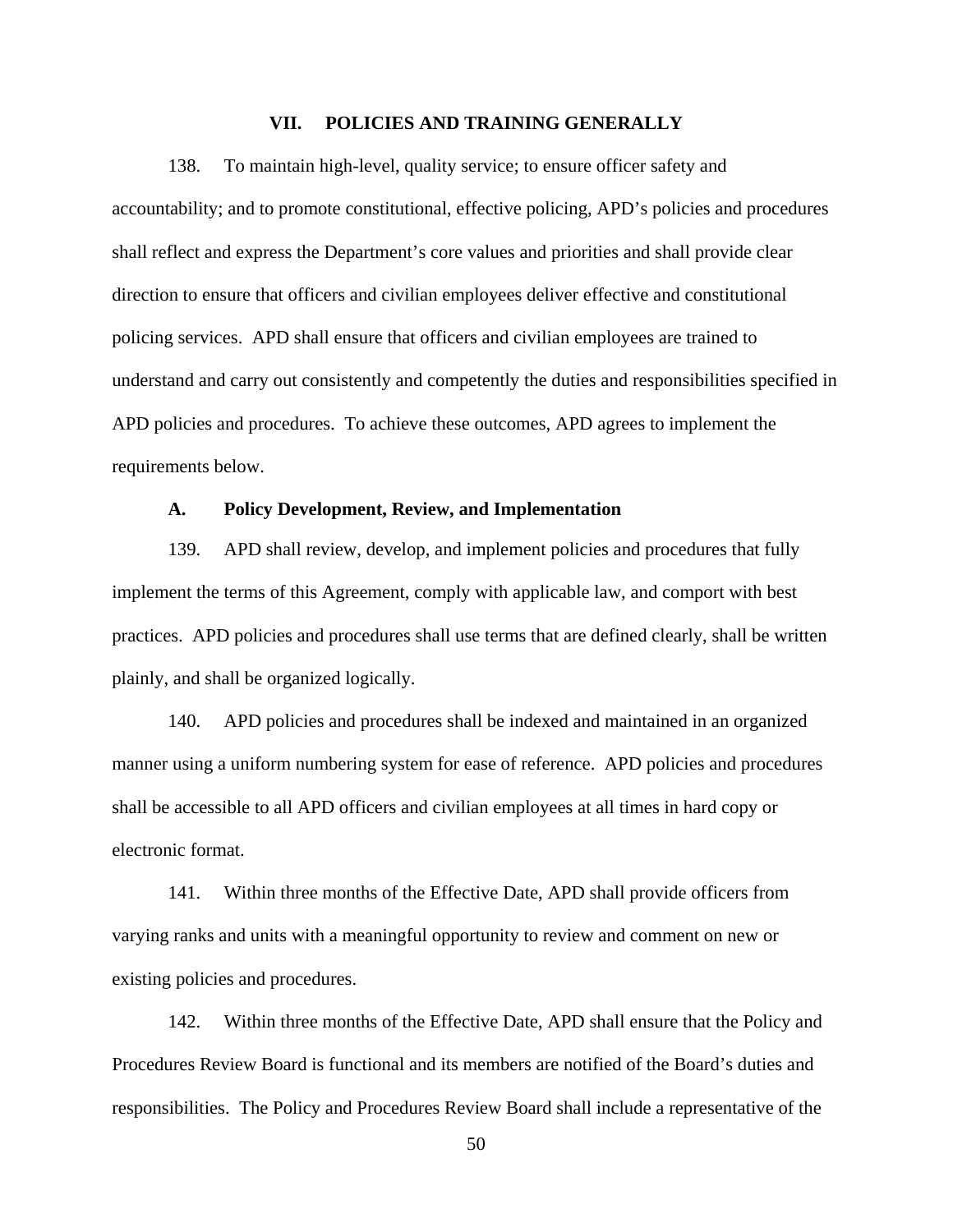Technology Services Division in addition to members currently required under Administrative Order 3-65-2 (2014).

143. Within nine months of the Effective Date, the Policy and Procedures Review Board shall review, develop, and revise policies and procedures that are necessary to implement this Agreement. The Policy and Procedures Review Board shall submit its formal recommendations to the Chief through the Planning and Policy Division.

144. Unless otherwise noted, all new and revised policies and procedures that are necessary to implement this Agreement shall be approved and issued within one year of the Effective Date. APD shall continue to post approved policies, procedures, and administrative orders on the City website to ensure public accessibility. There shall be reasonable exceptions for policies, procedures, and administrative orders that are law enforcement sensitive, such as procedures on undercover officers or operations.

145. The Policy and Procedures Review Board shall review each policy or procedure six months after it is implemented and annually thereafter, to ensure that the policy or procedure provides effective direction to APD personnel and remains consistent with this Agreement, best practices, and current law. The Policy and Procedures Review Board shall review and revise policies and procedures as necessary upon notice of a significant policy deficiency during audits or reviews.

146. APD shall apply policies uniformly and hold officers accountable for complying with APD policy and procedure.

147. APD shall submit all policies, procedures, manuals, and other administrative orders or directives related to this Agreement to the Monitor and DOJ for review and comment before publication and implementation. If the Monitor or DOJ objects to the proposed new or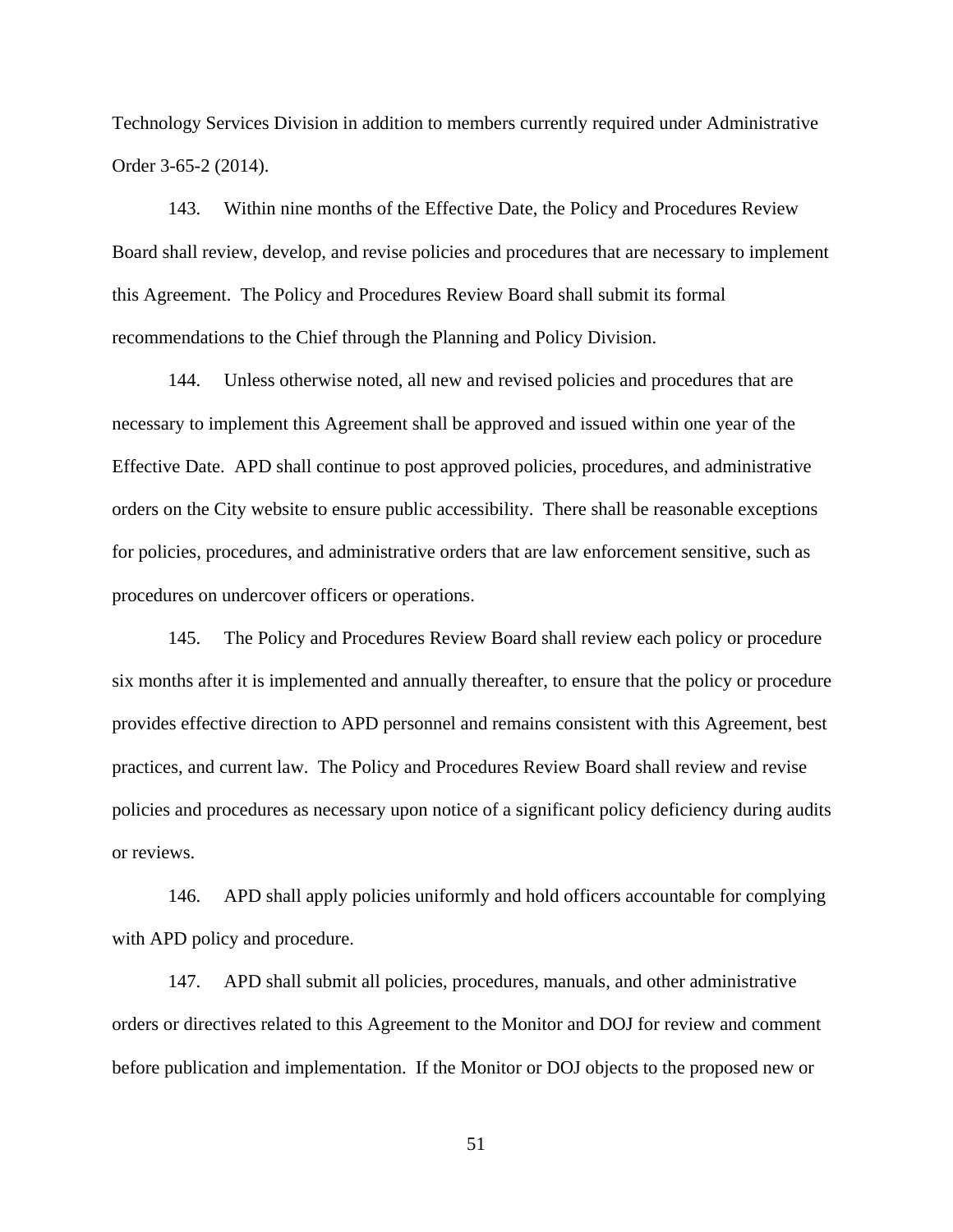revised policy, procedure, manual, or other administrative order or directive, because it does not incorporate the requirements of this Agreement or is inconsistent with this Agreement or the law, the Monitor or DOJ shall note this objection in writing to all parties within 15 business days of the receipt of the policy, procedure, manual, or directive from APD. If neither the Monitor nor DOJ objects to the new or revised policy, procedure, manual, or directive, APD agrees to implement it within one month of it being provided to DOJ and the Monitor.

148. APD shall have 15 days to resolve any objections to new or revised policies, procedures, manuals, or directives implementing the specified provisions. If, after this 15-day period has run, the DOJ maintains its objection, then the Monitor shall have an additional 15 days to resolve the objection. If either party disagrees with the Monitor's resolution of the objection, either party may ask the Court to resolve the matter. The Monitor shall determine whether in some instances an additional amount of time is necessary to ensure full and proper review of policies. Factors to consider in making this determination include: 1) complexity of the policy; 2) extent of disagreement regarding the policy; 3) number of policies provided simultaneously; and 4) extraordinary circumstances delaying review by DOJ or the Monitor. In determining whether these factors warrant additional time for review, the Monitor shall fully consider the importance of prompt implementation of policies and shall allow additional time for policy review only where it is clear that additional time is necessary to ensure a full and proper review. Any extension to the above timelines by the Monitor shall also toll APD's deadline for policy completion.

### **B. Training on Revised Policies, Procedures, and Practices**

149. Within two months of the Effective Date, APD shall ensure that all officers are briefed and presented the terms of the Agreement, together with the goals and implementation process of the Agreement.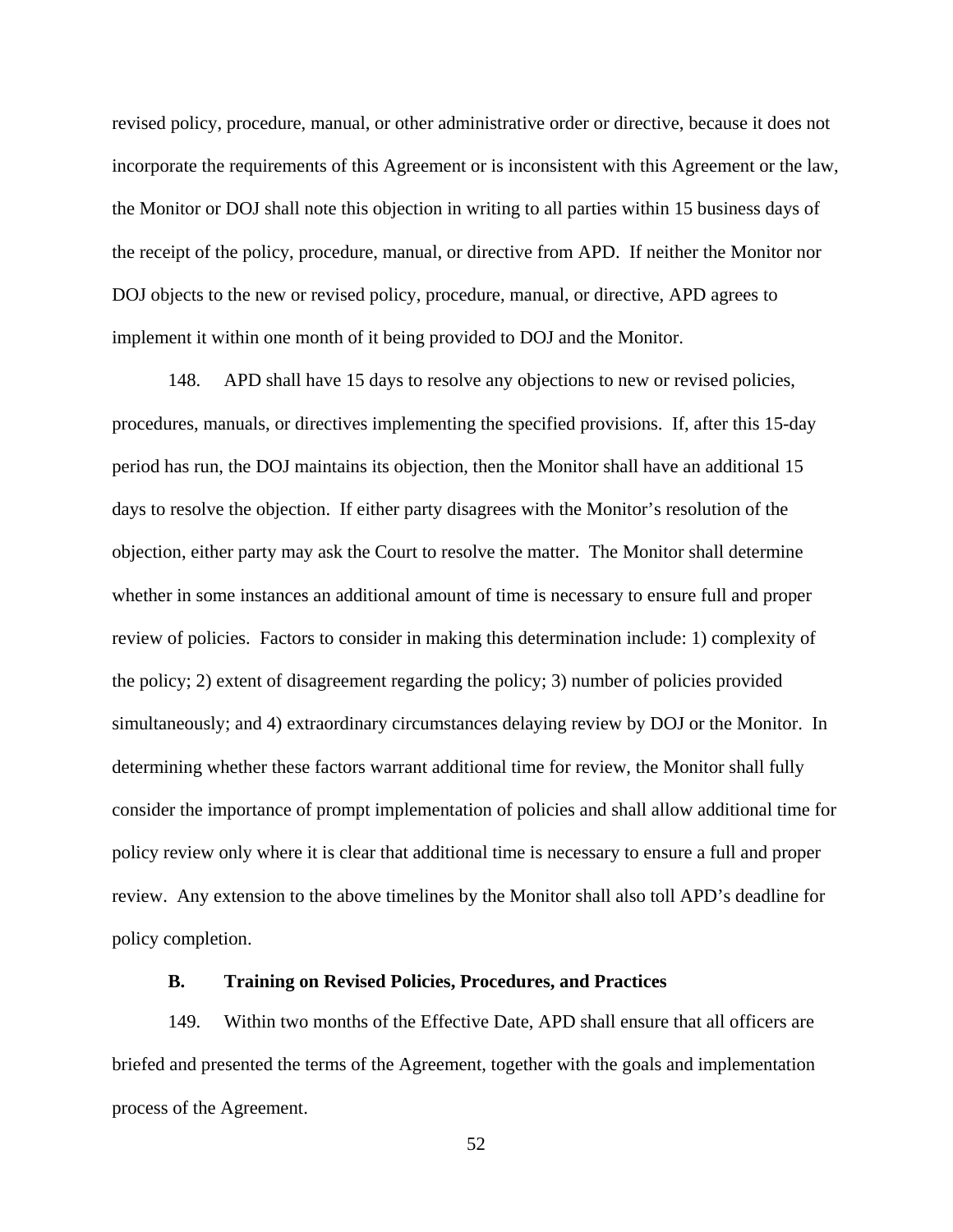150. Within three months of issuing a policy or procedure pursuant to this Agreement, APD agrees to ensure that all relevant APD personnel have received and read their responsibilities pursuant to the policy or procedure, including the requirement that each officer or employee report violations of policy; that supervisors of all ranks shall be held accountable for identifying and responding to policy or procedure violations by personnel under their command; and that personnel will be held accountable for policy and procedure violations. APD agrees to document that each relevant APD officer or other employee has received and read the policy. Training beyond roll-call or similar training will be necessary for many new policies to ensure officers understand and can perform their duties pursuant to the policy.

151. Unless otherwise noted, the training required under this Agreement shall be delivered within 18 months of the Effective Date, and annually thereafter. Within six months of the Effective Date, APD shall set out a schedule for delivering all training required by this Agreement.

152. APD shall ensure that all new lateral hires are certified law enforcement officers and that they receive all training required by this Agreement prior to entry onto duty.

153. APD shall maintain complete and accurate records of all training provided to sworn APD officers during pre-service and in-service training programs, including curricula, course materials, lesson plans, classroom presentations, handouts, videos, slides, recordings, and attendance records. APD shall also maintain complete and accurate records of any audit, review, assessment, or evaluation of the sufficiency or effectiveness of its training programs. APD shall make these records available for inspection by the Monitor and DOJ.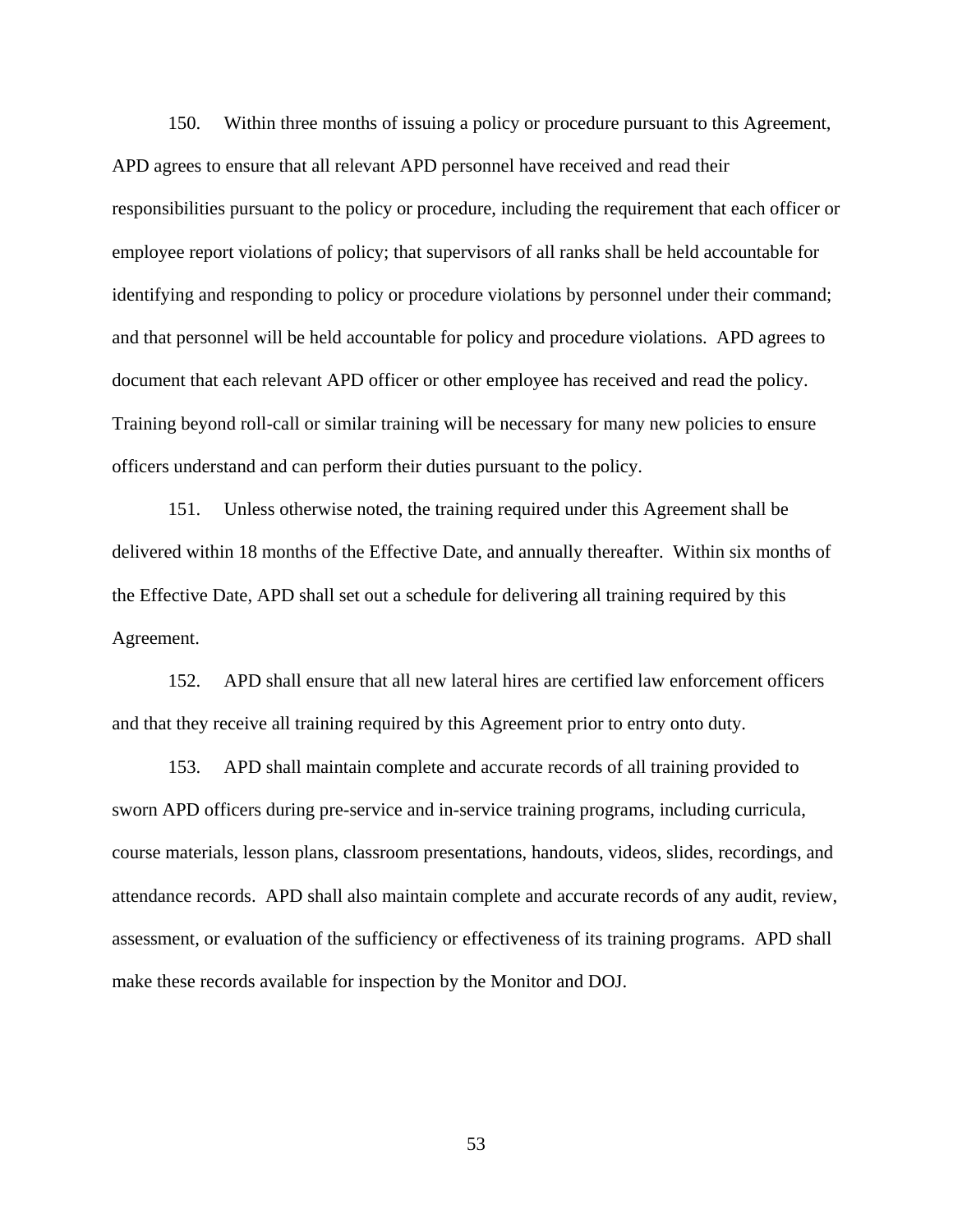154. APD shall ensure that changes in relevant case law and statutes are disseminated to APD personnel in a timely manner and incorporated, as appropriate, into annual and preservice training.

### **C. Field Training Officer Program**

155. APD shall supervise and manage its field training program to ensure that new officers develop the necessary technical and practical skills required to use force in accordance with APD policy and applicable law. The field training program should reinforce, rather than circumvent, the agency's values, core principles, and expectations on use of force and engagement with the community. Field Training Officers should demonstrate the highest levels of competence, professionalism, impartiality, and ethics.

156. APD shall revise the policies applicable to its field-training program to provide that academy graduates will receive 16 weeks of field training following the training academy and that recruits will not be released from the field training program early.

157. APD shall revise the qualifications for Field Training Officers to require four years of non-probationary experience as a sworn police officer and to ensure that Field Training Officers have a demonstrated commitment to constitutional policing, ethics, and professionalism.

158. New Field Training Officers and Area Sergeant Coordinators shall receive at least 40 hours of initial supervisory-level training and annual in-service training in the following areas: management and supervision; constitutional, community-oriented policing; de-escalation techniques; and effective problem-solving techniques. Field Training Officers and Area Sergeant Coordinators shall be required to maintain, and demonstrate on a regular basis, their proficiency in managing recruits and subordinates, as well as practicing and teaching constitutional, community-oriented policing; de-escalation techniques; and effective problem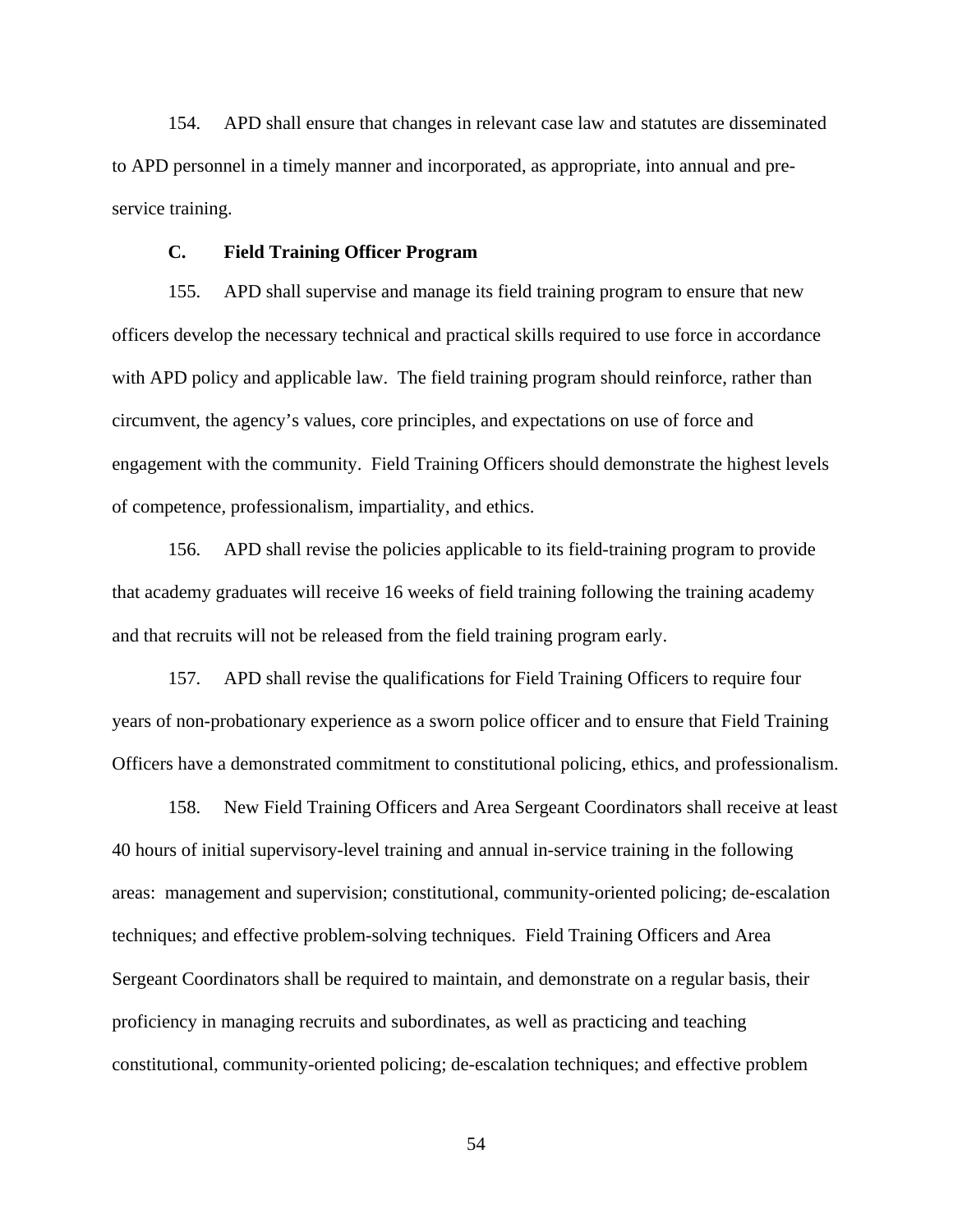solving. APD shall maintain records of all evaluations and training of Field Training Officers and Area Sergeant Coordinators.

159. Recruits in the field training program shall be trained in multiple Area Commands and shifts and with several Field Training Officers.

160. APD shall provide a mechanism for recruits to provide confidential feedback regarding the quality of their field training, including the extent to which their field training was consistent with what they learned in the academy, and suggestions for changes to academy training based upon their experience in the field training program. APD shall consider feedback and document its response, including the rationale behind any responsive action taken or decision to take no action.

161. The City shall provide APD with the necessary support and resources to designate a sufficient number of Field Training Officers to meet the requirements of this Agreement.

# **VIII. MISCONDUCT COMPLAINT INTAKE, INVESTIGATION, AND ADJUDICATION**

162. To maintain high-level, quality service; to ensure officer safety and accountability; and to promote constitutional, effective policing, APD and the Civilian Police Oversight Agency shall ensure that all allegations of officer misconduct are received and are fully and fairly investigated; that all findings in administrative investigations are supported by a preponderance of the evidence; and that all officers who commit misconduct are held accountable pursuant to a fair and consistent disciplinary system. To achieve these outcomes, APD and the Civilian Police Oversight Agency shall implement the requirements below.

# **A. Reporting Misconduct**

163. APD shall require that all officers and employees report misconduct by any APD officer or employee, including themselves, to a supervisor or directly to the Internal Affairs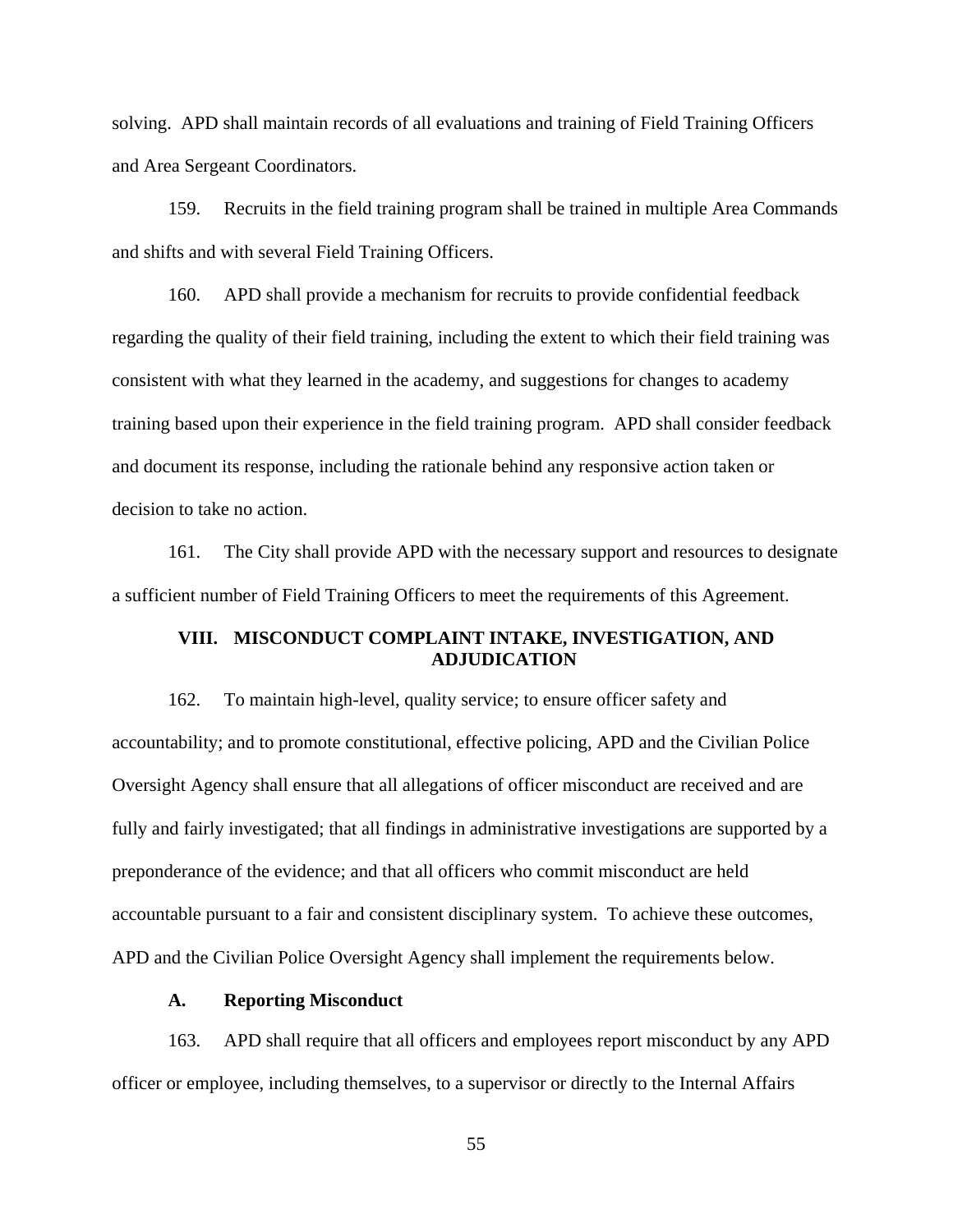Bureau for review and investigation. Where alleged misconduct is reported to a supervisor, the supervisor shall immediately document and report this information to the Internal Affairs Bureau. Failure to report or document alleged misconduct or criminal behavior shall be grounds for discipline, up to and including termination of employment.

# **B. Public Information on Civilian Complaints**

164. Within six months of the Effective Date, APD and the Civilian Police Oversight Agency shall develop and implement a program to ensure the Albuquerque community is aware of the procedures to make civilian complaints against APD personnel and the availability of effective mechanisms for making civilian complaints. The requirements below shall be incorporated into this program.

165. APD and the Civilian Police Oversight Agency shall make complaint forms and informational materials, including brochures and posters, available at appropriate government properties, including APD headquarters, Area stations, APD and City websites, City Hall, public libraries, community centers, and the office of the Civilian Police Oversight Agency. Individuals shall be able to submit civilian complaints through the APD and City websites and these websites shall include, in an identifiable and accessible form, complaint forms and information regarding how to file civilian complaints. Complaint forms, informational materials, and the APD and City websites shall specify that complaints may be submitted anonymously or on behalf of another person. Nothing in this Agreement prohibits APD from soliciting officer commendations or other feedback through the same process and methods as above.

166. APD shall post and maintain a permanent placard describing the civilian complaint process that includes relevant contact information, such as telephone numbers, email addresses, and Internet sites. The placard shall specify that complaints may be submitted anonymously or on behalf of another person. APD shall require all officers to carry complaint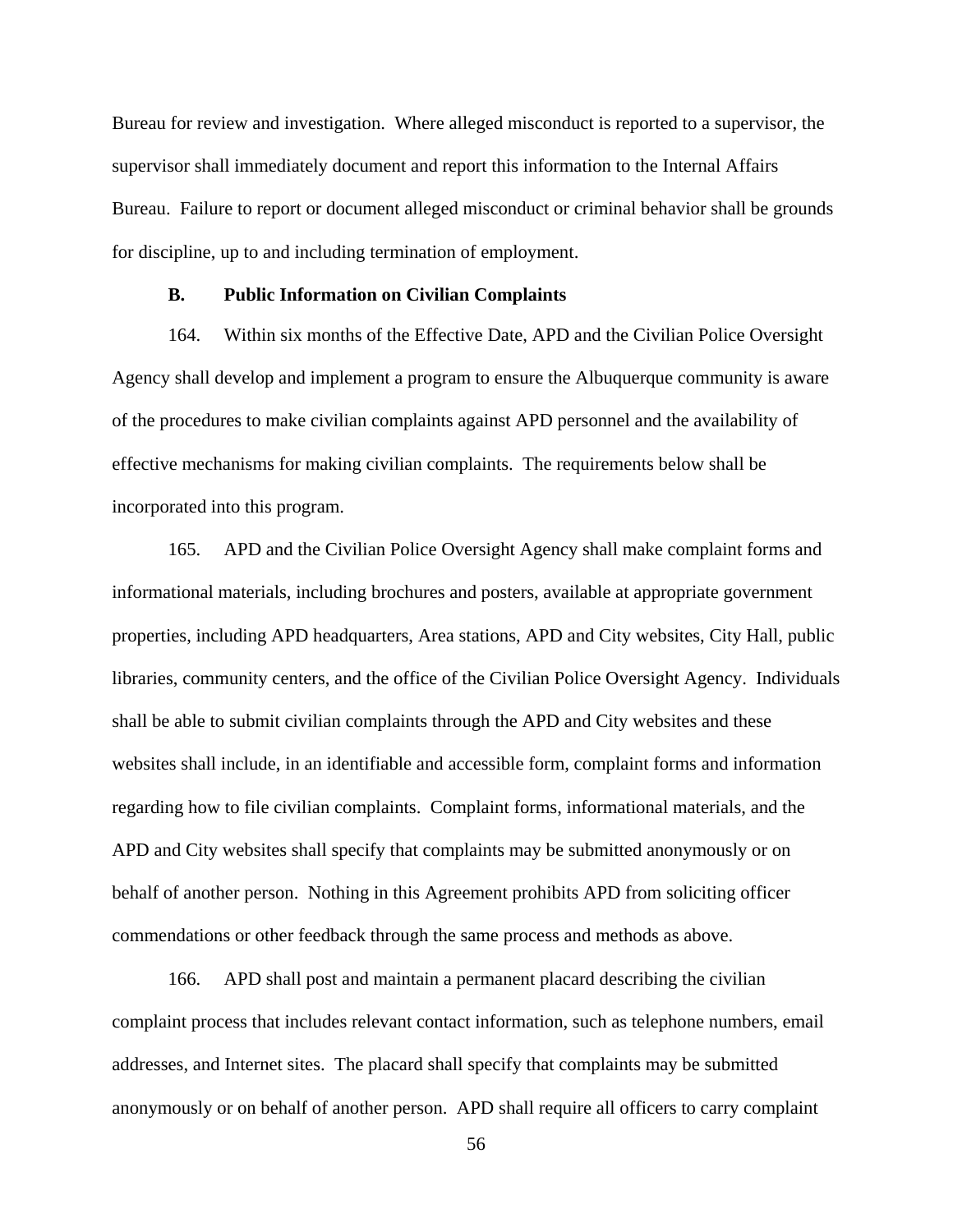forms, containing basic complaint information, in their Department vehicles. Officers shall also provide the officer's name, officer's identification number, and, if applicable, badge number upon request. If an individual indicates that he or she would like to make a misconduct complaint or requests a complaint form for alleged misconduct, the officer shall immediately inform his or her supervisor who, if available, will respond to the scene to assist the individual in providing and accepting appropriate forms and/or other available mechanisms for filing a misconduct complaint.

167. APD agrees to accept all civilian complaints and shall revise any forms and instructions on the civilian complaint process that could be construed as discouraging civilians from submitting complaints.

168. Complaint forms and related informational materials shall be made available and posted in English and Spanish.

# **C. Complaint Intake, Classification, and Tracking**

169. Within six months of the Effective Date, APD shall train all personnel in handling civilian complaint intake.

170. APD shall accept complaints regardless of when they are filed. The City shall encourage civilians to promptly report police misconduct so that full investigations can be made expeditiously and the full range of disciplinary and corrective action be made available.

171. The refusal to accept a misconduct complaint, discouraging the filing of a misconduct complaint, or providing false or misleading information about filing a misconduct complaint shall be grounds for discipline.

172. APD and the Civilian Police Oversight Agency shall accept all misconduct complaints, including anonymous and third-party complaints, for review and investigation. Complaints may be made in writing or verbally, in person or by mail, telephone (or TDD),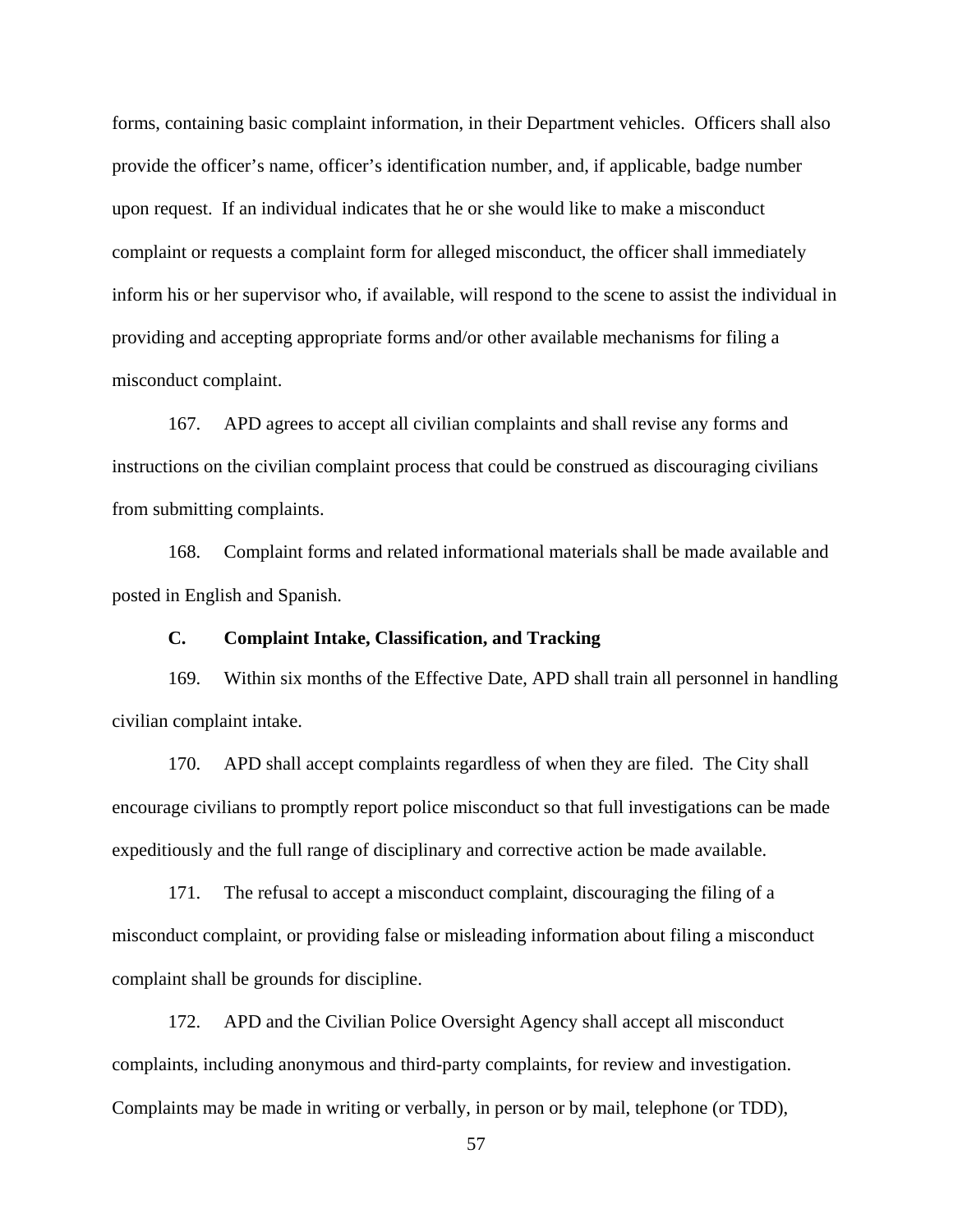facsimile, or electronic mail. Any Spanish-speaking individual with limited English proficiency who wishes to file a complaint about APD personnel shall be provided with a complaint form in Spanish to ensure that the individual is able to make a complaint. Such complaints will be investigated in accordance with this Agreement.

173. All APD personnel who receive a misconduct complaint shall immediately inform a supervisor of the misconduct complaint so that the supervisor can ensure proper intake of the misconduct complaint. All misconduct complaints shall be submitted to the Internal Affairs Bureau by the end of the shift following the shift in which it was received.

174. APD and the Civilian Police Oversight Agency shall develop a system to ensure that allegations by a judicial officer of officer misconduct made during a civil or criminal proceeding are identified and assessed for further investigation. Any decision to decline investigation shall be documented.

175. APD and the Civilian Police Oversight Agency shall track allegations regarding misconduct involving individuals who are known to be homeless or have a mental illness, even if the complainant does not specifically label the misconduct as such.

176. Within six months of the Effective Date, the Internal Affairs Bureau, in coordination with the Civilian Police Oversight Agency, shall develop and implement a centralized numbering and tracking system for all misconduct complaints. Upon the receipt of a complaint, the Internal Affairs Bureau shall promptly assign a unique numerical identifier to the complaint, which shall be provided to the complainant at the time the numerical identifier is assigned when contact information is available for the complainant.

177. The Internal Affairs Bureau's tracking system shall maintain accurate and reliable data regarding the number, nature, and status of all misconduct complaints, from initial intake to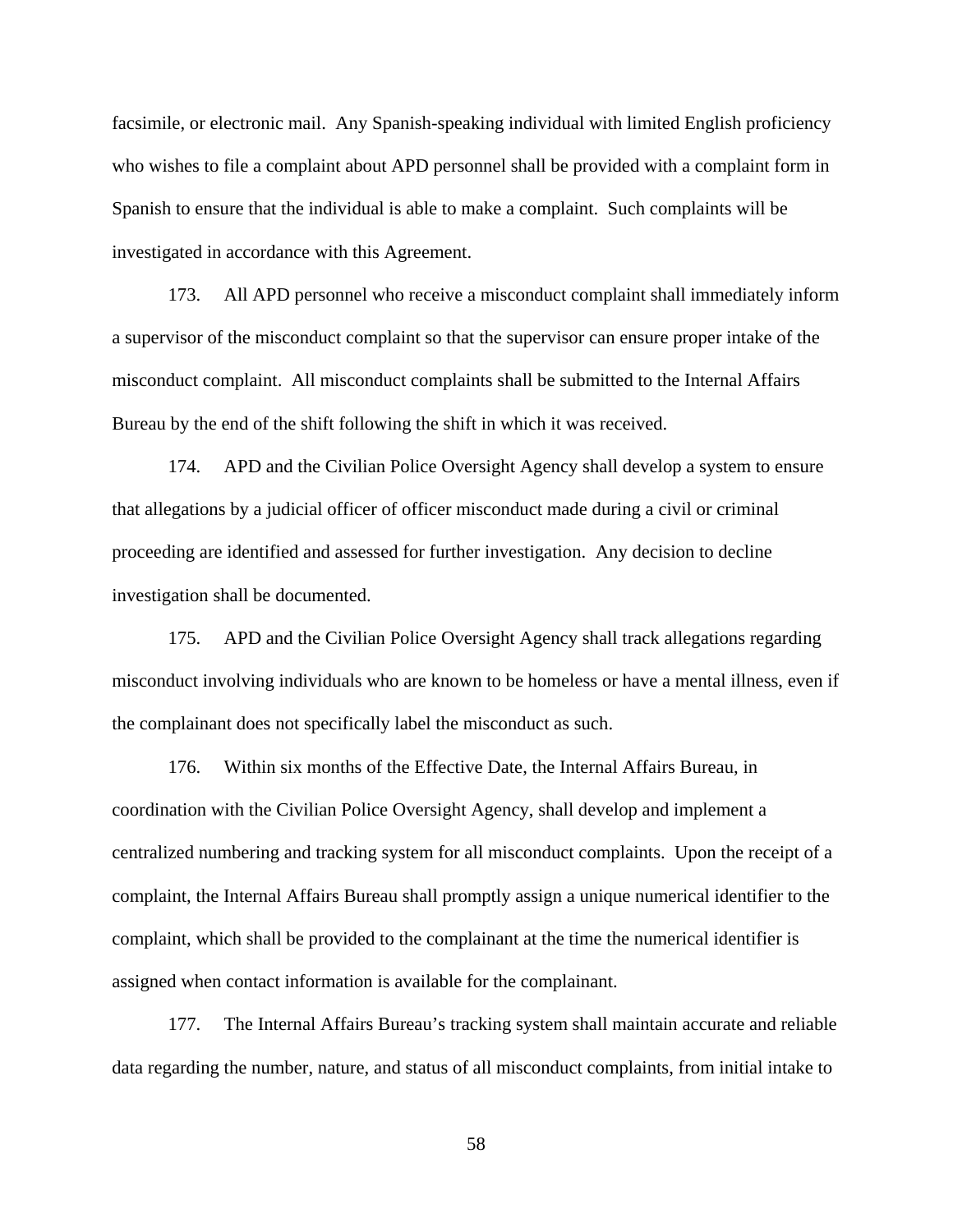final disposition, including investigation timeliness and notification to the complainant of the interim status and final disposition of the investigation. This system shall be used to determine the status of complaints and to confirm that a complaint was received, as well as for periodic assessment of compliance with APD policies and procedures and this Agreement, including requirements on the timeliness of administrative investigations.

178. Where a supervisor receives a complaint alleging that misconduct has just occurred, the supervisor shall gather all relevant information and evidence and provide the information and evidence to the Internal Affairs Bureau. All information should be referred to the Internal Affairs Bureau by the end of the shift following the shift in which the misconduct complaint was received, absent exceptional circumstances.

179. Within three business days of the receipt of a misconduct complaint from a civilian, the Internal Affairs Bureau shall refer the complaint to the Civilian Police Oversight Agency.

180. Internal misconduct complaints submitted by APD personnel shall remain with the Internal Affairs Bureau for review and classification. The Internal Affairs Bureau shall determine whether the internal complaint will be assigned to a supervisor for investigation or retained by the Internal Affairs Bureau for investigation. In consultation with the Chief, the commanding officer of the Internal Affairs Bureau shall also determine whether a civilian or internal complaint will be investigated criminally by the Internal Affairs Bureau, the Multi-Agency Task Force, and/or referred to the appropriate federal law enforcement agency.

181. APD shall continue to maintain an internal complaint classification protocol that is allegation-based rather than anticipated-outcome-based to guide the Internal Affairs Bureau in determining where an internal complaint should be assigned.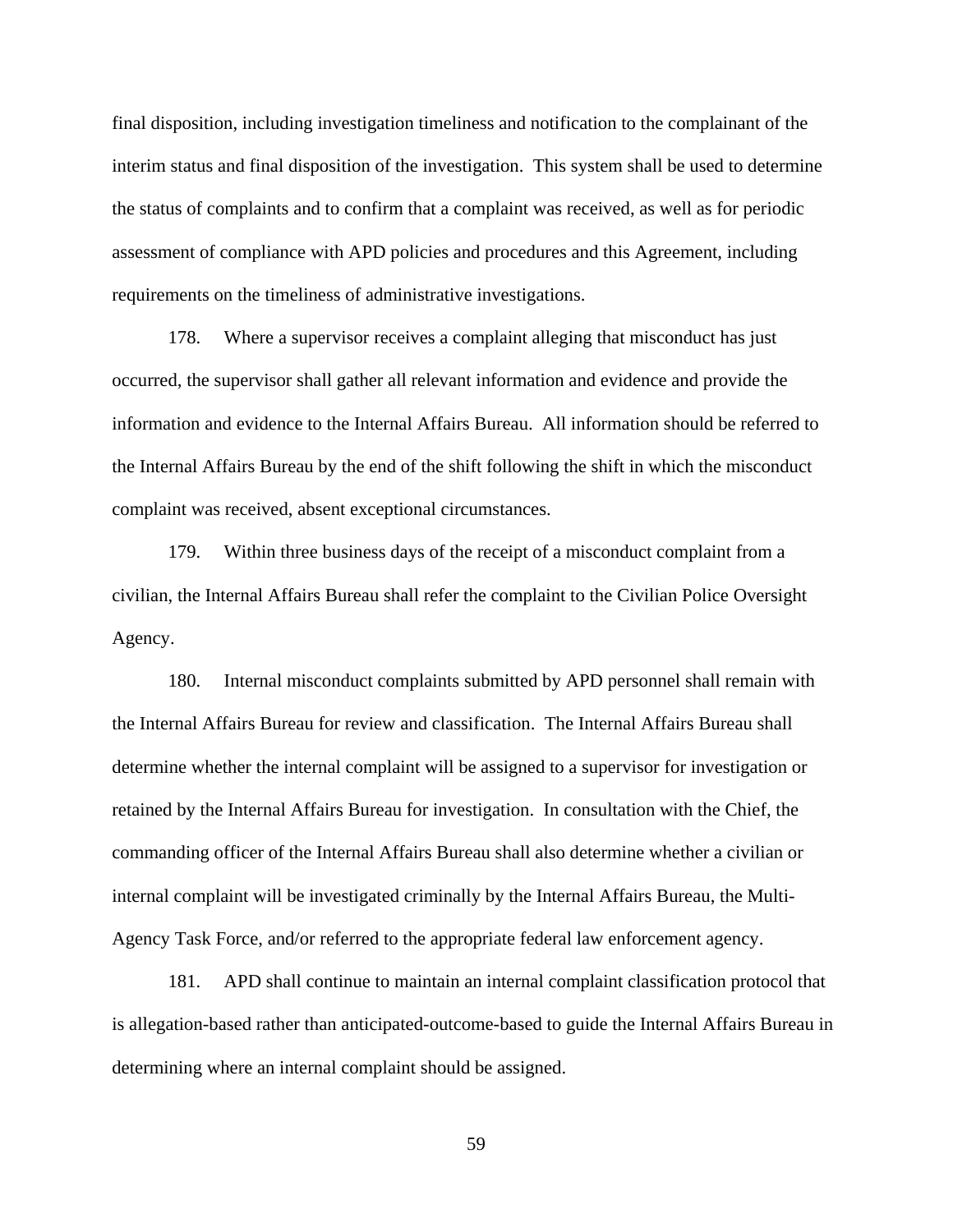182. An internal complaint investigation may not be conducted by any supervisor who used force during the incident; whose conduct led to the injury of a person; who authorized the conduct that led to the reported incident or complaint; or who witnessed or was involved in the incident leading to the allegation of misconduct.

#### **D. Investigation of Complaints**

183. APD and the Civilian Police Oversight Agency shall ensure that investigations of officer misconduct complaints shall be as thorough as necessary to reach reliable and complete findings. The misconduct complaint investigator shall interview each complainant in person, absent exceptional circumstances, and this interview shall be recorded in its entirety, absent specific, documented objection by the complainant. All officers in a position to observe an incident, or involved in any significant event before or after the original incident, shall provide a written statement regarding their observations, even to state that they did not observe anything.

184. APD and the Civilian Police Oversight Agency shall investigate all misconduct complaints and document the investigation, its findings, and its conclusions in writing. APD and the Civilian Police Oversight Agency shall develop and implement a policy that specifies those complaints other than misconduct that may be resolved informally or through mediation. Administrative closing or inactivation of a complaint investigation shall be used for the most minor policy violations that do not constitute a pattern of misconduct, duplicate allegations, or allegations that even if true would not constitute misconduct.

185. APD shall require personnel to cooperate with Internal Affairs Bureau and Civilian Police Oversight Agency investigations, including appearing for an interview when requested by an APD or Civilian Police Oversight Agency investigator and providing all requested documents and evidence under the person's custody and control. Supervisors shall be notified when a person under their supervision is summoned as part of a misconduct complaint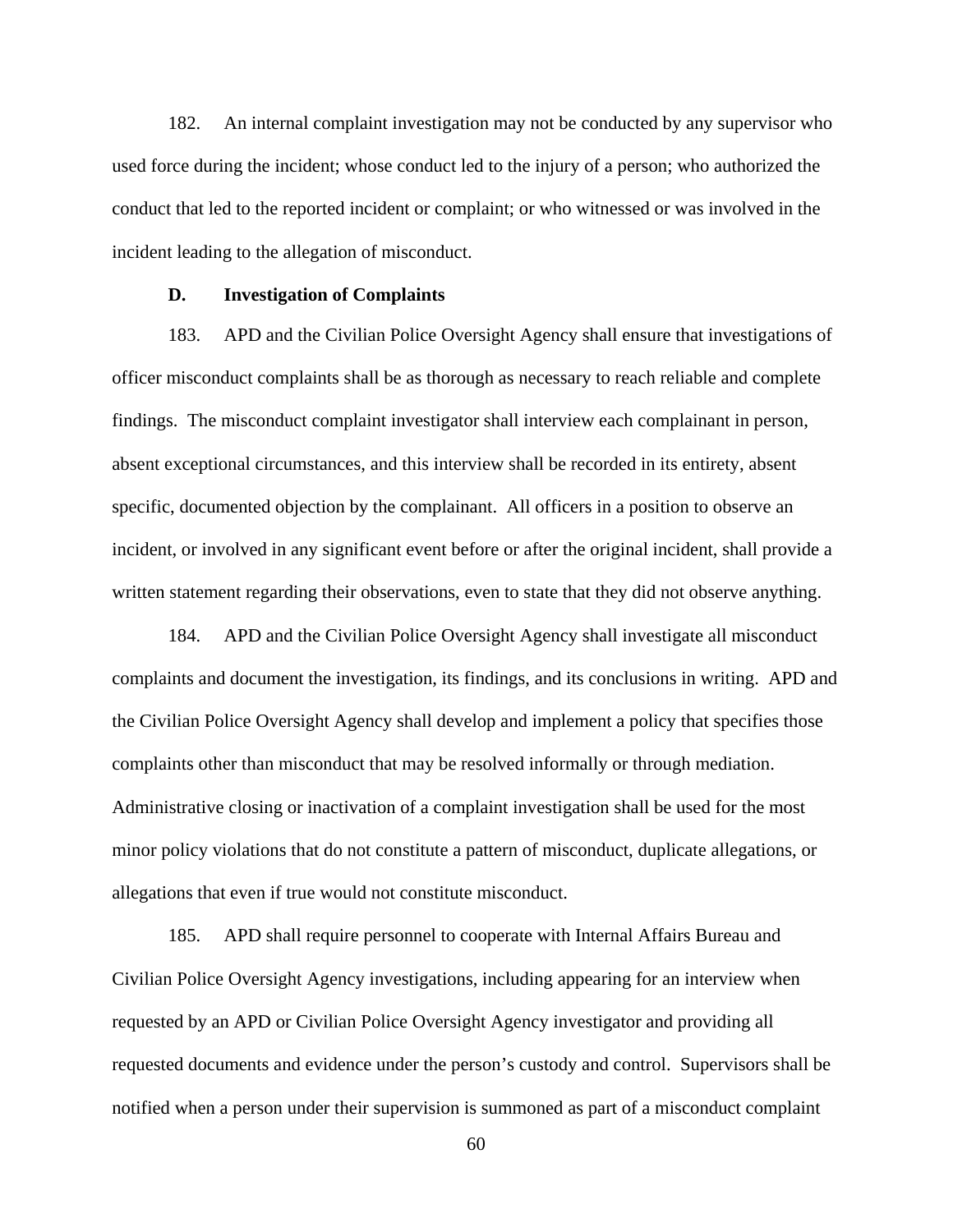or internal investigation and shall facilitate the person's appearance, absent extraordinary and documented circumstances.

186. APD and the City shall develop and implement protocols to ensure that criminal and administrative investigations of APD personnel are kept appropriately separate, to protect APD personnel's rights under the Fifth Amendment. When an APD employee affirmatively refuses to give a voluntary statement and APD has probable cause to believe the person has committed a crime, APD shall consult with the prosecuting agency (e.g., District Attorney's Office or USAO) and seek the approval of the Chief before taking a compelled statement.

187. Advisements by the Internal Affairs Bureau or the Civilian Police Oversight Agency to APD personnel of their Fifth Amendment rights shall only be given where there is a reasonable likelihood of a criminal investigation or prosecution of the subject employee.

188. If at any time during misconduct complaint intake or investigation the investigator determines that there may have been criminal conduct by any APD personnel, the investigator shall immediately notify the Internal Affairs Bureau commanding officer. If the complaint is being investigated by the Civilian Police Oversight Agency, the investigator shall transfer the administrative investigation to the Internal Affairs Bureau. The Internal Affairs Bureau commanding officer shall immediately notify the Chief. The Chief shall consult with the relevant prosecuting agency or federal law enforcement agency regarding the initiation of a criminal investigation. Where an allegation is investigated criminally, the Internal Affairs Bureau shall continue with the administrative investigation of the allegation. Consistent with Paragraph 186, the Internal Affairs Bureau may delay or decline to conduct an interview of the subject personnel or other witnesses until completion of the criminal investigation unless, after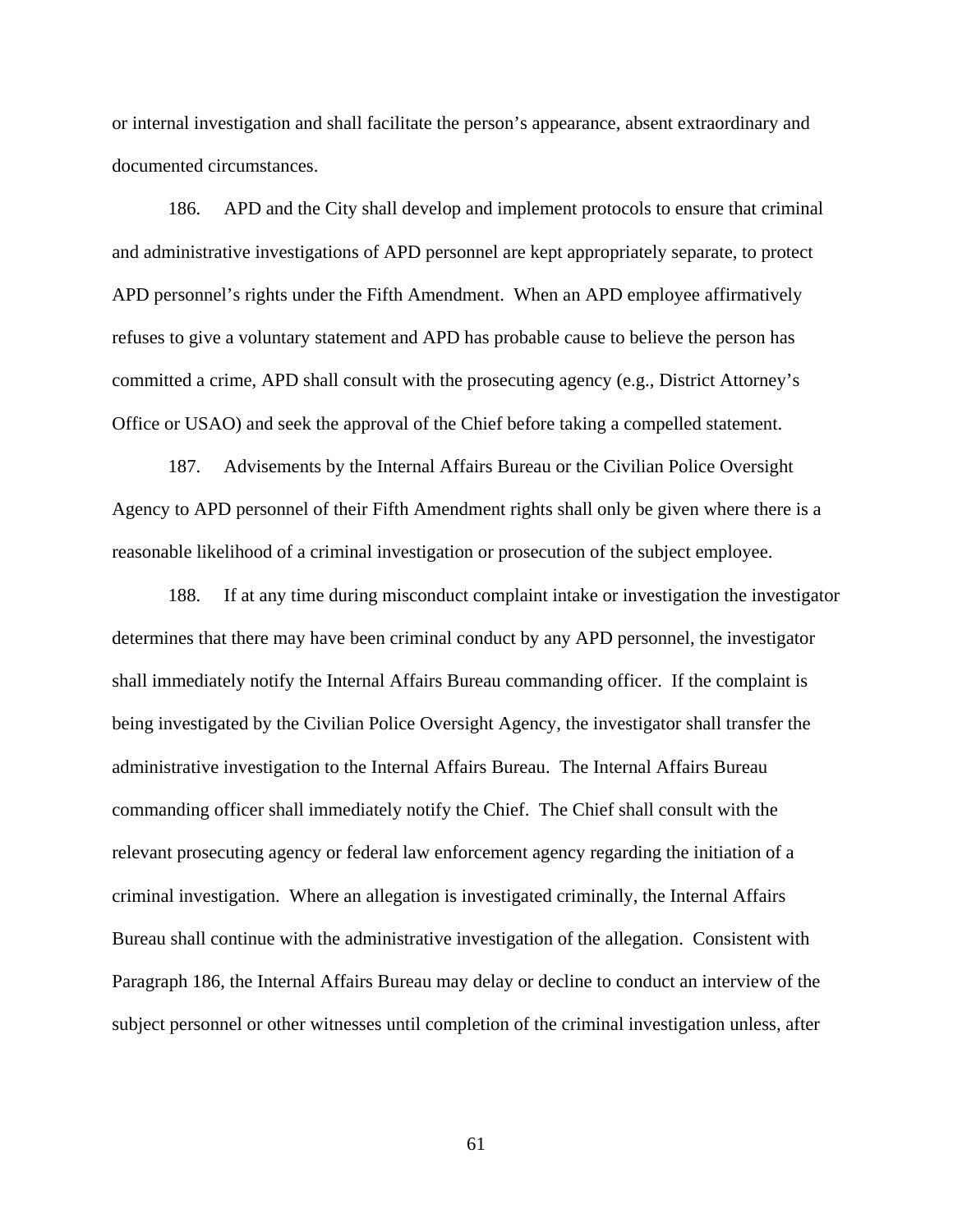consultation with the prosecuting agency and the Chief, the Internal Affairs Bureau deems such interviews appropriate.

189. Nothing in this Agreement or APD policy shall hamper APD personnel's obligation to provide a public safety statement regarding a work-related incident or activity, including Use of Force Reports and incident reports. APD shall make clear that all statements by personnel in incident reports, arrest reports, Use of Force Reports and similar documents, and statements made in interviews such as those conducted in conjunction with APD's routine use of force investigation process, are part of each employee's routine professional duties and are not compelled statements. Where an employee believes that providing a verbal or written statement will be self-incriminating, the employee shall affirmatively state this and shall not be compelled to provide a statement without prior consultation with the prosecuting agency (e.g., District Attorney's Office or USAO), and approval by the Chief.

190. In each investigation, APD and the Civilian Police Oversight Agency shall consider all relevant evidence, including circumstantial, direct, and physical evidence. There will be no automatic preference for an officer's statement over a non-officer's statement, nor will APD or the Civilian Police Oversight Agency disregard a witness's statement merely because the witness has some connection to the complainant or because of any criminal history. During their investigation, APD and the Civilian Police Oversight Agency shall take into account any convictions for crimes of dishonesty of the complainant or any witness. APD and the Civilian Police Oversight Agency shall also take into account the record of any involved officers who have been determined to have been deceptive or untruthful in any legal proceeding, misconduct investigation, or other investigation. APD and the Civilian Police Oversight Agency shall make efforts to resolve material inconsistencies between witness statements.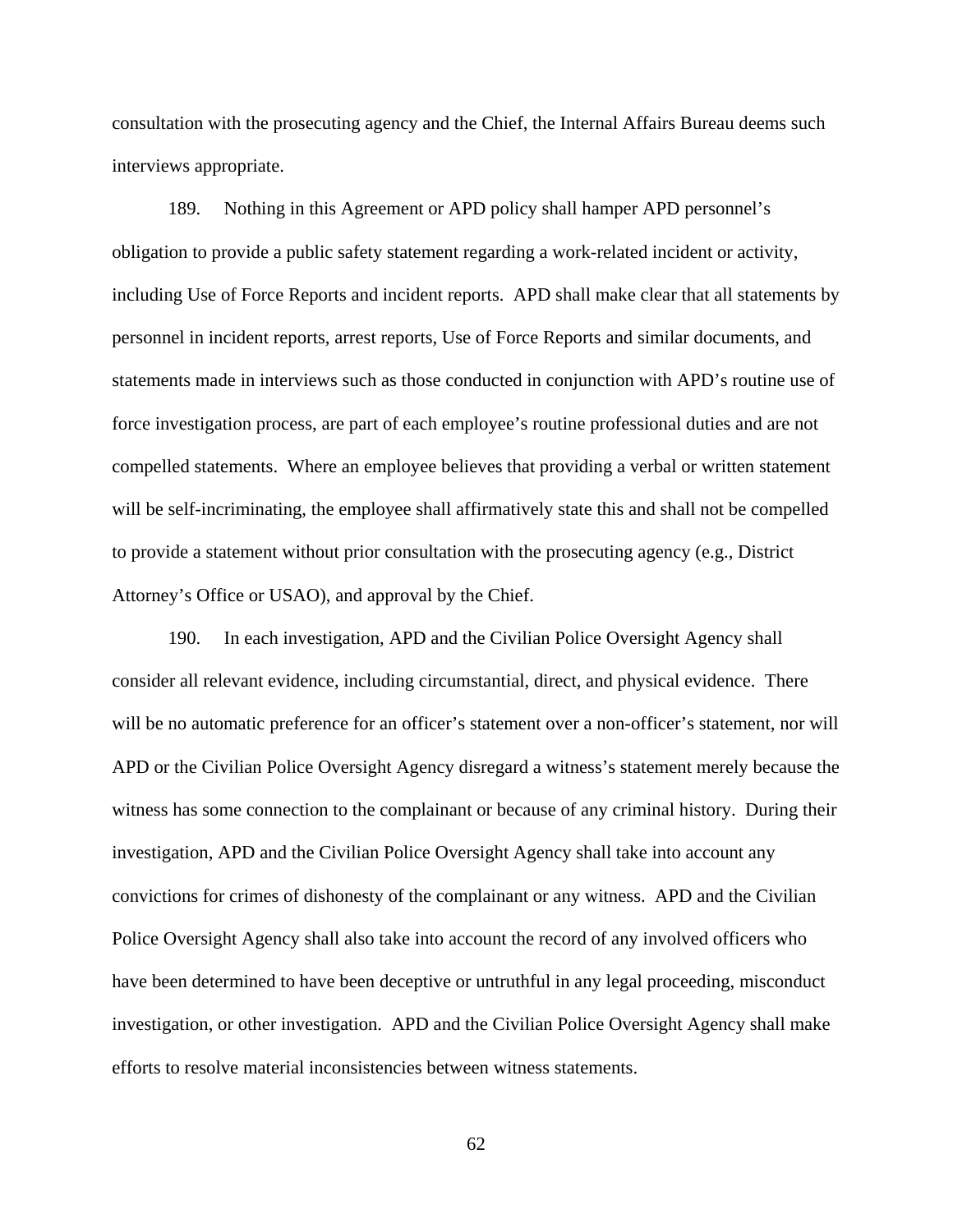191. All administrative investigations conducted by the Internal Affairs Bureau or the Civilian Police Oversight Agency shall be completed within 90 days of the initiation of the complaint investigation. The 90-day period shall not include time for review. An extension of the investigation of up to 30 days may be granted but only if the request for an extension is in writing and is approved by the Chief. Review and final approval of the investigation, and the determination and imposition of the appropriate discipline, shall be completed within 30 days of the completion of the investigation. To the extent permitted by state and city law, extensions may also be granted in extenuating circumstances, such as military deployments, hospitalizations of the officer, and extended absences.

192. The APD or Civilian Police Oversight Agency investigator shall explicitly identify and recommend one of the following dispositions for each allegation of misconduct in an administrative investigation:

- a) "Unfounded," where the investigation determines, by clear and convincing evidence, that the alleged misconduct did not occur or did not involve the subject officer;
- b) "Sustained," where the investigation determines, by a preponderance of the evidence, that the alleged misconduct did occur;
- c) "Not Sustained," where the investigation is unable to determine, by a preponderance of the evidence, whether the alleged misconduct occurred;
- d) "Exonerated," where the investigation determines, by a preponderance of the evidence, that the alleged conduct did occur but did not violate APD policies, procedures, or training;
- e) "Sustained violation not based on original complaint," where the investigation determines, by a preponderance of the evidence, that misconduct did occur that was not alleged in the original complaint but that was discovered during the misconduct investigation; or
- f) "Administratively closed," where the policy violations are minor, the allegations are duplicative, or investigation cannot be conducted because of the lack of information in the complaint.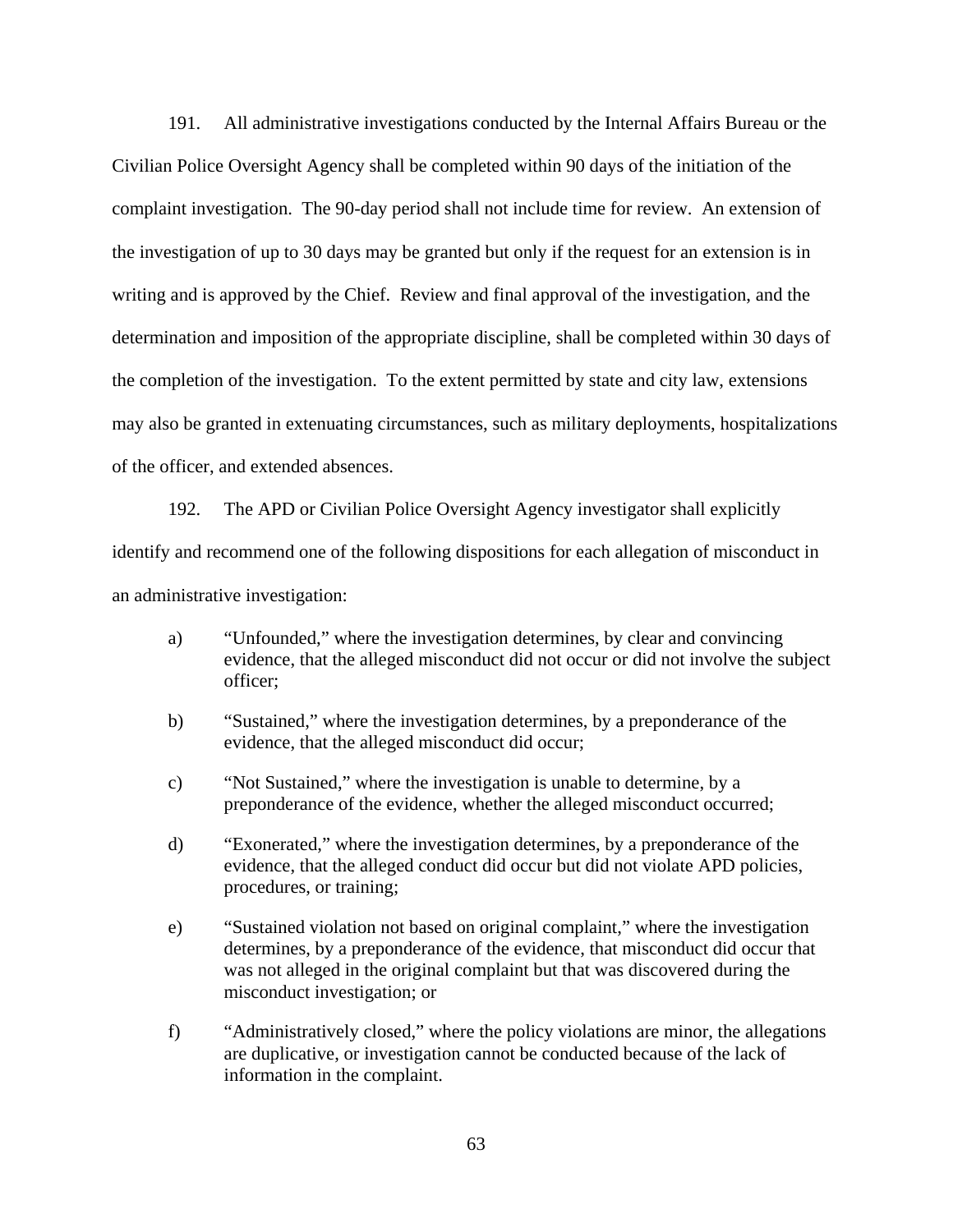193. Administratively closed complaints may be re-opened if additional information becomes available. The deadlines contained in Paragraph 191 shall run from when the complaint is re-opened.

194. In addition to determining whether APD personnel committed the alleged misconduct, administrative investigations shall assess and document whether the action was in compliance with training and legal standards and whether the incident suggests the need for a change in policy, procedure, or training. In reviewing completed administrative investigations, APD shall also assess and document whether: (a) the incident suggests that APD should revise strategies and tactics; and (b) the incident indicates a need for additional training, counseling, or other non-disciplinary corrective measures. This information shall be shared with the relevant commander(s).

## **E. Preventing Retaliation**

195. The City shall continue to expressly prohibit all forms of retaliation, including discouragement, intimidation, coercion, or adverse action, against any person who reports misconduct, makes a misconduct complaint, or cooperates with an investigation of misconduct.

196. Within six months of the Effective Date, and annually thereafter, the Internal Affairs Bureau and the Civilian Police Oversight Agency shall review APD's anti-retaliation policy and its implementation. This review shall consider the alleged incidents of retaliation that occurred or were investigated during the reporting period, the discipline imposed for retaliation, and supervisors' performance in addressing and preventing retaliation. Following such review, the City shall modify its policy and practice, as necessary, to protect individuals, including other APD personnel, from retaliation for reporting misconduct.

197. Retaliation for reporting misconduct or for cooperating with an investigation of misconduct shall be grounds for discipline, up to and including termination of employment.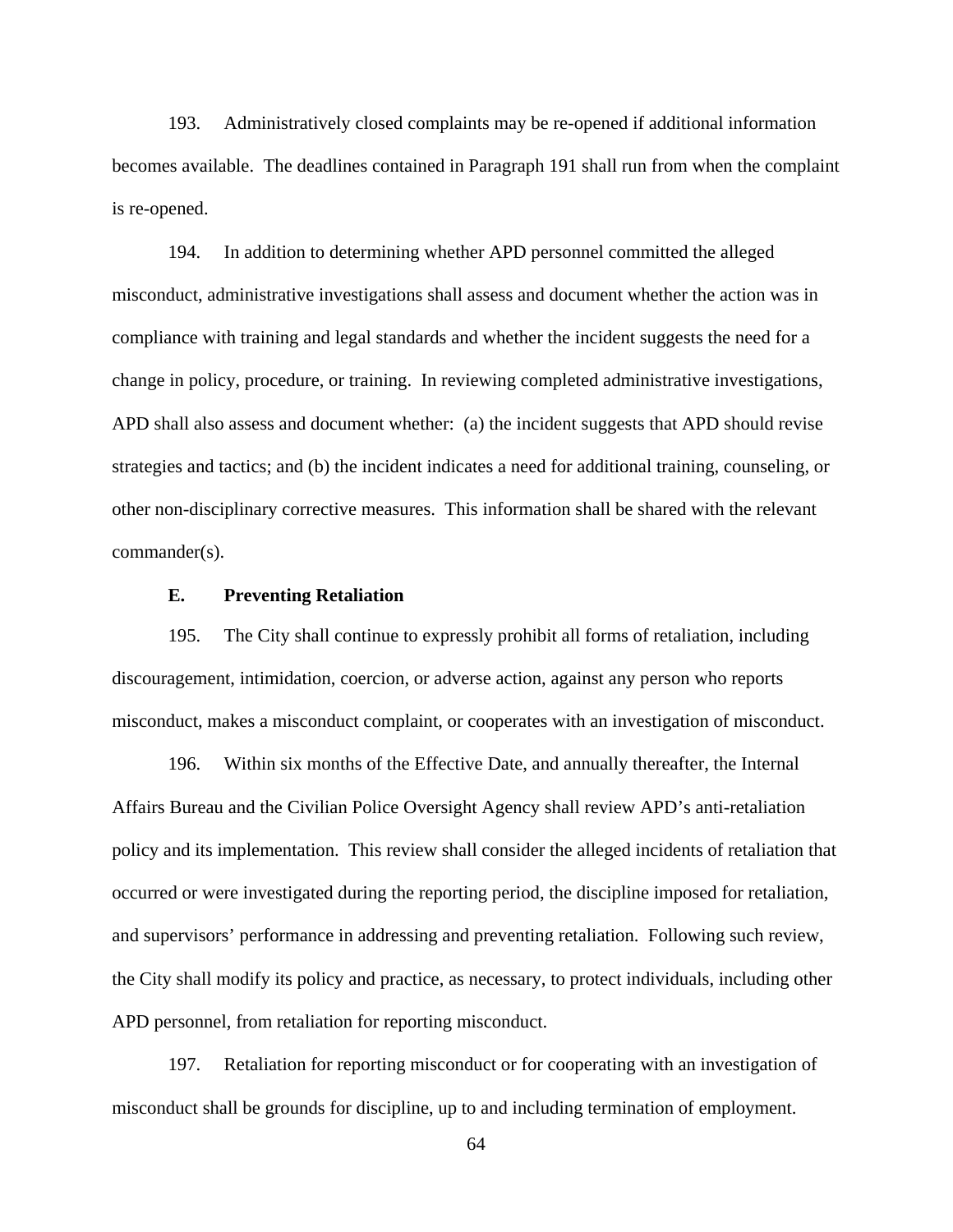## **F. Staffing and Training Requirements**

198. The City shall ensure that APD and the Civilian Police Oversight Agency have a sufficient number of well-trained staff assigned and available to complete and review thorough and timely misconduct investigations in accordance with the requirements of this Agreement. The City shall re-assess the staffing of the Internal Affairs Bureau after the completion of the staffing study to be conducted pursuant to Paragraph 204. The City further shall ensure sufficient resources and equipment to conduct thorough and timely investigations.

199. All APD personnel conducting misconduct investigations, whether assigned to the Internal Affairs Bureau, an Area Command, or elsewhere, shall receive at least 24 hours of initial training in conducting misconduct investigations within one year of the Effective Date, and shall receive at least eight hours of training each year. The training shall include instruction on APD's policies and protocols on taking compelled statements and conducting parallel administrative and criminal investigations.

200. Investigators from the Civilian Police Oversight Agency shall receive at least 40 hours of initial training in conducting misconduct investigations within one year of the Effective Date, and shall receive at least eight hours of training each year. The training shall include instruction on APD's policies and protocols on taking compelled statements and conducting parallel administrative and criminal investigations.

# **G. Discipline Process and Transparency**

201. APD shall ensure that discipline for sustained allegations of misconduct is consistently applied, fair, and based on the nature of the allegation, and that mitigating and aggravating factors are set out and applied consistently.

202. APD shall establish a disciplinary matrix that:

a) establishes a presumptive range of discipline for each type of rule violation;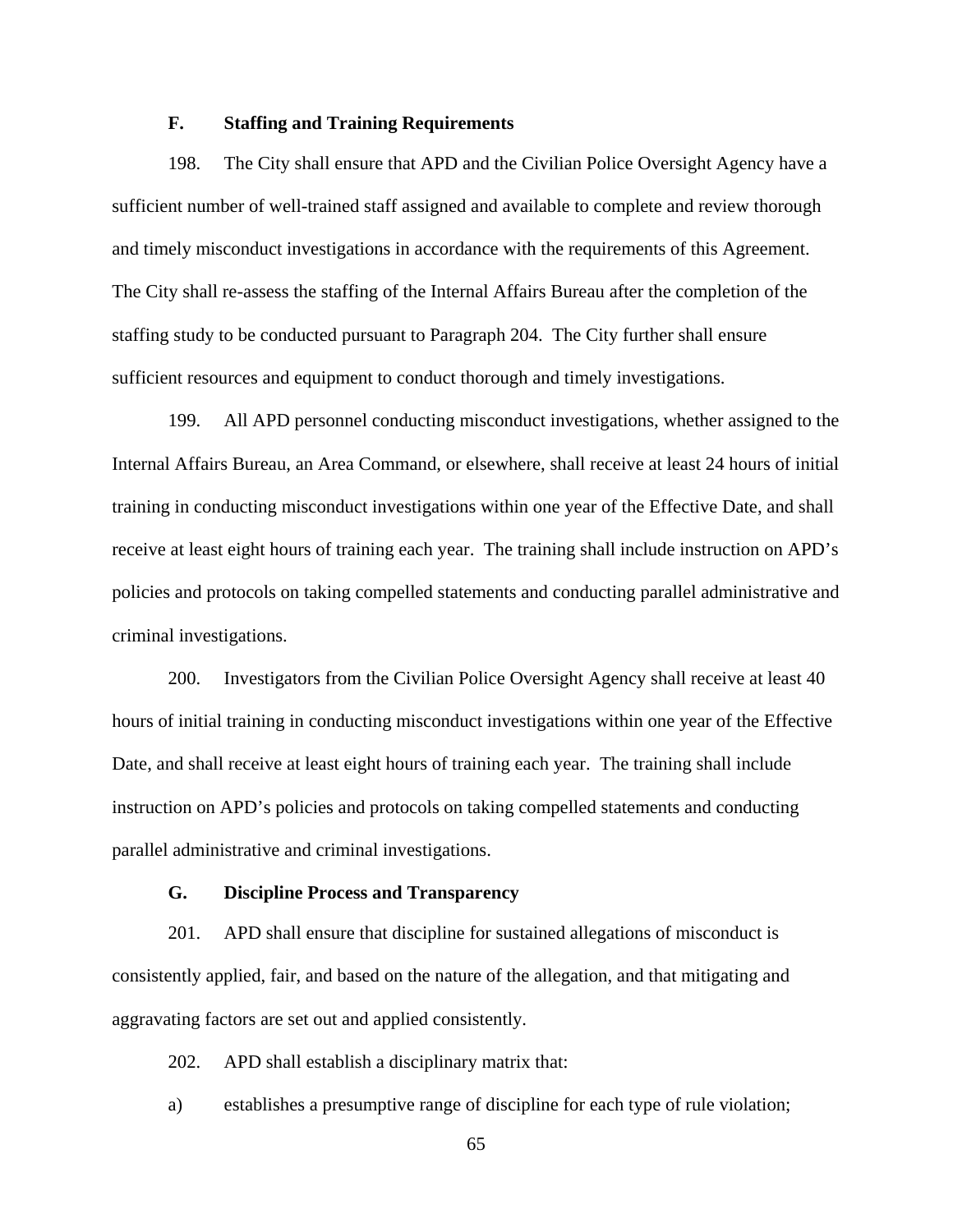- b) increases the presumptive discipline based on an officer's prior violations of the same or other rules;
- c) sets out defined mitigating or aggravating factors;
- d) requires that any departure from the presumptive range of discipline must be justified in writing;
- e) provides that APD shall not take only non-disciplinary corrective action in cases in which the disciplinary matrix calls for the imposition of discipline; and
- f) provides that APD shall consider whether non-disciplinary corrective action also is appropriate in a case where discipline has been imposed.

## **IX. STAFFING, MANAGEMENT, AND SUPERVISION**

203. To maintain high-level, quality service; to ensure officer safety and accountability; and to promote constitutional, effective policing, the City shall ensure that APD has the staffing necessary to implement the terms of this Agreement. APD shall also deploy a sufficient number of first-line supervisors to respond to scenes of uses of force; investigate thoroughly each use of force to identify, correct, and prevent misconduct; and provide close and effective supervision necessary for officers to improve and develop professionally. APD shall revise and implement policies for supervision that set out clear requirements for supervision and comport with best practices.

# **A. Staffing**

204. In order to successfully implement the provisions of this Agreement, APD shall assess the appropriate number of sworn and civilian personnel to perform the different Department functions necessary to fulfill its mission. APD therefore shall conduct a comprehensive staffing assessment and resource study. The study shall be the predicate for determining appropriate staffing and resource levels that are consistent with community-oriented policing principles and support the systematic use of partnerships and problem-solving techniques. The study shall also consider the distribution of officers to patrol functions as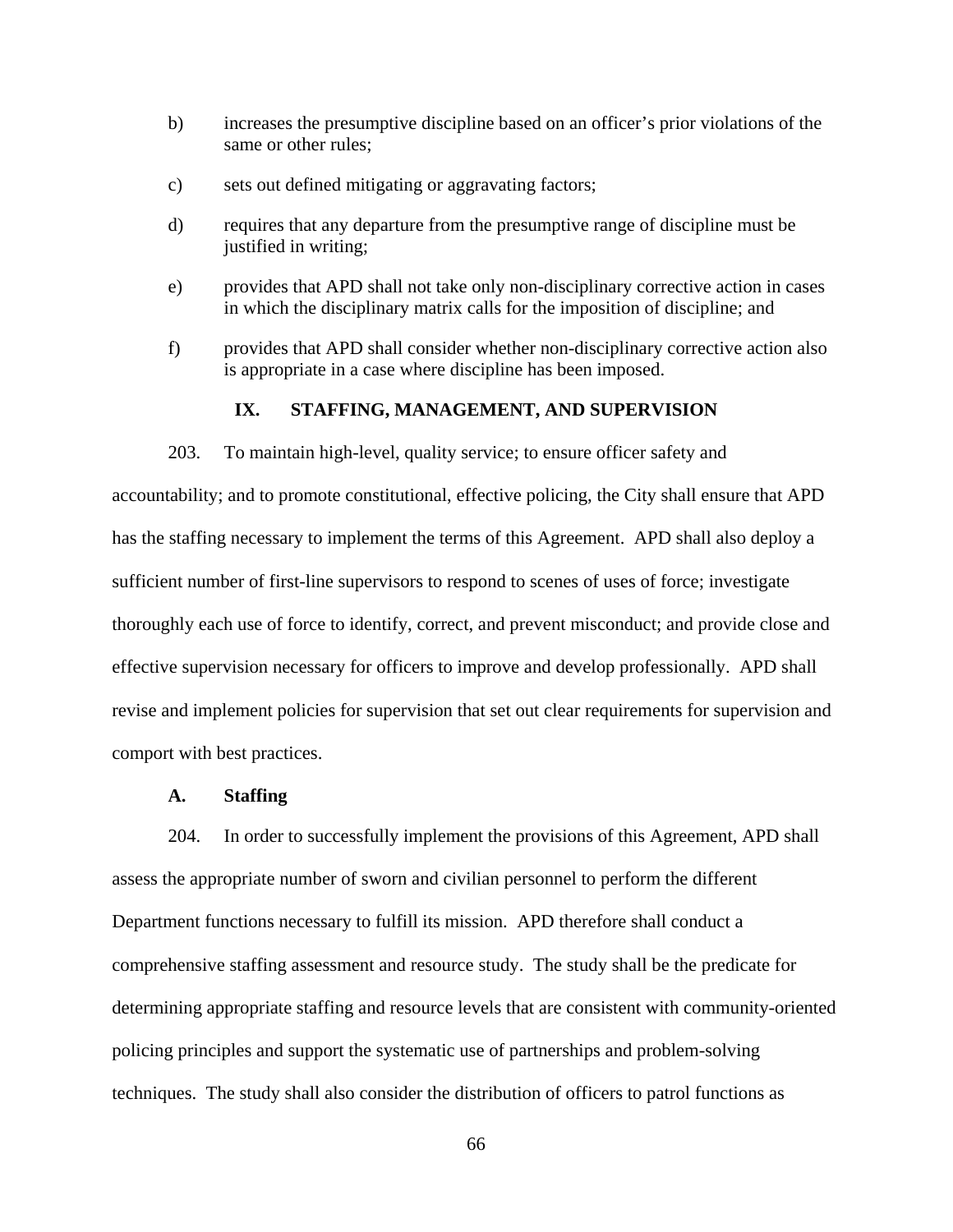opposed to specialized units, as well as the distribution of officers with less than three years of experience across shifts and Area Commands. This staffing assessment and resource study shall be completed within one year of the Effective Date. Within six months of the completion of the staffing assessment and resource study, the Parties shall assess its results and jointly develop a staffing plan to ensure that APD can meet its obligations under this Agreement.

## **B. Duties of Supervisors**

205. First-line supervisors shall investigate officers' use of force as described in Section IV of this Agreement, ensure that officers are working actively to engage the community and increase public trust and safety, review each arrest report, and perform all other duties as assigned and as described in departmental policy.

206. All field officers shall be assigned to a primary, clearly identified first-line supervisor and shall also report to any other first-line supervisor within the chain of command. First-line supervisors shall be responsible for closely and consistently supervising all officers under their primary command. Supervisors shall also be responsible for supervising all officers under their chain of command on any shift to which they are assigned to ensure accountability across the Department.

207. First-line supervisors shall ordinarily be assigned as primary supervisor to no more than eight officers. Task complexity will also play a significant role in determining the span of control and whether an increase in the level of supervision is necessary.

208. APD Commanders and lieutenants shall be responsible for close and effective supervision of officers under their command. APD Commanders and lieutenants shall ensure that all officers under their direct command comply with APD policy, federal, state and municipal law, and the requirements of this Agreement.

## **C. Supervisor Training**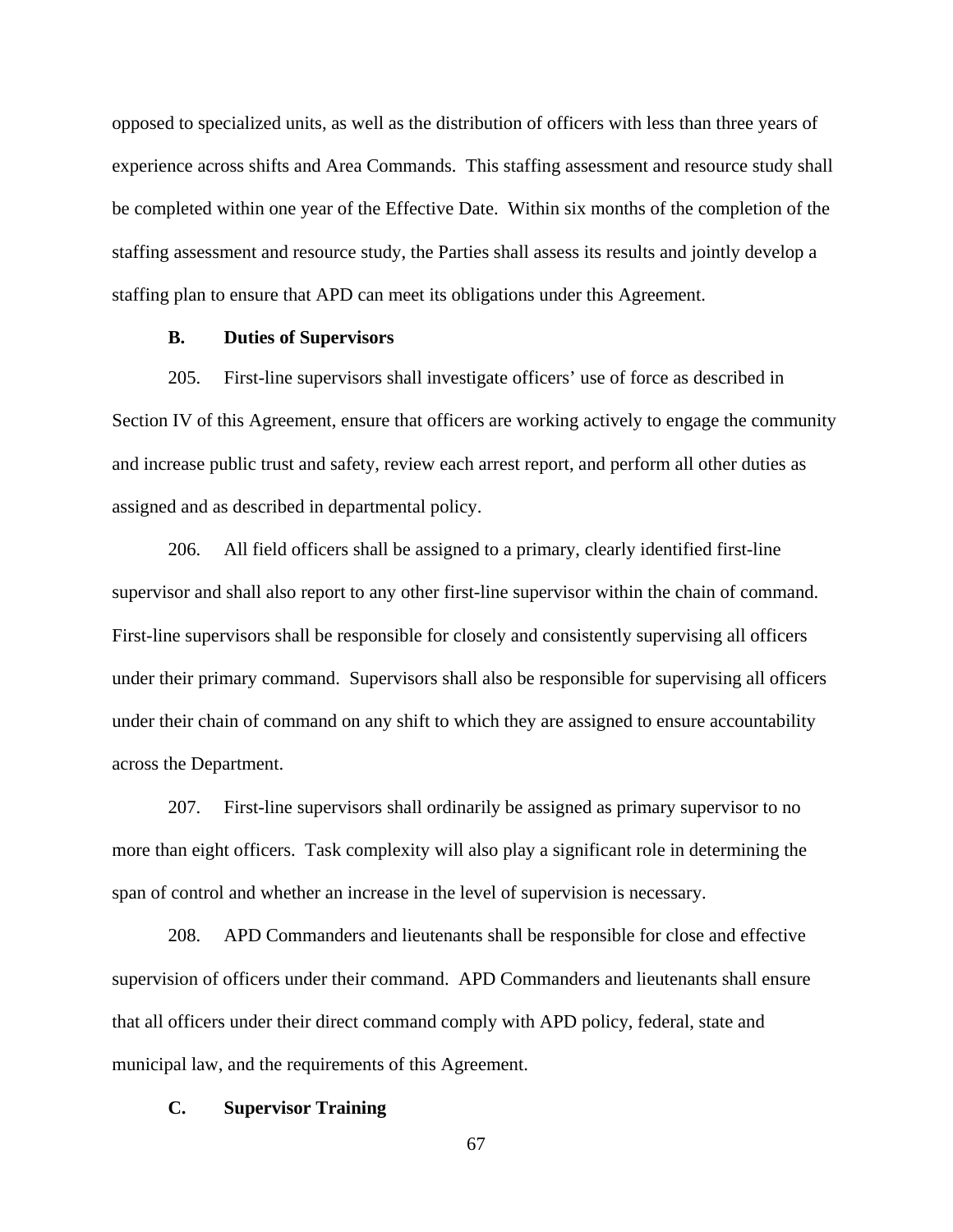209. Sergeant training is critical to effective first-line supervision. Every sergeant shall

receive 40 hours of mandatory supervisory, management, leadership, and command

accountability training before assuming supervisory responsibilities.

- 210. APD's sergeant training program shall include the following topics:
- a) techniques for effectively guiding and directing officers and promoting effective and ethical police practices;
- b) de-escalating conflict;
- c) evaluating written reports, including those that contain canned language;
- d) investigating officer uses of force;
- e) understanding supervisory tools such as the Early Intervention System and onbody recording systems;
- f) responding to and investigating allegations of officer misconduct;
- g) evaluating officer performance;
- h) consistent disciplinary sanction and non-punitive corrective action;
- i) monitoring use of force to ensure consistency with policies;
- j) building community partnerships and guiding officers on this requirement; and
- k) legal updates.
- 211. All sworn supervisors shall also receive a minimum of 32 hours of in-service

management training, which may include updates and lessons learned related to the topics

covered in the sergeant training and other areas covered by this Agreement.

## **D. Early Intervention System**

212. Within nine months of the Effective Date, APD shall revise and update its Early Intervention System to enhance its effectiveness as a management tool that promotes supervisory awareness and proactive identification of both potentially problematic as well as commendable behavior among officers. APD supervisors shall be trained to proficiency in the interpretation of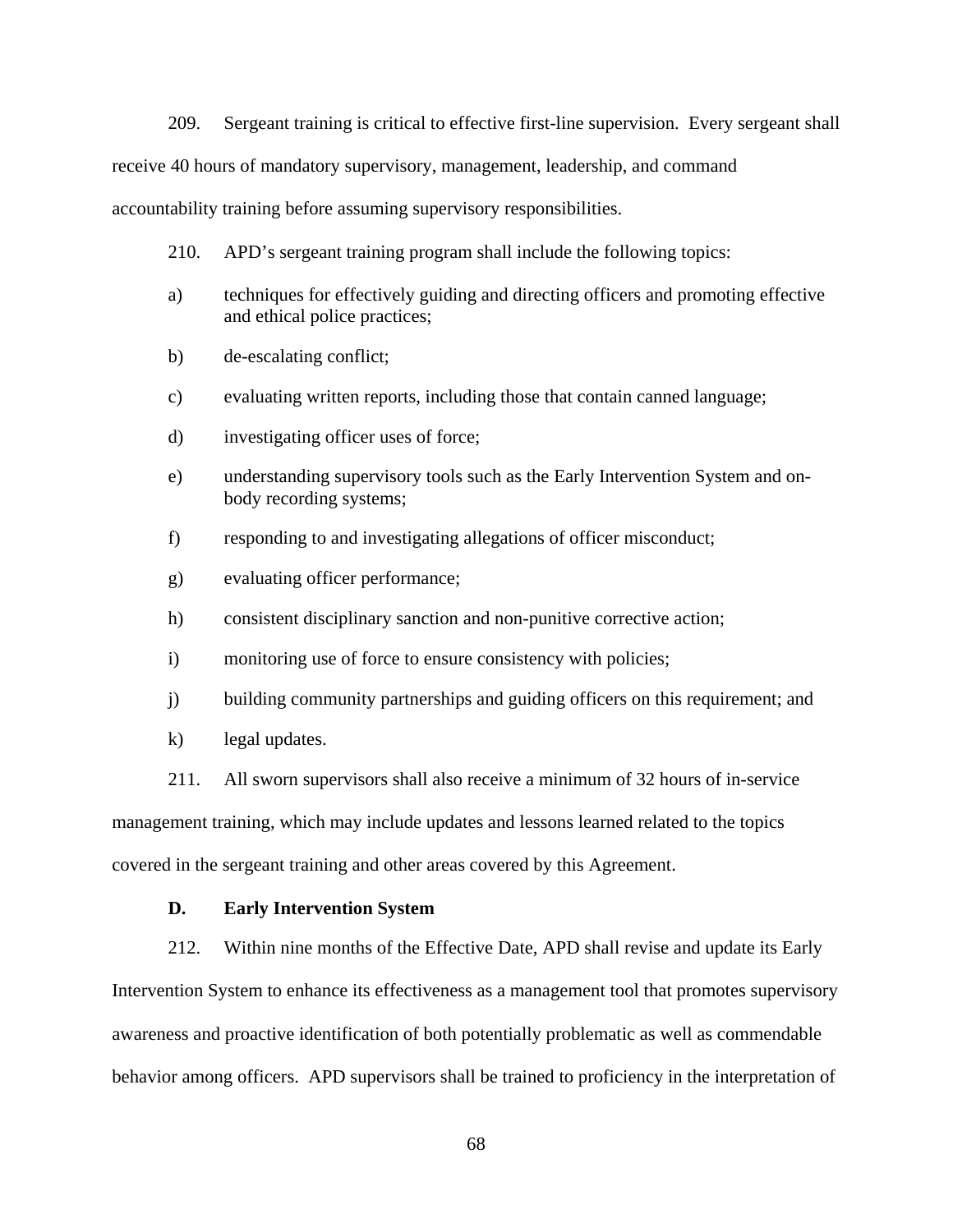Early Intervention System data and the range of non-punitive corrective action to modify behavior and improve performance; manage risk and liability; and address underlying stressors to promote officer well-being.

213. APD shall review and adjust, where appropriate, the threshold levels for each Early Identification System indicator to allow for peer-group comparisons between officers with similar assignments and duties.

214. APD shall implement rolling thresholds so that an officer who has received an intervention of use of force should not be permitted to engage in additional uses of force before again triggering a review.

215. The Early Intervention System shall be a component of an integrated employee management system and shall include a computerized relational database, which shall be used to collect, maintain, integrate, and retrieve data department-wide and for each officer regarding, at a minimum:

- a) uses of force;
- b) injuries and deaths to persons in custody;
- c) failures to record incidents with on-body recording systems that are required to be recorded under APD policy, whether or not corrective action was taken, and cited violations of the APD's on-body recording policy;
- d) all civilian or administrative complaints and their dispositions;
- e) all judicial proceedings where an officer is the subject of a protective or restraining order;
- f) all vehicle pursuits and traffic collisions involving APD equipment;
- g) all instances in which APD is informed by a prosecuting authority that a declination to prosecute any crime occurred, in whole or in part, because the officer failed to activate his or her on-body recording system;
- h) all disciplinary action taken against employees;
- i) all non-punitive corrective action required of employees;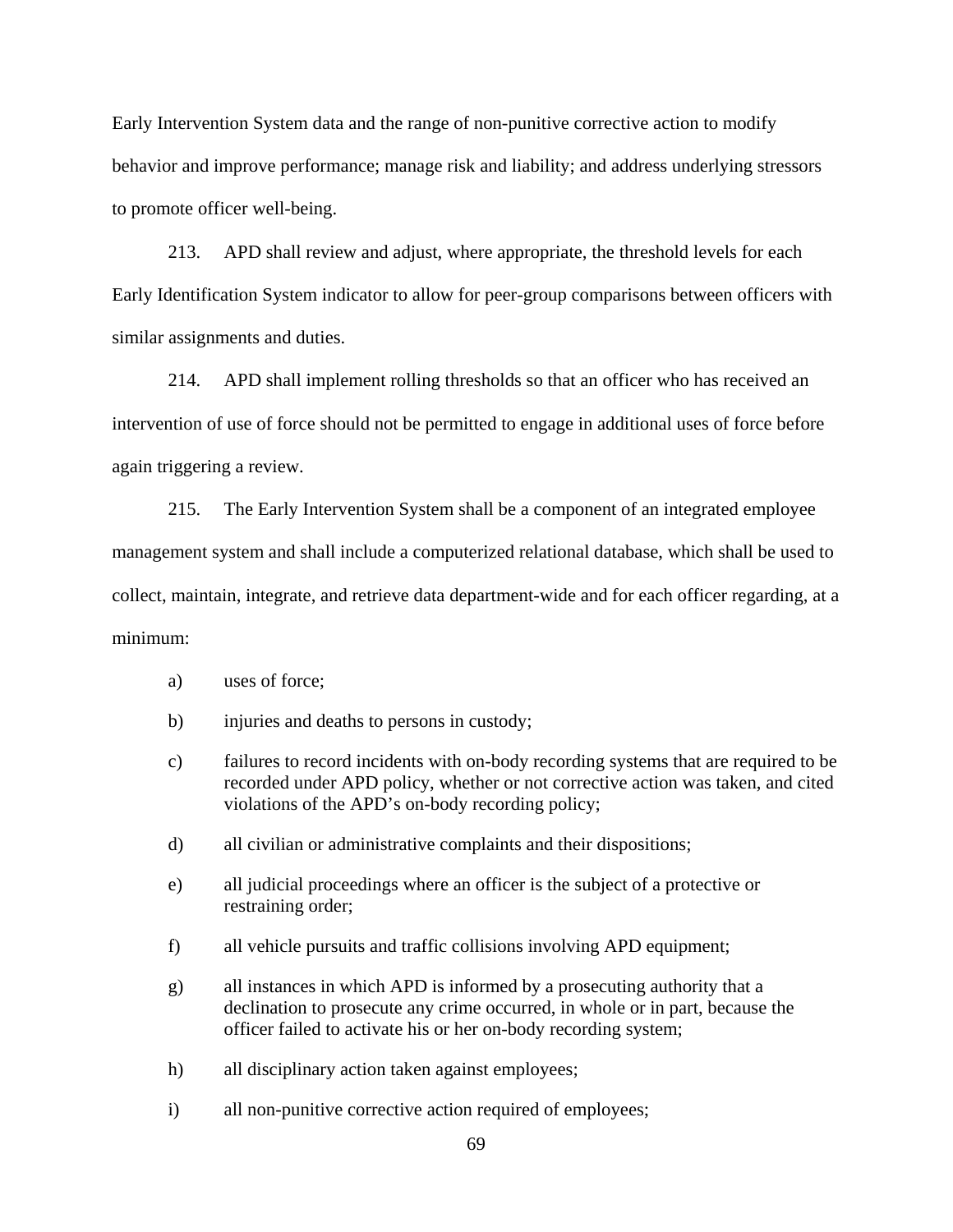- j) all awards and commendations received by employees, including those received from civilians, as well as special acts performed by employees;
- k) demographic category for each civilian involved in a use of force or search and seizure incident sufficient to assess bias;
- l) all criminal proceedings initiated against an officer, as well as all civil or administrative claims filed with, and all civil lawsuits served upon, the City and/or its officers or agents, allegedly resulting from APD operations or the actions of APD personnel; and
- m) all offense reports in which an officer is a suspect or offender.
- 216. APD shall develop and implement a protocol for using the updated Early

Intervention System and information obtained from it. The protocol for using the Early Intervention System shall address data storage, data retrieval, reporting, data analysis, pattern identification, supervisory use, supervisory/departmental intervention, documentation and audits, access to the system, and confidentiality of personally identifiable information. The protocol shall also require unit supervisors to periodically review Early Intervention System data for officers under their command.

217. APD shall maintain all personally identifying information about an officer included in the Early Intervention System for at least five years following the officer's separation from the agency except where prohibited by law. Information necessary for aggregate statistical analysis will be maintained indefinitely in the Early Intervention System. On an ongoing basis, APD will enter information into the Early Intervention System in a timely, accurate, and complete manner and shall maintain the data in a secure and confidential manner.

218. APD shall provide in-service training to all employees, including officers, supervisors, and commanders, regarding the updated Early Intervention System protocols within six months of the system improvements specified in Paragraphs 212-215 to ensure proper understanding and use of the system. APD supervisors shall be trained to use the Early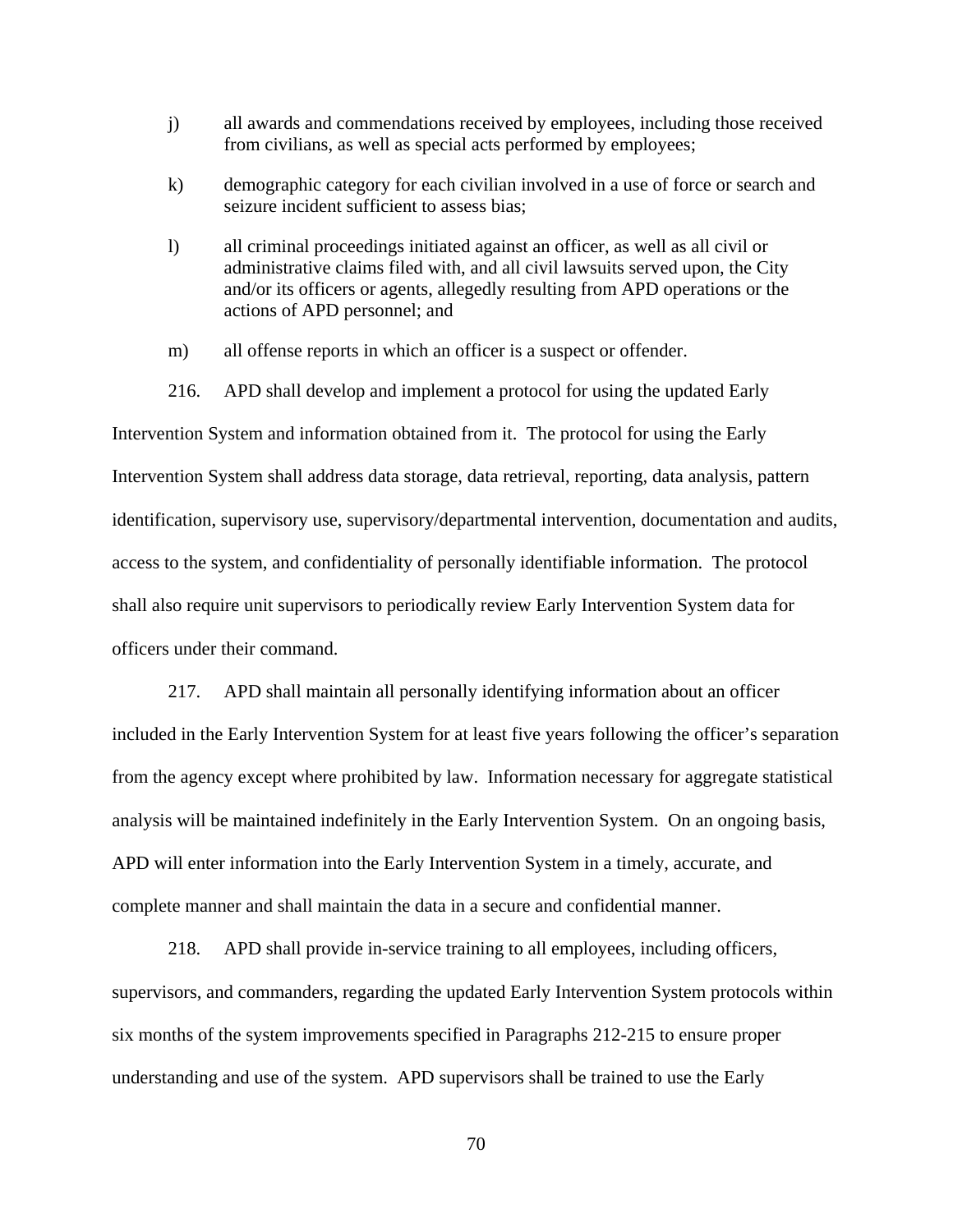Intervention System as designed and to help improve the performance of officers under their command. Commanders and supervisors shall be trained in evaluating and making appropriate comparisons in order to identify any significant individual or group patterns of behavior.

219. Following the initial implementation of the updated Early Intervention System, and as experience and the availability of new technology may warrant, the City may add, subtract, or modify thresholds, data tables and fields; modify the list of documents scanned or electronically attached; and add, subtract, or modify standardized reports and queries as appropriate. The Parties shall jointly review all proposals that limit the functions of the Early Intervention System that are required by this Agreement before such proposals are implemented to ensure they continue to comply with the intent of this Agreement.

## **E. On-Body Recording Systems for Documenting Police Activities**

220. To maintain high-level, quality service; to ensure officer safety and accountability; and to promote constitutional, effective policing, APD is committed to the consistent and effective use of on-body recording systems. Within six months of the Effective Date, APD agrees to revise and update its policies and procedures regarding on-body recording systems to require:

- a) specific and clear guidance when on-body recording systems are used, including who will be assigned to wear the cameras and where on the body the cameras are authorized to be placed;
- b) officers to ensure that their on-body recording systems are working properly during police action;
- c) officers to notify their supervisors when they learn that their on-body recording systems are not functioning;
- d) officers are required to inform arrestees when they are recording, unless doing so would be unsafe, impractical, or impossible;
- e) activation of on-body recording systems before all encounters with individuals who are the subject of a stop based on reasonable suspicion or probable cause,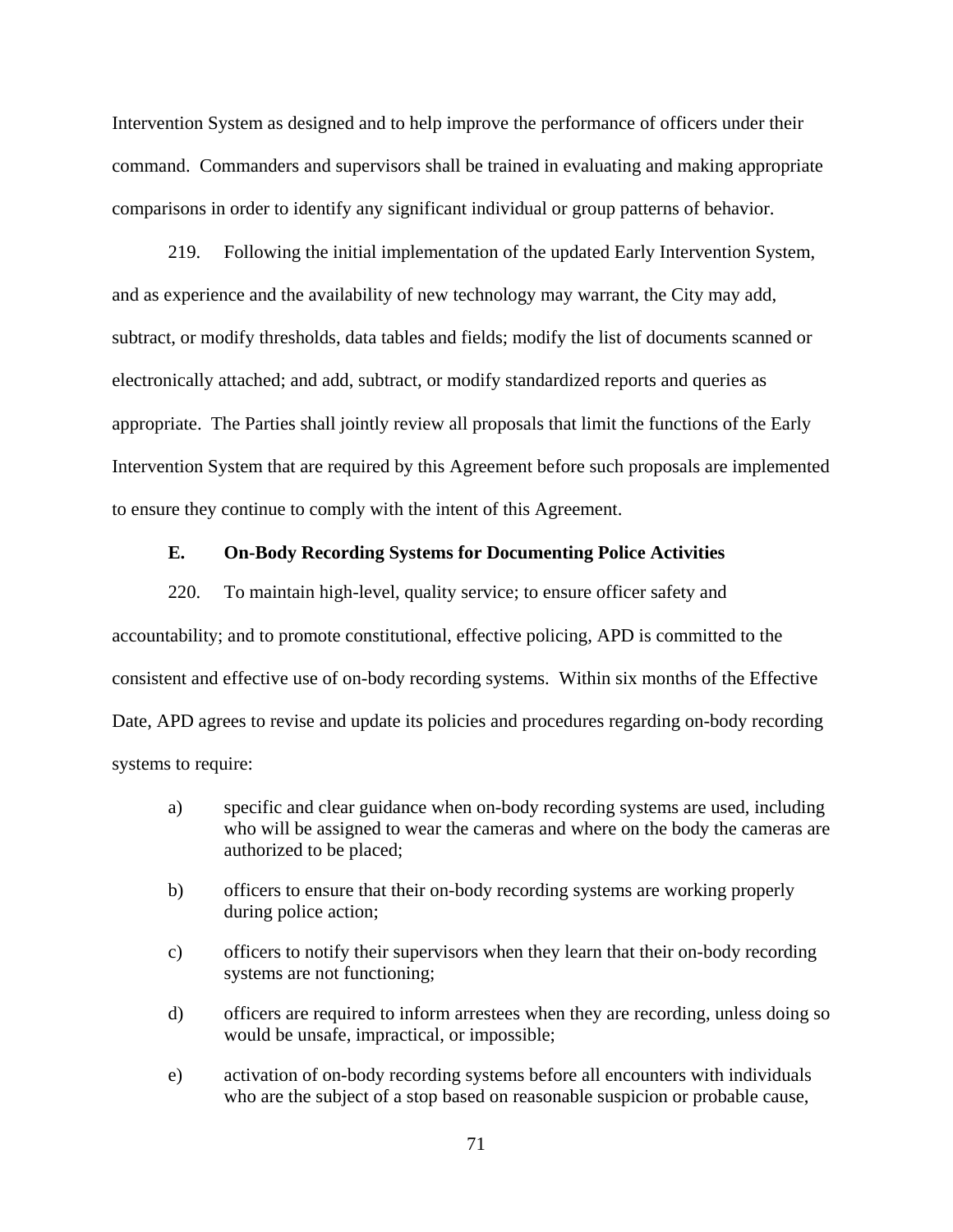arrest, or vehicle search, as well as police action involving subjects known to have mental illness;

- f) supervisors to review recordings of all officers listed in any misconduct complaints made directly to the supervisor or APD report regarding any incident involving injuries to an officer, uses of force, or foot pursuits;
- g) supervisors to review recordings regularly and to incorporate the knowledge gained from this review into their ongoing evaluation and supervision of officers; and
- h) APD to retain and preserve non-evidentiary recordings for at least 60 days and consistent with state disclosure laws, and evidentiary recordings for at least one year, or, if a case remains in investigation or litigation, until the case is resolved.
- 221. APD shall submit all new or revised on-body recording system policies and

procedures to the Monitor and DOJ for review, comment, and approval prior to publication and implementation. Upon approval by the Monitor and DOJ, policies shall be implemented within two months.

222. The Parties recognize that training regarding on-body recording systems is necessary and critical. APD shall develop and provide training regarding on-body recording systems for all patrol officers, supervisors, and command staff. APD will develop a training curriculum, with input from the Monitor and DOJ, that relies on national guidelines, standards, and best practices.

223. APD agrees to develop and implement a schedule for testing on-body recording systems to confirm that they are in proper working order. Officers shall be responsible for ensuring that on-body recording systems assigned to them are functioning properly at the beginning and end of each shift according to the guidance of their system's manufacturer and shall report immediately any improperly functioning equipment to a supervisor.

224. Supervisors shall be responsible for ensuring that officers under their command use on-body recording systems as required by APD policy. Supervisors shall report equipment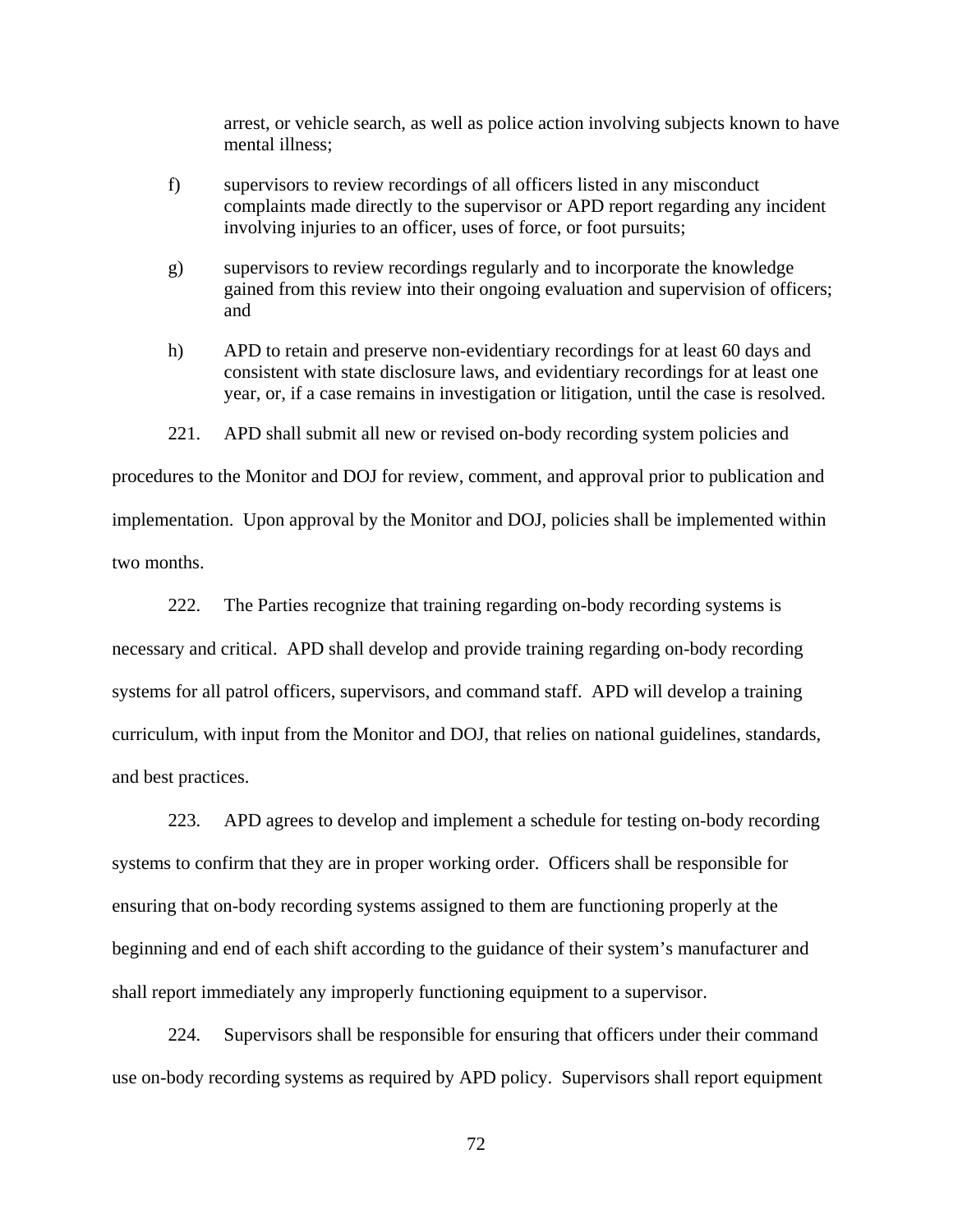problems and seek to have equipment repaired as needed. Supervisors shall refer for investigation any officer who intentionally fails to activate his or her on-body recording system before incidents required to be recorded by APD policy.

225. At least on a monthly basis, APD shall review on-body recording system videos to ensure that the equipment is operating properly and that officers are using the systems appropriately and in accordance with APD policy and to identify areas in which additional training or guidance is needed.

226. APD policies shall comply with all existing laws and regulations, including those governing evidence collection and retention, public disclosure of information, and consent.

227. APD shall ensure that on-body recording system videos are properly categorized and accessible. On-body recording system videos shall be classified according to the kind of incident or event captured in the footage.

228. Officers who wear on-body recording systems shall be required to articulate on camera or in writing their reasoning if they fail to record an activity that is required by APD policy to be recorded. Intentional or otherwise unjustified failure to activate an on-body recording system when required by APD policy shall subject the officer to discipline.

229. APD shall ensure that on-body recording systems are only used in conjunction with official law enforcement duties. On-body recording systems shall not be used to record encounters with known undercover officers or confidential informants; when officers are engaged in personal activities; when officers are having conversations with other Department personnel that involve case strategy or tactics; and in any location where individuals have a reasonable expectation of privacy (e.g., restroom or locker room).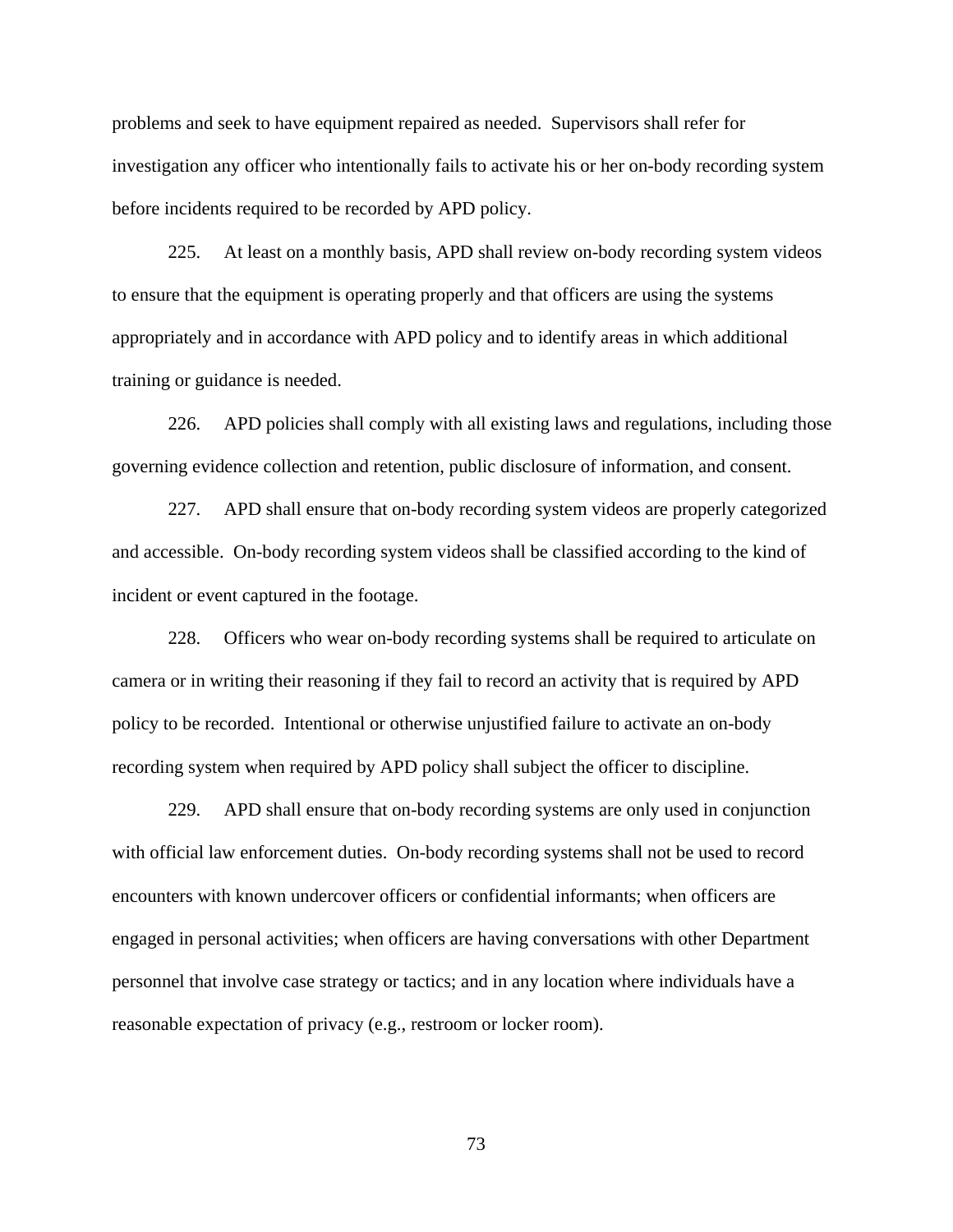230. APD shall ensure that all on-body recording system recordings are properly stored by the end of each officer's subsequent shift. All images and sounds recorded by on-body recording systems are the exclusive property of APD.

231. The Parties are committed to the effective use of on-body recording systems and to utilizing best practices. APD currently deploys several different platforms for on-body recording systems that have a range of technological capabilities and cost considerations. The City has engaged outside experts to conduct a study of its on-body recording system program. Given these issues, within one year of the Effective Date, APD shall consult with community stakeholders, officers, the police officer's union, and community residents to gather input on APD's on-body recording system policy and to revise the policy, as necessary, to ensure it complies with applicable law, this Agreement, and best practices.

### **X. RECRUITMENT, SELECTION, AND PROMOTIONS**

232. To maintain high-level, quality service; to ensure officer safety and accountability; and to promote constitutional, effective policing, APD shall develop a comprehensive recruitment and hiring program that successfully attracts and hires qualified individuals. APD shall develop a recruitment policy and program that provides clear guidance and objectives for recruiting police officers and that clearly allocates responsibilities for recruitment efforts.

### **A. Recruitment Plan**

233. APD shall develop a strategic recruitment plan that includes clear goals, objectives, and action steps for attracting qualified applicants from a broad cross section of the community. The recruitment plan shall establish and clearly identify the goals of APD's recruitment efforts and the duties of officers and staff implementing the plan.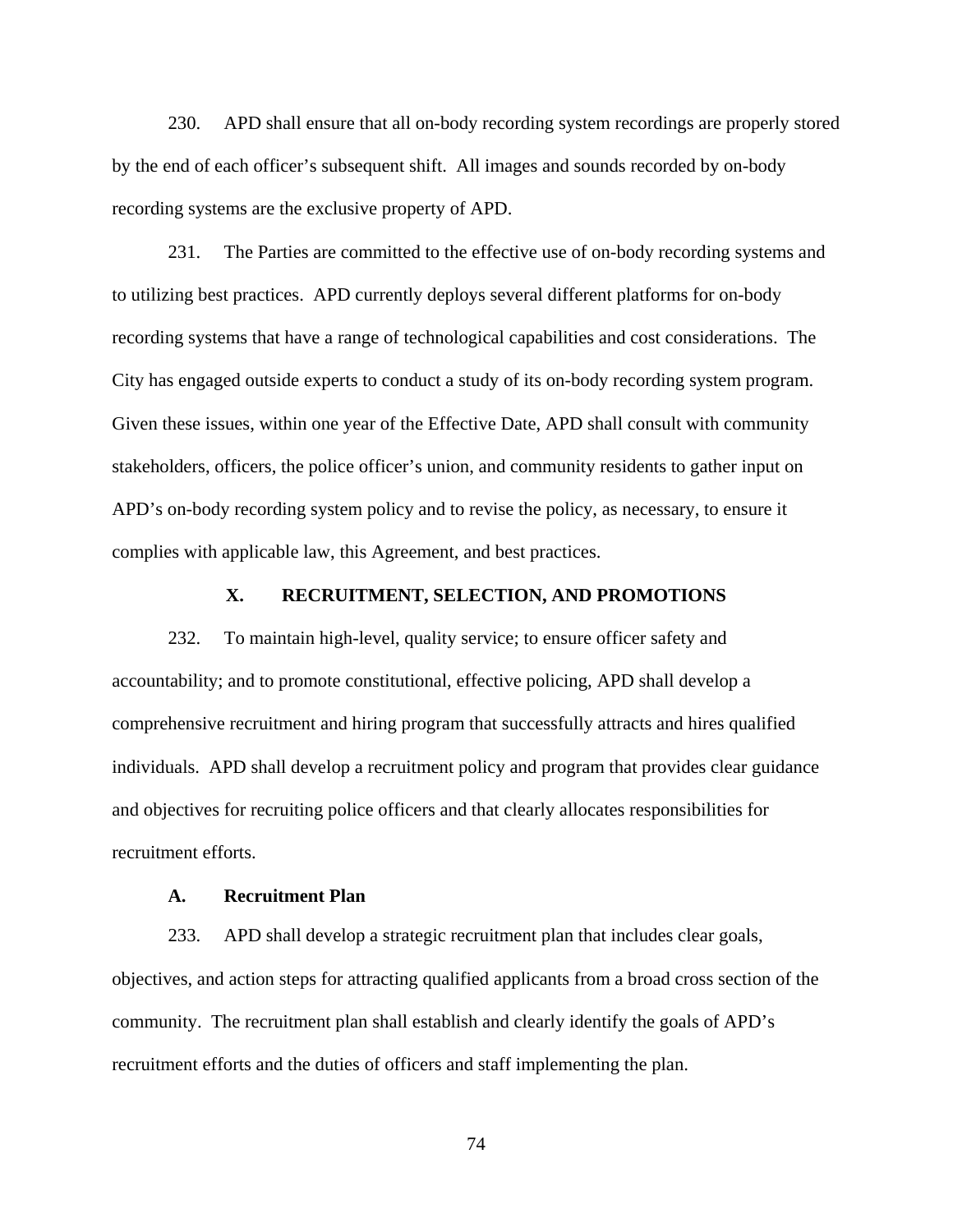234. APD's recruitment plan shall include specific strategies for attracting a diverse group of applicants who possess strategic thinking and problem-solving skills, emotional maturity, interpersonal skills, and the ability to collaborate with a diverse cross-section of the community.

235. APD's recruitment plan will also consult with community stakeholders to receive recommended strategies to attract a diverse pool of applicants. APD shall create and maintain sustained relationships with community stakeholders to enhance recruitment efforts.

#### **B. Hiring Practices**

236. APD shall develop and implement an objective system for hiring and selecting recruits. The system shall establish minimum standards for recruiting and an objective process for selecting recruits that employs reliable and valid selection devices that comport with best practices and anti-discrimination laws.

237. APD shall continue to require all candidates for sworn personnel positions, including new recruits and lateral hires, to undergo a psychological, medical, and polygraph examination to determine their fitness for employment. APD shall maintain a drug testing program that provides for reliable and valid pre-service testing for new officers and random testing for existing officers. The program shall continue to be designed to detect the use of banned or illegal substances, including steroids.

238. APD shall ensure that thorough, objective, and timely background investigations of candidates for sworn positions are conducted in accordance with best practices and federal anti-discrimination laws. APD's suitability determination shall include assessing a candidate's credit history, criminal history, employment history, use of controlled substances, and ability to work with diverse communities.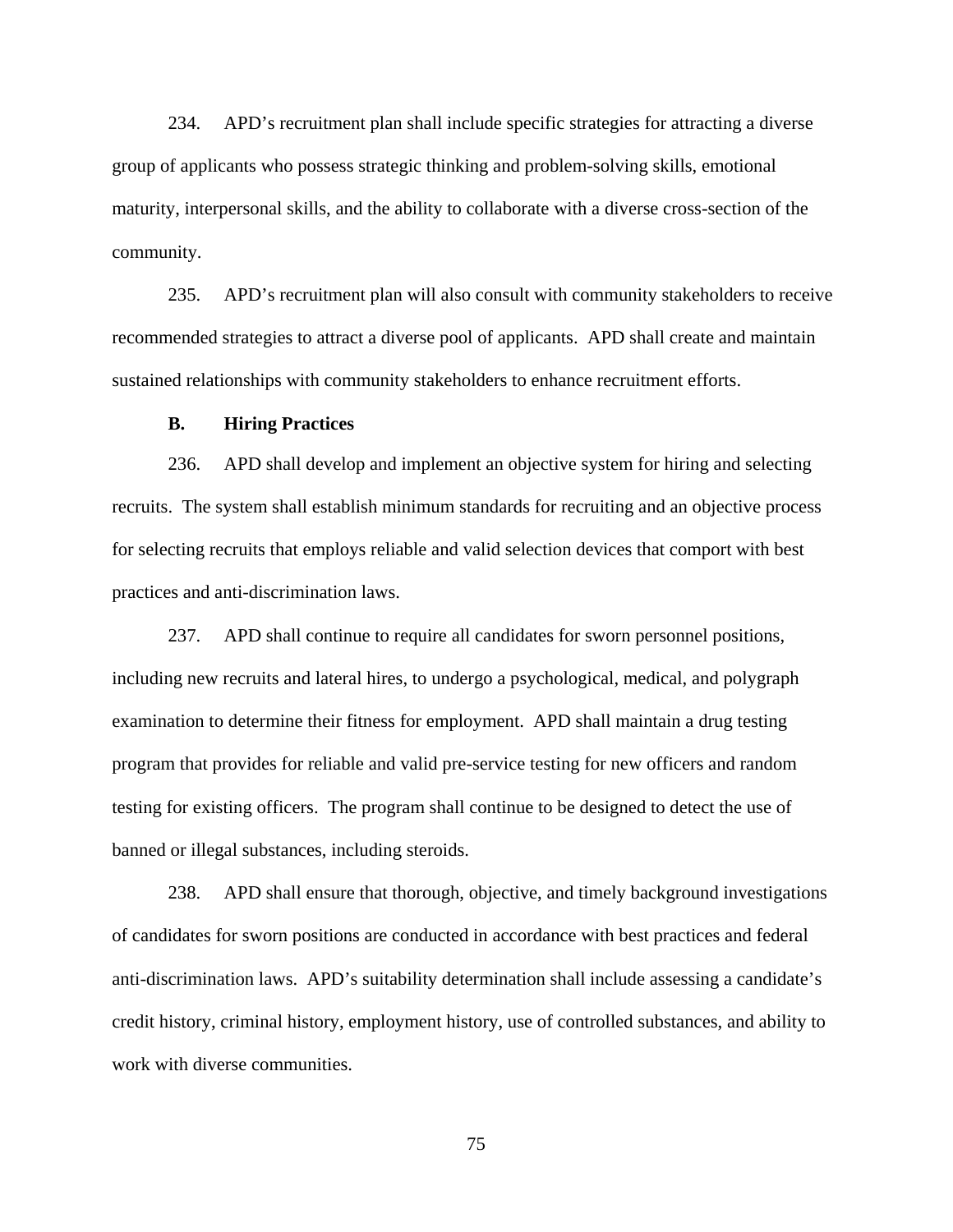239. APD shall complete thorough, objective, and timely pre-employment investigations of all lateral hires. APD's pre-employment investigations shall include reviewing a lateral hire's history of using lethal and less lethal force, determining whether the lateral hire has been named in a civil or criminal action; assessing the lateral hire's use of force training records and complaint history, and requiring that all lateral hires are provided training and orientation in APD's policies, procedures, and this Agreement.

240. APD shall annually report its recruiting activities and outcomes, including the number of applicants, interviewees, and selectees, and the extent to which APD has been able to recruit applicants with needed skills and a discussion of any challenges to recruiting high-quality applicants.

### **C. Promotions**

241. APD shall develop and implement fair and consistent promotion practices that comport with best practices and federal anti-discrimination laws. APD shall utilize multiple methods of evaluation for promotions to the ranks of Sergeant and Lieutenant. APD shall provide clear guidance on promotional criteria and prioritize effective, constitutional, and community-oriented policing as criteria for all promotions. These criteria should account for experience, protection of civil rights, discipline history, and previous performance evaluations.

242. APD shall develop objective criteria to ensure that promotions are based on knowledge, skills, and abilities that are required to perform supervisory and management duties in core substantive areas.

243. Within six months of the Effective Date, APD shall develop and implement procedures that govern the removal of officers from consideration from promotion for pending or final disciplinary action related to misconduct that has resulted or may result in a suspension greater than 24 hours.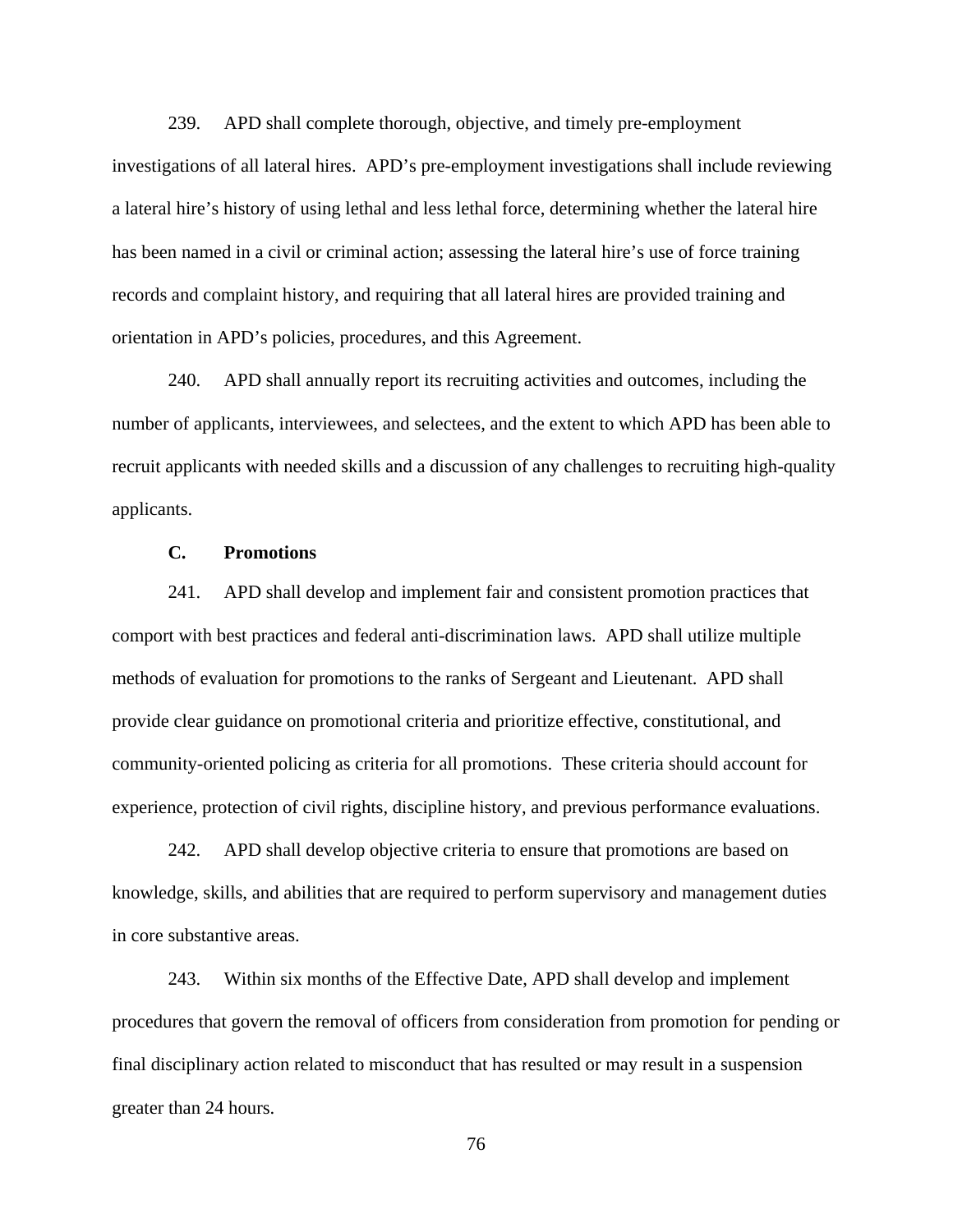### **D. Performance Evaluation**

244. APD shall develop and implement fair and consistent practices to accurately evaluate the performance of all APD officers in areas related to constitutional policing, integrity, community policing, and critical police functions on both an ongoing and annual basis. APD shall develop objective criteria to assess whether officers meet performance goals. The evaluation system shall provide for appropriate corrective action, if such action is necessary.

245. As part of this system, APD shall maintain a formalized system documenting annual performance evaluations of each officer by the officer's direct supervisor. APD shall hold supervisors accountable for submitting timely, accurate, and complete performance evaluations of their subordinates.

246. As part of the annual performance review process, supervisors shall meet with the employee whose performance is being evaluated to discuss the evaluation and develop work plans that address performance expectations, areas in which performance needs improvement, and areas of particular growth and achievement during the rating period.

# **XI. OFFICER ASSISTANCE AND SUPPORT**

247. To maintain high-level, quality service; to ensure officer safety and accountability; and to promote constitutional, effective policing, APD agrees to provide officers and employees ready access to mental health and support resources. To achieve this outcome, APD agrees to implement the requirements below.

248. APD agrees to develop and offer a centralized and comprehensive range of mental health services that comports with best practices and current professional standards, including: readily accessible confidential counseling services with both direct and indirect referrals; critical incident debriefings and crisis counseling; peer support; stress management training; and mental health evaluations.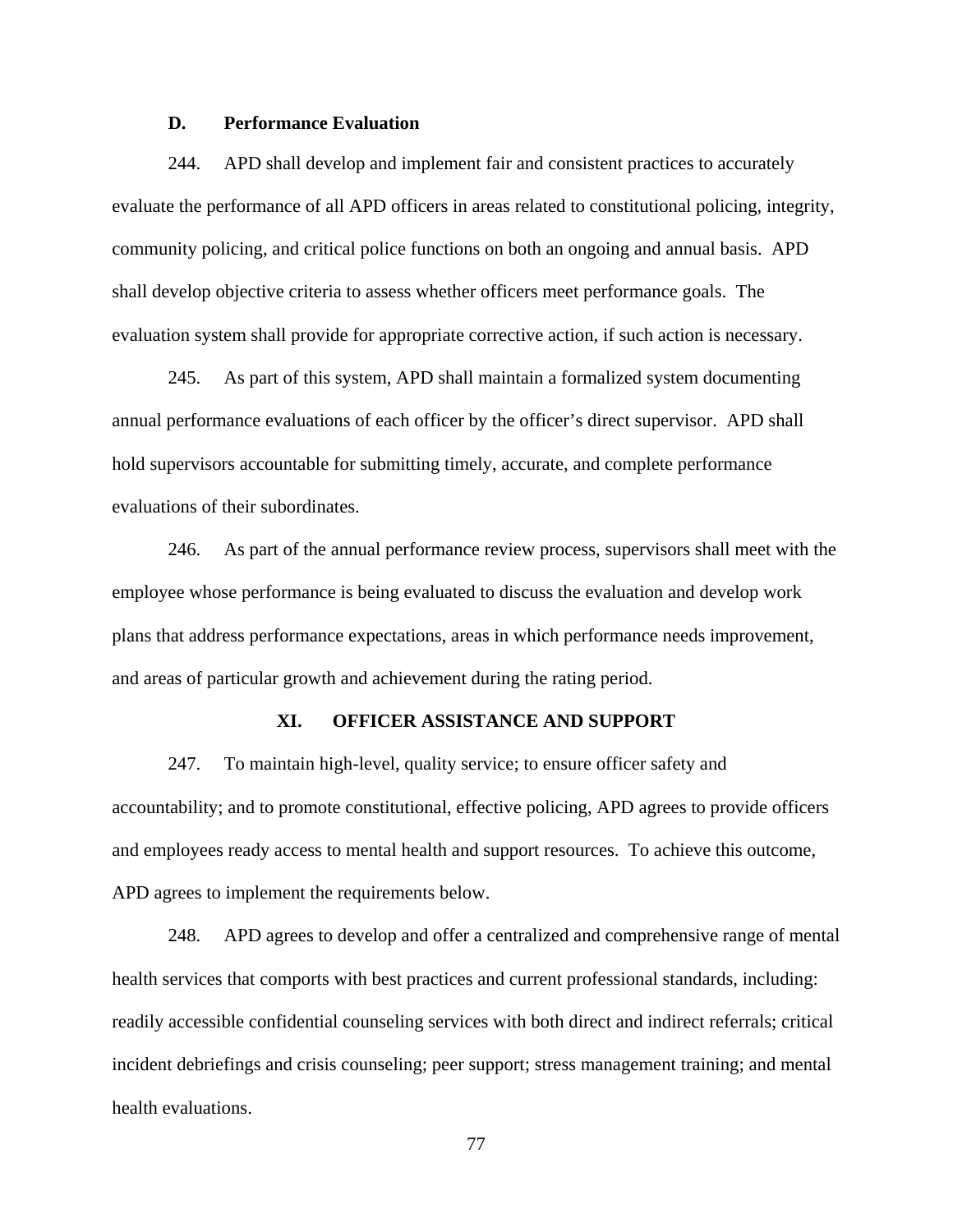249. APD shall provide training to management and supervisory personnel in officer support protocols to ensure support services are accessible to officers in a manner that minimizes stigma.

250. APD shall ensure that any mental health counseling services provided to APD employees remain confidential in accordance with federal law and generally accepted practices in the field of mental health care.

251. APD shall involve mental health professionals in developing and providing academy and in-service training on mental health stressors related to law enforcement and the mental health services available to officers and their families.

252. APD shall develop and implement policies that require and specify a mental health evaluation before allowing an officer back on full duty following a traumatic incident (e.g., officer-involved shooting, officer-involved accident involving fatality, or all other uses of force resulting in death) or as directed by the Chief.

253. APD agrees to compile and distribute a list of internal and external available mental health services to all officers and employees. APD should periodically consult with community and other outside service providers to maintain a current and accurate list of available providers.

#### **XII. COMMUNITY ENGAGEMENT AND OVERSIGHT**

254. To maintain high-level, quality service; to ensure officer safety and accountability; and to promote constitutional, effective policing, APD shall promote the sustainability of reforms by supporting strong community participation and creating formal and informal mechanisms that facilitate ongoing and constructive communication between APD and the many communities that make up Albuquerque. APD shall take an active role in generating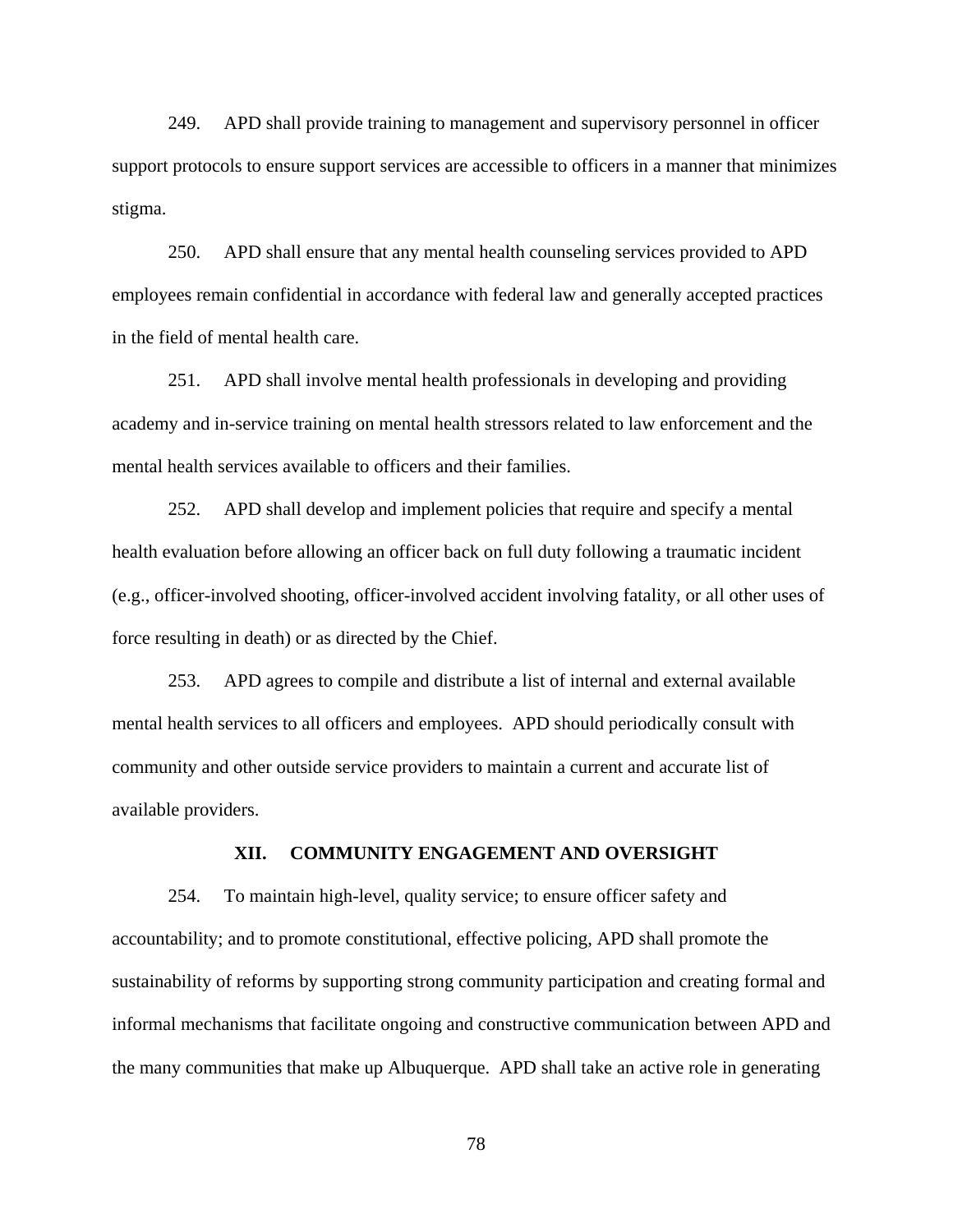broad community support and mutual respect with the diverse communities it serves by adopting greater transparency, forming problem-solving and goal-oriented partnerships, and sharing responsibility for positive outcomes and continuous improvement through meaningful civilian oversight. To achieve these objectives, APD shall implement the provisions below.

### **A. Community and Problem-Oriented Policing**

255. APD agrees to ensure its mission statement reflects its commitment to community-oriented policing and agrees to integrate community and problem-oriented policing principles into its management, policies and procedures, recruitment, training, personnel evaluations, resource deployment, tactics, and accountability systems.

256. As part of the Parties' staffing plan described in Paragraph 204, APD shall realign its staffing allocations and deployment, as indicated, and review its recruitment and hiring goals to ensure they support community and problem-oriented policing.

257. APD shall ensure that officers are familiar with the geographic areas they serve, including their issues, problems, and community leaders; engage in problem identification and solving activities with the community members around the community's priorities; and work proactively with other city departments to address quality-of-life issues.

258. Within 12 months of the Effective Date, APD agrees to provide 16 hours of initial structured training on community and problem-oriented policing methods and skills for all officers, including supervisors, commanders, and executives. This training shall include:

- a) methods and strategies to improve public safety and crime prevention through community engagement;
- b) leadership, ethics, and interpersonal skills;
- c) community engagement, including how to establish formal partnerships and actively engage community organizations, including youth, homeless, and mental health communities;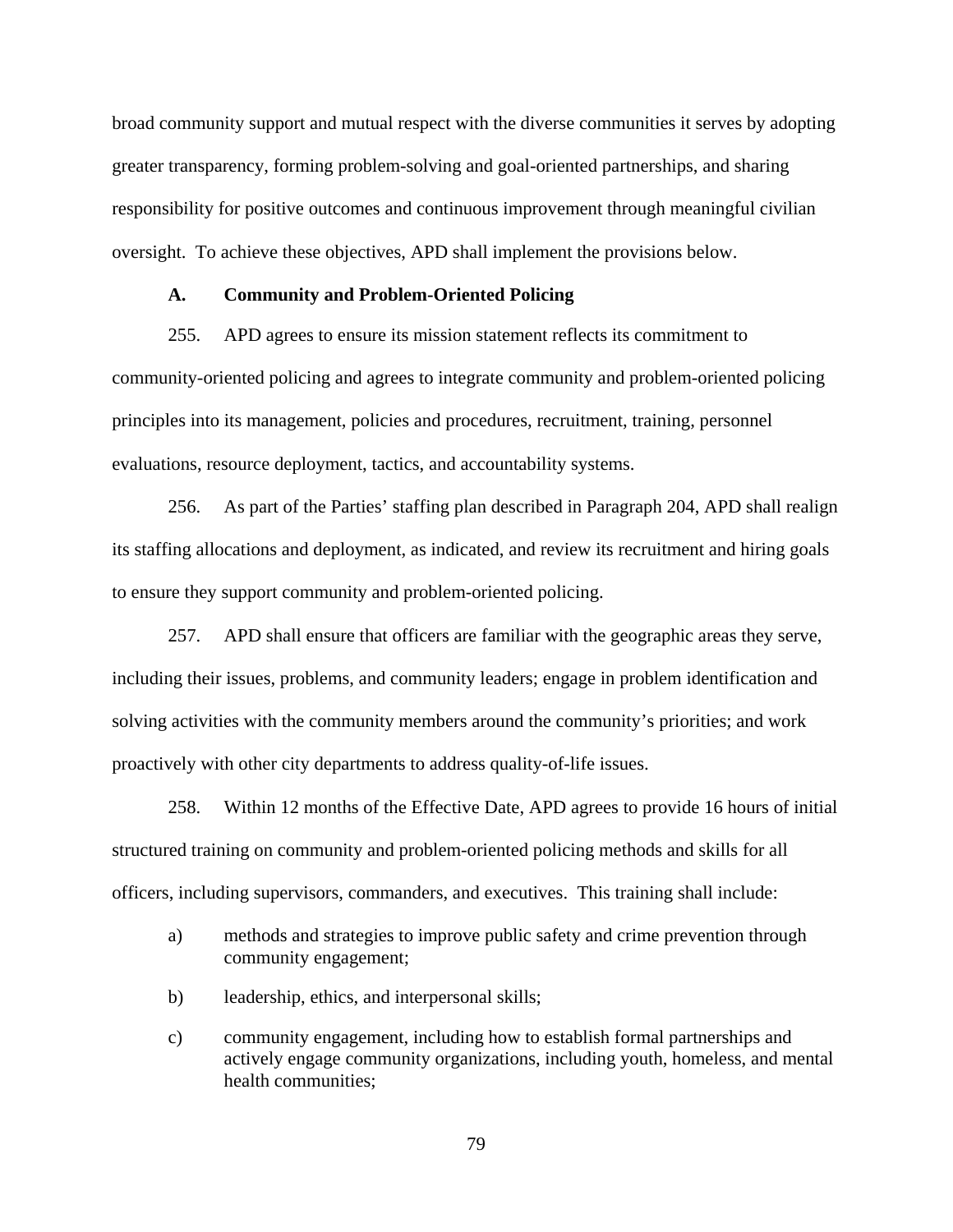- d) problem-oriented policing tactics, including a review of the principles behind the problem solving framework developed under the "SARA Model" (Scanning, Analysis, Response, Assessment), which promotes a collaborative, systematic process to address issues of the community, safety, and quality of life;
- e) conflict resolution and verbal de-escalation of conflict; and
- f) cultural awareness and sensitivity training.

These topics shall also be included in APD's annual in-service training.

259. Within six months of the Effective Date, APD agrees to develop and implement mechanisms to measure officer outreach to a broad cross-section of community members, with an emphasis on mental health, to establish extensive problem-solving partnerships and develop and implement cooperative strategies that build mutual respect and trusting relationships with this broader cross-section of stakeholders.

# **B. Community Meetings and Public Information**

260. APD shall develop a Community Outreach and Public Information program in each Area Command.

261. The Community Outreach and Public Information program shall require at least one semi-annual meeting in each Area Command that is open to the public. During the meetings, APD officers from the Area Command and the APD compliance coordinator or his or her designee shall inform the public about the requirements of this Agreement, update the public on APD's progress meeting these requirements, and address areas of community concern. At least one week before such meetings, APD shall widely publicize the meetings.

262. The Community Outreach and Public Information meetings shall, with appropriate safeguards to protect sensitive information, include summaries of all audits and reports completed pursuant to this Agreement and any policy changes made and other significant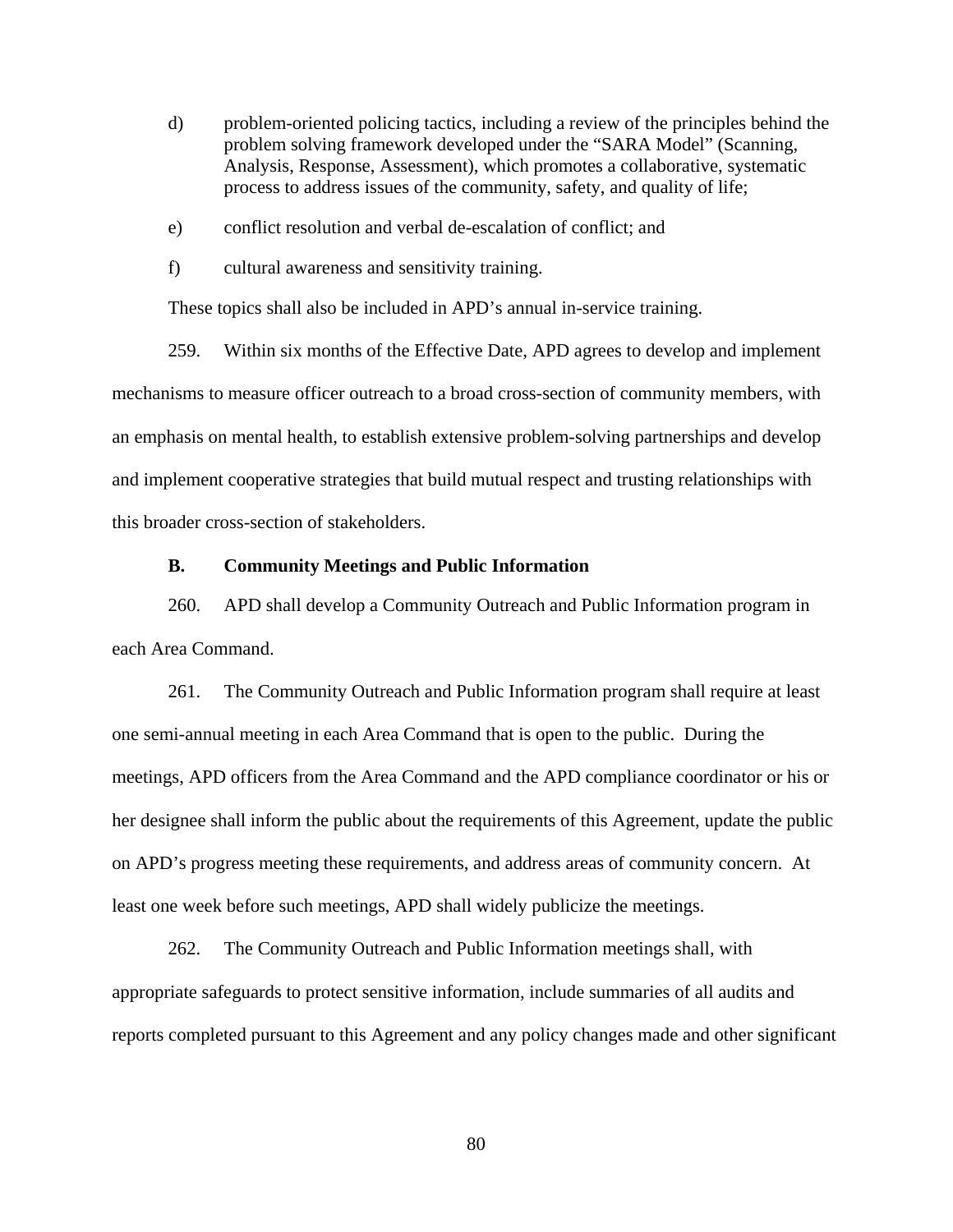action taken as a result of this Agreement. The meetings shall also include public education on an individual's rights and responsibilities during a police encounter.

263. For at least the first two years of this Agreement, every APD officer and supervisor assigned to an Area Command shall attend at least two community meetings or other meetings with residential, business, religious, civic or other community-based groups per year in the geographic area to which the officer is assigned.

264. APD shall continue to maintain and publicly disseminate accurate and updated crime statistics on a monthly basis.

265. APD audits and reports related to the implementation of this Agreement shall be posted on the City or APD's website, with reasonable exceptions for materials that are legally exempt or protected from disclosure.

### **C. Community Policing Councils**

266. The City shall establish Community Policing Councils in each of the six Area Commands with volunteers from the community to facilitate regular communication and cooperation between APD and community leaders at the local level. The Community Policing Councils shall meet, at a minimum, every six months.

267. In conjunction with community representatives, the City shall develop a mechanism to select the members of the Community Policing Councils, which shall include a representative cross-section of community members and APD officers, including, for example, representatives of social services providers and diverse neighborhoods; leaders in faith, business, or academic communities; and youth. Members of the Community Policing Councils shall possess qualifications necessary to perform their duties, including successful completion of the Citizens Police Academy.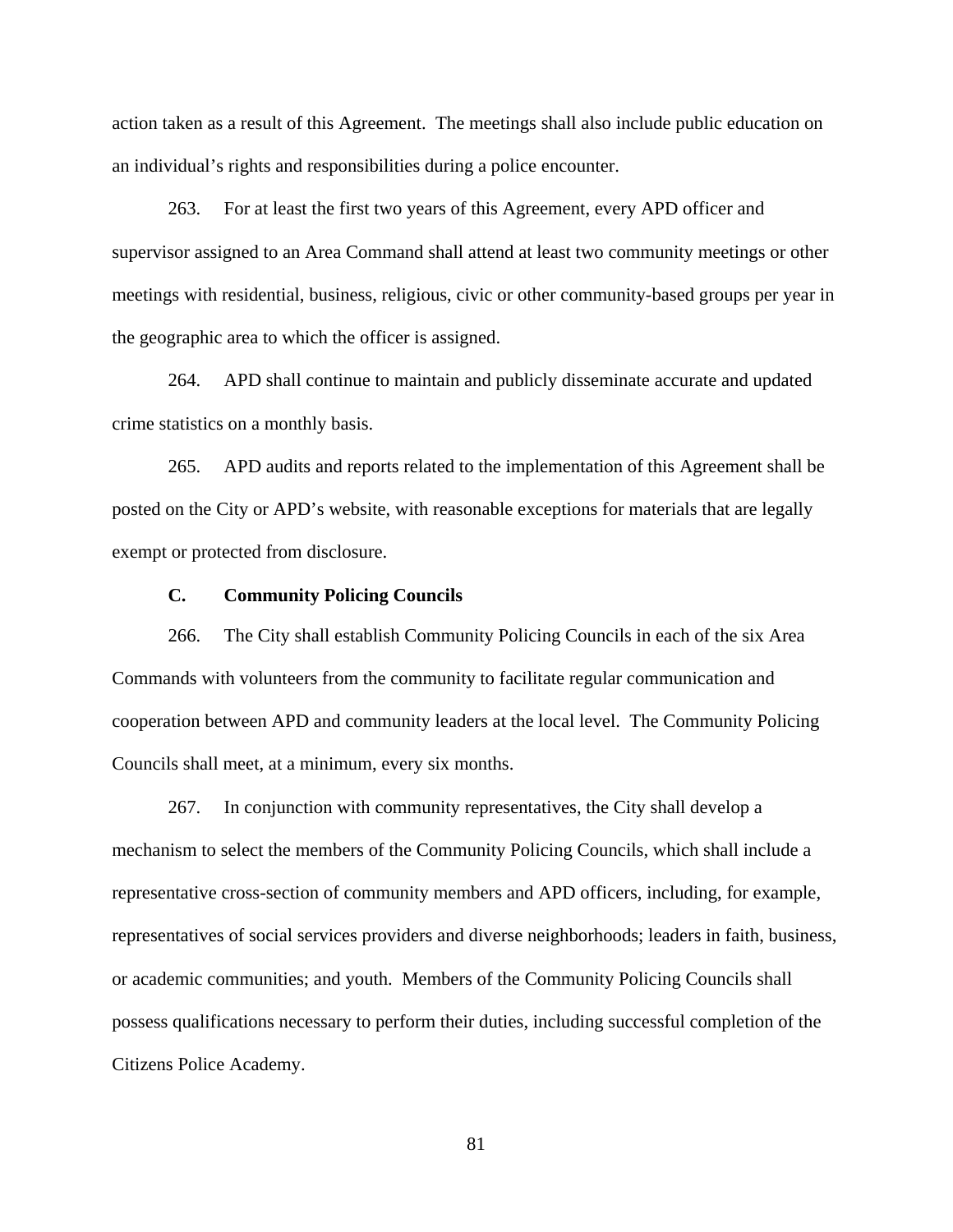268. The City shall allocate sufficient resources to ensure that the Community Policing Councils possess the means, access, training, and mandate necessary to fulfill their mission and the requirements of this Agreement. APD shall work closely with the Community Policing Councils to develop a comprehensive community policing approach that collaboratively identifies and implements strategies to address crime and safety issues. In order to foster this collaboration, APD shall share appropriate information and documents with the Community Policing Councils, provided adequate safeguards are taken not to disclose information that is legally exempt or protected from disclosure.

269. APD shall seek the Community Policing Councils' assistance, counsel, recommendations, or participation in areas including:

- a) reviewing and assessing the propriety and effectiveness of law enforcement priorities and related community policing strategies, materials, and training;
- b) reviewing and assessing concerns or recommendations about specific APD policing tactics and initiatives;
- c) providing information to the community and conveying feedback from the community to APD;
- d) advising the Chief on recruiting a qualified, diverse workforce; and
- e) advising the Chief on ways to collect and publicly disseminate data and information, including information about APD's compliance with this Agreement, in a transparent and public-friendly format to the greatest extent allowable by law.
- 270. The Community Policing Councils shall memorialize their recommendations in

an annual public report that shall be posted on the City's website. The report shall include appropriate safeguards not to disclose information that is legally exempt or protected from disclosure.

# **D. Civilian Police Oversight Agency**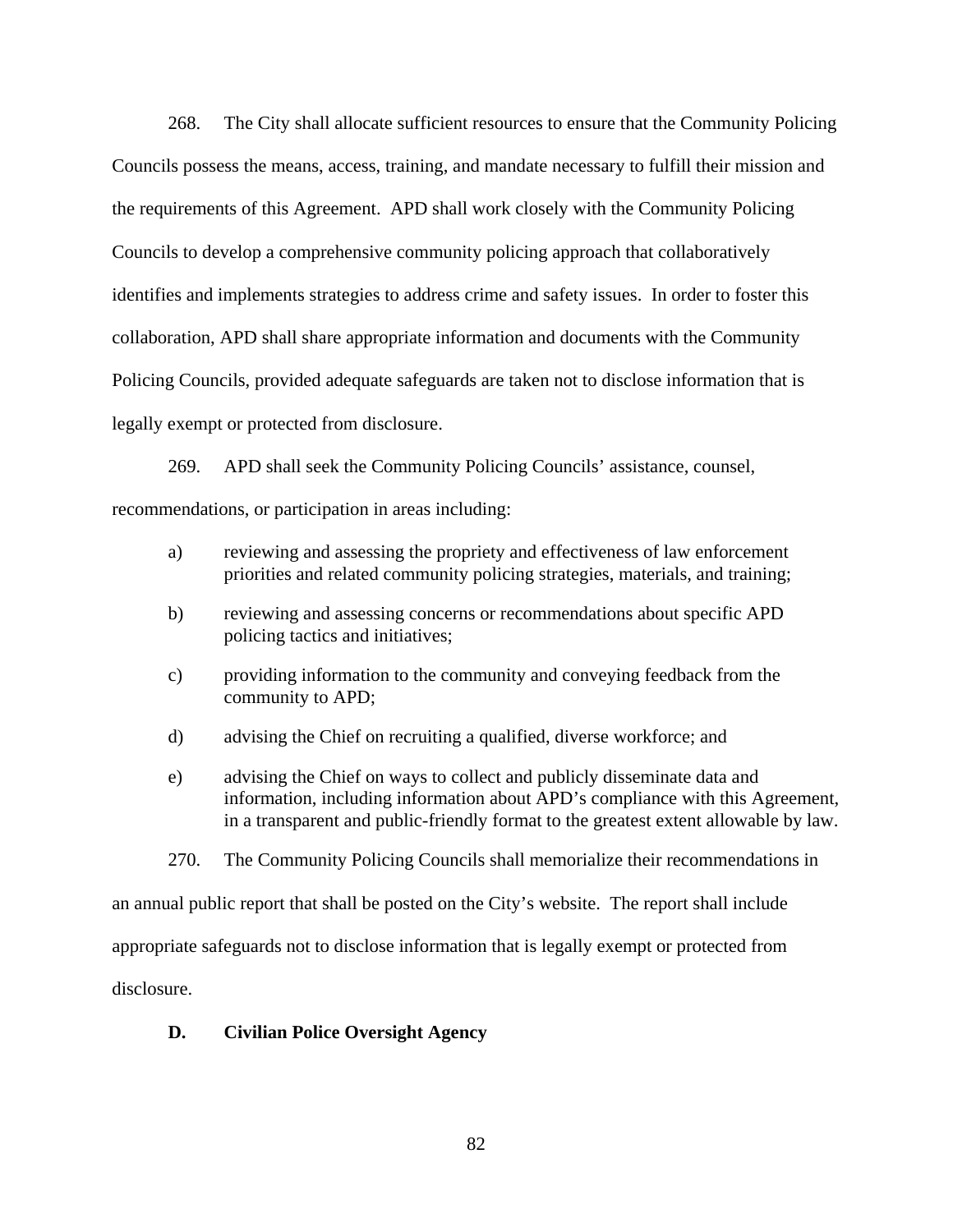271. The City shall implement a civilian police oversight agency ("the agency") that provides meaningful, independent review of all citizen complaints, serious uses of force, and officer-involved shootings by APD. The agency shall also review and recommend changes to APD policy and monitor long-term trends in APD's use of force.

272. The City shall ensure that the agency remains accountable to, but independent from, the Mayor, the City Attorney's Office, the City Council, and APD. None of these entities shall have the authority to alter the agency's findings, operations, or processes, except by amendment to the agency's enabling ordinance.

273. The City shall ensure that the individuals appointed to serve on the agency are drawn from a broad cross-section of Albuquerque and have a demonstrated commitment to impartial, transparent, and objective adjudication of civilian complaints and effective and constitutional policing in Albuquerque.

274. Within six months of their appointment, the City shall provide 24 hours of training to each individual appointed to serve on the agency that covers, at a minimum, the following topics:

- a) this Agreement and the United States' Findings Letter of April 10, 2014;
- b) the City ordinance under which the agency is created;
- c) state and local laws regarding public meetings and the conduct of public officials;
- d) civil rights, including the Fourth Amendment right to be free from unreasonable searches and seizures, including unreasonable uses of force;
- e) all APD policies related to use of force, including policies related to APD's internal review of force incidents; and
- f) training provided to APD officers on use of force.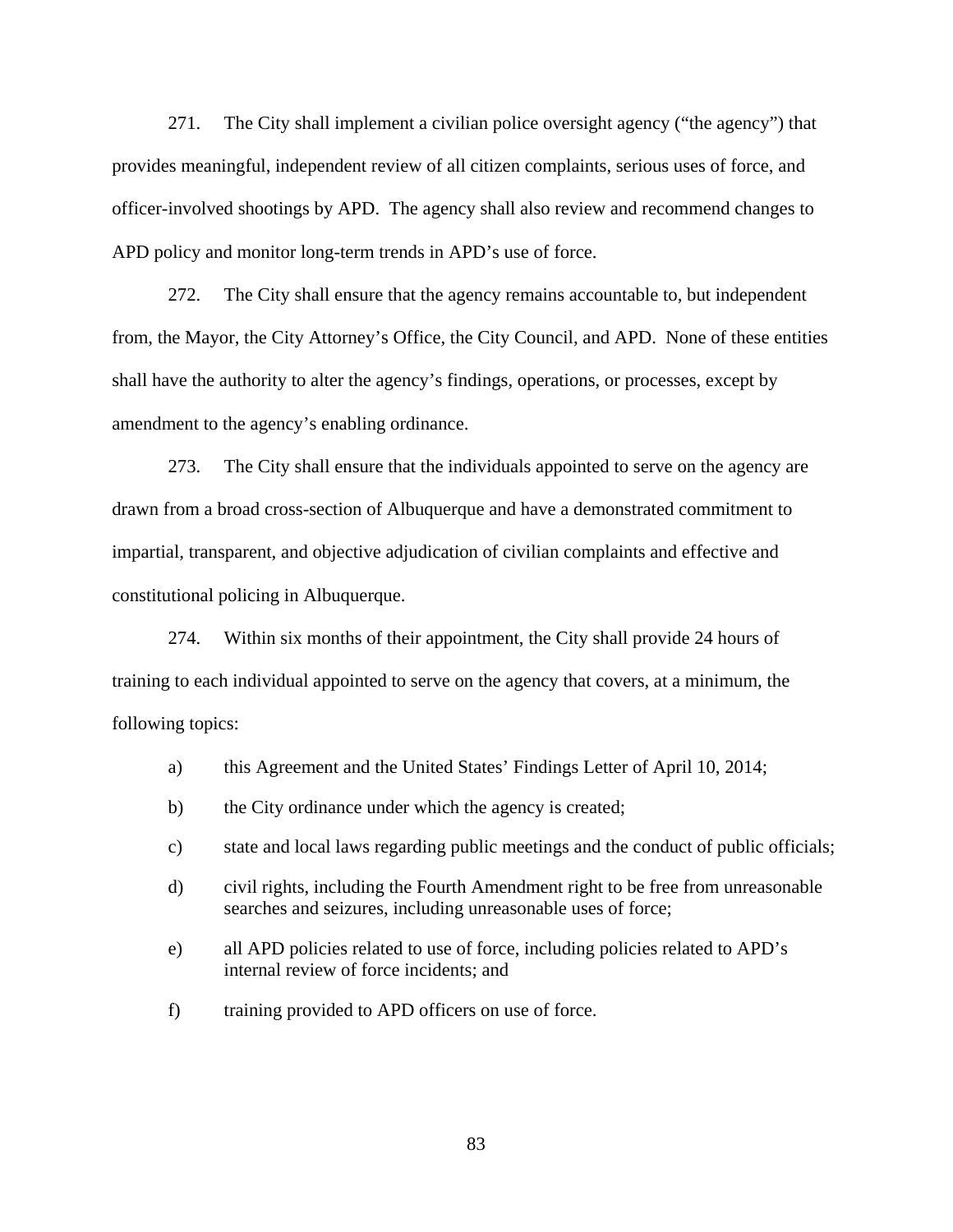275. The City shall provide eight hours of training annually to those appointed to serve on the agency on any changes in law, policy, or training in the above areas, as well as developments in the implementation of this Agreement.

276. The City shall require those appointed to the agency to perform at least two ridealongs with APD officers every six months.

277. The City shall provide the agency sufficient resources and support to assess and make recommendations regarding APD's civilian complaints, serious uses of force, and officerinvolved shootings; and to review and make recommendations about changes to APD policy and long-term trends in APD's use of force.

278. The City shall provide the agency a dedicated budget and grant the agency the authority to administer its budget in compliance with state and local laws. The agency shall have the authority to hire staff and retain independent legal counsel as necessary.

279. The agency shall retain a full-time, qualified investigative staff to conduct thorough, independent investigations of APD's civilian complaints and review of serious uses of force and officer-involved shootings. The investigative staff shall be selected by and placed under the supervision of the Executive Director. The Executive Director will be selected by and work under the supervision of the agency. The City shall provide the agency with adequate funding to ensure that the agency's investigative staff is sufficient to investigate civilian complaints and review serious uses of force and officer-involved shootings in a timely manner.

280. The Executive Director will receive all APD civilian complaints, reports of serious uses of force, and reports of officer-involved shootings. The Executive Director will review these materials and assign them for investigation or review to those on the investigative staff. The Executive Director will oversee, monitor, and review all such investigations or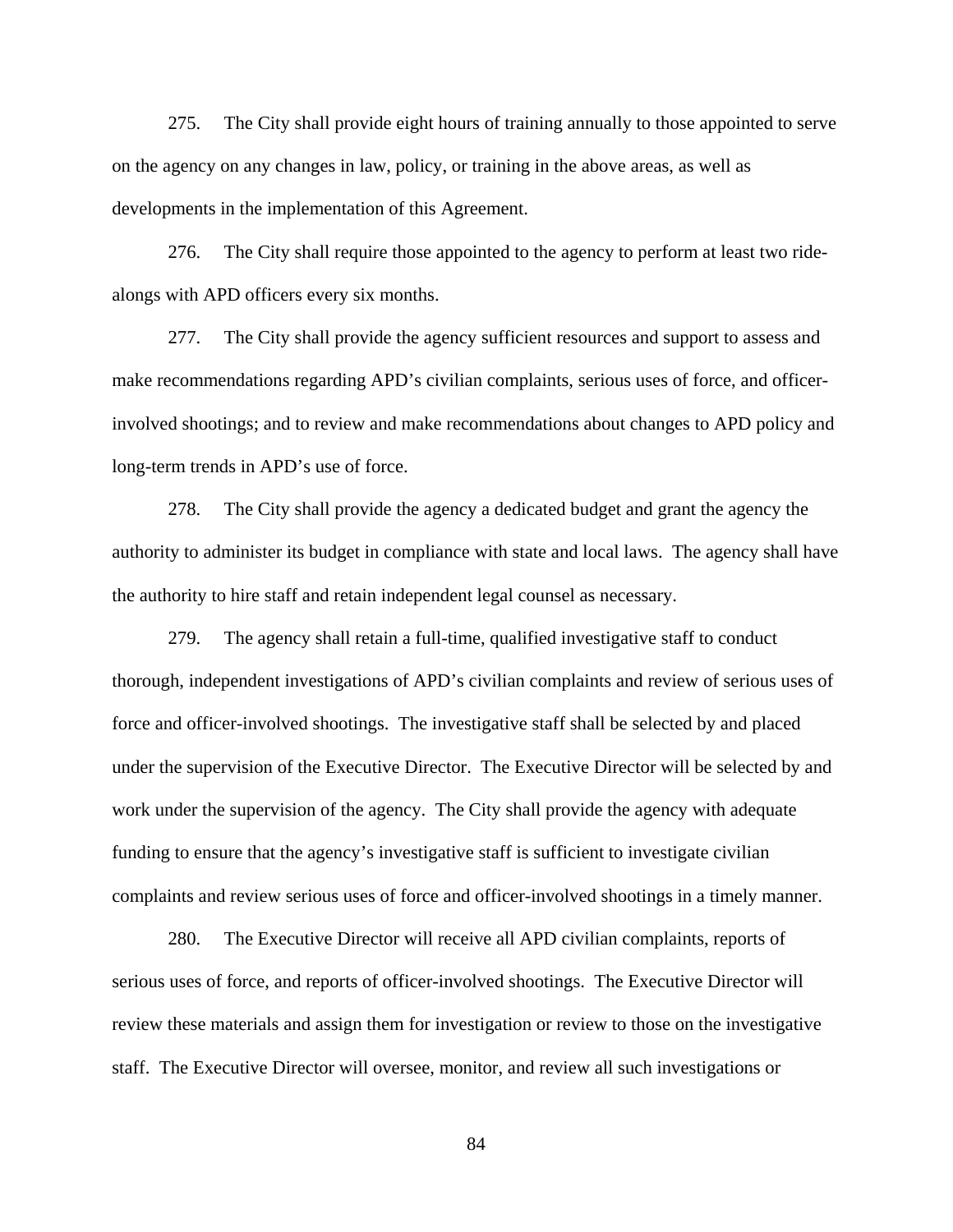reviews and make findings for each. All findings will be forwarded to the agency through reports that will be made available to the public on the agency's website.

281. Investigation of all civilian complaints shall begin as soon as possible after assignment to an investigator and shall proceed as expeditiously as possible.

282. The City shall ensure that the agency, including its investigative staff and the Executive Director, have access to all APD documents, reports, and other materials that are reasonably necessary for the agency to perform thorough, independent investigations of civilian complaints and reviews of serious uses of force and officer-involved shootings. At a minimum, the City shall provide the agency, its investigative staff, and the Executive Director access to:

- a) all civilian complaints, including those submitted anonymously or by a third party;
- b) the identities of officers involved in incidents under review;
- c) the complete disciplinary history of the officers involved in incidents under review;
- d) if requested, documents, reports, and other materials for incidents related to those under review, such as incidents involving the same officer(s);
- e) all APD policies and training; and
- f) if requested, documents, reports, and other materials for incidents that may evince an overall trend in APD's use of force, internal accountability, policies, or training.
- 283. The City shall provide reasonable access to APD premises, files, documents,

reports, and other materials for inspection by those appointed to the agency, its investigative staff, and the Executive Director upon reasonable notice. The City shall grant the agency the authority to subpoena such documents and witnesses as may be necessary to carry out the agency functions identified in this Agreement.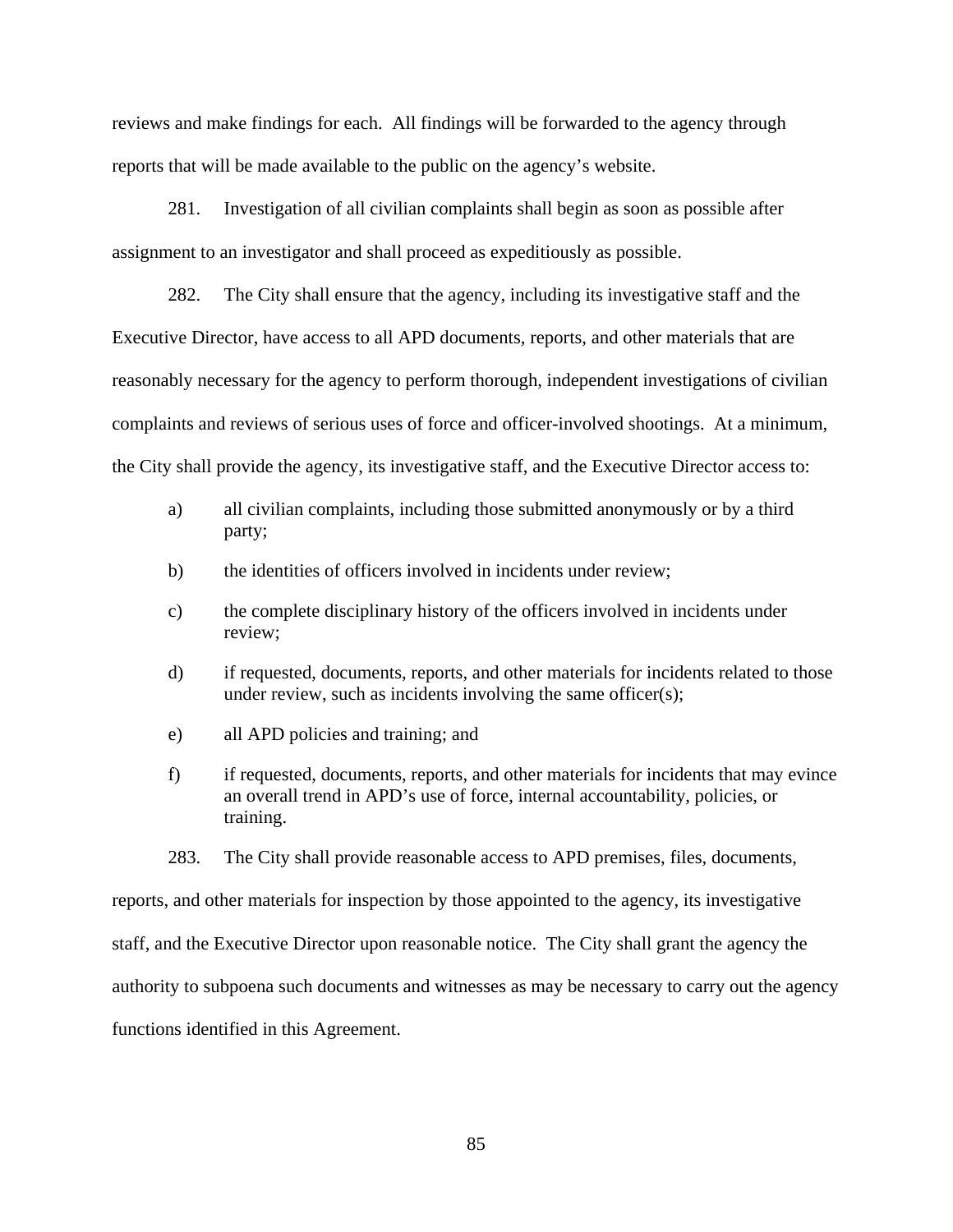284. The City, APD, and the agency shall develop protocols to ensure the confidentiality of internal investigation files and to ensure that materials protected from disclosure remain within the custody and control of APD at all times.

285. The Executive Director, with approval of the agency, shall have the authority to recommend disciplinary action against officers involved in the incidents it reviews. The Chief shall retain discretion over whether to impose discipline and the level of discipline to be imposed. If the Chief decides to impose discipline other than what the agency recommends, the Chief must provide a written report to the agency articulating the reasons its recommendations were not followed.

286. The findings of the Executive Director shall be documented by APD's Internal Affairs Bureau for tracking and analysis.

287. The City shall permit complainants a meaningful opportunity to appeal the Executive Director's findings to the agency.

288. The agency shall make recommendations to the Chief regarding APD policy and training. APD shall submit all changes to policy related to this Agreement (i.e., use of force, specialized units, crisis intervention, civilian complaints, supervision, discipline, and community engagement) to the agency for review, and the agency shall report any concerns it may have to the Chief regarding policy changes.

289. For any of the agency's policy recommendations that the Chief decides not to follow, or any concerns that the agency has regarding changes to policy that Chief finds unfounded, the Chief shall provide a written report to the agency explaining any reasons why such policy recommendations will not be followed or why the agency's concerns are unfounded.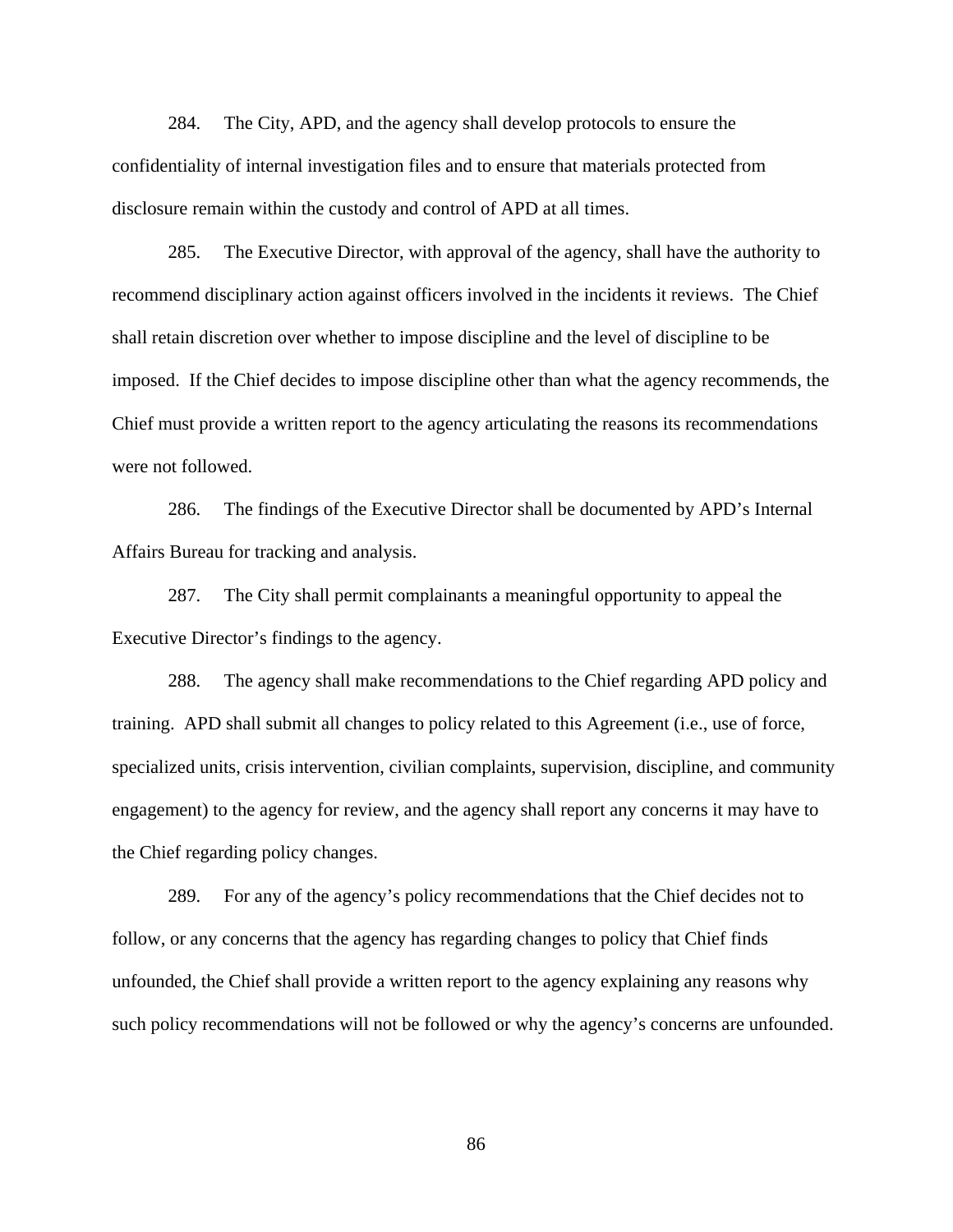290. The agency shall conduct regular public meetings in compliance with state and local law. The City shall make agendas of these meetings available in advance on websites of the City, the City Council, the agency, and APD.

291. The City shall require the agency and the Executive Director to implement a program of community outreach aimed at soliciting public input from broad segments of the community in terms of geography, race, ethnicity, and socio-economic status.

292. The City shall require the agency to submit semi-annual reports to the City Council on its activities, including:

- a) number and type of complaints received and considered, including any dispositions by the Executive Director, the agency, and the Chief;
- b) demographic category of complainants;
- c) number and type of serious force incidents received and considered, including any dispositions by the Executive Director, the agency, and the Chief;
- d) number of officer-involved shootings received and considered, including any dispositions by the Executive Director, the agency, and the Chief;
- e) policy changes submitted by APD, including any dispositions by the Executive Director, the agency, and the Chief;
- f) policy changes recommended by the agency, including any dispositions by the Chief;
- g) public outreach efforts undertaken by the agency and/or Executive Director; and
- h) trends or issues with APD's use of force, policies, or training.
- 293. The City shall not, through the City Attorney's office or other means, interpret the

originating ordinance of the agency in any way that contradicts the provisions of this Agreement.

# **XIII. IMPLEMENTATION, COMPLIANCE ASSESSMENT, AND ENFORCEMENT**

## **A. Independent Monitor**

294. The Parties will jointly select an Independent Monitor ("Monitor") who will

assess and report whether the requirements of this Agreement have been implemented, and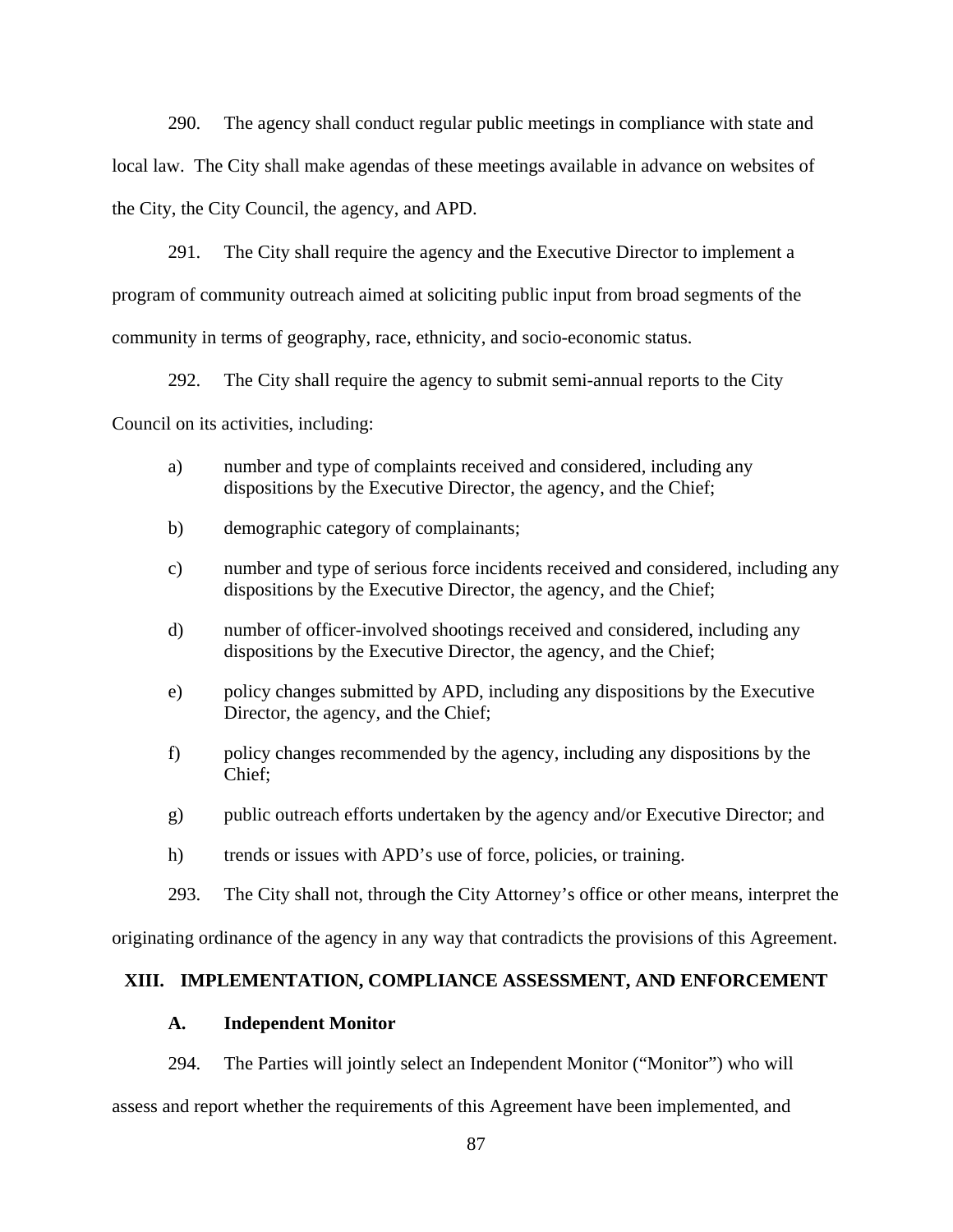whether this implementation is resulting in high-level, quality service; officer safety and accountability; effective, constitutional policing; and increased community trust of APD.

295. The Monitor shall only have the duties, responsibilities, and authority conferred by this Agreement. The Monitor shall not, and is not intended to, replace or assume the role and duties of APD, including the Chief or any other City official. The Monitor shall be subject to the supervision and orders of the Court, consistent with this Agreement and applicable law.

296. In order to assess and report on the implementation of this Agreement and whether implementation is resulting in the outcomes outlined in Paragraph 294, the Monitor shall conduct the reviews specified in this Agreement, and shall review APD policies, training curricula, and programs developed and implemented under this Agreement.

#### **B. Compliance Reviews and Audits**

297. The Monitor shall conduct compliance reviews or audits as necessary to determine whether the City has implemented and continues to comply with the material requirements of this Agreement. Compliance with a material requirement of this Agreement requires that the City has: (a) incorporated the requirement into policy; (b) trained all relevant personnel as necessary to fulfill their responsibilities pursuant to the requirement; and (c) that the requirement is being carried out in actual practice. Compliance reviews and audits shall contain the elements necessary for reliability and comprehensiveness, and may be conducted using sampling and compilation data in accordance with this Paragraph.

# **C. Outcome Assessments**

298. In addition to compliance reviews and audits, the Monitor shall conduct qualitative and quantitative assessments to measure whether implementing this Agreement has resulted in the outcomes expressed in Paragraph 294. These outcome assessments shall include collecting and analyzing the following outcome data trends and patterns: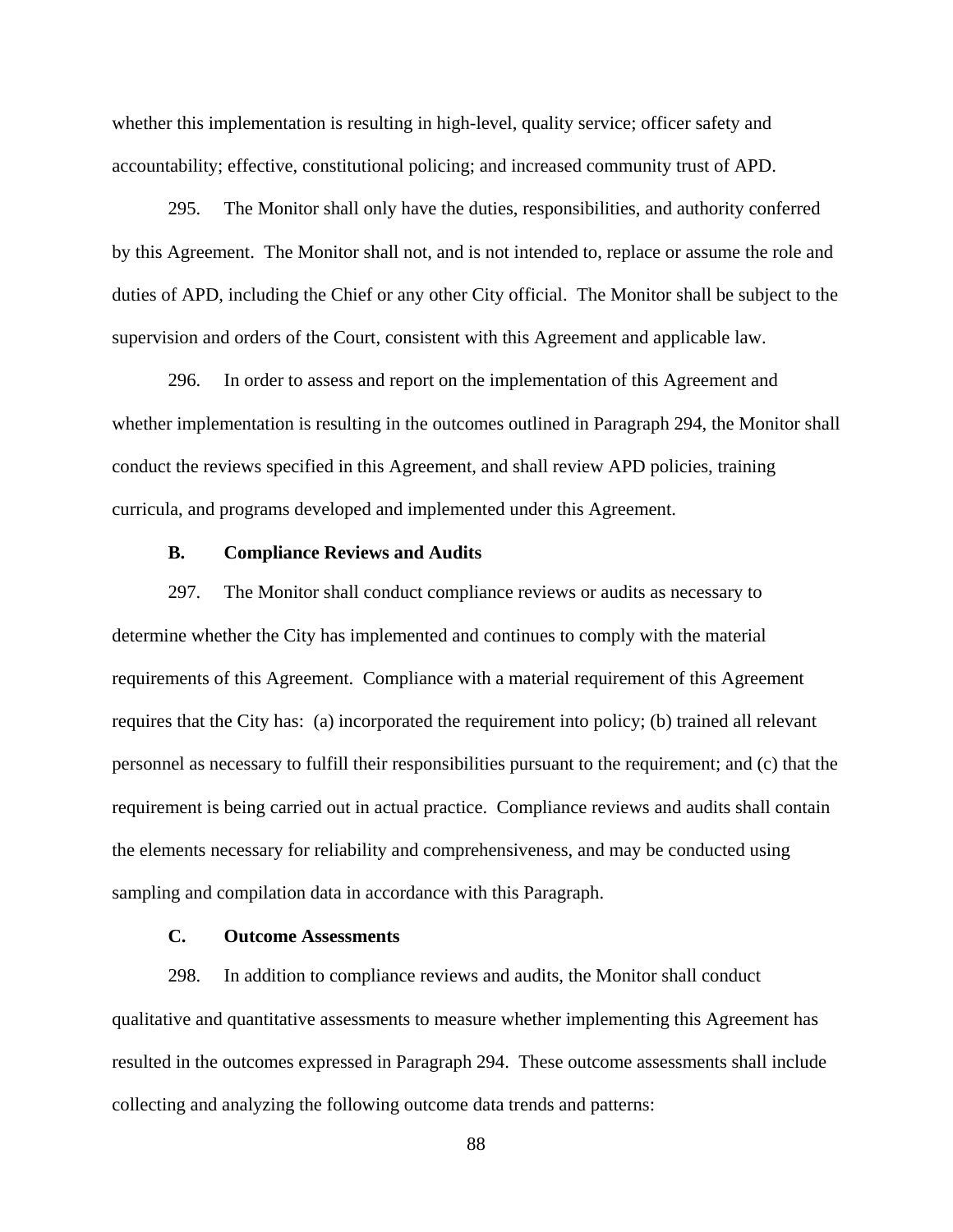- a) use of force measurements including:
	- i. number of uses of force overall and by force type, area command, type of arrest, and demographic category;
	- ii. number of force complaints overall, disposition of complaints, force type, area command, and demographic category;
	- iii. number of uses of force that violate policy overall and by force type, area command, type of arrest, and demographic category;
	- iv. number of use of force administrative investigations supported by a preponderance of the evidence;
	- v. number of officers who are identified in the Early Intervention System for which use of force is a factor, or have more than one instance of force found to violate policy;
	- vi. number of injuries to officers and members of the public overall and by type, area command, and demographic category; and
	- vii. ratio of use of force compared per arrest, force complaints, calls for service, and other factors that the parties deem appropriate;
- b) Specialized Units:
	- i. number of activations and deployments of specialized tactical units; and
	- ii. number of uses of force used overall and by force type, area command, and demographic category;
- c) crisis intervention measures, including the information outlined in Paragraphs 129 and 137;
- d) recruitment measurements, including number of highly qualified recruit candidates;
	- i. detailed summary of recruitment activities, including development and leveraging community partnerships;
	- ii. the number of recruit applicants who failed to advance through the selection process after having been identified as well qualified, grouped by the reason for the failure to advance (this provision does not apply to those who fail to pre-qualify through APD's online recruiting or other pre-screening system);
	- iii. the number of well-qualified recruit applicants who were granted any exceptions to the hiring standards, grouped by exceptions granted, and the reasons exceptions were granted;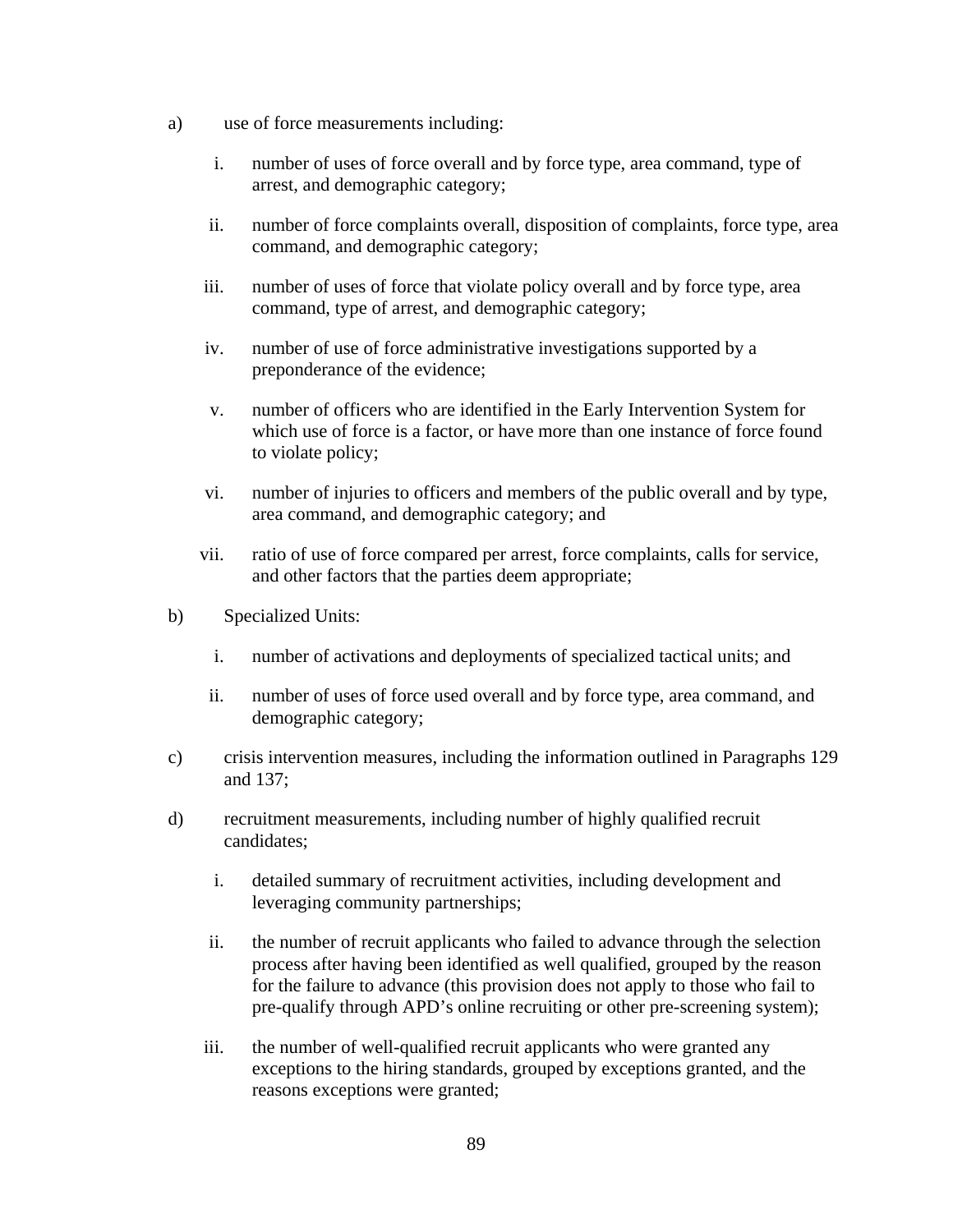- iv. the number of well-qualified recruit applicants with fluency in languages other than English, grouped by the specific languages spoken;
- v. the number of well-qualified recruit applicants with previous law enforcement experience, grouped by former agencies and years of service; and
- vi. the number of well-qualified recruit applicants grouped by educational level achieved or years of military service;
- e) force investigations indicating a policy, training, or tactical deficiency;
- f) training data, including:
	- i. number of officers trained pursuant to this Agreement, by the type of training provided; and
	- ii. training deficiencies identified through use of force investigations, the Force Review Board, civilian complaints, internal complaints, the disciplinary process, and the Civilian Police Oversight Agency;
- g) officer assistance and support measurements, including:
	- i. availability and use of officer assistance and support services; and
	- ii. officer reports or surveys of adequacy of officer assistance and support;
- h) supervision measurements, including initial identification of policy violations and performance problems by supervisors, and effective response by supervisors to identified problems; and
- i) civilian complaints, internal investigations, and discipline, including:
	- i. the number of misconduct complaints, and whether any increase or decrease appears related to access to the complaint process;
	- ii. number of sustained, not sustained, exonerated, and unfounded misconduct complaints;
	- iii. number of misconduct complaint allegations supported by a preponderance of the evidence;
	- iv. number of officers who are subjects of repeated misconduct complaints, or have repeated instances of sustained misconduct complaints; and
	- v. number of criminal prosecutions of officers for on- or off-duty conduct.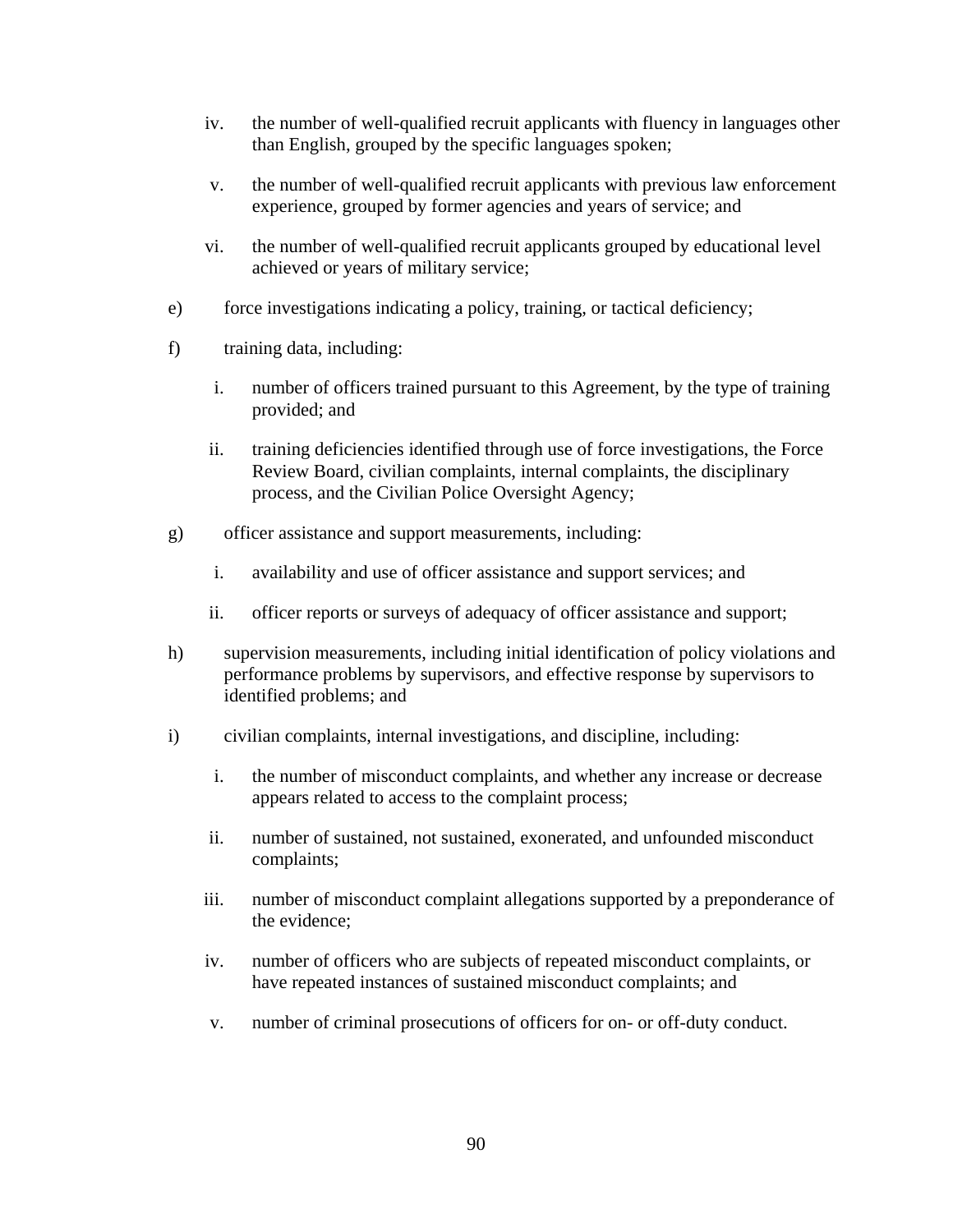299. In conducting these outcome assessments, the Monitor may use any relevant data

collected and maintained by APD (e.g., crime trend pattern analysis), provided that it has

determined, and the Parties agree, that this data is reasonably reliable and complete.

### **D. Monitoring Plan and Methodology**

300. Within three months of his or her appointment date as the Monitor, the Monitor

shall develop a plan for conducting the above compliance reviews and outcome assessments, and

shall submit this plan to the Parties for review and approval. This plan shall:

- a) clearly delineate the requirements of this Agreement to be assessed for compliance, indicating which requirements will be assessed together;
- b) set out a methodology for reviewing serious use of force and serious misconduct complaint investigations;
- c) set out a schedule for conducting outcome measure assessments for each outcome measure at least annually, except where otherwise noted, with the first assessment occurring within 18 months of the Effective Date; and
- d) set out a schedule for conducting a compliance review or audit of each requirement of this Agreement within 18 months of the Effective Date, and a comprehensive compliance review or audit of each requirement within two years of the Effective Date and at least annually thereafter; and
- e) set out a schedule for conducting comprehensive compliance and outcome reassessments, pursuant to Paragraphs 306 and 307.
- 301. Within 45 days of his or her appointment date as the Monitor, the Monitor shall

review and recommend any changes to the outcome measures detailed in section XIII, above,

that the Monitor deems useful in assessing whether implementation is achieving the goals of this

Agreement. The Parties shall adopt any recommendations upon which they agree. If the Parties

disagree whether to adopt a particular outcome measure, the Party seeking adoption may seek

Court resolution.

302. Where the Parties agree, the Monitor shall refrain from conducting a compliance review of a requirement previously found by the Monitor to be in sustained compliance for at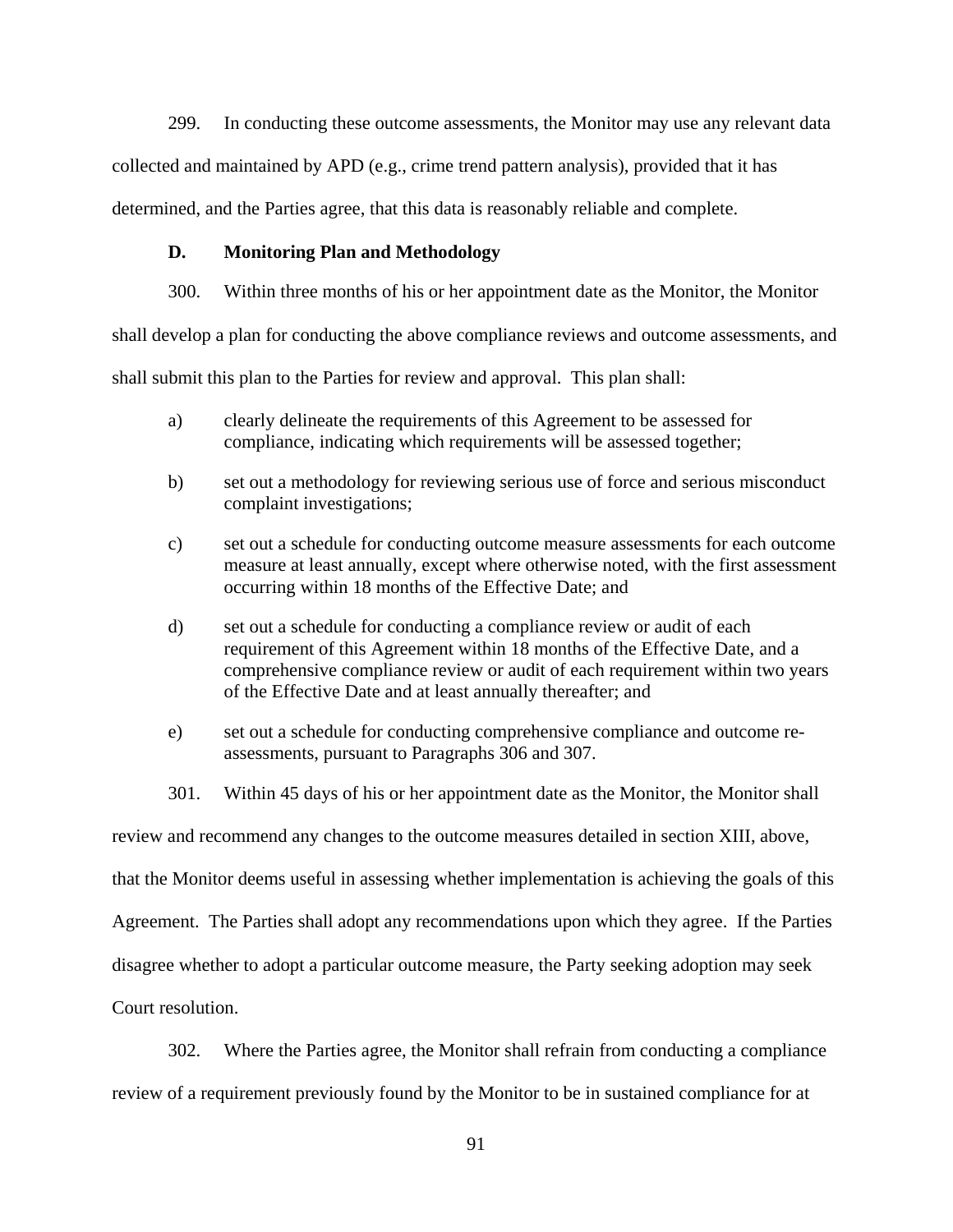least two years pursuant to audits or reviews, or where outcome assessments or other information indicate that the outcome intended by the requirement has been achieved.

303. Beginning six months after the Effective Date, the Monitor shall submit a proposed methodology for the assessment or review to the Parties at least three months before the initiation of any outcome measure assessment or compliance review. The Parties shall submit any comments or concerns regarding the proposed methodology to the Monitor within 45 days of the proposed date of the assessment or review. The Monitor shall modify the methodology as necessary to address any concerns or shall inform the Parties in writing of the reasons it is not modifying its proposed methodology. Any unresolved disputes involving the Monitor's methodology may be submitted to the Court for resolution.

#### **E. Review of Use of Force and Misconduct Investigations**

304. The City shall provide each investigation of a serious use of force, or use of force that is the subject of a misconduct investigation, and each investigation report of a serious misconduct complaint (i.e., criminal misconduct; unreasonable use of force; untruthfulness/false statements; and retaliation) to the Monitor once closed. The Monitor shall review each serious use of force investigation and each serious misconduct complaint investigation for completeness, consistent with the methodology developed pursuant to Paragraphs 300 and 303.

### **F. Monitor Recommendations and Technical Assistance**

305. The Monitor may make recommendations to the Parties regarding measures necessary to ensure timely, full, and effective implementation of this Agreement and its underlying objectives. Such recommendations may include changing, modifying, or amending a provision of the Agreement; additional training in any area related to this Agreement; or seeking technical assistance. In addition to such recommendations, the Monitor may also, at the request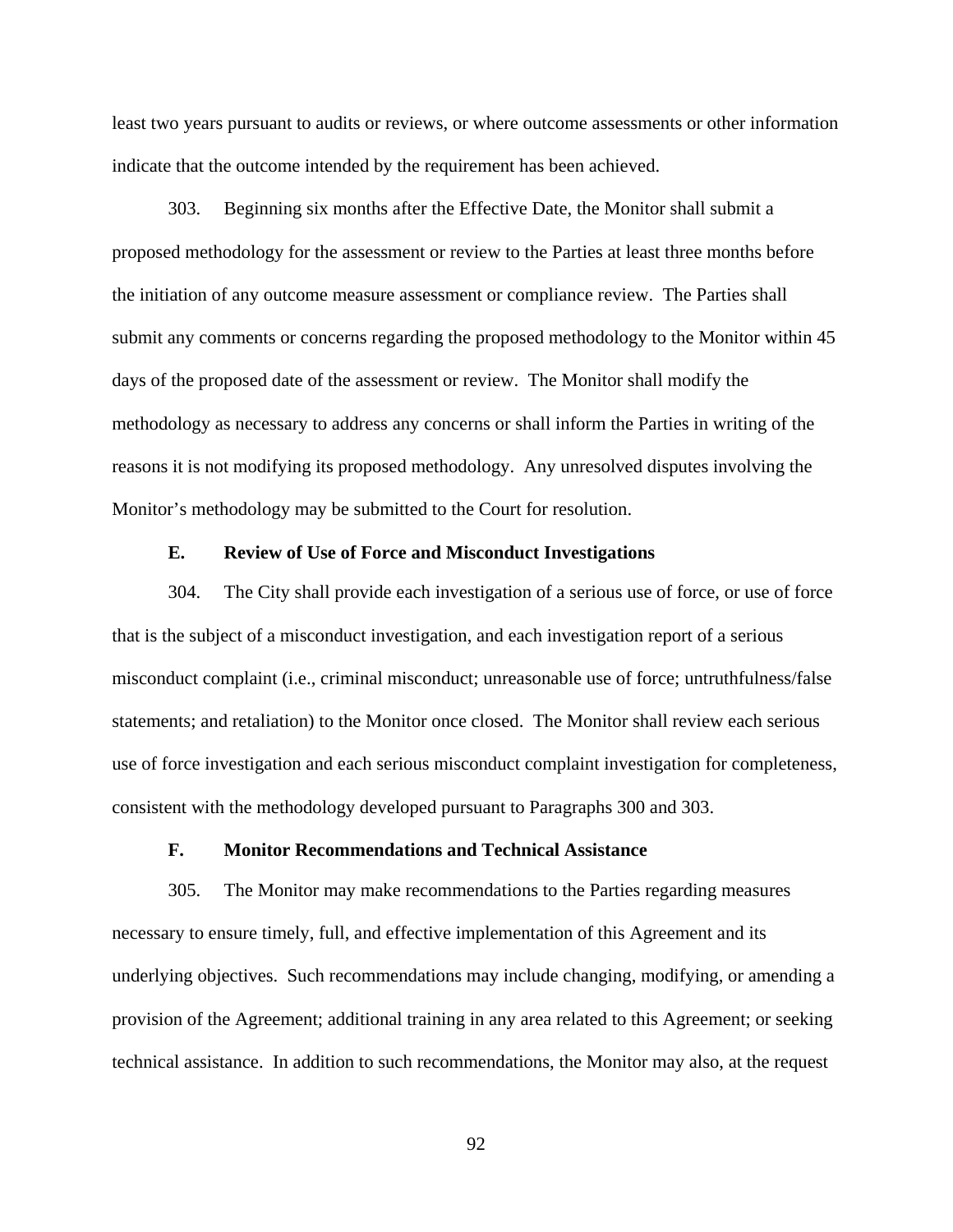of DOJ or the City and based on the Monitor's reviews, provide technical assistance consistent with the Monitor's responsibilities under this Agreement.

### **G. Comprehensive Re-Assessment**

306. Two years after the Effective Date, the Monitor shall conduct a comprehensive compliance assessment.

307. Two years and six months after the Effective Date, the Monitor shall conduct a comprehensive outcome assessment to determine whether and to what extent the outcomes intended by this Agreement have been achieved, and whether any modifications to this Agreement are necessary for continued achievement in light of changed circumstances or unanticipated impact (or lack of impact) of the requirement. This assessment shall also address areas of greatest achievement and the requirements that appear to have contributed to this success, as well as areas of greatest concern, including strategies for accelerating full and effective compliance. Based upon this comprehensive assessment, the Monitor shall recommend modifications to this Agreement necessary to achieve and sustain intended outcomes. Where the Parties agree with the Monitor's recommendations, the Parties shall stipulate to modify the Agreement accordingly. This provision in no way diminishes the Parties' ability to stipulate to modifications to this Agreement as set out in Paragraph 338 below. Nothing in this assessment shall enable the Monitor to unilaterally modify the terms of this Agreement.

# **H. Monitor Reports**

308. For the first two years after the Monitor has been appointed, the Monitor shall file with the Court written, public compliance reports every four months, and after two years, every six months. These reports shall include the following:

- a) a description of the work conducted by the Monitor during the reporting period;
- b) a list of each Agreement requirement, indicating which requirements have been: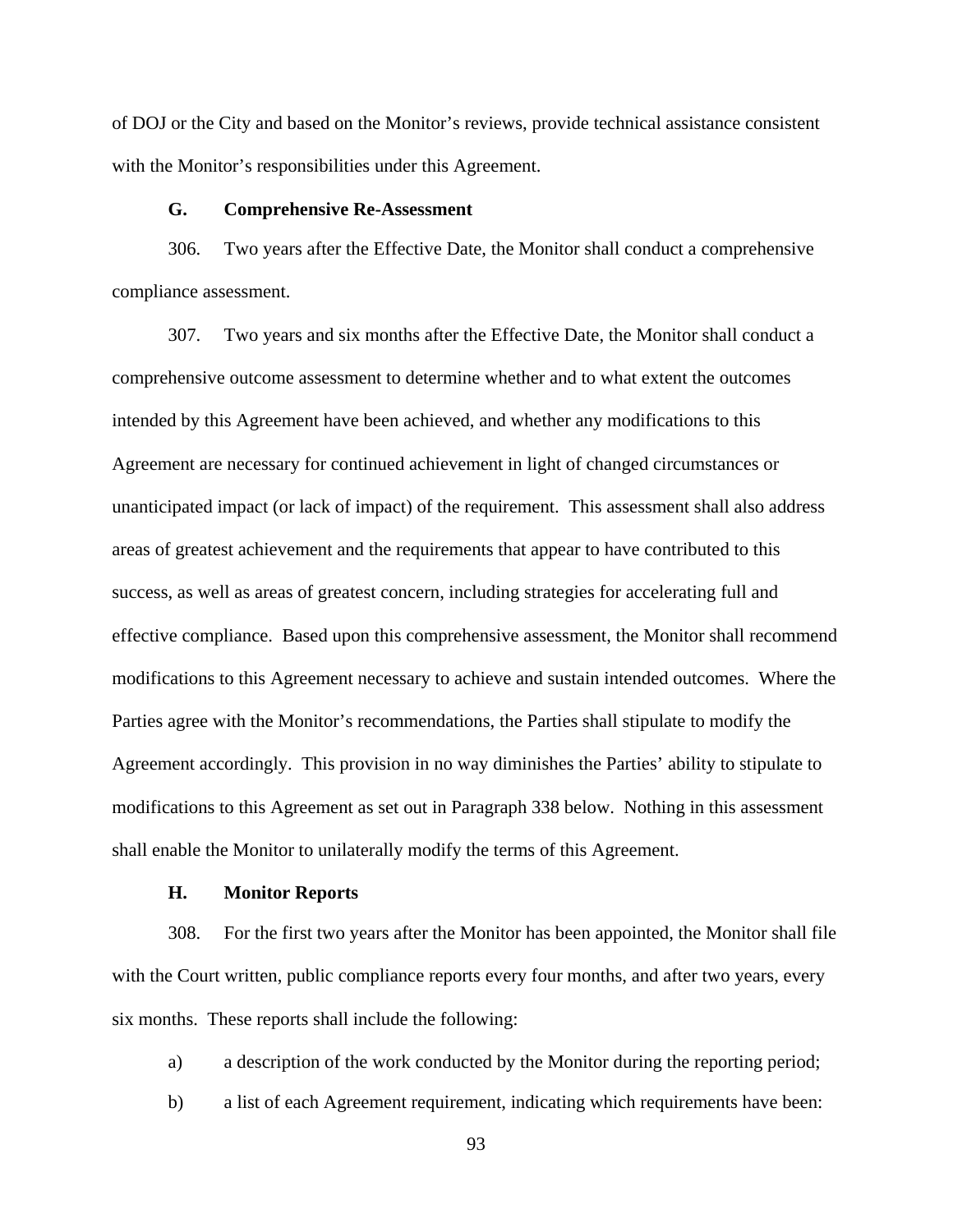- i. incorporated into policy;
- ii. the subject of sufficient training for all relevant APD officers and employees;
- iii. reviewed or audited by the Monitor to determine whether the requirements have been fully implemented in actual practice, including the date of the review or audit; and
- iv. found by the Monitor to have been fully implemented in practice;
- c) the methodology and specific findings for each review conducted, where appropriate, and redacted as necessary for privacy concerns. An unredacted version shall be filed under seal with the Court and provided to the Parties. The underlying data for each review shall not be publicly available but shall be retained by the Monitor and provided to either or both Parties upon request;
- d) for any requirements that were reviewed or audited and found not to have been fully implemented in practice, the Monitor's recommendations regarding necessary steps to achieve compliance; and
- e) a projection of the work to be completed during the upcoming reporting period and any anticipated challenges or concerns related to implementation of this Agreement.
- 309. The Monitor shall provide a copy of the compliance reports to the Parties in draft

form within 15 days after the end of each reporting period. The Parties shall have 15 calendar

days upon receipt of the report to allow the Parties to informally comment on the draft report.

The Monitor shall consider the Parties' responses and make appropriate changes, if any, before

issuing the report.

## **I. Communication Between Monitor, Parties, and Public**

310. The Monitor shall maintain regular contact with the Parties in order to ensure effective and timely communication regarding the status of APD's implementation of and compliance with this Agreement. To facilitate this communication, the Monitor shall conduct monthly meetings, which shall include participation by the Chief, counsel for the City, the APD Implementation Unit, and DOJ.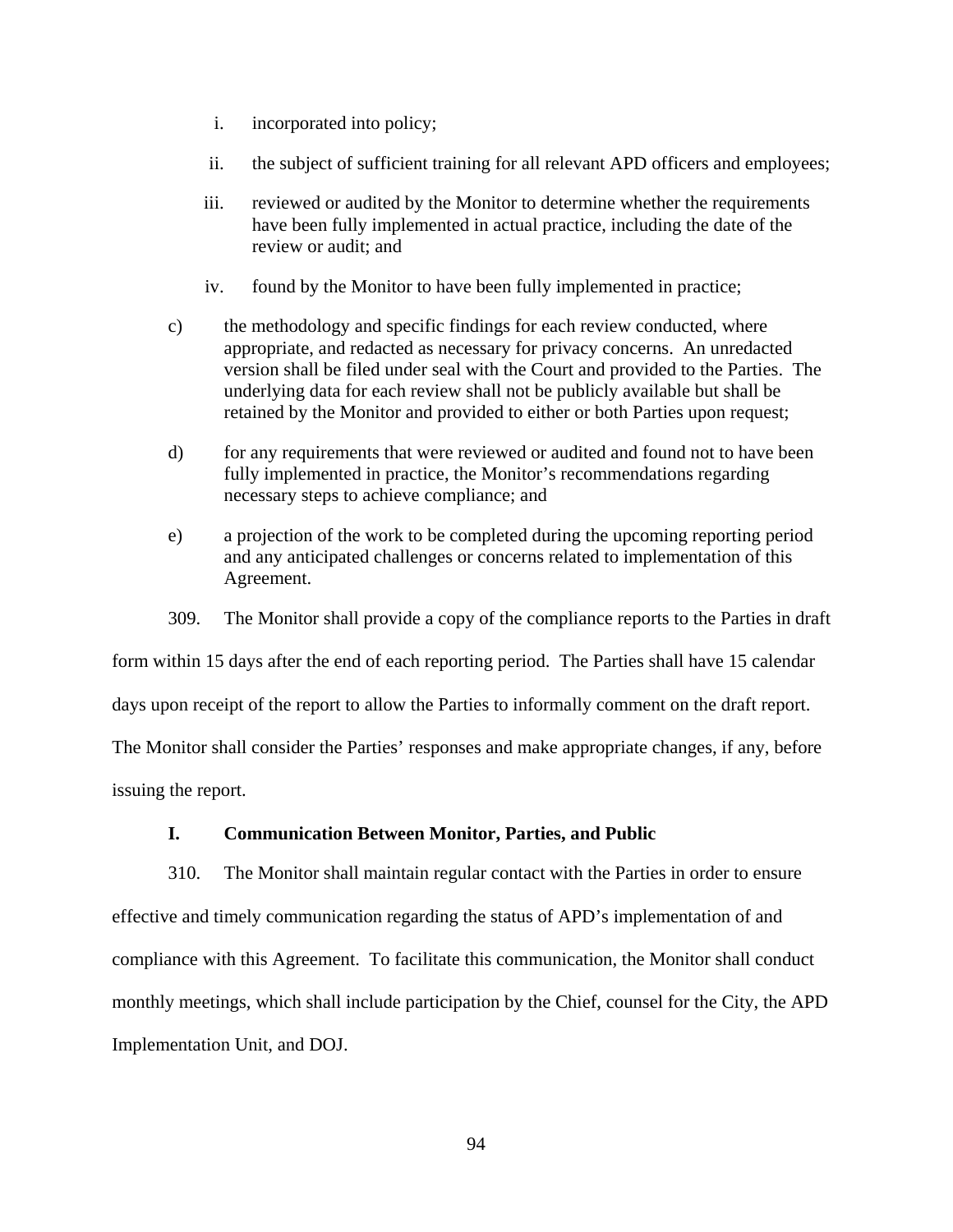311. The Monitor shall meet with community stakeholders to explain the Monitor's reports and inform the public about this Agreement's implementation process, as well as to hear community perspectives of police interactions.

#### **J. Public Statements, Testimony, Records, and Conflicts of Interest**

312. Except as required or authorized by the terms of this Agreement or the Parties acting together, the Monitor (including, for the purposes of this paragraph, any agent, employee, or independent contractor thereof) shall not make any public statements or issue findings with regard to any act or omission of the City, its agents, representatives, or employees; nor shall it disclose non-public information provided to the Monitor pursuant to this Agreement. Any press or public statement made by the Monitor regarding its employment or monitoring activities under this Agreement shall first be approved by DOJ and the City.

313. Members of the monitoring team may testify only in this matter as to their observations, findings, and recommendations, but no member of the monitoring team shall testify in any other litigation or proceeding with regard to any act or omission of the City or any of its agents, representatives, or employees related to this Agreement or regarding any matter or subject that the Monitor may have received knowledge of as a result of his or her performance under this Agreement. This paragraph does not apply to any proceeding before a court related to performance of contracts or subcontracts for monitoring this Agreement.

314. Unless such conflict is waived by the Parties, the Monitor shall not accept employment or provide consulting services that would present a conflict of interest with the Monitor's responsibilities under this Agreement, including being retained (on a paid or unpaid basis) by any current or future litigant or claimant, or such litigant's or claimant's attorney, in connection with a claim or suit against the City or its departments, officers, agents or employees.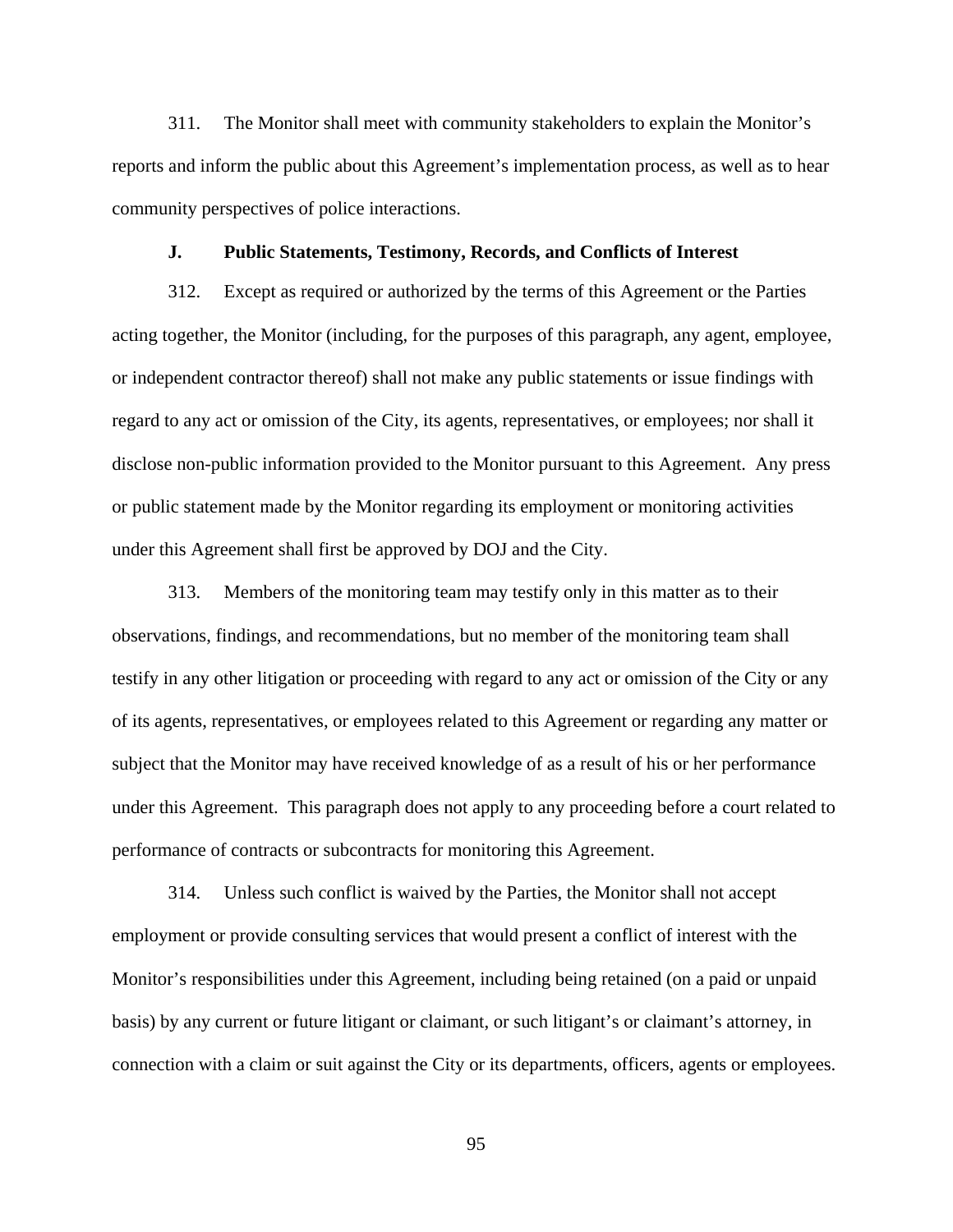315. The Monitor is not a state or local agency or an agent thereof, and accordingly, the records maintained by the Monitor or communications between the Monitor and the Parties shall not be deemed public records subject to public inspection.

316. The Monitor shall not be liable for any claim, lawsuit, or demand arising out of the Monitor's performance pursuant to this Agreement brought by non-parties to this Agreement.

## **K. APD Implementation Unit**

317. Implementation of this Agreement will require flexibility in assignments and staffing to ensure that this Agreement maintains high-level, quality service; ensures officer safety and accountability; and promotes effective, constitutional policing. The City agrees to hire and retain, or reassign current APD employees, at the discretion of the Chief, to form an interdisciplinary unit with the skills and abilities necessary to facilitate implementation of this Agreement. This unit will serve as a liaison between the Parties and the Monitor and will assist with the City's and APD's implementation of and compliance with this Agreement. At a minimum, this unit will: coordinate the City's and APD's compliance and implementation activities; facilitate the provision of data, documents, materials, and access to the City's and APD's personnel to the Monitor and DOJ, as needed; ensure that all data, documents and records are maintained as provided in this Agreement; and assist in assigning implementation and compliance-related tasks to APD personnel, as directed by the Chief.

## **L. Implementation Assessment and Report**

318. The City agrees to collect and maintain all data and records necessary to: (1) document implementation of and compliance with this Agreement, including data and records necessary for the Monitor to conduct reliable outcome assessments, compliance reviews, and audits; and (2) allow APD or other City entities to perform ongoing quality assurance in each of the areas addressed by this Agreement.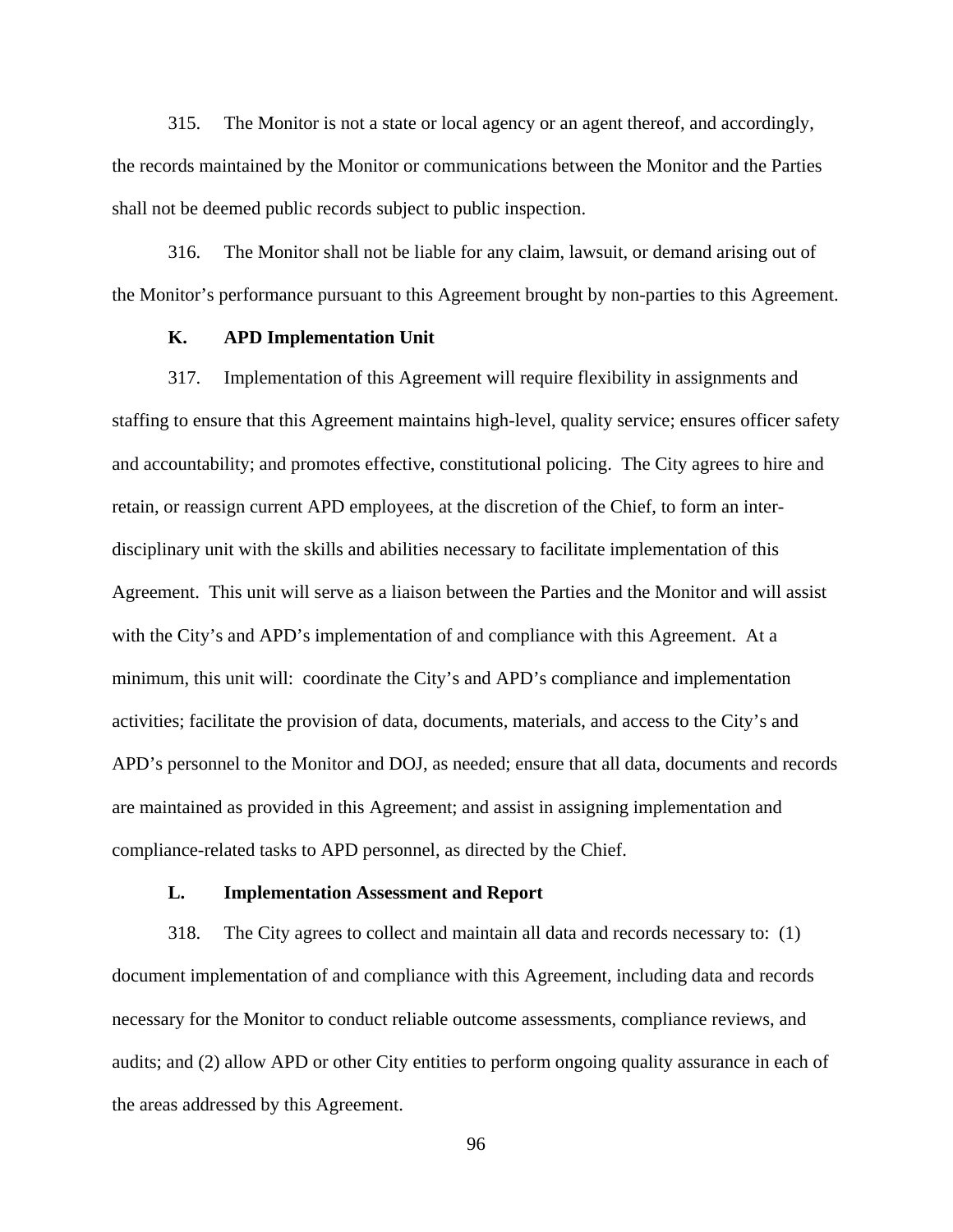319. Within six months of the Effective Date, APD agrees to file a status report with the Court, with a copy also provided to the Monitor and DOJ. This report shall delineate the steps taken by APD during the reporting period to implement this Agreement; APD's assessment of the status of its progress; plans to correct any problems; and response to any concerns raised in the Monitor's previous report. Beginning with the Monitor's first report, and following the schedule for Monitor reports in Paragraph 308, APD agrees to file a status report one month before the Monitor reports are due, for the duration of this Agreement.

### **M. Access and Confidentiality**

320. To facilitate its work, the Monitor may conduct on-site visits and assessments without prior notice to the City. The Monitor shall have access to all necessary individuals, facilities, and documents, which shall include access to Agreement-related trainings, meetings, and reviews such as critical incident review and disciplinary hearings. APD shall notify the Monitor as soon as practicable, and in any case within 12 hours, of any critical firearms discharge, in-custody death, or arrest of any officer.

321. The City agrees to ensure that the Monitor shall have timely, full, and direct access to all City staff, employees, and facilities that the Monitor reasonably deems necessary to carry out the duties assigned to the Monitor by this Agreement. The Monitor shall cooperate with the City to access people and facilities in a reasonable manner that, consistent with the Monitor's responsibilities, minimizes interference with daily operations.

322. The City shall ensure that the Monitor has full and direct access to all City and APD documents and data that the Monitor reasonably deems necessary to carry out the duties assigned to the Monitor by this Agreement, except any documents or data protected by the attorney-client or work product privilege. The attorney-client or work product privilege may not be used to prevent the Monitor from observing reviews, trainings, or disciplinary hearings.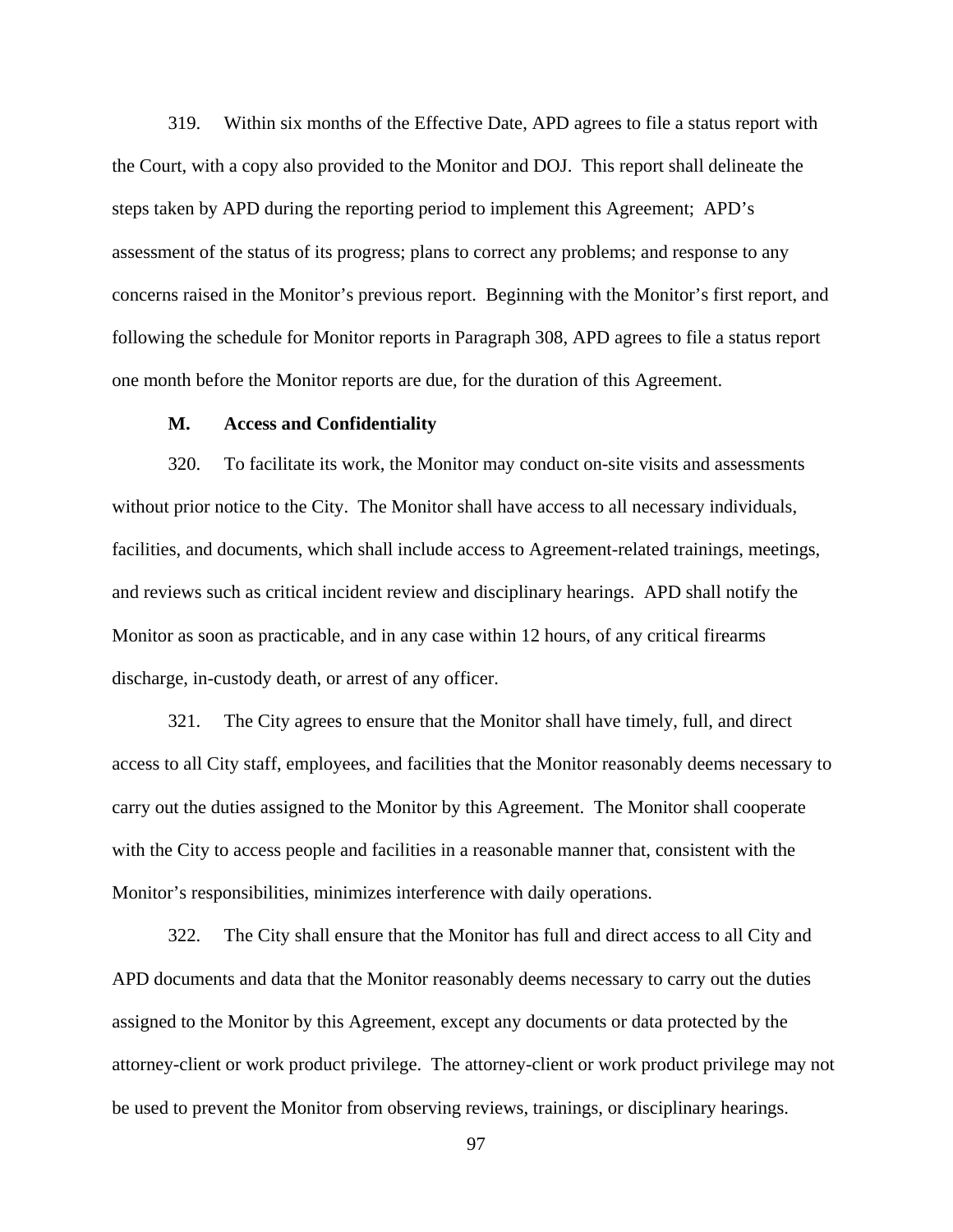Should the City decline to provide the Monitor access to documents or data based on privilege, the City shall inform the Monitor and DOJ that it is withholding documents or data on this basis, and shall provide the Monitor and DOJ with a log describing the documents or data and the basis of the privilege.

323. DOJ and its consultants and agents shall have full and direct access to all City staff, employees, facilities, documents, and data to the extent necessary to assess implementation of this Agreement, in coordination with the City's legal counsel. DOJ and its consultants and agents shall cooperate and coordinate with the City and its legal counsel to access involved personnel, facilities, and documents in a reasonable manner that, consistent with DOJ's responsibilities to enforce this Agreement, minimizes interference with daily operations. Should the City decline to provide DOJ with access to documents or data based on privilege, the City shall inform DOJ that it is withholding documents or data on this basis, and shall provide DOJ with a log describing the documents or data and the basis of the privilege.

324. The Monitor and DOJ shall provide the City with reasonable notice of a request for copies of documents. Upon such request, the City shall provide in a timely manner copies (electronic, where readily available) of the requested documents to the Monitor and DOJ.

325. The Monitor shall have access to all records and information relating to ongoing criminal investigations of APD officers that would be subject to disclosure under state public records laws. The Monitor shall have access to all documents in criminal investigation files that have been closed by APD after the Effective Date. The Monitor shall also have reasonable access to all arrest reports, warrants, and warrant applications initiated after the Effective Date.

326. The Monitor and DOJ shall maintain all non-public information provided by the City in a confidential manner. Other than as expressly provided in this Agreement, this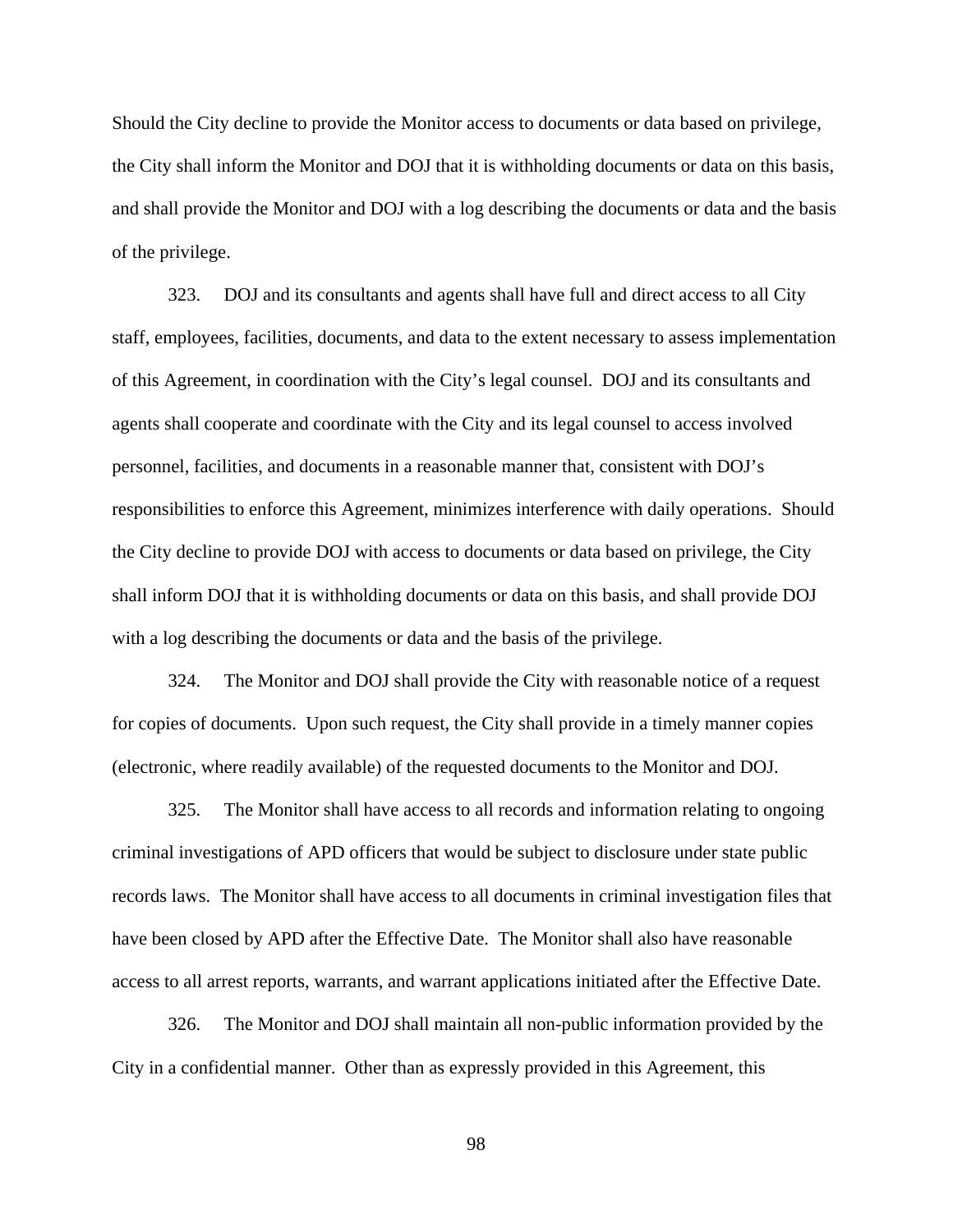Agreement shall not be deemed a waiver of any privilege or right the City may assert, including those recognized at common law or created by statute, rule, or regulation, against any other person or entity with respect to the disclosure of any document.

#### **N. Selection and Compensation of the Monitor**

327. Within two months of the Effective Date, or additional time if agreed to by the Parties, the City and DOJ shall together select a Monitoring Team, acceptable to both, which shall assess and report on the implementation of this Agreement. The Parties have agreed to use an open Request for Information process in selecting the Monitoring Team. This process shall be implemented in a manner consistent with this Agreement, including the requirement that the Monitoring Team be jointly selected and acceptable to both DOJ and the City. The Parties' Monitoring Team selection shall be subject to the approval of the Court. The Monitoring Team shall consist of individuals of the highest ethics.

328. The Parties commit to working together to implement this Agreement. Accordingly, the Parties commit to working collaboratively to select a Monitoring Team. If the Parties are unable to agree on a Monitor or an alternative method of selection within the timeframe agreed to by all parties, each Party shall submit the names of three candidates, or three groups of candidates, along with resumes and cost proposals, to the Court, and the Court will select a Monitoring Team from among the qualified candidates/candidate groups.

329. The Monitoring Team shall be appointed for a period of four years from the Effective Date and shall have its appointment extended automatically should the City not demonstrate full and effective compliance at the end of this four-year period. The extension of the Monitoring Team beyond six years shall be allowed only if the Court determines that it is reasonably necessary in order to assess and facilitate full and effective compliance with this Agreement.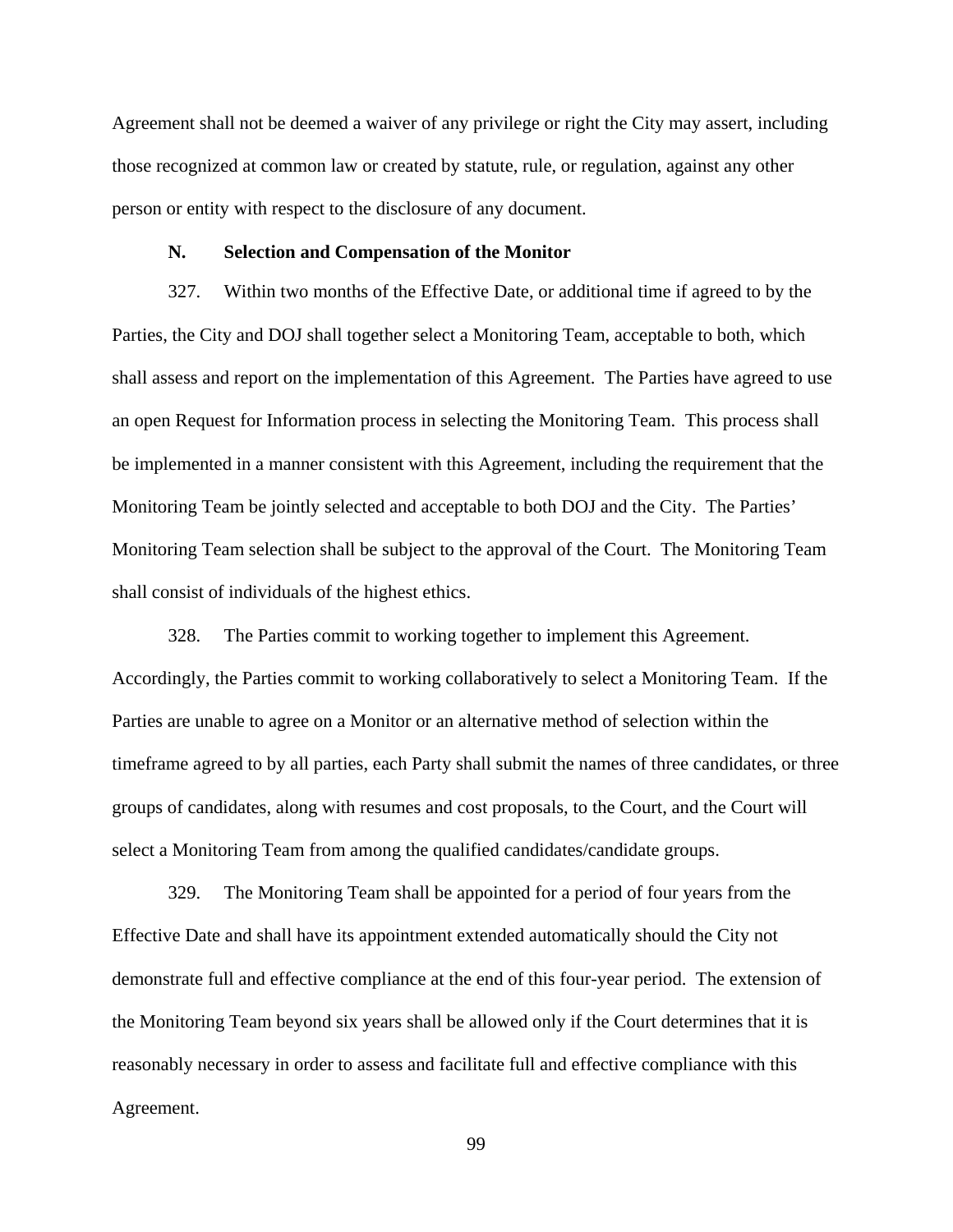330. The City shall bear all reasonable fees and costs of the Monitor. DOJ and the City recognize the importance of ensuring that the fees and costs borne by the City are reasonable. Accordingly, fees and costs shall be one factor considered in selecting the Monitor. Before the Monitor is selected, candidates for the position of Monitor shall prepare annual budgets for the first four years of this Agreement. Upon selecting the Monitor, the Court will approve the annual budgets for the first four years of this Agreement. Those budgets will only be revised upon the agreement of the Parties, or, if the Parties are unable to agree on a budget revision, the matter shall be submitted to the Court to revise the budgets pursuant to Federal Rule of Civil Procedure 60(b).

331. In the event that any dispute arises regarding the reasonableness or payment of the Monitor's fees and costs, the City, DOJ, and the Monitor shall attempt to resolve such dispute cooperatively prior to seeking the assistance of the Court.

332. The City shall provide the Monitor with permanent office space and reasonable office support such as office furniture, telephones, Internet access, secure document storage, and photocopying.

333. The Monitor, at any time after its initial selection, may request permission to hire, employ, or contract with such additional persons or entities as are reasonably necessary to perform the tasks assigned to the Monitor by this Agreement. Any person or entity hired or otherwise retained by the Monitor to assist in furthering any provision of this Agreement shall be subject to the provisions of this Agreement. The Monitor shall notify the City and DOJ in writing if the Monitor wishes to select such additional persons or entities. The notice shall identify and describe the qualifications of the person or entity to be hired or employed and the monitoring task to be performed. If the City and DOJ agree to the Monitor's proposal, the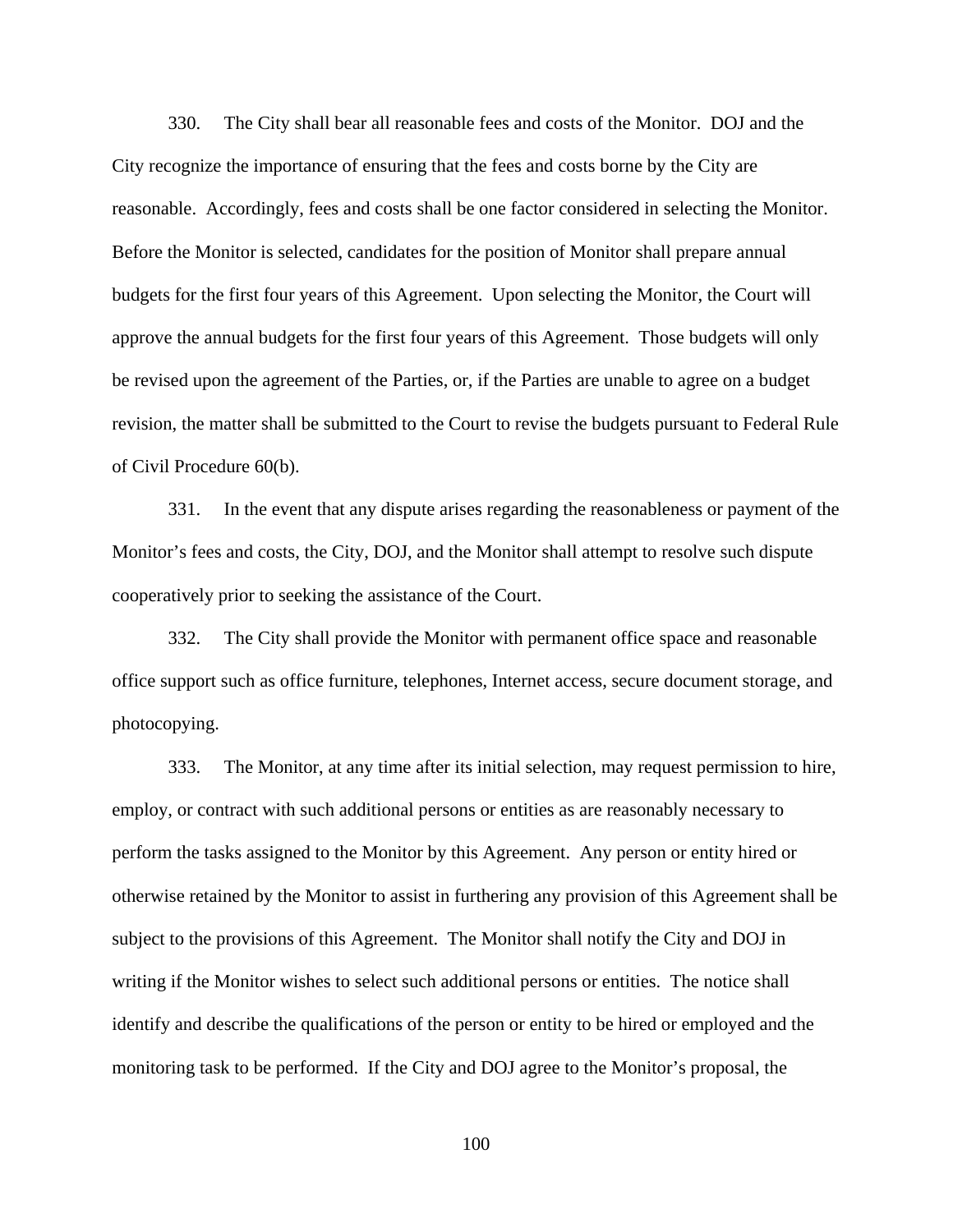Monitor shall be authorized to hire or employ such additional persons or entities. The City or DOJ have ten business days to disagree with the proposal. If the City and DOJ are unable to reach agreement within ten business days of receiving notice of the disagreement, the Court will resolve the dispute.

334. If full and effective implementation of this Agreement requires technical assistance beyond the scope of the Monitor's duties, DOJ, APD, and/or the Monitor shall inform the City of the need for technical assistance and its relation to implementation of this Agreement. The Monitor, with assistance from the City, shall arrange for the prompt initiation of the required technical assistance, to be performed by the Monitor or its agent or independent contractor, or a separate entity. The City shall set aside \$100,000.00 for this purpose, and shall allocate additional funds as necessary. If any party disagrees with the need for the technical assistance requested, the party shall, within 15 days of being informed in writing of the requested technical assistance, and within 10 business days of providing notice of the disagreement, inform the Court, which shall resolve the dispute.

335. Should any of the Parties to this Agreement determine that the Monitor or the Monitor's individual members, agents, employees, or independent contractors have exceeded their authority, or failed to satisfactorily perform the duties required by this Agreement, the party may petition the Court for such relief as the Court deems appropriate, including replacement of the Monitor and/or any individual members, agents, employees, or independent contractors.

### **O. Court Jurisdiction, Modification of the Agreement, and Enforcement**

336. This Agreement shall become effective upon signature of the Parties and submission to the Court.

337. To ensure that the requirements of this Agreement are properly and timely implemented, the Court will retain jurisdiction of this action for all purposes until such time as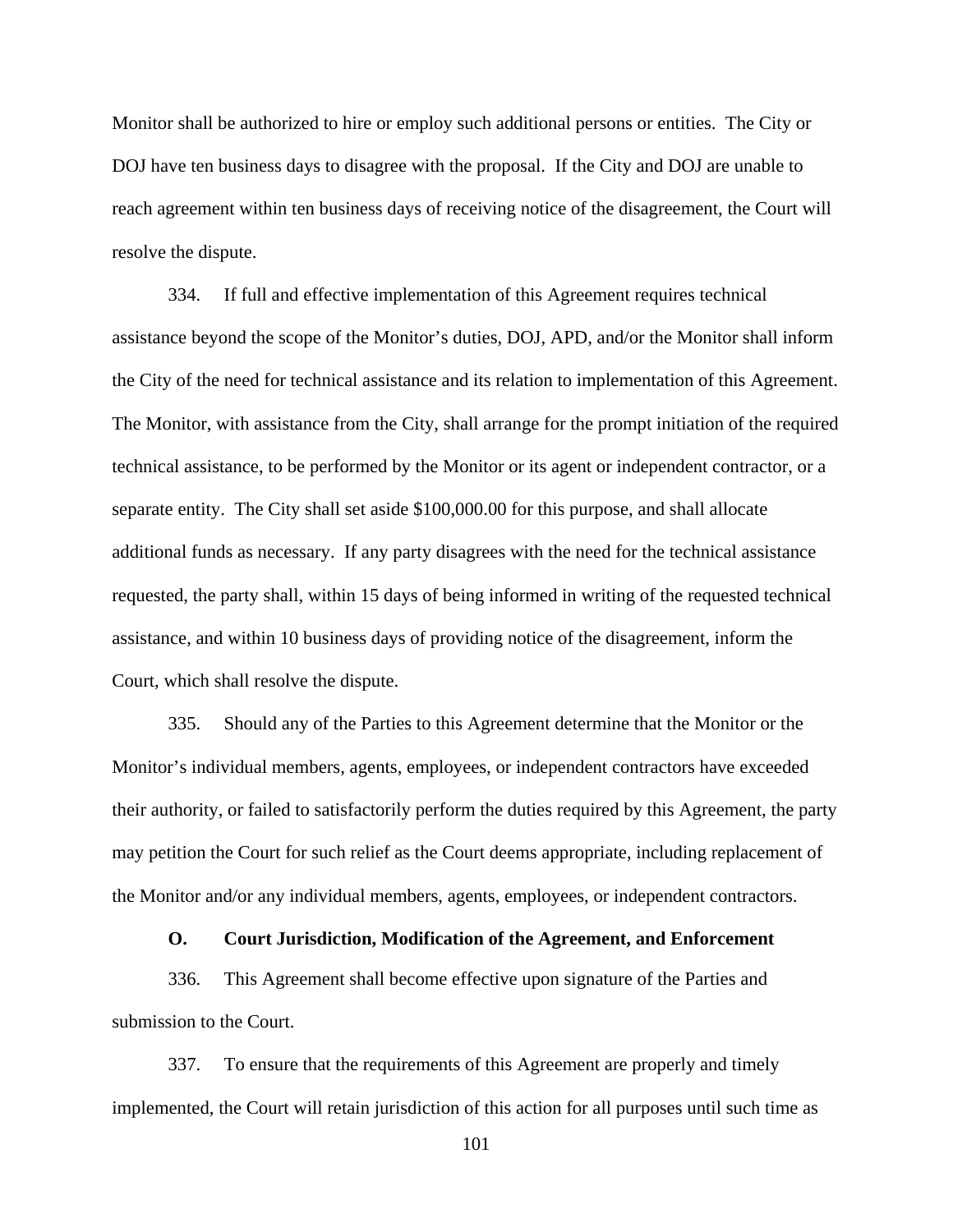full and effective compliance with this Agreement and compliance is maintained for no less than two years. At all times, the City shall bear the burden of demonstrating full and effective compliance with this Agreement. The United States acknowledges the good faith of the City of Albuquerque in trying to address measures that are needed to maintain high-level, quality service; to ensure officer safety and accountability; and promote effective, constitutional policing. The United States, however, reserves its right to seek enforcement of the provisions of this Agreement if it determines that the City has failed to fully comply with any provision of this Agreement. The United States agrees to consult with officials from the City of Albuquerque and its counsel before instituting enforcement proceedings.

338. The Parties may jointly stipulate to make changes, modifications, and amendments to this Agreement, which shall be effective, absent further action from the Court, 45 days after a joint motion has been filed with the Court. Such changes, modifications, and amendments to this Agreement shall be encouraged when the Parties agree, or where the reviews, assessments, and/or audits of the Monitor demonstrate that the Agreement provision as drafted is not furthering the purpose of this Agreement or that there is a preferable alternative that will achieve the same purpose. Where the Parties or the Monitor are uncertain whether a change to the Agreement is advisable, the Parties may agree to suspend the current Agreement requirement for a time period agreed upon at the outset of the suspension. During this suspension, the Parties may agree to temporarily implement an alternative requirement. The Monitor shall assess whether the suspension of the requirement, and the implementation of any alternative provision, is as, or more, effective at achieving the purpose as the original or current Agreement requirement, and the Parties shall consider this assessment in determining whether to jointly stipulate to make the suggested change, modification, or amendment.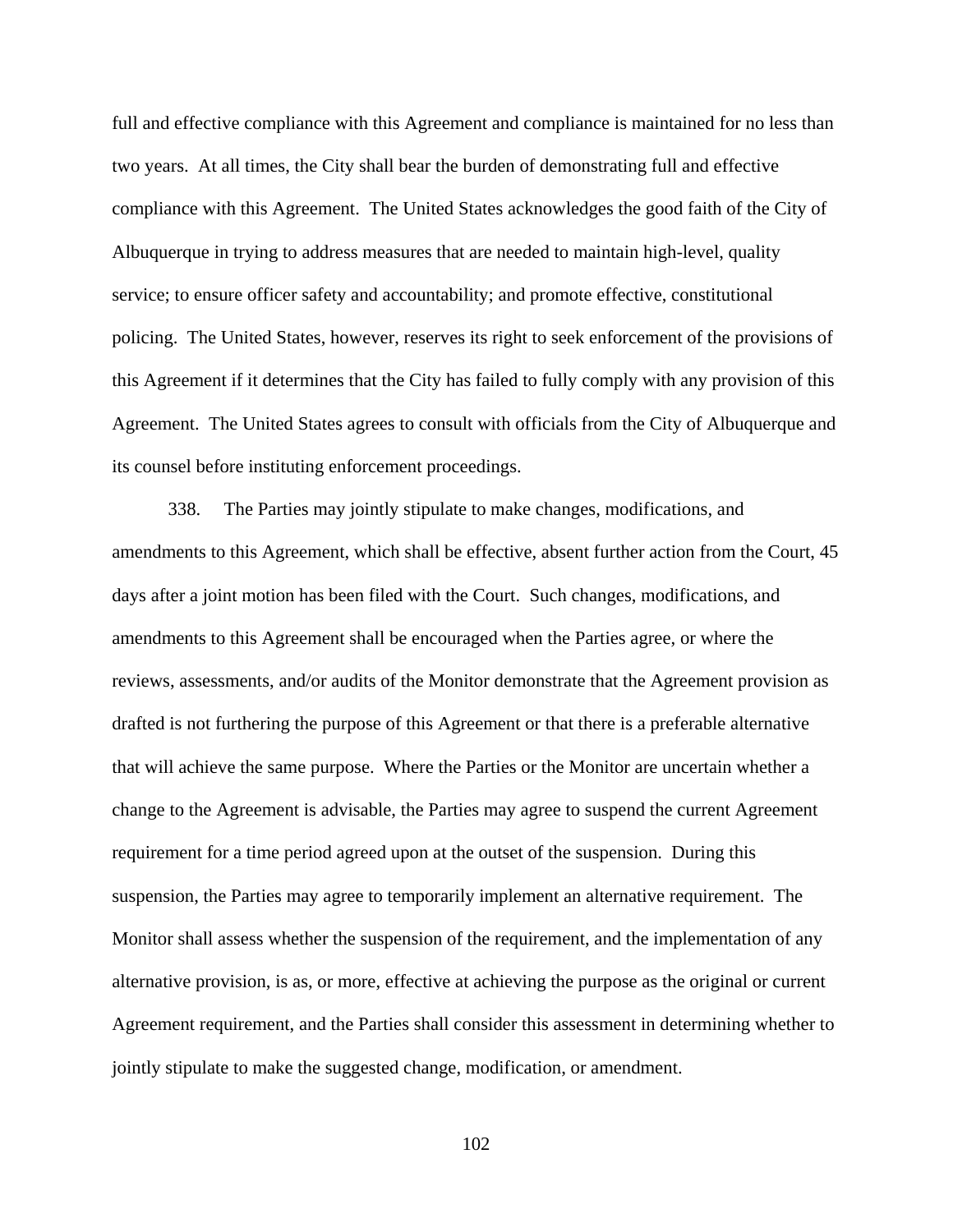339. The Parties agree to defend the provisions of this Agreement. The Parties shall notify each other of any court or administrative challenge to this Agreement by non-parties. In the event any provision of this Agreement is challenged in any state court, the Parties shall seek removal to federal court and consolidation with this action.

340. The City agrees to promptly notify DOJ if any term of this Agreement becomes subject to collective bargaining consultation and to consult with DOJ in a timely manner regarding the position the City takes in any collective bargaining consultation connected with this Agreement.

341. The City agrees to require compliance with this Agreement by their respective officers, employees, agencies, assigns, or successors.

#### **P. Termination of the Agreement**

342. The City will endeavor to reach full and effective compliance with this Agreement within four years of its Effective Date. The Parties agree to jointly ask the Court to terminate this Agreement after this date, provided that the City has been in full and effective compliance with this Agreement for two years. "Full and Effective Compliance" shall be defined to require sustained compliance with all material requirements of this Agreement or sustained and continuing improvement in constitutional policing, as demonstrated pursuant to the Agreement's outcome measures.

343. If after six years from the Effective Date the Parties disagree whether the City has been in full and effective compliance for two years, either Party may seek to terminate this Agreement. In the case of termination sought by the City, prior to filing a motion to terminate, the City agrees to notify DOJ in writing when the City has determined that it is in full and effective compliance with this Agreement and that such compliance has been maintained for no less than two years. Thereafter, the Parties shall promptly confer as to the status of compliance.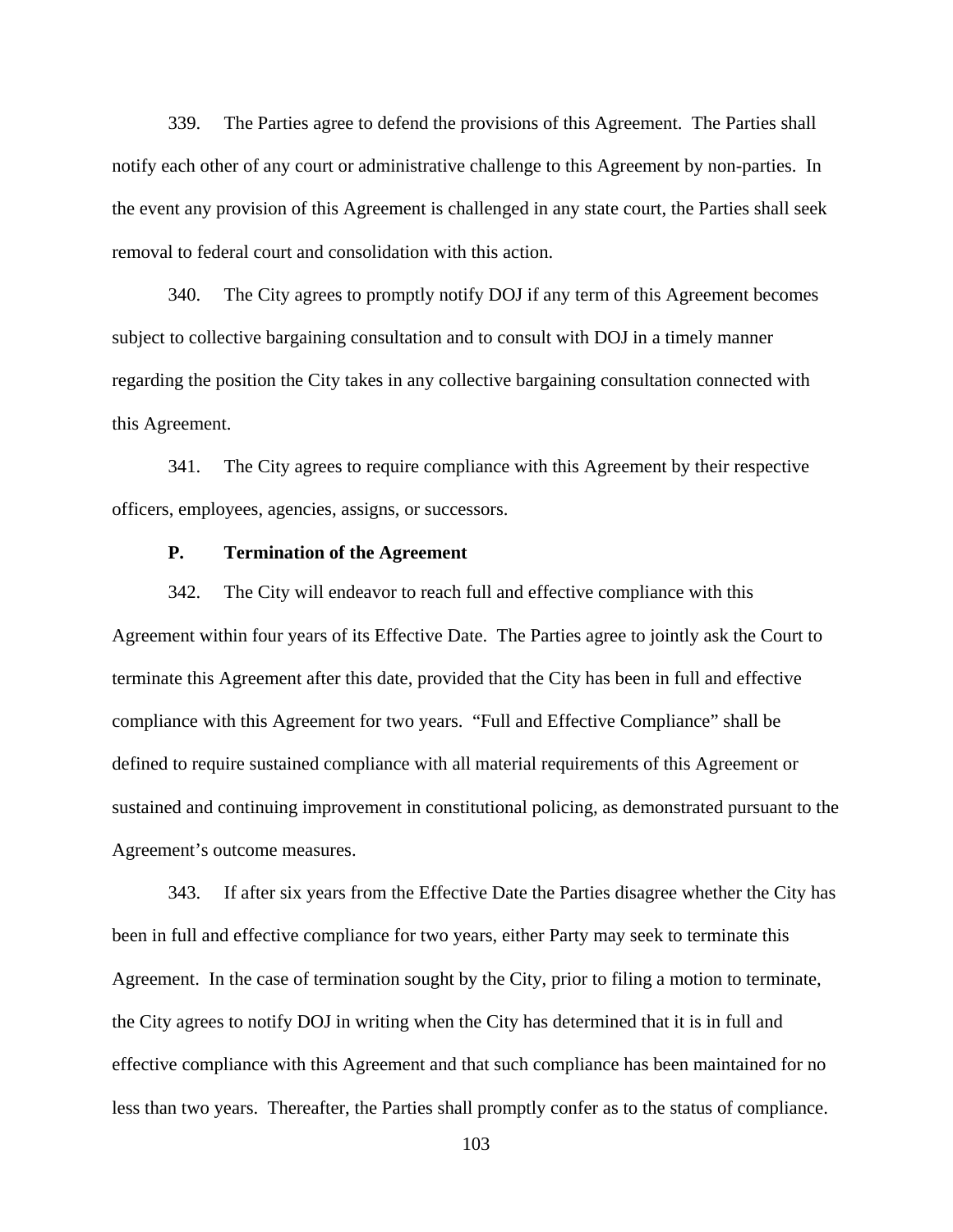If, after a reasonable period of consultation and the completion of any audit or evaluation that DOJ and/or the Monitor may wish to undertake, including on-site observations, document review, or interviews with City personnel, the Parties cannot resolve any compliance issues, the City may file a motion to terminate this Agreement. If the City moves for termination of this Agreement, DOJ will have 60 days after the receipt of the City's motion to object to the motion. If DOJ does not object, the Court may grant the City's motion. If DOJ does make an objection, the Court will hold a hearing on the motion, and the burden shall be on the City to demonstrate that it is in full and effective compliance with this Agreement and has maintained such compliance for at least two years.

344. This Agreement is enforceable only by the Parties. No person or entity is intended to be a third-party beneficiary of the provisions of this Agreement for purposes of any civil, criminal, or administrative action. Accordingly, no person or entity may assert any claim or right as a beneficiary or protected class under this Agreement.

Respectfully submitted this \_\_\_\_\_\_ day of \_\_\_\_\_\_\_\_\_\_\_\_, 2014,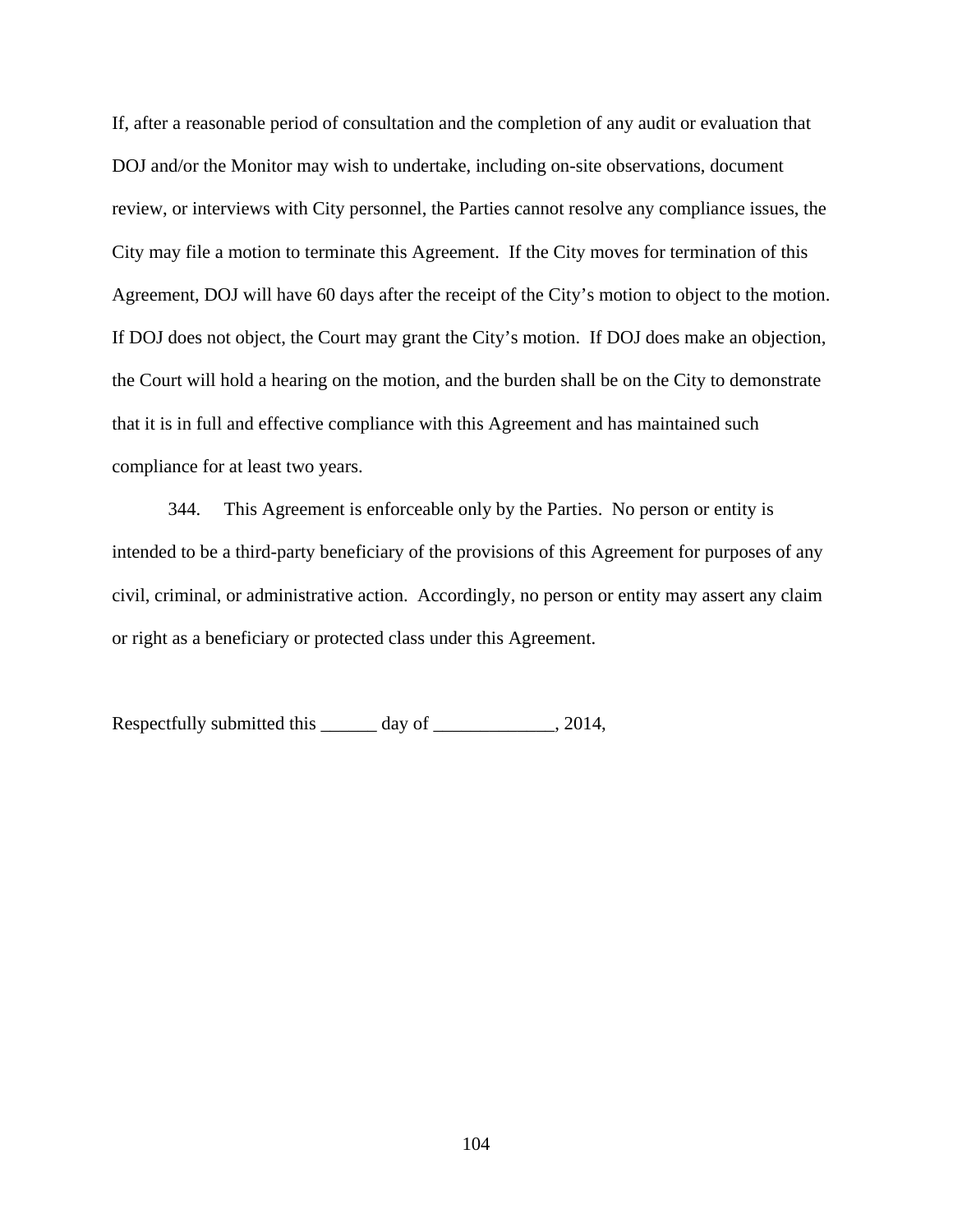### For Plaintiff UNITED STATES OF AMERICA:

DAMON P. MARTINEZ United States Attorney District of New Mexico

ELIZABETH M. MARTINEZ Executive Assistant U.S. Attorney

\_\_\_\_\_\_\_\_\_\_\_\_\_\_\_\_\_\_\_\_\_\_\_\_\_\_\_\_\_

\_\_\_\_\_\_\_\_\_\_\_\_\_\_\_\_\_\_\_\_\_\_\_\_\_\_\_\_\_

\_\_\_\_\_\_\_\_\_\_\_\_\_\_\_\_\_\_\_\_\_\_\_\_\_\_\_\_\_

MICHAEL H. HOSES Assistant U.S. Attorney Civil Division, Chief RUTH FUESS KEEGAN Assistant U.S. Attorney U.S. Attorney's Office District of New Mexico P.O. Box 607 Albuquerque, NM 87103 (505) 346-7274 Damon.Martinez@usdoj.gov Elizabeth.Martinez@usdoj.gov Michael.Hoses@usdoj.gov Ruth.F.Keegan@usdoj.gov

VANITA GUPTA Acting Assistant Attorney General Civil Rights Division

\_\_\_\_\_\_\_\_\_\_\_\_\_\_\_\_\_\_\_\_\_\_\_\_\_\_\_\_

\_\_\_\_\_\_\_\_\_\_\_\_\_\_\_\_\_\_\_\_\_\_\_\_\_\_\_\_

\_\_\_\_\_\_\_\_\_\_\_\_\_\_\_\_\_\_\_\_\_\_\_\_\_\_\_\_

JONATHAN M. SMITH Chief Special Litigation Section

LUIS E. SAUCEDO Counselor to the Chief COREY M. SANDERS PAUL KILLEBREW Trial Attorneys Special Litigation Section Civil Rights Division U.S. Department of Justice 950 Pennsylvania Avenue, N.W. Washington, D.C. 20530 Telephone: (202) 305-3239 Facsimile: (202) Luis.E.Saucedo@usdoj.gov Corey.Sanders@usdoj.gov Paul.Killebrew@usdoj.gov